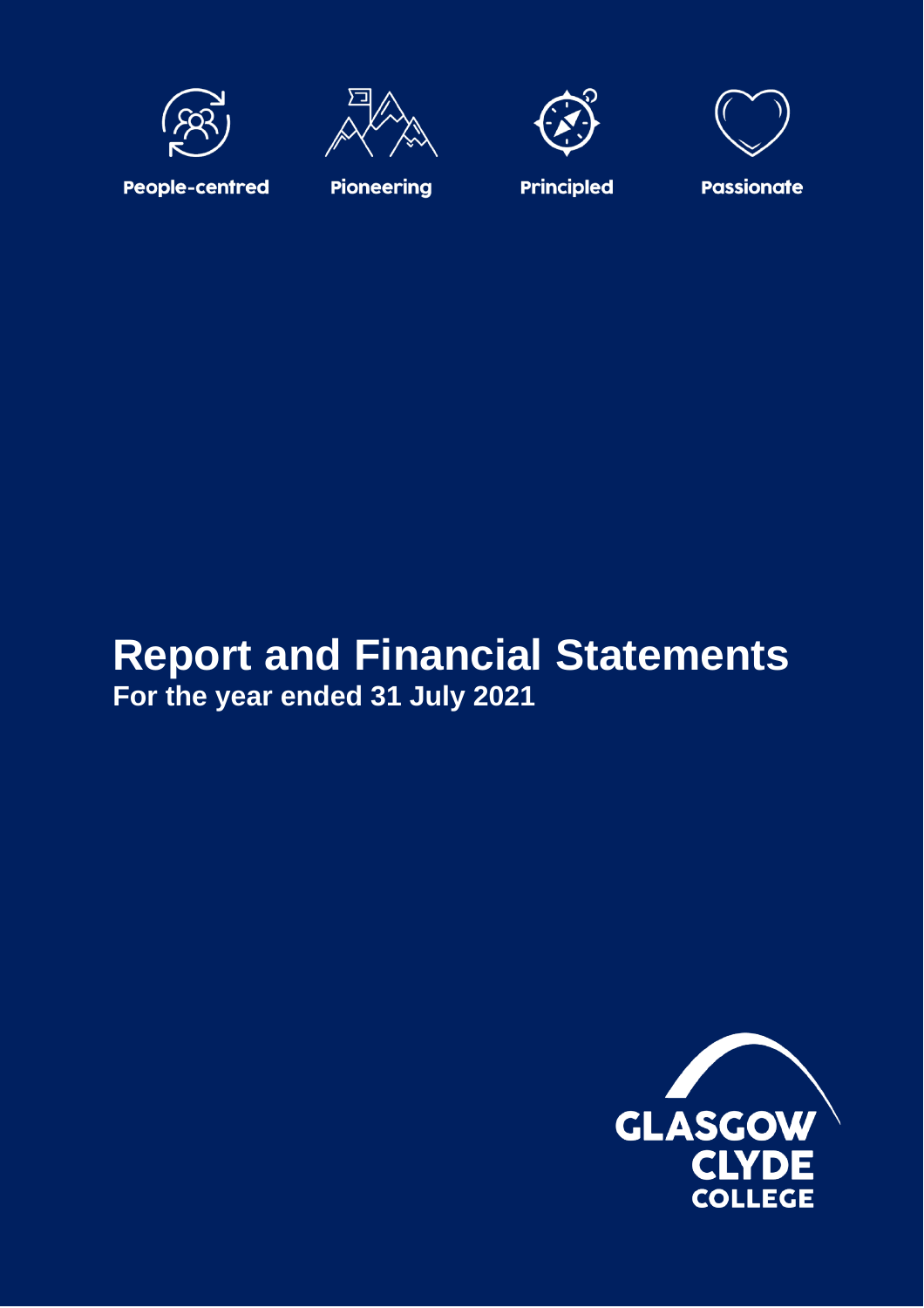# **GLASGOW CLYDE COLLEGE REPORT AND FINANCIAL STATEMENTS – FOR FINANCIAL PERIOD 2020/21**

| <b>CONTENTS</b>                                                                                                                                                                                                                                                      | Page                                             |
|----------------------------------------------------------------------------------------------------------------------------------------------------------------------------------------------------------------------------------------------------------------------|--------------------------------------------------|
| <b>Overview and Performance Report</b><br><b>Principal's Report</b><br><b>Performance Report</b><br><b>Organisation Purposes and Activities</b><br><b>Performance Analysis</b><br><b>Principal Risks and Uncertainties</b><br><b>Review of Financial Performance</b> | $\mathbf{2}$<br>$\overline{7}$<br>11<br>20<br>22 |
| <b>Accountability Report</b><br><b>Corporate Governance Report</b><br><b>Board of Management Report</b><br><b>Corporate Governance Statement</b><br>Statement of the Board of Management's Responsibilities                                                          | 28<br>34<br>36                                   |
| <b>Remuneration and Staff Report</b>                                                                                                                                                                                                                                 | 39                                               |
| <b>Professional Advisers</b>                                                                                                                                                                                                                                         | 46                                               |
| <b>Independent Auditor's Report</b>                                                                                                                                                                                                                                  | 47                                               |
| <b>Statement of Accounting Policies</b>                                                                                                                                                                                                                              | 53                                               |
| <b>Statement of Comprehensive Income</b>                                                                                                                                                                                                                             | 59                                               |
| <b>Statement of Changes in Reserves</b>                                                                                                                                                                                                                              | 60                                               |
| <b>Balance Sheet</b>                                                                                                                                                                                                                                                 | 61                                               |
| <b>Statement of Cash Flows</b>                                                                                                                                                                                                                                       | 62                                               |
| <b>Notes to the Financial Statements</b>                                                                                                                                                                                                                             | 63                                               |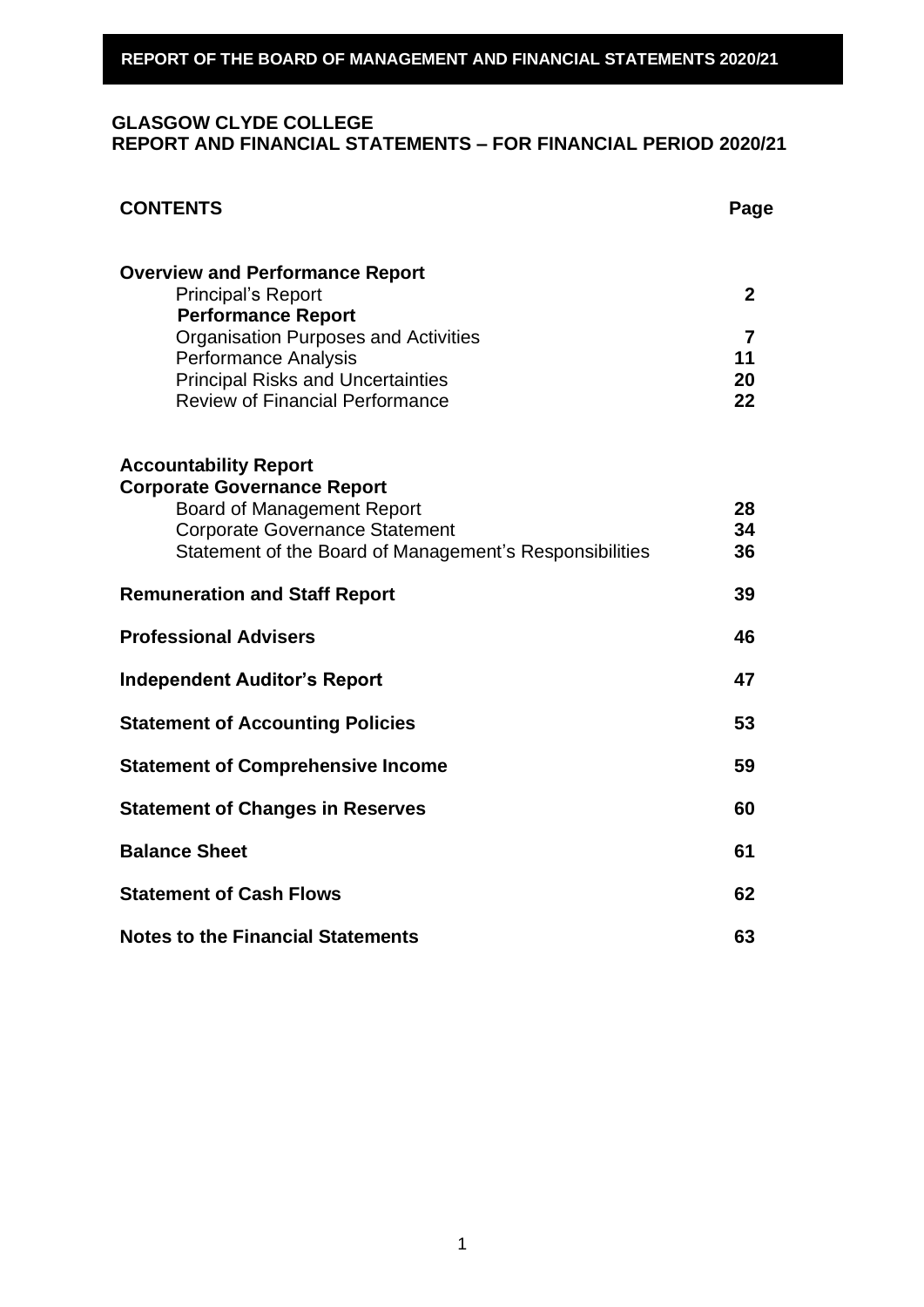# **OVERVIEW AND PERFORMANCE REPORT**

The purpose of the Overview and Performance Report for academic year 2020/21 is to provide summary information in respect of the College, its objectives, strategic planning and the risks that it faces. This section includes a statement from the Principal providing his perspective on the performance of the College over the period and provides a high level summary of activity during the year, which is analysed in further detail in the Performance Analysis section of the report.

# **PRINCIPAL'S REPORT**

The 2020/21 academic year was unquestionably the most challenging ever for Glasgow Clyde College and the Scottish College sector. The single greatest factor creating this challenge was the ongoing impact arising from the COVID-19 coronavirus pandemic and the restrictions placed on the operations of the College consequently. In 2019/20, the impact of the pandemic affected the operations of the College only during the summer term; however, throughout the entirety of 2020/21 operations were adversely affected and the student experience was largely on a remote or hybrid basis.

The professionalism, responsiveness, and resilience of members of staff throughout the College was the key factor in our ability to continue to successfully operate and maintain life changing educational experiences for our students. In addition, members of staff and students seized opportunity in the face of adversity to support our communities through volunteering, donating and fund raising on a scale not previously seen. The activities of the College in supporting its communities throughout such unprecedented times received substantial press attention and praise.

Examples of the activities of College staff and students in response to the pandemic included:

- Donation of medical equipment and PPE supplies to assist the creation and ongoing operation of the NHS Louisa Jordan Hospital.
- Health and social care students volunteering in health and care settings.
- Manufacture of face coverings by Fashion and Textiles staff and students for local key workers.
- Production of face shields using the Colleges 3D printers for primary care staff in local GP practices and care homes.
- Provision of emergency accommodation and resources for a local food redistribution charity at our Anniesland campus.
- Distribution of refurbished computers, lap-tops and other digital equipment to those most in need in our communities and beyond by our Gift-tech initiative.
- Fundraising thousands of pounds for local foodbanks primarily through participation in the national Foodbank Friday campaign.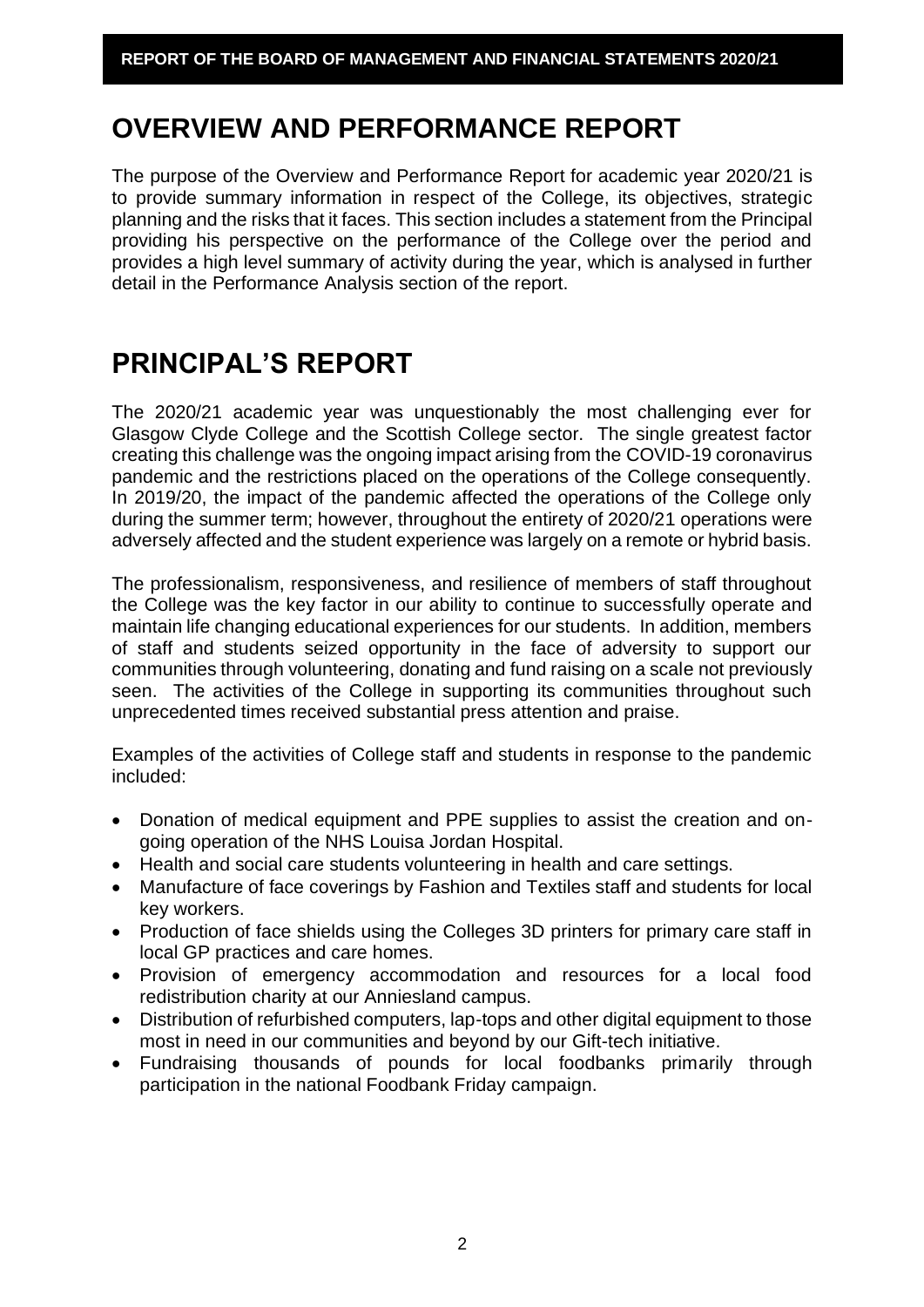A key asset in the success of the College response to the pandemic was the tireless work undertaken by the Glasgow Clyde College Student Association. The President, Vice Presidents and Development Officers ensured that, not only did the student community have a strong voice and constructive input into the College's decision making, but also an incredibly wide range of student engagement activities took place to alleviate social isolation, build supportive peer networks and champion key causes.

2020/21 differed from the previous year because for many students the entirety of their studies was undertaken either remotely or via hybrid study. For those studying practical subjects or those students identified as being highly vulnerable limited campus access was available for most of the year. However, this was subject to strict COVID-19 pandemic mitigation protocols and thus the student experience was impacted. For those studying more theoretical subjects, campus access was greatly limited, and most of their studies were undertaken remotely using digital resources supported by College staff.

The use of remote and hybrid modes of study received a mixed reception from our students. In some subjects the new approaches taken were welcomed and the quality of the student experience enhanced. However, despite the best endeavours of the College, in a small number of subjects the student experience did not meet their initial expectations and did not fully engage them to the same extent as would have been the case in other academic years with traditional face to face learning. This adversely impacted on both student satisfaction and retention levels.

The scale and complexity of the response by members of teaching and technical staff to provide positive, engaging, and safe learning experiences must not be underestimated. The preparation of learning materials, the production of digital resources and the use of video-based lessons were all undertaken by members of staff who were themselves often struggling with homeworking and caring commitments. In addition, members of teaching staff and assessors also had to contend with the rapidly evolving requirements of our many examination bodies and interpret their requirements to our often anxious students.

Behind the scenes, the College DELTA (Delivering Excellence in Learning Teaching and Assessment) team, e-learning technologists and IT team excelled themselves by supporting members of staff to develop their competence with new technologies and digital learning methodologies. Members of teaching staff actively participated in high quality development sessions and engaged with peer coaching activities on an unprecedented scale. The considerable progress made in developing approaches to digital learning and teaching will enrich the student experience in years to come.

The work of our corporate support staff during 2020/21 to keep the College's vital services operating is also worthy of note. From the emergency arrangements that were initially put into place at the start of the pandemic in 2020, these members of staff effectively transitioned their work to become highly effective remote operations which provided their colleagues and students with the services necessary for their activities. Throughout the year members of cleaning, facilities, libraries, IT, and student support staff continued to undertake their duties onsite. These members of staff were vital to the successful operation of the College and the support provided to our most needy students.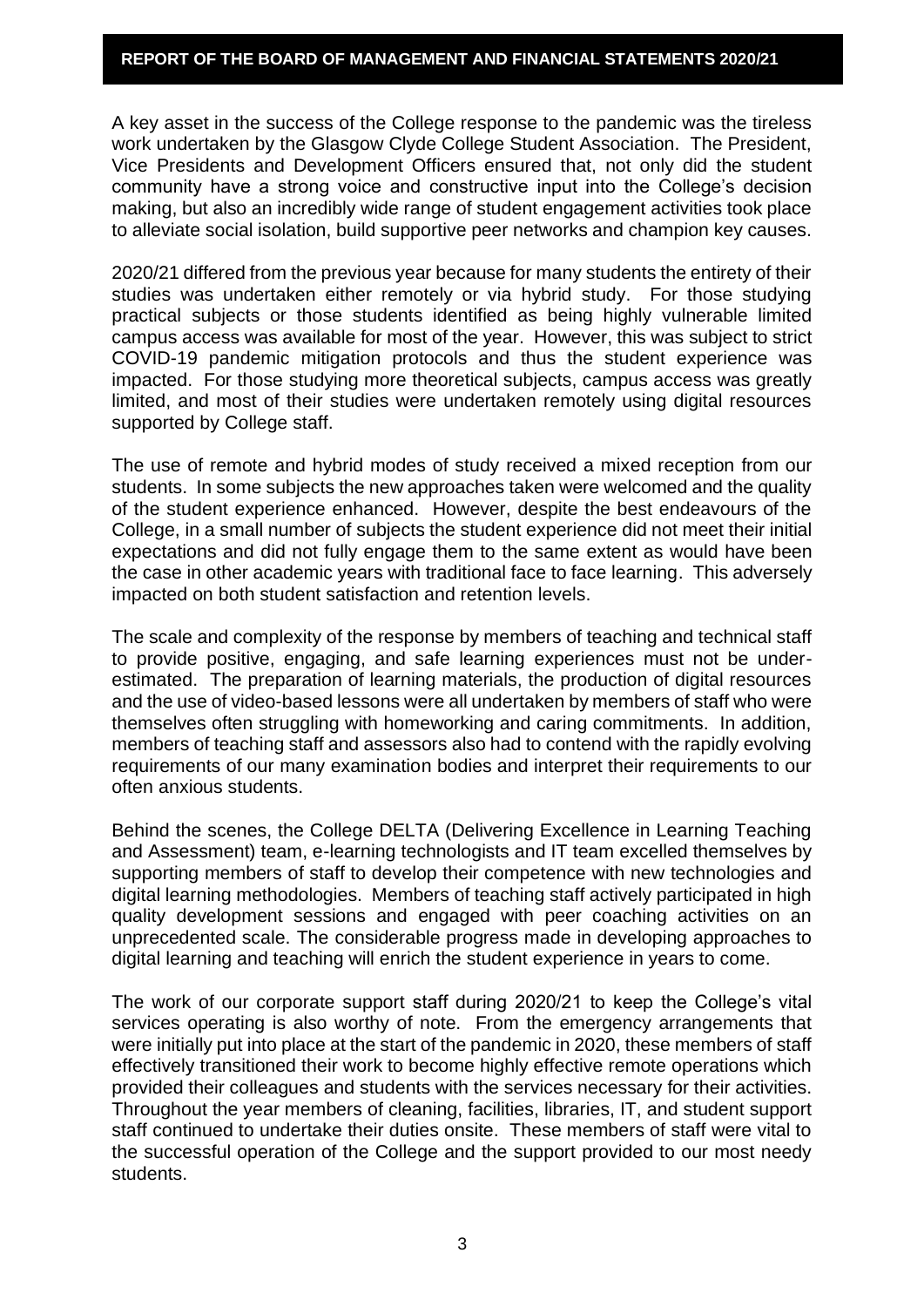The College supports many communities which are often described as economically disadvantaged, and the pandemic highlighted the great disparity that exists regarding access to the internet and digital resources amongst our student population. Since March 2020, as a result of the generous support of the Glasgow Clyde Education Foundation (GCEF) and supplemented by funds provided by the Scottish Government, the College was able to distribute over 1,500 digital devices and 250 internet connections to our students to ensure they were able to participate in learning on an equal basis.

The response of College staff to the needs of our students and their communities was exceptional and truly embodied our College values which are; people-centred, passionate, pioneering, and principled.

Notwithstanding the challenges faced by the College during 2020/21 the determination to act as a catalyst for recovery and growth of our regional and national economy through realising the potential of our students continued to be at the heart of everything we did. It is through deploying the unique skills, talents, and capabilities of our talented members of staff, working with the huge potential of our students, that we contribute to achieving the aspirations of the Glasgow City Region and beyond.

In October 2019 (pre-pandemic) the Board of Management approved a new strategic plan for the College for the period 2019-2025. At the onset of the pandemic the decision was taken not to formally launch the new strategic plan but to focus all energies on the day-to-day operation of the College and its financial sustainability. This approach was maintained during 2020/21 due to the planning horizon being substantially foreshortened by ongoing events and uncertainties in our external funding and regulatory environment. It is envisaged that the strategic plan will be revised during 2021/22 and relaunched when the operations of the College return to something resembling normality.

The College sector's financial uncertainty overshadowed 2020/21 with our funding bodies often struggling to provide the necessary and timely clarity needed in such a fast moving environment. These levels of uncertainty placed high levels of pressure on key members of College staff and greatly inhibited our ability to make prudent, wellinformed decisions. The financial support provided by GCEF and the United Kingdom and Scottish Governments was invaluable throughout this period without which the College would have experienced substantial instability and an erosion of our solvency. Because of careful financial planning, robust expenditure control and the use of all external funding support available, the College was able to conclude the period with a positive adjusted financial operating position.

As a direct consequence of rapidly escalating staff costs arising from National Bargaining, and inflationary increases to the costs of goods and services, the Scottish College sector continues to face a significant challenge to its financial sustainability in the years ahead. Restrictions placed on Scottish Colleges by their classification as 'other public bodies' greatly inhibits their ability to respond effectively and promptly to these shared challenges. Ever since the formation of Glasgow Clyde College, it has maintained robust financial health; however, it now shares these sectoral challenges to achieve financial sustainability in 2021/22 and beyond.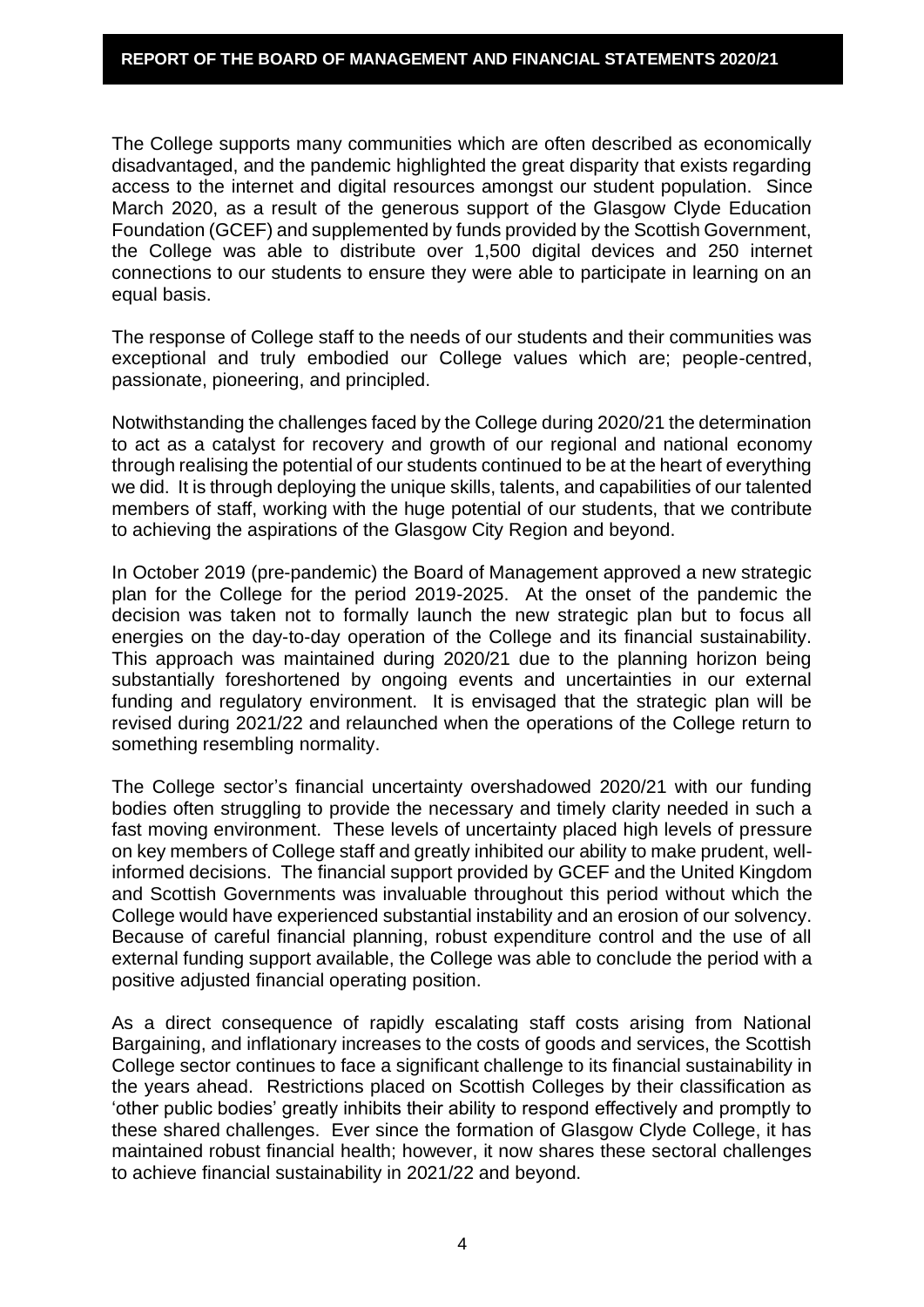Robust financial planning has been undertaken and reported to the Board and large scale workforce restructuring took place in 2020/21 to ensure that our services are aligned with the future shape and demands of the sector.

A large scale academic management restructuring exercise was concluded in 2020/21. The process commenced in 2019 with formal stakeholder consultation activities and it was envisaged that a new structure would be implemented in advance of the 2020/21 academic year. However, because of the pandemic the restructure was suspended. In early 2021 the restructure was resurrected, and the new academic management structure populated and introduced in August 2021. The new structure replaces a combined total of 95 Heads of Curriculum and Senior Lecturers with 52 Curriculum and Quality Leaders and Curriculum Managers. The new structure replaces one which was put into place at the time of merger in 2013, and better aligns curriculum middle management responsibilities with the needs of the College and its stakeholders and achieves a cost-saving. It is envisaged that further staff restructuring activities will be necessary in 2021/22 to ensure our financial objectives are achieved and services are better aligned to the needs of our students.

During 2020/21 the United Kingdom formally withdrew from the European Union and its single market. Effective transition arrangements were put into place at national and trans-national levels for the many discrete funds which subsidise the operations of the College and consequently there was no disruption. The ending of the free movement of people across EU territories has not impacted significantly on our staff retention due to a low reliance on individuals from EU nations and many of those who are impacted by the change choosing to take-up formal residency in the UK. However, since the referendum in 2016 the College has experienced a significant decline in the number of EU (non-UK) nationals enrolling for courses. In 2020/21 recruitment of EU (non-UK) national students was substantially down; however, this is likely to be because of the combined impacts of Brexit and the COVID-19 pandemic. The introduction of new importation and customs arrangements at the beginning of 2020 impacted on the ability of the College to secure goods and materials in a timely manner. This led to delays in the delivery of IT equipment, furniture and building materials which impacted on both our capital development plans and teaching.

Unique to Glasgow is our approach to regional collaboration between the three Colleges and our umbrella body Glasgow Colleges Regional Board (GCRB). Glasgow Clyde College is fully committed to working closely with our partner Colleges - Glasgow Kelvin College and City of Glasgow College - to realise the ambitions of GCRB and support the achievement of regional and national priorities and act as a catalyst for economic recovery across the city region.

The College cannot achieve its strategic objectives alone or in isolation. It is only with the support of our partner organisations that we will realise our full potential and create the fertile environment for others to do so. Our desire to work alongside organisations who share our values and ambitions shapes the nature and extent of our partnerships that positively impact on the experiences of our students and the community in which they live.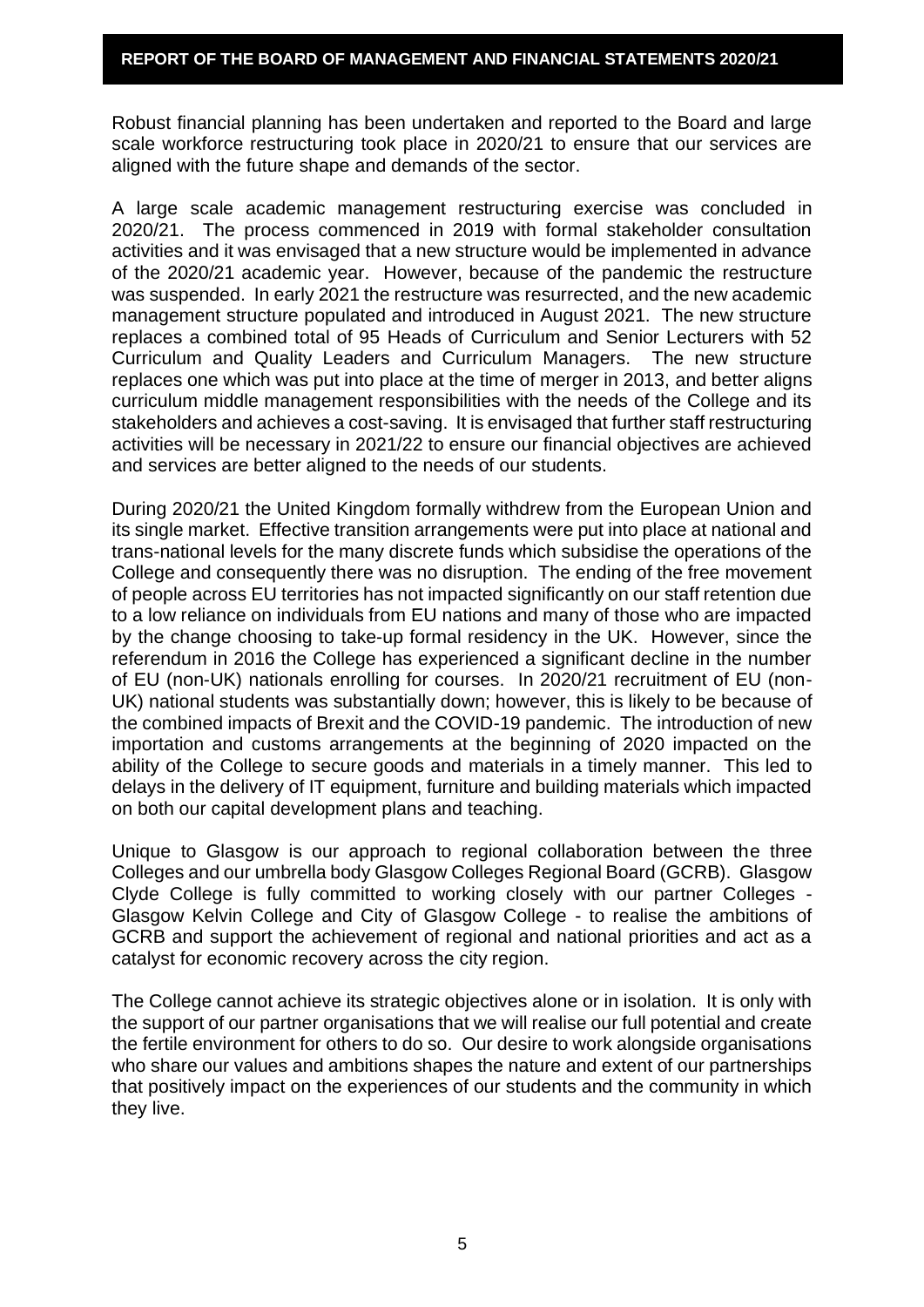The strength and impact of our partnership working with an extensive range of employers and other partners across almost all curriculum areas, has been recognised in a number of award nominations. The 2020/21 awards include:

**Scottish Student Sport Award – Winner** in the 'Collaborative' category for the work of the Student Association who partnered with the Sport and the Additional Support for Learning departments to offer free, adapted, online fitness classes.

**Bridge2Business Awards 2021** – **FE College of the Year** in recognition of how the College embraced digital delivery and created an environment which made students welcome over the past 12 months.

**Royal Television Society Awards –** One of our HND Creative Industries students won a Royal Television Society Scotland Award for animation.

**Lantra Scotland ALBA Awards -** ALBAS (Awards **for Land-based and Aquaculture Skills**) recognise and celebrate the achievements of trainees in Scotland's rural sector, as well as encouraging employers to invest in the next generation of talent.

**School Pupil Award** – **Winner** and **Commended** for two Rosshall school pupils who attended as part of our Schools' Horticulture programme.

**Learner of the Year** – An NPA Horticulture student was runner up in this category.

**Hammermen Awards** – The **Prince Philip Prize** for Colleges in West of Scotland was awarded to an HNC Mechanical Engineering student.

# **CDN Annual Awards**

Inclusive College Award – **Commended** for the work of the ESOL department at Anniesland Campus and the 16+ programme (young unaccompanied asylum seekers), which worked in partnership with the Scottish Refugee Council on the Routes to Learning project. This also received GCEF funding.

Marketing and Communications Award – **Commended** for the success of the 'Love to Learn' leisure course recruitment campaign.

Glasgow Clyde College has highly dedicated staff who are supported by a dynamic Student Association that gives strong commitment and support to students and colleagues alike. I look forward to working with these teams to continue to build on the many successes realised in 2020/21 and to provide an exceptional learning experience for all our students and partners in the future.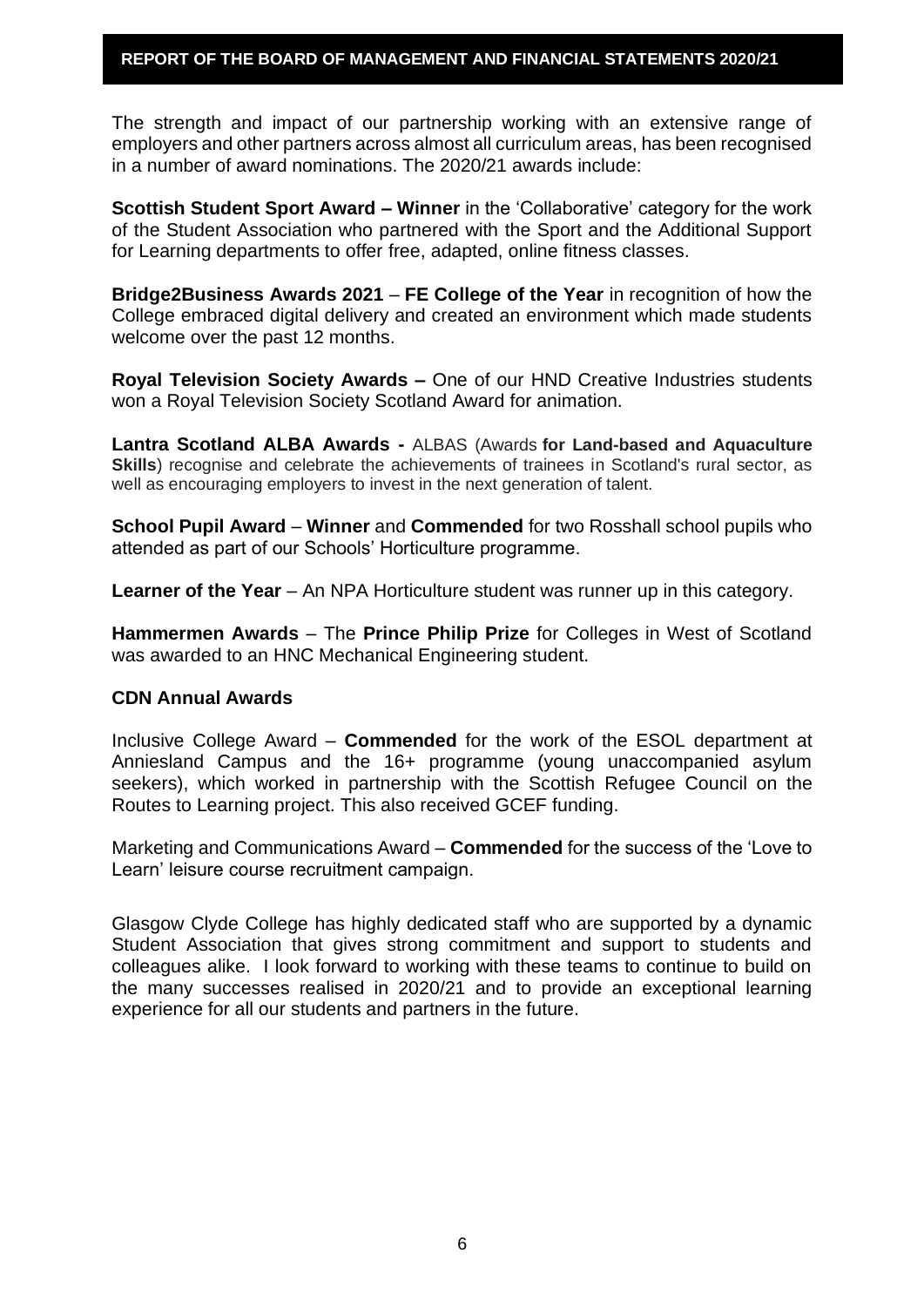# **PERFORMANCE REPORT**

# **ORGANISATION PURPOSE AND ACTIVITIES**

# **Legal and Charitable Status**

Glasgow Clyde College is designated as an 'Other Government Body' by Scottish Government. The College is also a registered Scottish Charity and Members of the Board of Management act as the Charity Trustees. The College receives the majority of its funding from the Scottish Funding Council (SFC) which is then allocated to the College by the Glasgow Colleges' Regional Board (GCRB).

# **Scope of the Financial Statements**

The financial statements cover all activities of the College for the twelve-month period ended 31 July 2021. Where information is included regarding the College plans for future years, the College's view has been based on the information available at the time of compiling these financial statements.

# **Business Context**

Following the Scottish Government's regionalisation programme for further education, Glasgow Clyde College operates within the Glasgow multi-college Region. The Glasgow Colleges' Regional Board (GCRB) has been in place since 1 August 2014 and it achieved fundable body status in April 2017. The three assigned Glasgow Colleges; Glasgow Clyde, City of Glasgow and Glasgow Kelvin, work together through the Glasgow Colleges Group and in conjunction with the GCRB to develop and set the curriculum and business strategy for the Glasgow Region. The key document for regional planning is the Regional Outcome Agreement (ROA) which was first developed for 2013/14 and is prepared annually and agreed with GCRB and the Scottish Funding Council. Through the Glasgow ROA the three assigned Colleges have the responsibility for jointly achieving the targets set.

Glasgow Clyde College offers a wide range of Further and Higher Education provision. It delivers vocational education and training for its communities, mainly in the south and west of Glasgow, as well as learners and employers beyond this immediate area.

The Board of Management views the role of Glasgow Clyde College as enhancing learning opportunities for individuals and employers whilst supporting the achievement of local, regional and national priorities, and building a strong foundation for the long term sustainability of the College's activities. The Board considers that, in order to optimise its contribution to the communities it serves, Glasgow Clyde College should maintain a balance between its broad-based curriculum and the excellent specialist and advanced teaching provision it has in its portfolio.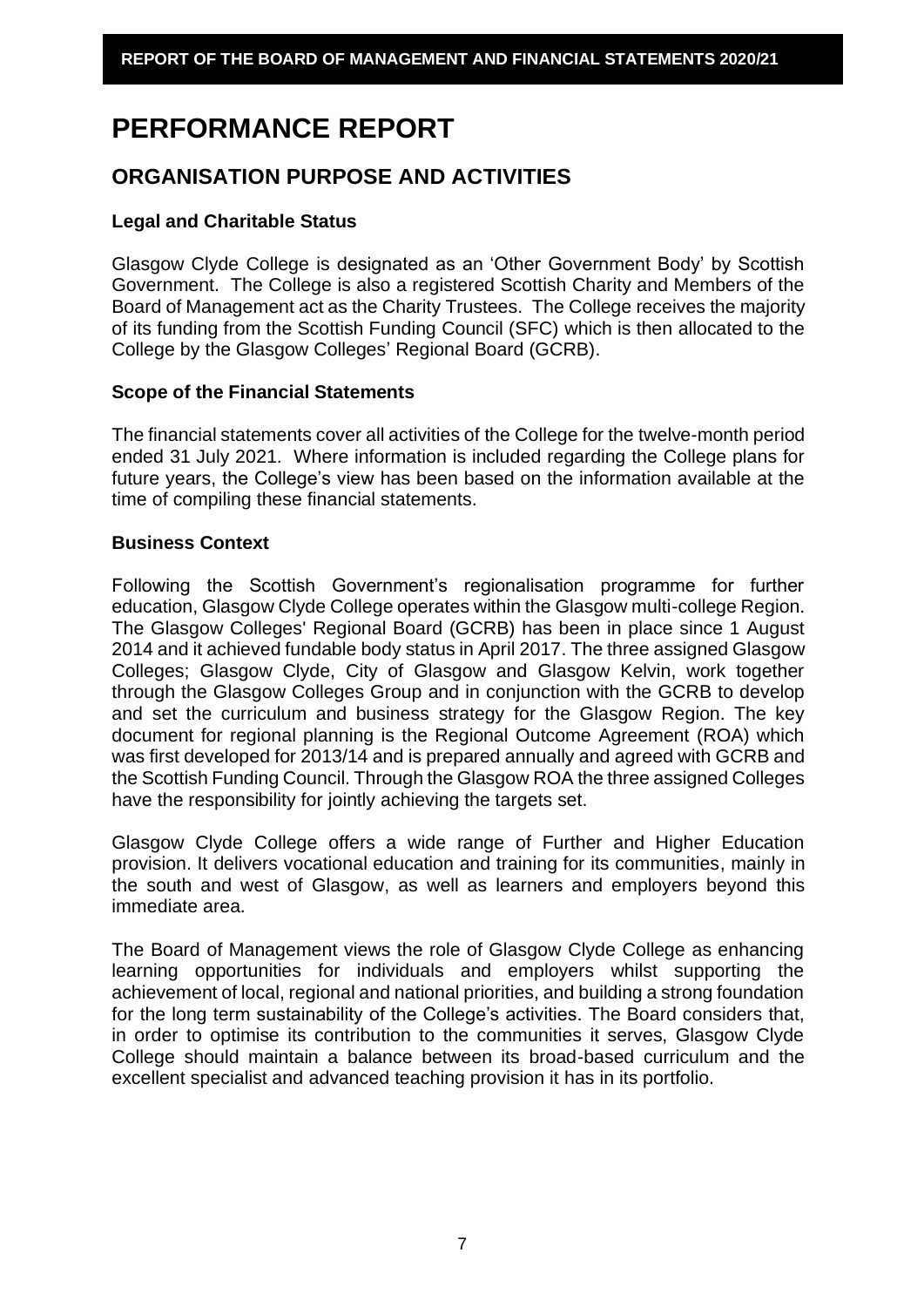The College aims to develop skills relevant to increasing economic prosperity in its local areas, and to contribute to regional and national economic development. This complements its role in providing opportunities for individuals.

Glasgow Clyde College has campuses in Anniesland, Cardonald and Langside. Because of the pandemic, much learning activity in 2020/21 has taken place online or through a blended approach. The College buildings closed to students from 20 March 2020 through to the start of the 2020/21 academic year in September, with a partial return of students to campus and a blended learning approach at that point. It had to close its campuses again in January and February 2021 and then reopened with restricted blended learning through to the end of term in June 2021.

The College's staff and students have adapted to a blended learning approach which has of course been challenging, particularly for vulnerable groups. In addition there has been some impact on the financial performance for campus-based non-SFC income areas, including commercial courses and catering.

#### **Progress on National Priorities**

During financial period 2020/21 Glasgow Clyde College continued to support the Scottish Government's five strategic objectives and supporting strategies. The College's contributions to these objectives were as follows:

- **Wealthier and Fairer Scotland:** The College contributes to provide a more skilled workforce and to develop its portfolio in line with sector and employer needs.
- **Smarter Scotland**: The College provides a flexible portfolio to enable access and progression through learning in ways, times and places that meet individuals' needs.
- **Healthier Scotland:** The College has the biggest healthcare provision in Glasgow and has Foundation Apprenticeships and part time provision at Level 7 in Midwifery and in Care and Administrative Practice. It holds the Healthy Working Lives Gold Award and promotes health and wellbeing to staff and students. Glasgow Clyde was the first Mentally Healthy College in Scotland.
- **Safer and Stronger Scotland:** Through its significant involvement in Community Planning Partnerships, the College contributes to the development, and where appropriate, the implementation of local actions with partners to support this objective.
- **Greener Scotland:** The College is committed to an environmentally sustainable Scotland through its own actions as an organisation and through the development and delivery of programmes to support the renewables and utilities sectors. It has signed the Race to Net Zero Commitment for Colleges and is developing a new Climate Action Plan from late 2021.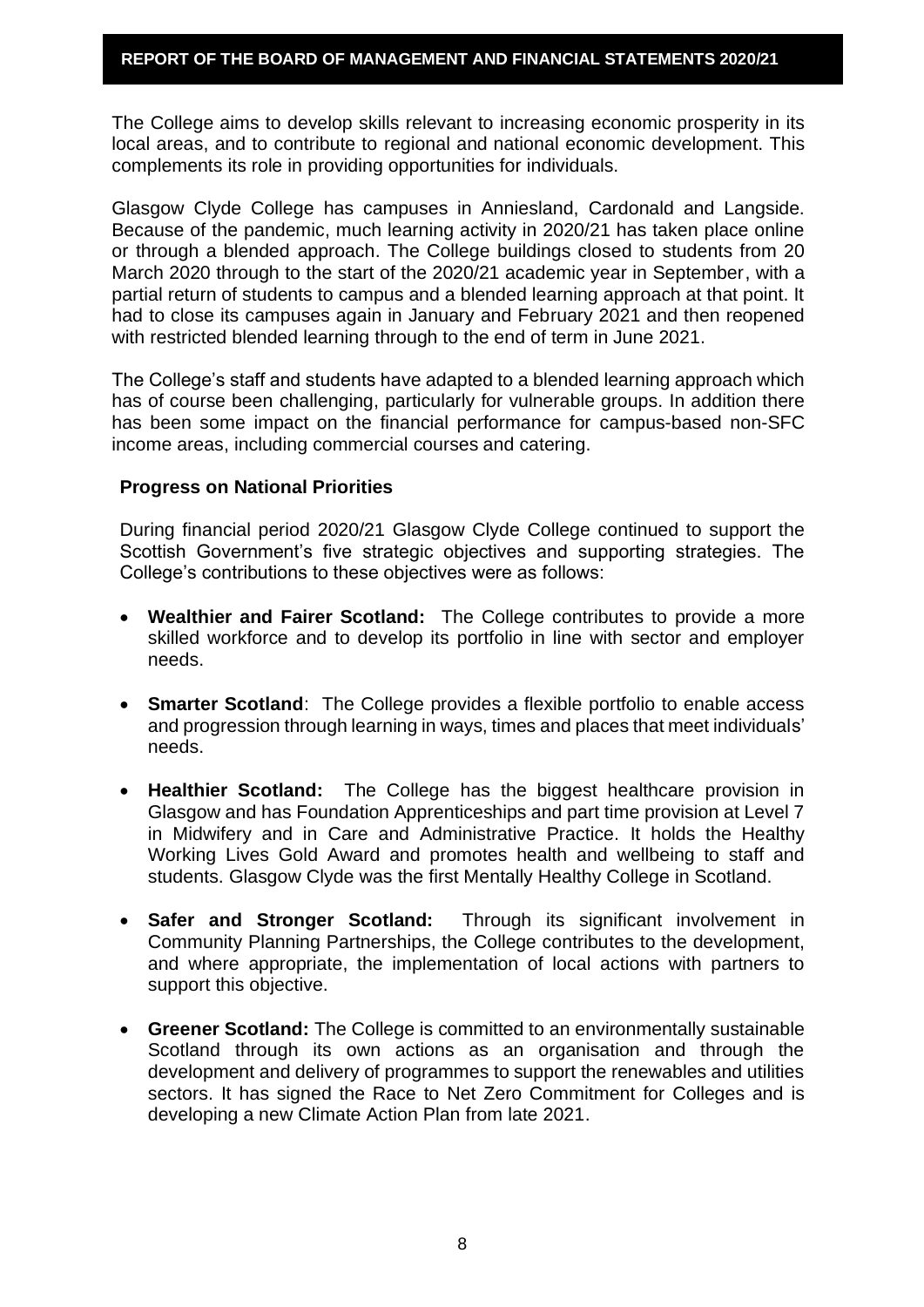# **DELIVERY OF SERVICES TO STUDENTS**

The College works to meet the individual and economic aspirations of learners by delivering high quality and innovative learning and teaching. It engages closely with students, including through the Glasgow Clyde College Student Association, involving them in those decisions impacting most directly on them. Class representatives enable two way communications to and from students about important College matters and this has continued in an on-line model during 2020/21. The College's Evaluative Report and Enhancement Plan (EREP) drives improvements in the quality of learning and teaching and delivery of services to students.

# **STAKEHOLDER RELATIONSHIPS**

Glasgow Clyde College strongly values partnership working. Its principal stakeholder relationships are summarised below: -

| <b>Students</b>                                         | The College works to meet the individual and economic<br>aspirations of its learners by delivering high quality and<br>innovative learning and teaching. It engages closely with<br>students, specifically the Glasgow Clyde College Student<br>Association involving them in those decisions impacting most<br>directly on them. |
|---------------------------------------------------------|-----------------------------------------------------------------------------------------------------------------------------------------------------------------------------------------------------------------------------------------------------------------------------------------------------------------------------------|
| <b>Staff</b>                                            | The College has excellent lecturing and support staff. Through<br>briefings, consultations and engagement with trade unions, it<br>involves staff in the decisions that affect them. The College<br>complies with the sector Staff Governance Standard.                                                                           |
| Glasgow<br>Colleges<br><b>Regional Board</b><br>(GCRB)  | The College operates as part of the multi-college Glasgow<br>Region. The Glasgow Colleges' Regional Board allocates the<br>activity and funding to the three Glasgow Colleges: Glasgow<br>Clyde, City of Glasgow and Glasgow Kelvin.                                                                                              |
| <b>Scottish</b><br>Funding<br>Council (SFC)             | The College receives a substantial proportion of its funding from<br>the Scottish Funding Council (which is allocated through GCRB)<br>and provides financial reporting monthly with other associated<br>returns throughout the year.                                                                                             |
| Colleges<br>Scotland                                    | The College is an active member of Colleges Scotland which is<br>the sector representative body.                                                                                                                                                                                                                                  |
| Colleges<br>Scotland<br><b>Employers</b><br>Association | The College is an active member of the Colleges Scotland<br>Employers Association which carries out national collective<br>bargaining on behalf of the sector.                                                                                                                                                                    |
| <b>Employers and</b><br><b>Industry Bodies</b>          | The College has strong productive relationships with relevant<br>local, regional and national employers and sector organisations<br>to support the development and implementation of the<br>curriculum.                                                                                                                           |
| Local, National<br>and<br>International<br>Agencies     | The College works closely with a range of relevant agencies e.g.<br>Skills Development Scotland, Jobs and Business Glasgow,<br>Glasgow Chamber of Commerce, and Scottish Council for<br>Development in Industry.                                                                                                                  |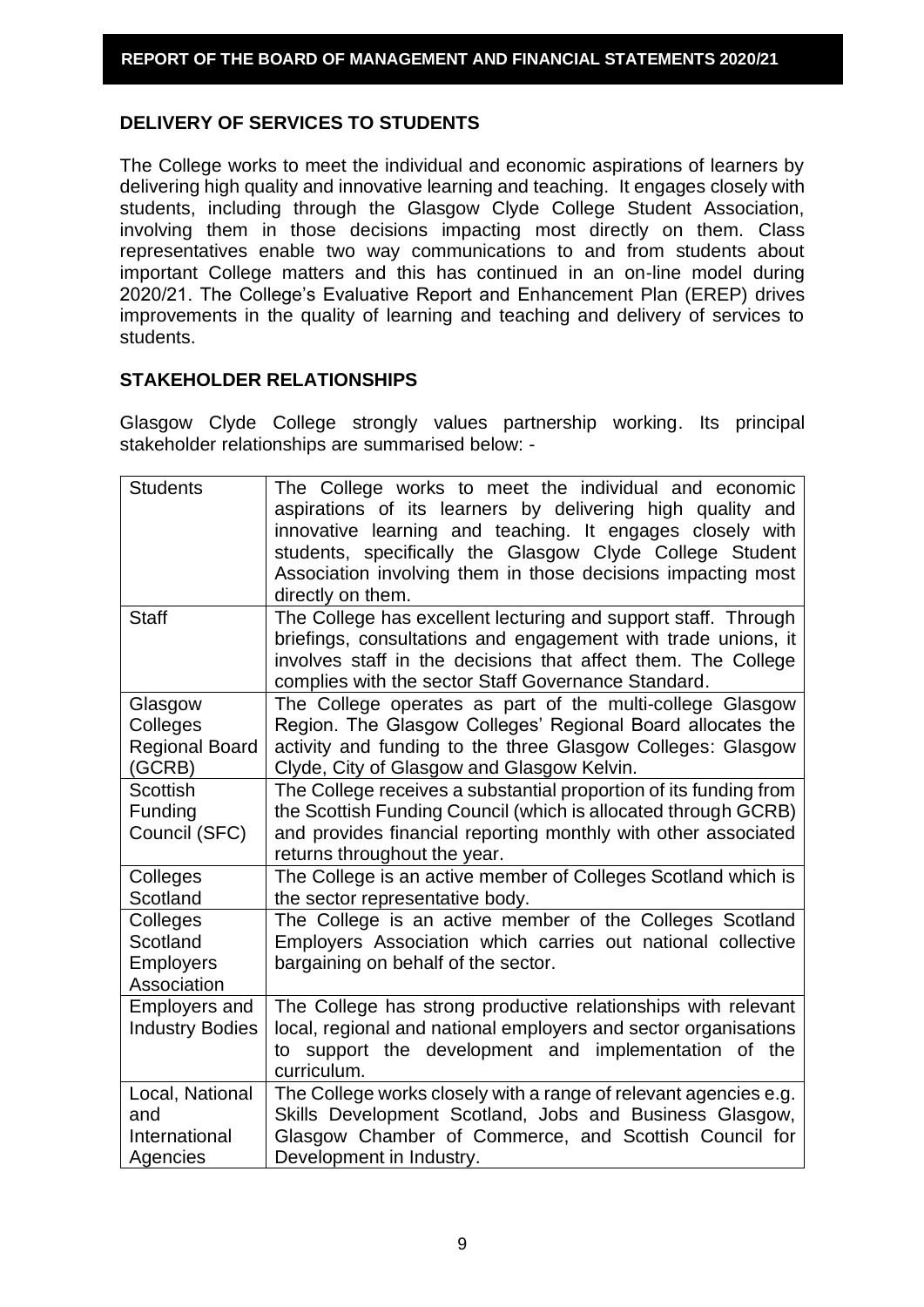| Local               | The College has excellent partnerships with Glasgow City                     |
|---------------------|------------------------------------------------------------------------------|
|                     | Authorities and   Council, East Renfrewshire Council and East Dunbartonshire |
| Agencies            | Council.                                                                     |
| <b>Universities</b> | The College has developed effective relationships with local                 |
|                     | universities resulting in a number of articulation agreements.               |

# **COMMITMENT TO QUALITY**

Quality is central to the ethos of the College and the Board of Management has in place a policy that the College will, having regard to the availability of resources, seek to achieve the optimum level of quality in all aspects of its activities. This is achieved by placing the quality of the student experience at the centre of all activities; active involvement of the Board and College staff in an on-going process of self-evaluation to achieve continuous quality improvement; setting standards which reflect best practice; and aiming to achieve the highest possible standards of learning and teaching.

During 2020/21 as a result of the COVID-19 pandemic the College had to operate with an on-line blended learning approach for students. The College distributed a significant level of ICT equipment/ connectivity to enable them to participate in blended learning and remove digital exclusion where possible. However, the College Performance Indicators (PIs) in the next section of this report show that student success rates for Higher Education and Further Education, full time and part time, all showed a decline in 2020/21 when compared to 2019/20 and all were below the target levels. This performance reduction is linked to the impacts of the pandemic and the large scale use of on line or remote learning which does not adequately meet the needs of a range of College students.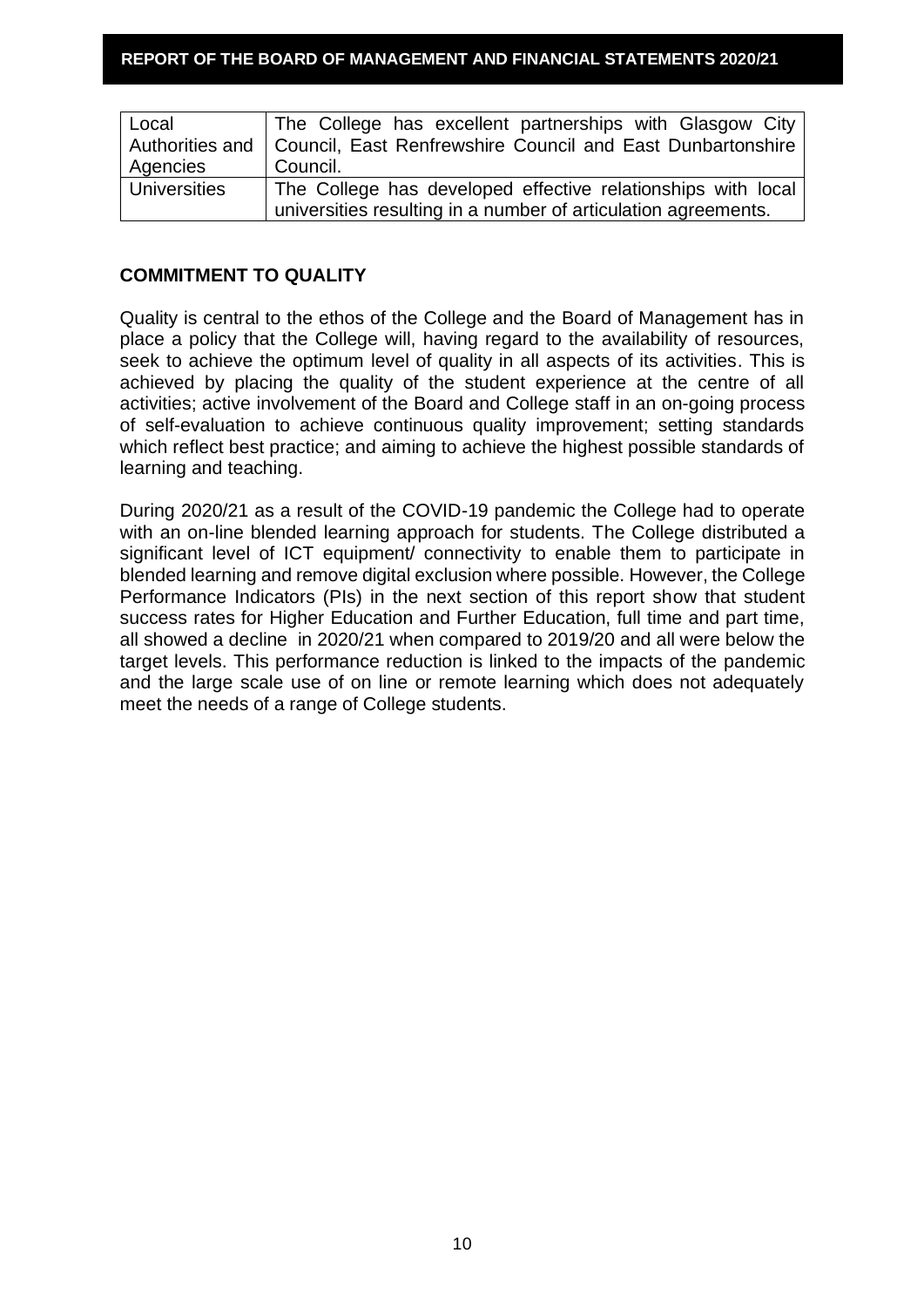# **PERFORMANCE ANALYSIS**

# **MEASURING PERFORMANCE**

The College delivered 124,661 credits in the academic year August 2020 to July 2021 (2019/20 credits delivered: 127,896). This is 1,885 credits (1.5%) under its 2020/21 target of 126,546 credits (2019/20 credit target: 126,764) as set by the Glasgow Colleges Regional Board for academic year 2020/21.

The 2020/21 credits delivered includes 120,593 core activity credits (2019/20: 121,688) and 3,998 credits for the on-going SFC administered European Social Funding (ESF) (2019/20: 6,208) and 70 credits for Young Persons Guarantee/National Transition Training Fund (YPG/NTTF) activity.

On a headcount basis, the College provided Further and Higher Education to 16,435 students in the period from August 2020 to July 2021 (2019/20: 17,211) of which 6,464 were full time students (2019/20: 6,515) and 9,971 were part-time students (2019/20: 10,696). There were 21,282 course enrolments in the 2020/21 period (2019/20: 21,389), of which 4,826 were advanced level (2019/20: 4,689) and 16,456 were non-advanced level (2019/20: 16,700).

To monitor performance the College uses a range of performance indicators, which are reviewed by members of the Senior Leadership Team on a regular basis. Monitoring reports are also presented to the Board's Committees. The College's performance against key performance indicators for academic year 2020/21 is shown below and is compared to target and to the preceding academic year:

| <b>Key Performance Indicator</b>                                                  | <b>Purpose</b>                                     | 19/20<br>Actual | 19/20<br><b>Target</b> | 20/21<br><b>Actual</b> | 20/21<br>Target |
|-----------------------------------------------------------------------------------|----------------------------------------------------|-----------------|------------------------|------------------------|-----------------|
| <b>EFFECTIVENESS<sup>1</sup></b>                                                  |                                                    |                 |                        |                        |                 |
| Successful outcome for Full<br>Time FE enrolments on<br>recognised qualifications | Measures Full<br>Time FE student<br><b>SUCCESS</b> | 70.1%           | 69.0%                  | 63.9%                  | 66.0%           |
| Successful outcome for Part<br>Time FE enrolments on<br>recognised qualifications | Measures Part<br>Time FE student<br><b>SUCCESS</b> | 80.1%           | 78.0%                  | 70.5%                  | 75.0%           |
| Successful outcome for Full<br>Time HE enrolments on<br>recognised qualifications | Measures Full<br>Time HE<br>student success        | 77.4%           | 75.0%                  | 71.3%                  | 73.0%           |
| Successful outcome for Part<br>Time HE enrolments on<br>recognised qualifications | Measures Part<br>Time HE<br>student success        | 80.1%           | 78.0%                  | 77.0%                  | 76.0%           |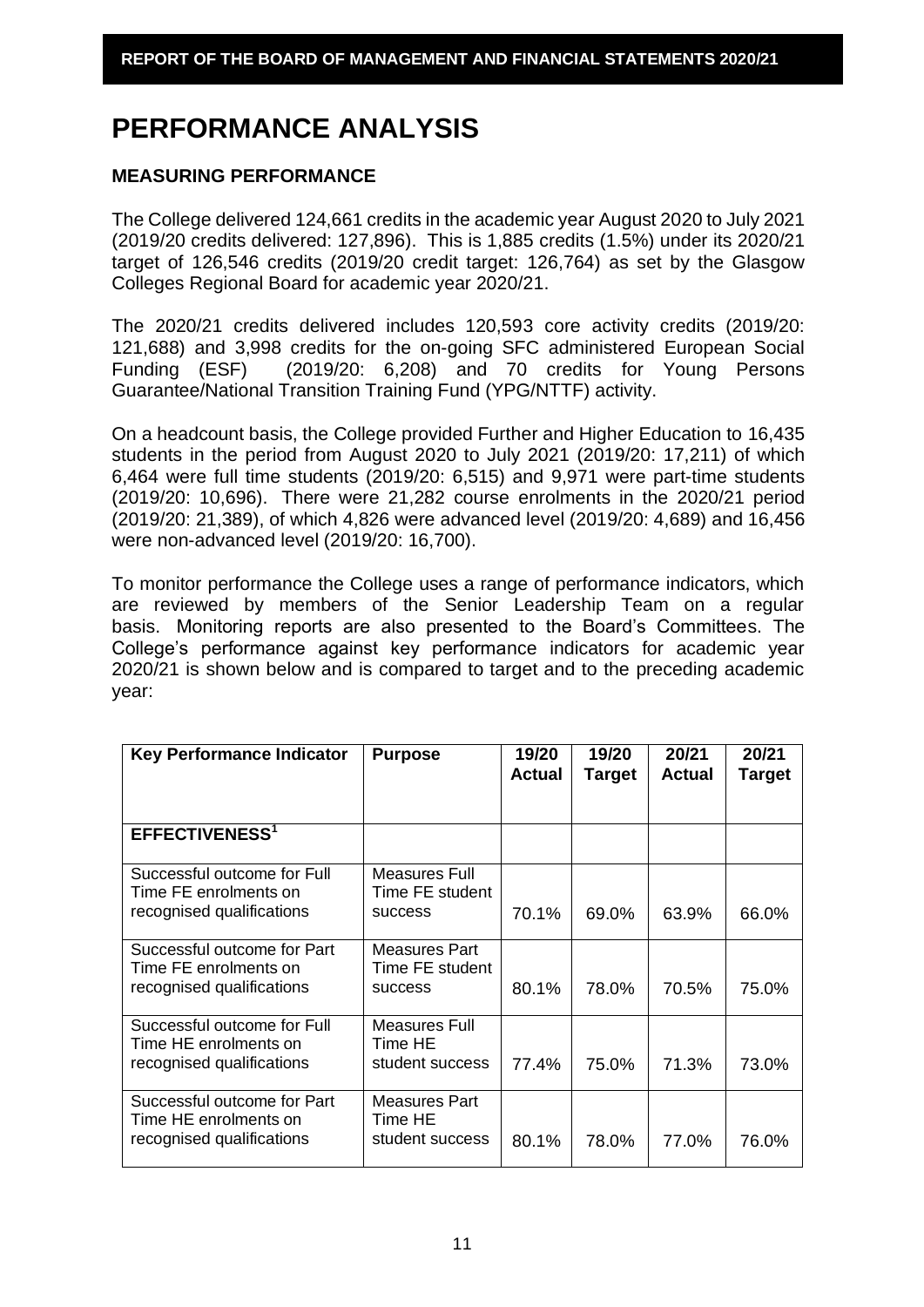| <b>Key Performance Indicator</b>                              | <b>Purpose</b>                                                   | 19/20<br><b>Actual</b> | 19/20<br>Target | 20/21<br><b>Actual</b> | 20/21<br><b>Target</b> |
|---------------------------------------------------------------|------------------------------------------------------------------|------------------------|-----------------|------------------------|------------------------|
| <b>EFFECTIVENESS<sup>1</sup></b>                              |                                                                  |                        |                 |                        |                        |
| % of credits delivered to<br>residents of SIMD10<br>postcodes | <b>Measures</b><br>credits in<br>SIMD <sub>10</sub><br>postcodes | 31.4%                  | 34.0%           | 31.8%                  | 31.6%                  |
| % of successful SIMD10<br>students                            | <b>Measures</b><br>SIMD <sub>10</sub> student<br><b>SUCCESS</b>  | 75.6%                  | 75.0%           | 66.3%                  | 72.0%                  |
| % of students satisfied with<br>their learning experience     | <b>Measures</b><br>student<br>satisfaction                       | 96.2%                  | 96.0%           | 89.8%                  | 90.0%                  |

**1:** Effectiveness measures are based on latest recommended methodology from SFC, reflecting number of successful students divided by number of students initially enrolled and who attended at least one session. 2020/21 targets are based on Glasgow Regional Outcome Agreement targets.

| <b>Key Performance Indicator</b>                                                                  | <b>Purpose</b>                                                                            | 19/20         | 19/20         | 20/21         | 20/21         |
|---------------------------------------------------------------------------------------------------|-------------------------------------------------------------------------------------------|---------------|---------------|---------------|---------------|
|                                                                                                   |                                                                                           | <b>Actual</b> | <b>Target</b> | <b>Actual</b> | <b>Target</b> |
| <b>EFFICIENCY</b>                                                                                 |                                                                                           |               |               |               |               |
| Performance against Credits<br>activity target                                                    | <b>Measures</b><br>performance<br>against GCRB<br>target                                  | $+0.9%$       | 0.0%          | $-1.5%$       | 0.0%          |
| Working days lost through<br>sickness absence                                                     | Measures lost<br>staff time                                                               | 3.8%          | 4.0%          | $3.0\%$       | 4.0%          |
| <b>Permanent Staff Turnover</b>                                                                   | Measures level<br>of staff changes                                                        | 6.0%          | N/A           | 3.7%          | N/A           |
| of<br>CO <sub>2</sub><br><b>Tonnes</b><br>emissions<br>tCO2e (cross refer to table on page<br>23) | <b>Measures</b><br>carbon<br>emissions                                                    | 2,024         | n/a           | 2,080         | n/a           |
| <b>FINANCIAL</b>                                                                                  |                                                                                           |               |               |               |               |
| <b>Adjusted Operating surplus</b><br>as % of total income                                         | Measures level<br>of<br>operating<br>surplus<br>generated<br>before<br>kev<br>adjustments | 1%            | 0%            | 1%            | $-0.5%$       |
| Non SFC Income as<br>percentage of total income                                                   | <b>Measures</b><br>reliance on SFC<br>income source                                       | 22.4%         | 24.7%         | 22.8%         | 22.4%         |
| Current assets: current<br>liabilities (excl deferred<br>capital grants)                          | Measures short<br>term assets to<br>liabilities                                           | 1.1           | 1.1           | 1.2           | 1.1           |
| Days cash                                                                                         | Measures level<br>of cash                                                                 | $43*$         | 19            | $62*$         | 21            |

**\*Days cash increased largely as a result of movements in working capital due to the COVID-19 pandemic and the related restrictions. Further information on cash flows is outlined on page 29 of this report.**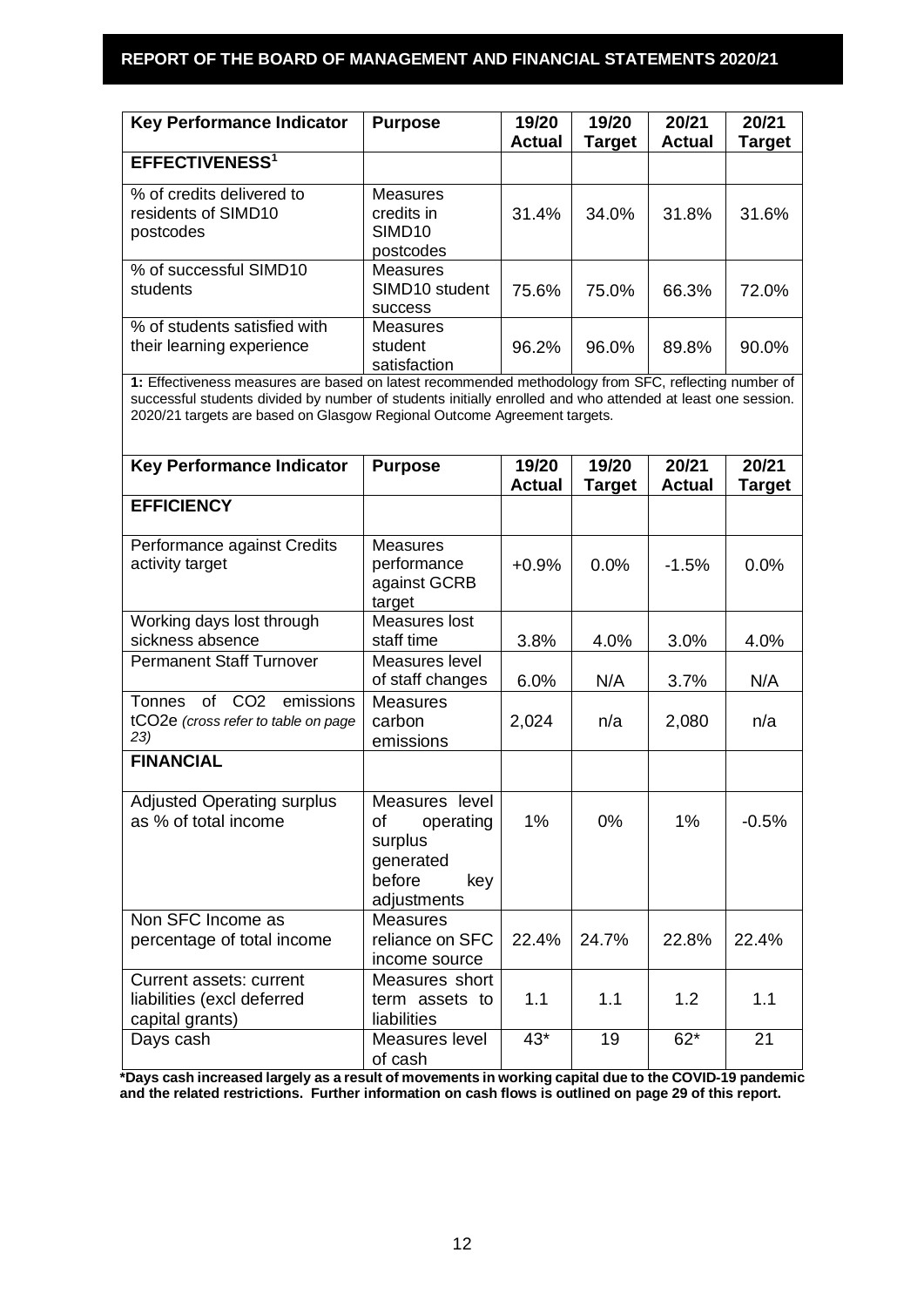For a number of years prior to session 2020/21, the college had been making good progress in improving most of the attainment-related Performance Indicators. A great deal of work had been undertaken to improve the learning experience and, in particular, students' "sense of belonging". We had identified that forming relationships with fellow students and staff members improved the retention of students on programmes which in turn contributed to better learning outcomes. During session 2020/21 however, the negative impact of the restricted level of oncampus activity became evident and three of the four indicators which relate to student attainment suffered as a result. As is shown in the table above, only Parttime HE enrolments managed to achieve the target. This impact has been evident across the FE sector in Scotland. A key issue identified in a student survey was that they did not generally feel a sense of belonging, leading to greater withdrawal from courses and a consequent reduction in the PIs.

A modified approach to the assessment process, first introduced late in session 2019/20, continued into session 2020/21 and makes direct comparisons with previous years somewhat problematic. However, the college will continue to provide a high quality learning and teaching experience and drive the PI results back upwards.

There is no sector wide comparative data available at this time, although anecdotal evidence from other colleges in the sector suggests that there has been a significant fall in colleges' performance due to the impact of the COVID-19 pandemic.

The college annually analyses and reviews performance indicators at course, School, Faculty and College level during the self-evaluation process, and actions for improvement are identified and progressed, including amendments to the portfolio where required.

As shown in the table above, the college failed to achieve its Credit target for session 2020/21 (-1.5%), the first time that this has ever happened. Higher levels of student withdrawal earlier in courses meant that many students did not attend beyond the required 25% date. Additionally, many courses failed to form at all, including Community based provision and School / College programmes.

# **CURRENT AND FUTURE DEVELOPMENTS AND PERFORMANCE**

# **Learning & Teaching in 2020/21**

The delivery of the college's curriculum during academic session 2020/21 continued to be significantly impacted by the effects of the COVID-19 pandemic. Having concluded session 2019/20 with all of the college campuses in lockdown, session 2020/21 saw very limited face-to-face or on-campus activity. The overarching model of delivery was "restricted blended" meaning that, although some on-campus activity was possible, there had to be a clear rationale for the delivery of lessons to be anything other than remote or online. Initial enrolment onto courses was broadly in line with expectations but it soon became clear that many students either did not want to have their lessons wholly online or, due to the impact of digital poverty, were unable to participate in lessons.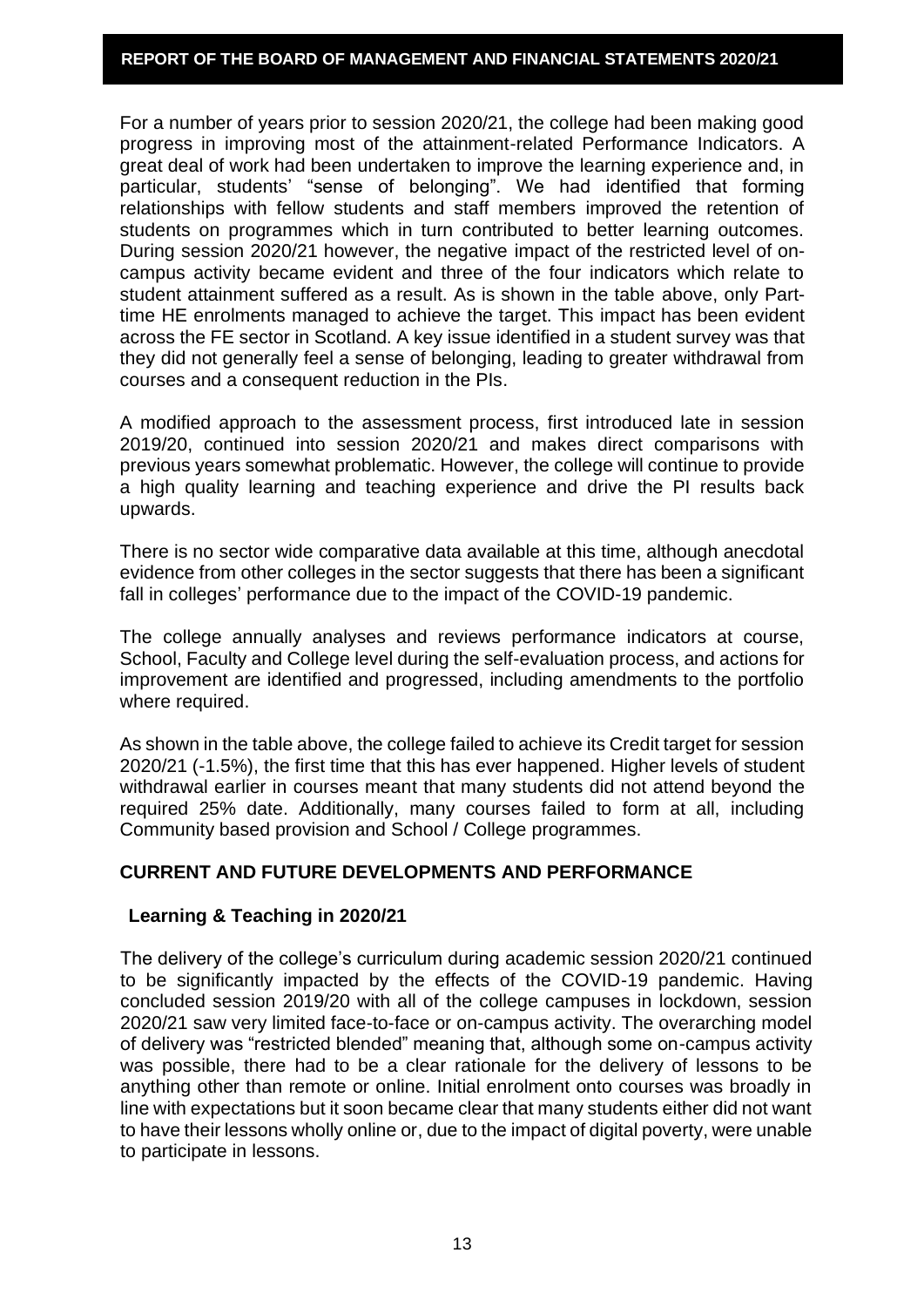In November 2020, Glasgow, together with many other local authority areas, entered the highest level of restrictions, Tier 4. This brought a further reduction in on-campus activity and more classes were moved online, with less than 10% of lessons taking place on-campus. This was further reduced to 5% in the first quarter of 2021.

Despite all of the above, the National Student Survey found that 90% of Glasgow Clyde students were satisfied with their college experience, one of the highest satisfaction rates in Scotland.

# **The College Curriculum**

Glasgow Clyde College offers a broad range of course opportunities across a wide range of curricular areas. In order to meet the needs of local communities and individuals, programmes are offered ranging from Access level through to Honours degrees. Courses are delivered through the College's four Faculties and the curriculum offer in the Faculties is outlined below.

#### **Faculty of Business, Creative and Digital Industries**

Business and Finance Fashion, Textiles and Design Media and Performing Arts

**Faculty of Engineering, Computing and the Built Environment**

Construction and Land Based Industries **Computing** Energy and Building Services Engineering

# **Faculty of Health and Wellbeing**

Early Years and Social Care Health and Life Sciences Sport, Tourism and Hospitality Hair, Beauty and Complementary Therapies

#### **Faculty of Access and Continuing Learning**

English for Speakers of Other Languages Employability Skills Additional Support for Learning General Education and Social Science

Programmes are delivered through full time, part time, work-based and flexible study, with community outreach also provided.

The college continues to have strong school/college partnership relationships in place with Glasgow City Council, East Renfrewshire Council and East Dunbartonshire Council Education Departments, although this was also affected by pandemic restrictions through session 2020/21.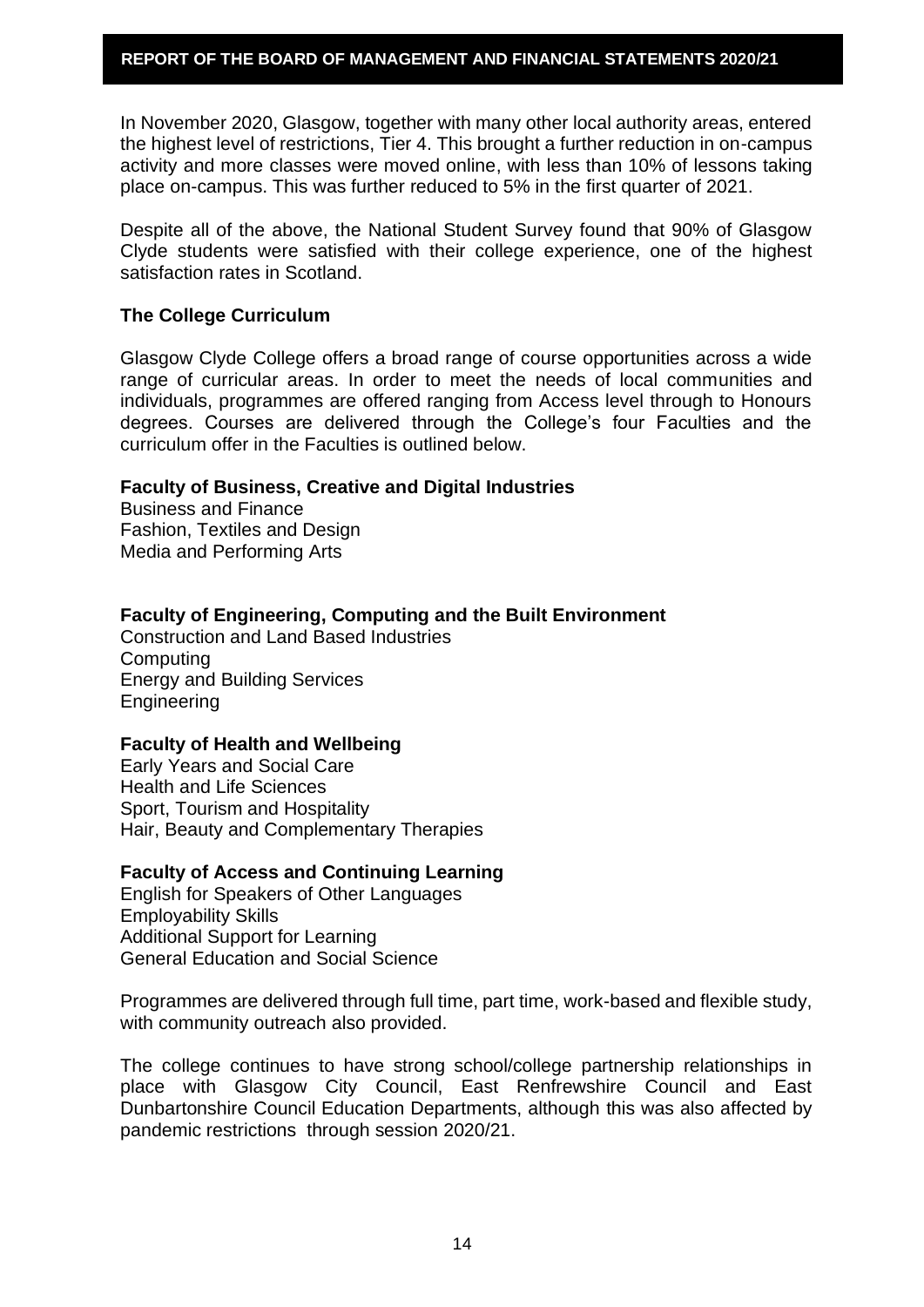The Foundation Apprenticeship Programmes continued to be offered through a partnership which involves the other two colleges in the Glasgow Region. Additionally, the college has successful progression routes and articulation links with a range of HE providers for a significant number of its programmes and these continued to grow in session 2020/21. The College delivers degree-level provision in the digital media and design area and will review further options to introduce degree provision in future where we have specialist skills.

During session 2020/21, the college introduced a new Academic Management Structure. This development had been planned for some time but was delayed due to the COVID-19 pandemic situation and related impacts on teaching.

In implementing its Strategic Plan, and within the context of the Glasgow Region Outcome Agreement the College intends to:

- continue to deliver as broad a range of curriculum areas as resources allow and demand justifies;
- introduce new areas where there is a proven demand and realign provision to reflect decreased skills need or demand;
- continue to offer routes for students to progress from introductory, prevocational/access level provision through to HND programmes within the College in key areas, and where no such option exists within the curriculum, to support progression routes to advanced provision elsewhere within the Region;
- increase the scale of e-learning content development and delivery across the curriculum to better meet with learners' expectations;
- where appropriate, seek to increase degree provision in specialist areas;
- develop commercial programmes and services both nationally and internationally;
- in conjunction with Local Authority Education Departments provide appropriate programmes including Foundation Apprenticeships to meet identified sustainable local demand for school/college provision in line with Developing the Young Workforce;
- work with the Glasgow South and North West Community Planning Partnerships to ensure provision is delivered to support the Local Authority's Improvement Plan identified local needs;
- develop further customised provision and support for young people not in education, employment or training, or at risk of dropping out of education or training;
- promote and enhance the niche areas within the broad-based curriculum where the College has national recognition as a provider;
- build on existing recognition as a major curriculum leader and training provider in the Glasgow region;
- meet the potential growth in demand within Glasgow for training in the health and life sciences sectors;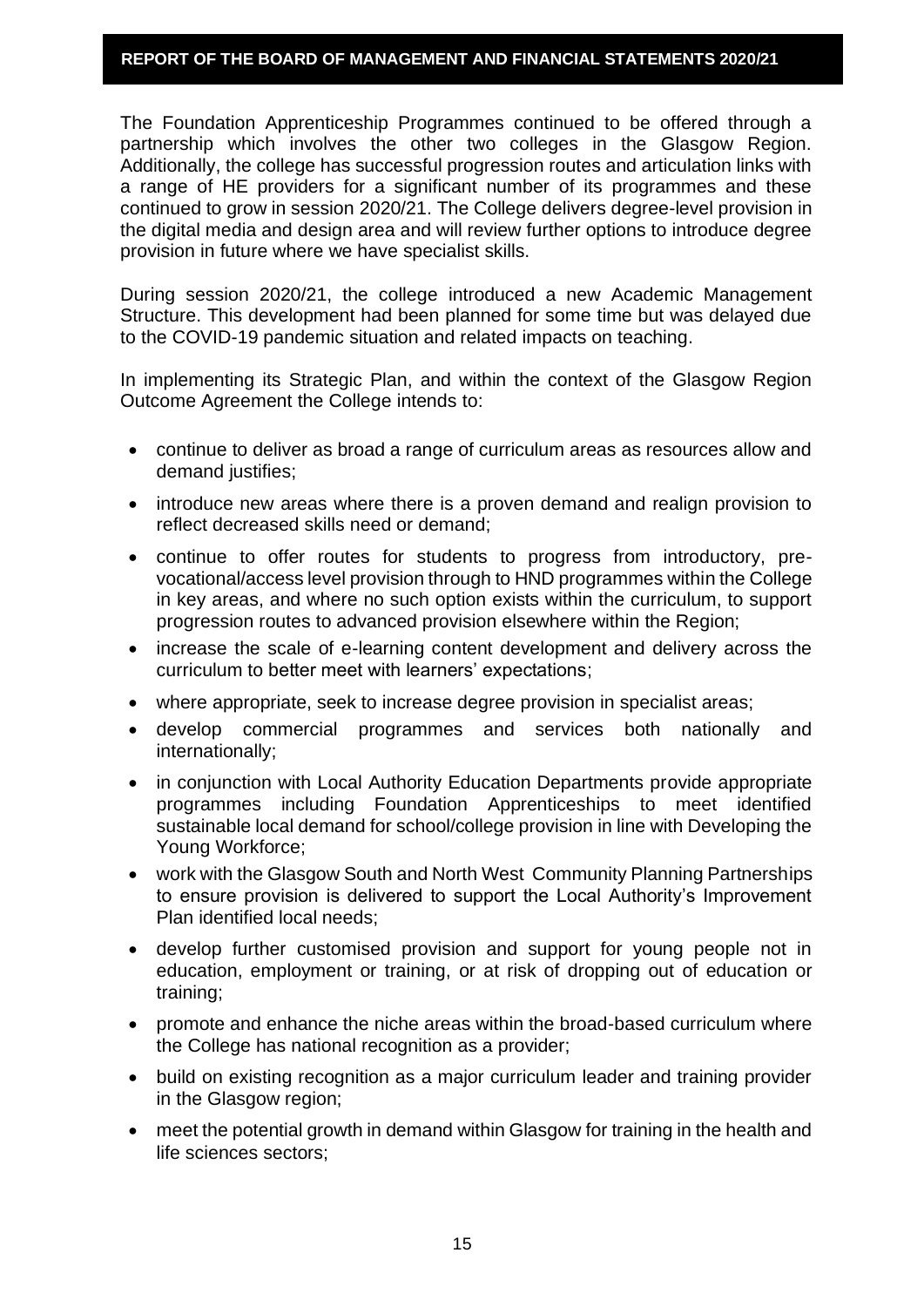- continue to grow the qualified childcare workforce in line with the Scottish Government's plans on higher numbers of hours of childcare provision; and
- maximise the synergies between mainstream curriculum and employer needs.

The college is a foundation member of the Glasgow Colleges Group (GCG). The GCG Learning and Teaching group, comprising senior staff from each of the three colleges, meets regularly to exchange developments and curriculum proposals. This group also includes representatives from GCRB, SDS and the SFC.

#### **Glasgow Clyde College Student Association**

Session 2020/21 saw Glasgow Clyde College Student Association (GCCSA) focus its activity upon student engagement and representation within the College. The activity of GCCSA has also been impacted by the current COVID-19 pandemic. The sabbatical team was led by the GCCSA President, whose earlier experience as a Vice-President was invaluable.The team of sabbatical Vice-Presidents were all new to post and brought fresh energy and ideas. The GCCSA Coordinator and Administrator continued to provide outstanding support to the sabbatical team and wider student population.

Activity planning began from the outset of the year and was informed by sabbatical input, strategic priorities, College partnership and external drivers. This process was supported by engagement with external agencies including National Union of Students (NUS), Student partnerships in quality scotland (SPARQs) and GCRB. Throughout the year, GCCSA were represented across the range of College Committees and working groups and provided planned and meaningful feedback and reports to the Board of Management and its Committees. Regular meetings with the College Executive Management Team facilitated the partnership working that has supported the ongoing success of GCCSA.

The delivery of comprehensive induction support was followed by very successful online Freshers and Refreshers events, complemented by a range of online and social media engagement. At the heart of activity has been an enhanced class representative system which has successfully engaged curricular managers in meetings with students.

This year has seen the installation of new branded cycling shelters, and initiatives promoting positive mental health, environmental protection, and Equality, Diversity and Inclusion (EDI). Fundraising and welfare activities were enhanced by targeted engagement with external partners; Action for Children, White Ribbon, Education Through Recreation, EmilyTest and LGBT Charter. Additional funds have allowed GCCSA to develop a range of information resources for students, including supporting the use of and access to canvas.

The GCCSA team have provided regular online help sessions. Campaigns were delivered on mental health and food poverty, and regular social media activity allowed students to feel a sense of belonging to the College and the ability to engage with their elected representatives.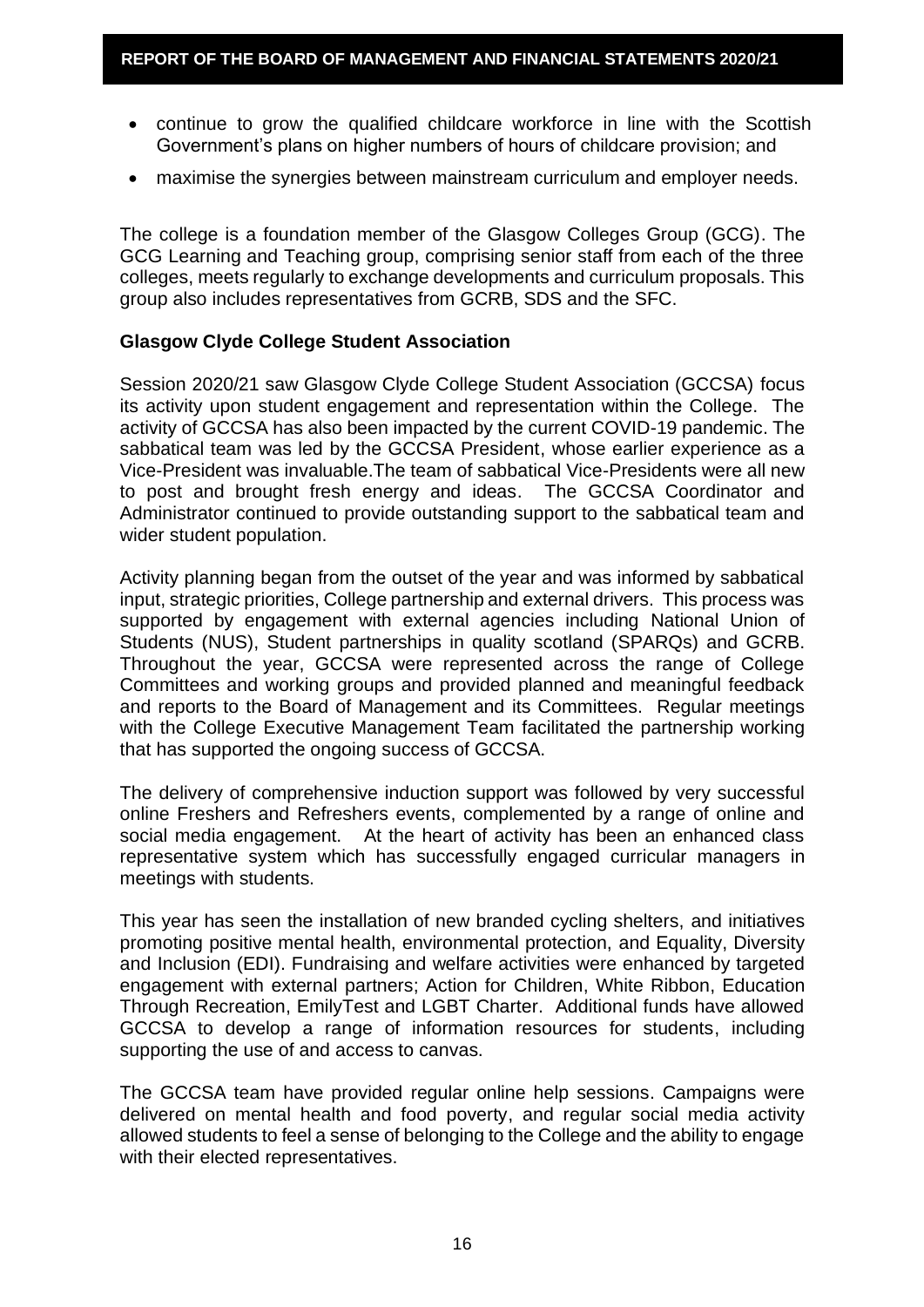#### **Resources and Financial Planning**

The main issues for the sector and for the College for the future are financial sustainability and post pandemic teaching operations. Financial sustainability is affected particularly by rising staff costs associated with national bargaining and by reduced income as a result of the COVID-19 pandemic.

During 2020/21 there were some operating cost savings mainly due to less footfall on the College campuses including a period of closure, with resultant savings on premises related costs and some other costs. However there were also income reductions and, whilst income was received during the year from the Job Retention Scheme with staff on furlough, it will take time for some of the non-SFC income generation areas to recover for the College e.g. ESF income and Commercial Income.

The College implemented a financial sustainability plan in 2020/21 which included significant staff cost savings and non staff cost savings. Staff cost savings are a key building block for its future financial planning. There is however still a period of uncertainty ahead particularly in 2021/22 due to the unpredictability of activity as a result of the pandemic. Members of the Senior Leadership Team and the Board of Management review the College's financial plans regularly and the College's three year Financial Forecast Return was approved by the Board of Management at its October 2021 meeting and submitted to the SFC.

The College has prepared its three-year financial plan and continues to manage the medium to long term financial position and to achieve financial sustainability.

Funding Council grant allocation to the College for credits based delivery is anticipated to rise by 5% in 2021/22, based on the delivery of 129,328 credits as part of the Glasgow Region agreed credits target with the Scottish Funding Council. This comprises 121,354 core credits of activity and the allocation of 4,998 ESF credits, plus two new additional credits areas for 2021/22 of 672 Credits for Foundation Apprenticeships (which were previously funded through Skills Development Scotland rather than SFC) and 2,304 credits for deferred students as a result of the pandemic.

One area of significant development for the College is its commercial income and surplus plan. Previously the College had an ambitious five year plan through to 2022/23, however this growth plan was heavily impacted by the COVID-19 pandemic. As a result many planned areas had to be reviewed with employers no longer sending their employees physically to attend courses and with individual attendees similarly impacted e.g. in leisure courses. This plan has now been revisited and there is a new three year plan from 2021/22 which reflects the new course delivery model with much more on line delivery and with a focus on future reskilling and upskilling courses. The progress on this plan will continue to be an area of focus for the College to target recovery of the income and surplus levels and then growth in the latter years of the financial forecasts.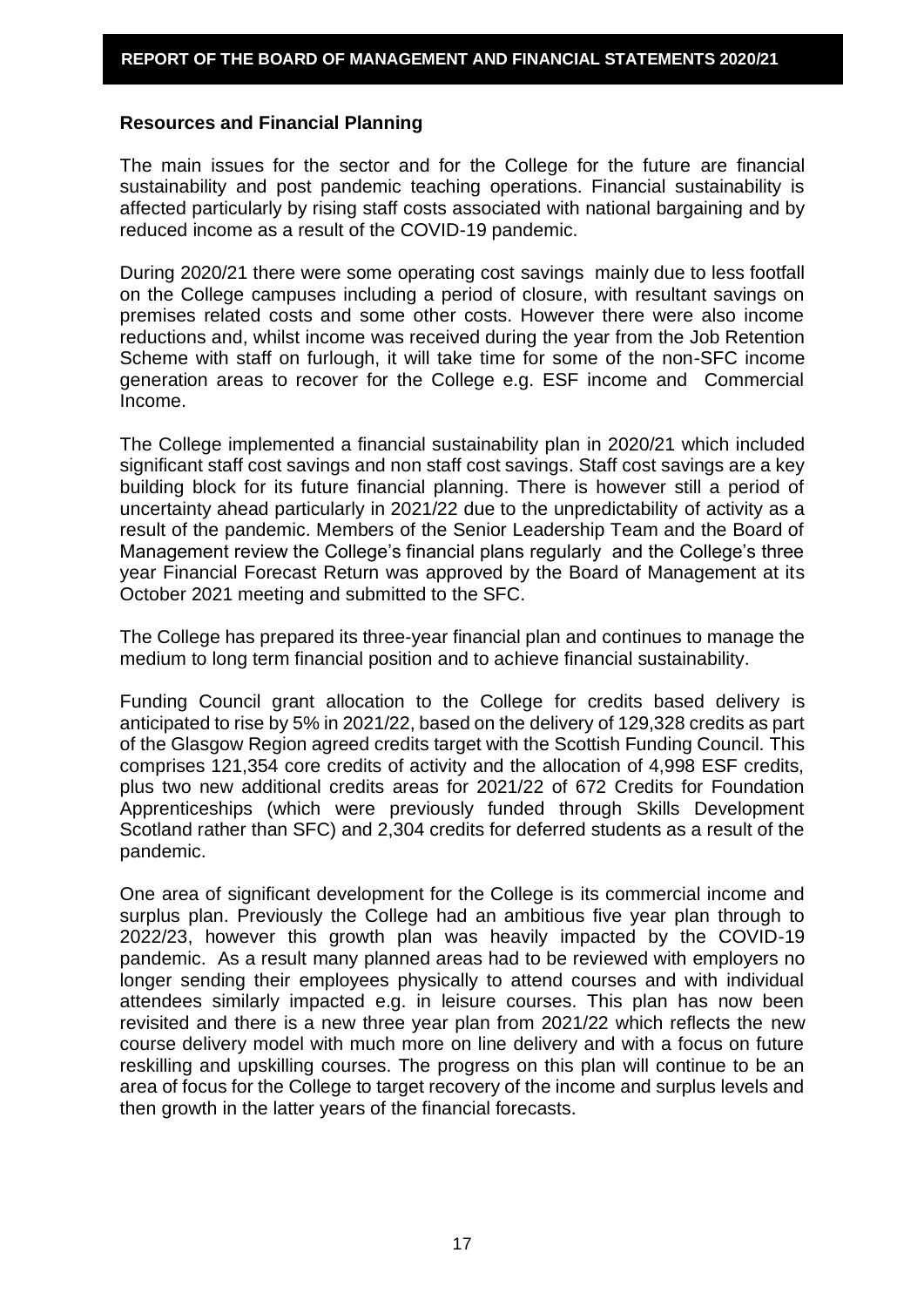#### **2020/21 Estates Development and Capital Investment**

The purpose of the College's estates strategy and capital masterplan is to maintain and further develop a high quality estate which facilitates an appropriate learner experience for students and an effective working environment for staff.

The College's estates capital master plan to date has been informed by an estates condition survey prepared for the whole College estate in April 2014 and then by SFC for the sector in 2017 plus emerging needs for high priority maintenance during the period since the survey. The condition of the College's estate is largely good or very good.

There has been a focus on estates high priority maintenance projects in recent years which are those that have been funded through SFC/GCRB to ensure a suitable fitfor-purpose estate is maintained. A new condition survey for each of the three campuses has recently been completed and will inform future estates plans from 2022/23 onwards.

During 2020/21, significant electrical works were undertaken, particularly lighting replacements and alarm upgrades, floorcoverings were replaced, and the building management system upgraded.

#### **Future Development of the College Estate**

Since reclassification as a public body in April 2014 the College continues to progress its Capital Master plan based on life cycle maintenance needs, investment needs and affordability, using SFC/GCRB capital funding and through applications to the Glasgow Clyde Education Foundation.

Over recent years and through to 2021/22 SFC has provided capital funding allocations to meet the high priority estates maintenance needs of Colleges informed by the estates condition survey which SFC had completed for the sector in 2017.

Glasgow Clyde College has received an allocation of £1.94Million of these high priority estates maintenance funds for 2021/22. This is being used to address projects related to Structure and Roof Works, Building Fabric Works, External Ground Works and Drainage, Heating, Ventilation, Air Conditioning and Water, Electrical Systems and Controls, and Fire and Security Improvements. These works for 2021/22 are spread across each of the three College campuses. In addition the College is progressing an upgrade to the student informal circulation space at the Anniesland campus during 2021/22.

The Glasgow Clyde Education Foundation Estates Strategy funded an Estates Review for the College, which was completed with a report received from the providers Gardiner & Theobald and BDP and submitted to the Board in October 2019.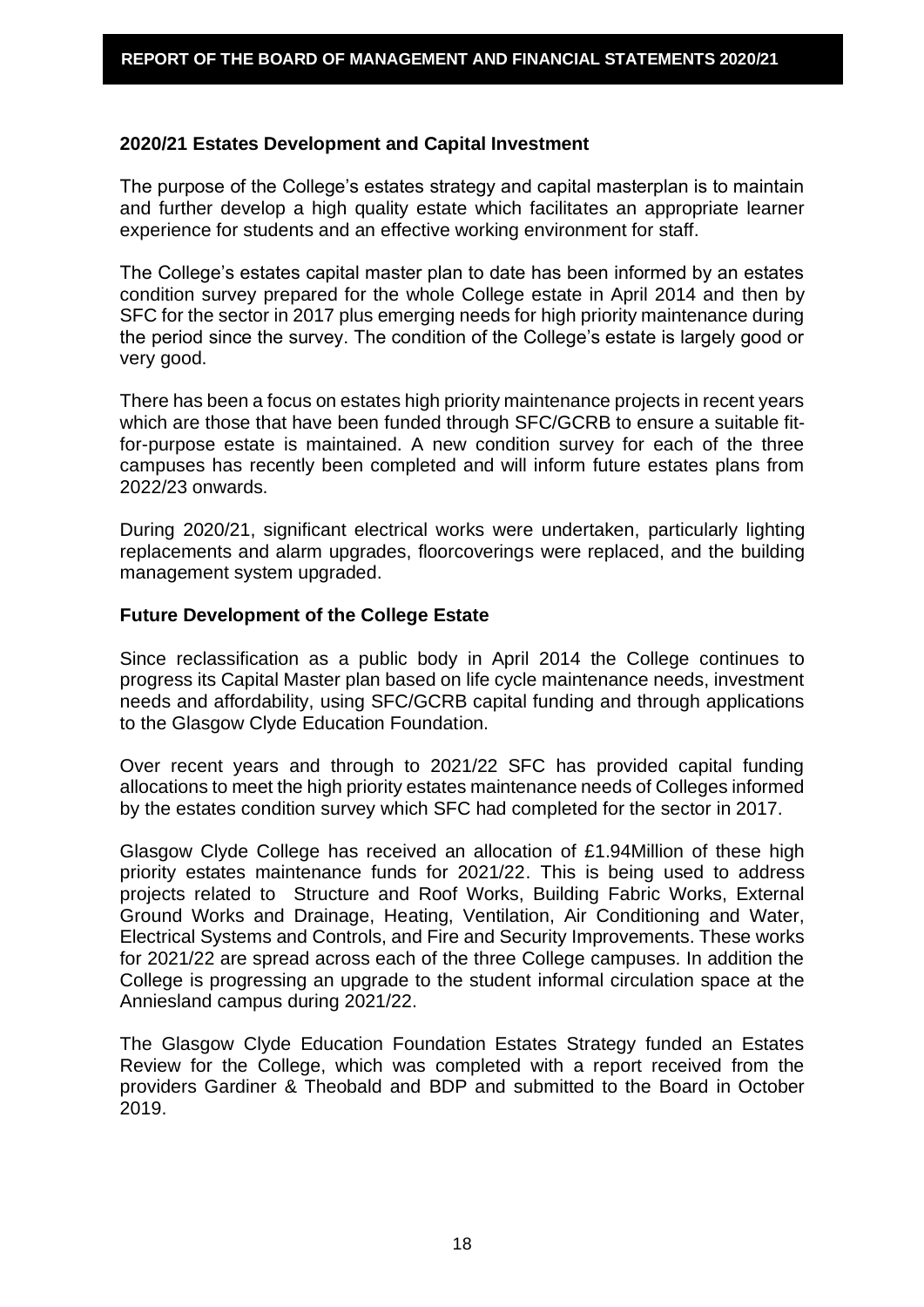The output of this review was to inform future estates plans and the Board of Management is pursuing two of the approved four key projects. The first of these will improve the Cardonald external environment and public realm. The second will create high-quality informal learning spaces on all campuses, enabling students to engage fully with blended learning. The College has approved funding from the Foundation for the first of these two projects and plans to seek funding from the Foundation for the second.

#### **Land and Buildings**

Tangible resources include buildings and grounds at the three main campuses at Hatfield Drive in Anniesland, Mosspark Drive in Cardonald and Prospecthill Road in Langside.

#### **Environmental Sustainability and Climate Change Reporting**

The Climate Change (Scotland) Act 2009 set out a statutory framework for greenhouse gas emissions reductions in Scotland with an ambitious target to reduce Scotland's emissions by at least 80% by 2050.

The College has for several years been a signatory to the Universities and Colleges Climate Change Commitment for Scotland (UCCCfS) and the College has a Carbon Management Plan in place. There are two primary objectives of the College's Carbon Management Plan which are to achieve a reduction in carbon emissions and to embed carbon management within the culture of the organisation.

There has been a great deal of focus on environmental sustainability and climate change in the sector during recent months and the College is updating its Carbon Management Plan to a new Carbon Reduction/Climate Action Plan. This updated plan will consider the College's position and future plans across the five key activity areas of the UK HE/FE Climate Commission's Climate Action Roadmap for FE Colleges which are: leadership and governance; learning, teaching, and research; estates and operations; partnerships and engagement; and data collection. The College has also signed up to the Colleges Scotland Race to Net Zero Greenhouse Gases Commitment by 2040 and is setting targets to achieve this over the coming years within its Carbon Reduction/ Climate Action planning.

The target in the current College Carbon Management Plan was to reduce the College's annual carbon footprint by 15% by the end of financial year 2020 (with 2014/15 as the baseline year). The College has performed well in this area, exceeding the initial target in the first year of the plan (2015/16), and has continued to reduce its carbon footprint overall in subsequent years, achieving a total reduction to date of 54% as outlined in the table below. There has however been an increase in the 2020/21 based on a new measure which the public sector reporting has required be added in relation to homeworking. This has created a new emissions line of 150 tCO2 included in the 2020/21 figure below and is based on an assessment of the additional emissions due to the extra utilities impact of many staff working in their own homes rather than on the College campus.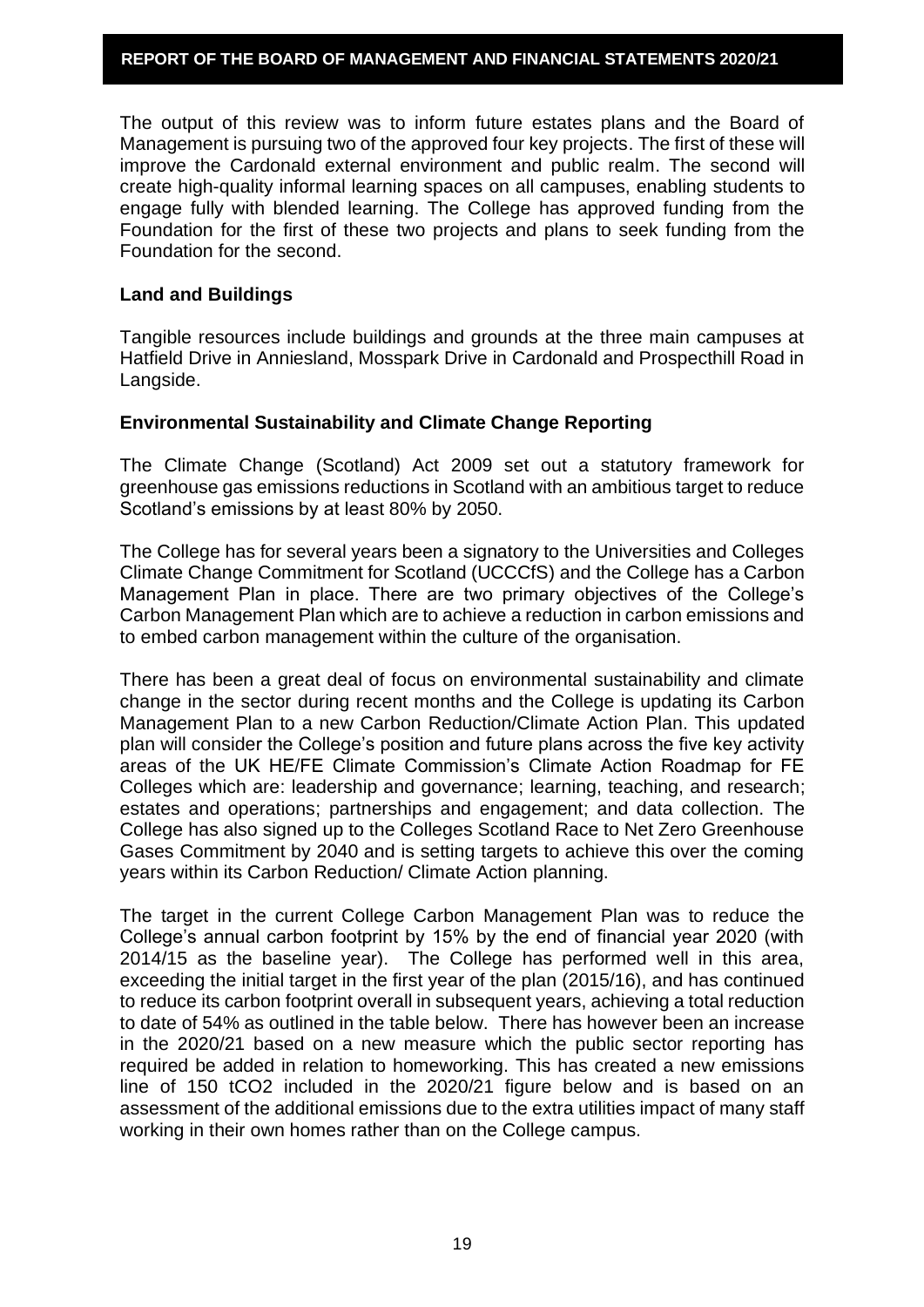| <b>COLLEGE CARBON MANAGEMENT PLAN</b>       | tCO <sub>2e</sub> | Annual<br>Redn /<br><b>Increase</b> | <b>Annual</b><br>(Redn) $/$<br><b>Increase</b><br>℅ |
|---------------------------------------------|-------------------|-------------------------------------|-----------------------------------------------------|
| 2014/15 Baseline Emissions                  | 4,553             |                                     |                                                     |
| 2015/16 Actual Emissions                    | 3,617             | $-936$                              | $-21%$                                              |
| 2016/17 Actual Emissions                    | 3,147             | $-470$                              | $-10%$                                              |
| 2017/18 Actual Emissions                    | 2,923             | $-224$                              | $-5%$                                               |
| 2018/19 Actual Emissions                    | 2,468             | $-455$                              | $-10%$                                              |
| 2019/20 Actual Emissions                    | 2,024             | $-444$                              | $-10%$                                              |
| 2020/21 Actual Emissions (incl Homeworking) | 2,080             | 56                                  | 2%                                                  |
| <b>Total Reduction To Date</b>              |                   | $-2,473$                            | $-54%$                                              |

Also as per the Scottish Government Order introduced in 2015 requiring all public bodies to submit an annual report to Sustainable Scotland Network (SSN), detailing their compliance with the climate change duties, the College has complied with the reporting requirements for 2019/20 by submitting its report by the deadline of 30 November 2021.

# **PRINCIPAL RISKS AND UNCERTAINTIES**

Glasgow Clyde College has in place a Risk Management Policy as approved by the Board. The aim of the policy is to ensure that the College's system of internal control is effective in managing risks.

The Senior Leadership Team (the designated risk management group) supports, advises on, and implements this Risk Management Policy of the Board of Management. The Vice Principal Resources and College Development is the lead officer in updating the College Strategic Risk Register.

The Board of Management sets the College Risk Appetite across key risk activity areas and the appetite overall has been assessed as 'open', where open is defined as being willing as an organisation to consider all potential delivery options and choose the one that is most likely to result in successful delivery while also providing an acceptable level of reward.

The College has an on-going process to develop and embed the system of internal control, including financial, organisational and governance risk management which is designed to protect the College's operations, assets and reputation. This work is reviewed by the Audit Committee at each quarterly meeting.

Based on the College's on-going activity and planned developments, the Senior Leadership Team reviews and updates the College's Strategic Risk Register on a regular basis. The College Strategic Risk Register as at the date of the signing of the financial statements has fourteen key risks identified and each risk is ranked based on assessment of impact and probability. Each risk is owned by a member of the Senior Leadership Team who identifies mitigating actions.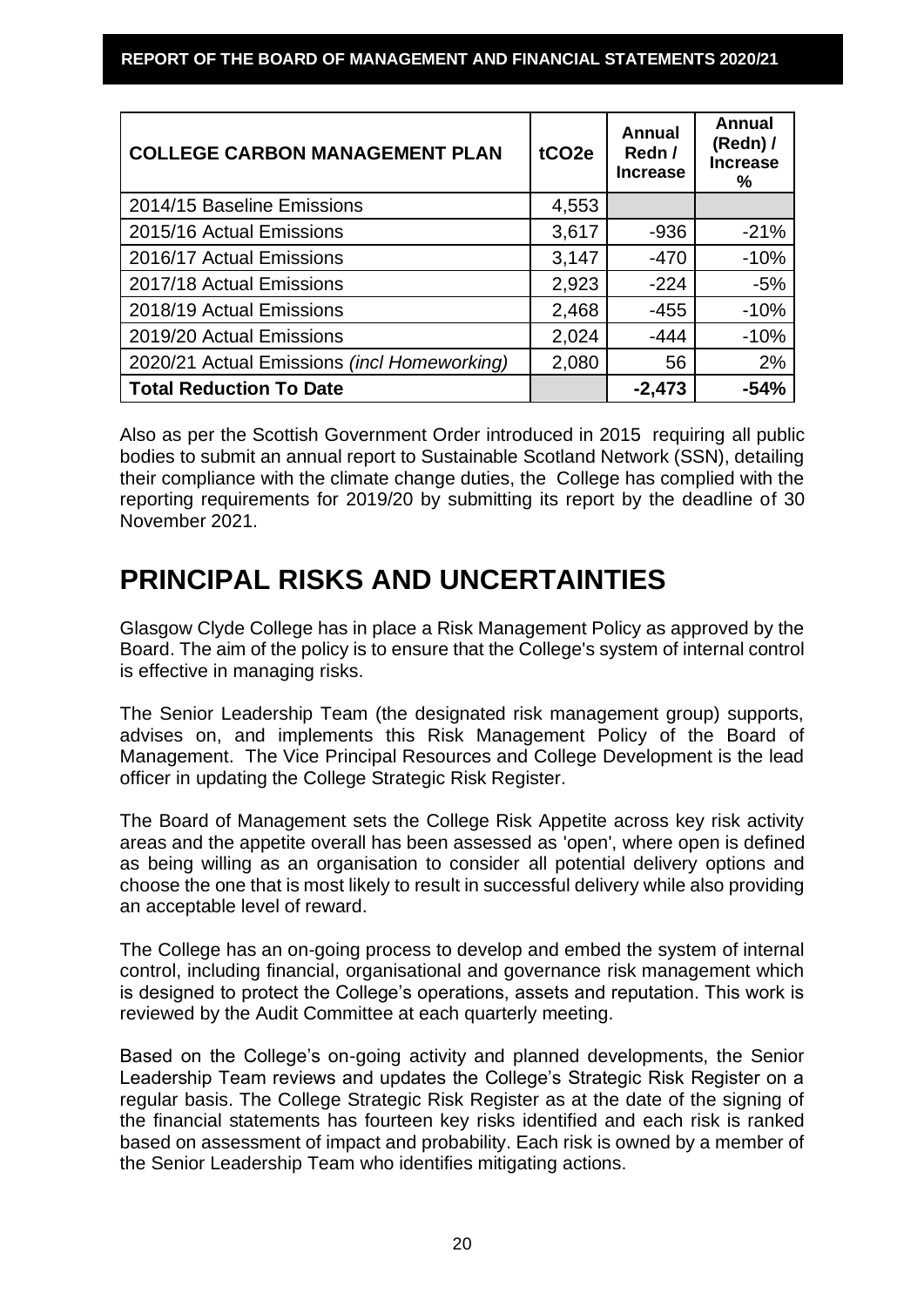The College Strategic Risk Register has ten risks of the total fourteen which have COVID-19 pandemic related impacts and this is highlighted in the Risk Category part of the document. In addition the scores of a number of risks are higher as a result of impacts of the pandemic for College business.

Of the fourteen risks at the time of signing the financial statements, four are financial, seven are organisational, and three are governance related risks. The five highest assessed risks from the College risk register as at December 2021 are for the areas as shown below:

- Ability to achieve surplus targets for commercial activity/Ability to achieve/maintain planned levels of non-SFC income;
- Ability to achieve contracted overall teaching delivery targets for any key partner (SFC/SDS/ESF)
- Ability to reduce College cost base on managed basis to meet requirements of the three year financial forecast;
- Suitability of College operational processes/ systems /ICT infrastructure including risk of cyber attack or fraud; and
- Potential negative impact on employee relations at a National level (e.g. national bargaining, industrial action).

The first of the five highest assessed risks relates to the potential to achieve commercial activity surplus targets and other non-SFC income due to the impact of significant reductions in student footfall. Courses have been moved to online delivery during 2020/21 where possible, but the extent of commercial provision for employers has reduced. The College has used the Flexible Workforce Development Fund to support new activity, but total commercial income for 2020/21 is significantly lower than the College's original growth plan.

The second of the highest assessed risks relates to the College's achievement of the teaching delivery targets where, for the first time, the College has failed to deliver the number of credits agreed with the SFC. This is due to the impacts of the pandemic and has happened across many of the Colleges in the sector.

The third of the highest assessed risks is the reduction in the College cost base on a managed basis to meet the requirements of the three year financial plan. The College's staff cost base has increased mainly due to national pay awards and increased teachers' pensions costs. The College has achieved significant savings to achieve its future financial forecasts mainly through staff restructuring as well as other staff cost efficiencies and non-staff costs reductions. Other areas will be considered for restructuring during 2021/22 with the necessary savings aimed to be achieved mainly through the current approved VS scheme.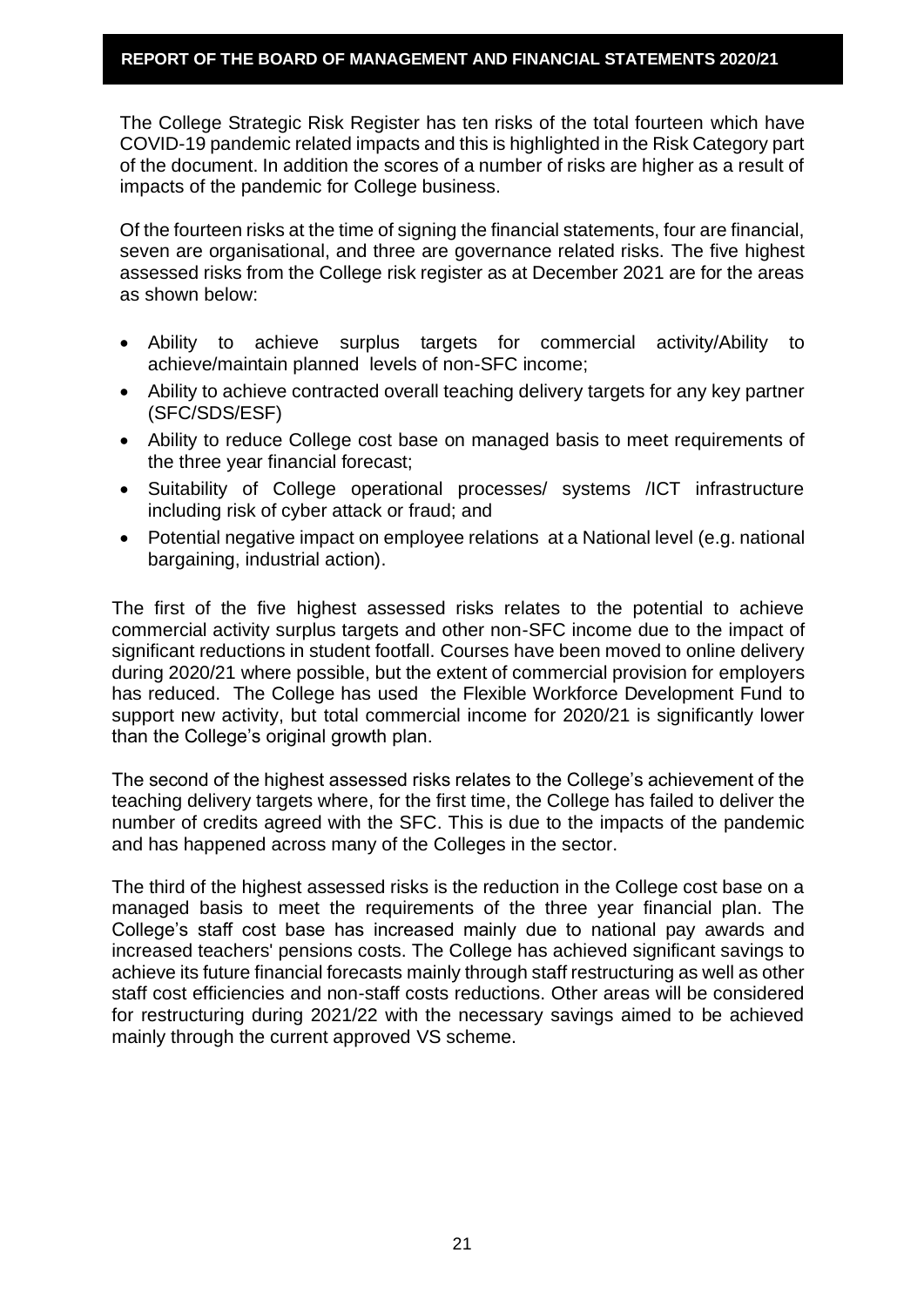The next highly scored risk relates to the suitability of College operational processes/ systems /ICT infrastructure including risk of cyber attack or fraud. This is in relation to the current climate around ICT and potential for cyber attacks with increases nationally and potential sectors targeted. In addressing this risk, the College has achieved the standard required for Cyber Essentials Plus accreditation, and this involves a range of continuing activity to manage the ICT network and ensure data security.

The final risk from the higher risks list above is the potential negative impact on employee relations at a National level (e.g. national bargaining, industrial action). This is assessed at a high level at this stage as there has not been an agreement on national pay awards for 2021/22 for either the teaching or support staff.

# **REVIEW OF FINANCIAL PERFORMANCE**

Overall for the twelve month period from August 2020 to July 2021, Glasgow Clyde College is reporting a deficit of £4,068k (2019/20 deficit: £3,101k). Actuarial gains on Defined Benefit Pension Plans for the period were £13,288k (2019/20: losses £12,434k). There was no Unrealised Surplus on Revaluation of Land and Buildings (2019/20: unrealised surplus Nil). Therefore, the Total Comprehensive Income for the period is reported as £9,220k (2019/20: negative £15,535k).

There have been significant impacts on the College of the COVID-19 pandemic which are described at various points throughout these financial statements. The biggest impact has been on College SFC credits and income due to footfall reductions on campus, and the associated impact on student retention.

The College is preparing these financial statements on a going concern basis as it is expected to have sufficient funds to continue to trade and to meet its liabilities as they fall due in the twelve months from the signing of these financial statements based on the budget and forecasts prepared. The College has a three year financial plan to deliver financial sustainability which has been discussed in detail with the College Senior Leadership Team and with the Board of Management. This plan has proposed mitigating actions for staff costs and non staff costs with restructuring and savings, and the recovery plan for commercial income.

The Statement of Comprehensive Income (SOCI) presents the financial performance during the accounting period in accordance with the FE/HE Statement of Recommended Practice (SORP). The adjusted operating position is intended to reflect the financial performance of the College after allowing for non-cash adjustments and other material one-off or distorting items required by the SORP. The adjusted operating position is therefore designed to smooth any volatility in reported results arising from FRS 102 and also to recognise that some of the reported costs do not have an immediate cash impact on the College. This should give a better indication of the College's cash generating capacity.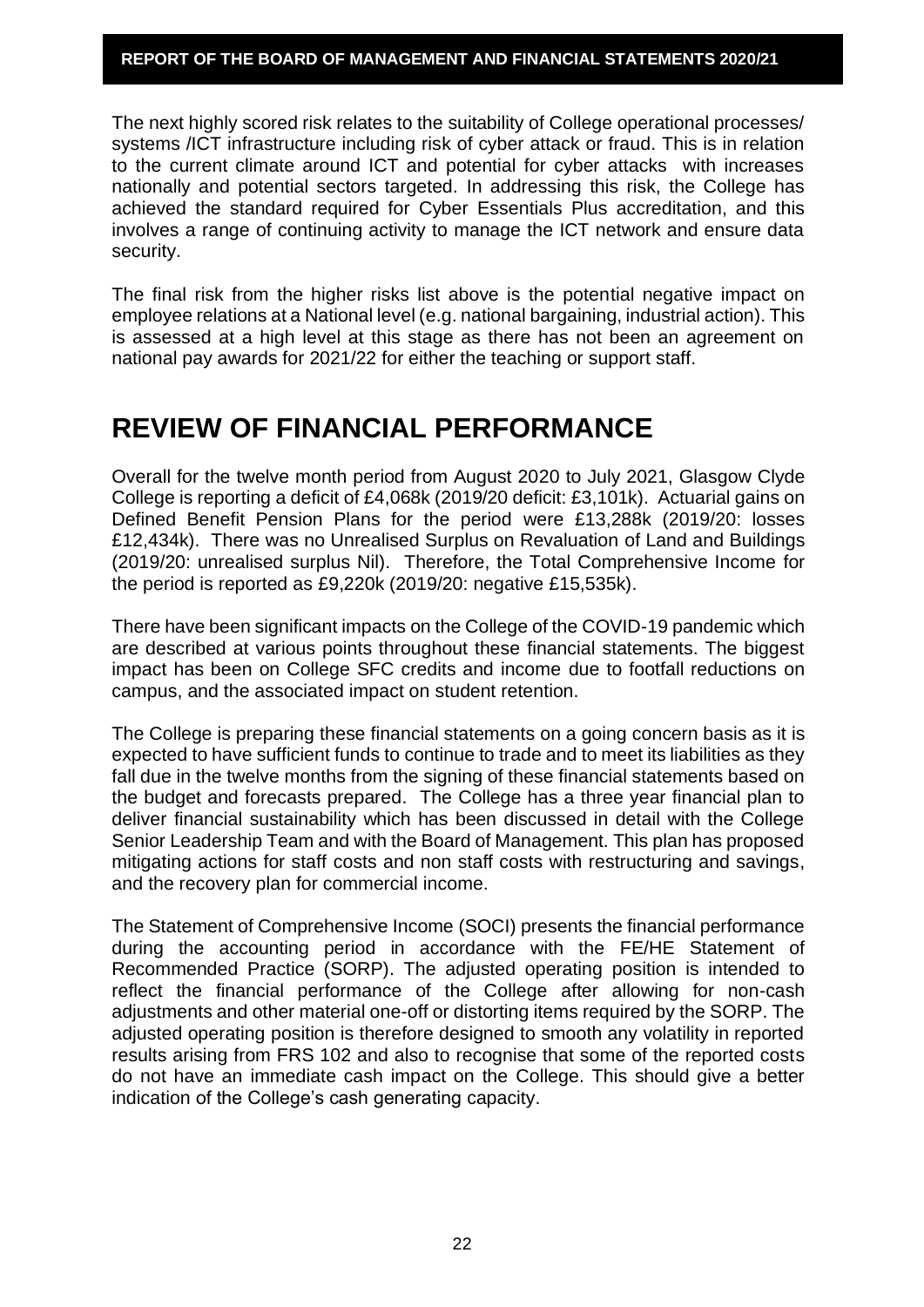The adjusted operating position is outlined in the table below and explanatory notes are provided where appropriate.

| <b>Adjusted Operating Position</b>                      | 2020-21<br>£'000 | 2019-20<br>£'000 |
|---------------------------------------------------------|------------------|------------------|
| Surplus/(deficit) before other gains and losses         | (4,068)          | (3, 101)         |
| Add back:                                               |                  |                  |
| Depreciation (net of deferred capital grant release) on |                  |                  |
| both government funded and privately funded assets      |                  |                  |
| including NPD assets* (Note 1)                          | 1,841            | 1,861            |
| Non-cash pension adjustment - Net service cost          |                  |                  |
| (Note 2)                                                | 2,923            | 1,559            |
| Non-cash pension adjustment - Net interest cost         |                  |                  |
| (Note 3)                                                | 331              | 191              |
| Non-cash pension adjustment - Early retirement          |                  |                  |
| provision (Note 4)                                      | (59)             | 62               |
| Deduct:                                                 |                  |                  |
| Non-Govt capital grants (e.g. Arms Length               |                  |                  |
| Foundation capital grant) (Note 5)                      | (215)            | (124)            |
| Cash Budget for Priorities allocated to loan            |                  |                  |
| repayments and other balance sheet items -              |                  |                  |
| Payments to Early Retirement Provision (Note 6)         | (181)            | (181)            |
| <b>Adjusted operating surplus</b>                       | 572              | 267              |

*Note 1: Depreciation does not have an immediate cash impact on the institution and, in any case, capital expenditure will largely be funded by government or Arms Length Foundation (ALF) grants so the charge is taken out.* 

*Note 2: The adjustments to the pensions charge represent the net service cost (i.e. the present value of projected benefits resulting from employee service in the current year less cash contributions paid). Note 3: The net interest cost is the interest accumulated on the pension liability and this is offset against the current year's interest earned on pension assets.* 

*Note 4: The early retirement provision adjustment relates to the gain/loss arising from the actuarial valuation during the year. This excludes any adjustments to valuations as a result of adding or deleting employees.* 

*Note 5: Capital grant income is not matched by SOCI expenditure as it has been used to fund capital assets which will be depreciated over the life of the asset.* 

*Note 6: Cash Budget for Priorities is included in income but the related payment to the Early Retirement provision sheet is not reflected in the costs therefore this amount is adjusted.*

The College's income was £51.3million for the period to 31 July 2021 (2019/20: £49.8million).

At 31 July 2021, following movements in the pension liability, the College has an accumulated income and expenditure reserve of negative £3.4million (2019/20 : negative £14.2million) and a cash balance of £8.5million (2019/20: £5.6million). Of the overall cash balance held as at 31 July 2020, Nil (2019/20: £0.2million) relates to cash held for the Lennartz liability due to HMRC as this balance was settled in full in 2020/21.

Fixed assets have reduced in year due to additions of £2.8million being offset by an in-year depreciation charge of £5.4million, giving rise to an overall £2.6million reduction to the Tangible Fixed Assets net book value at the year end.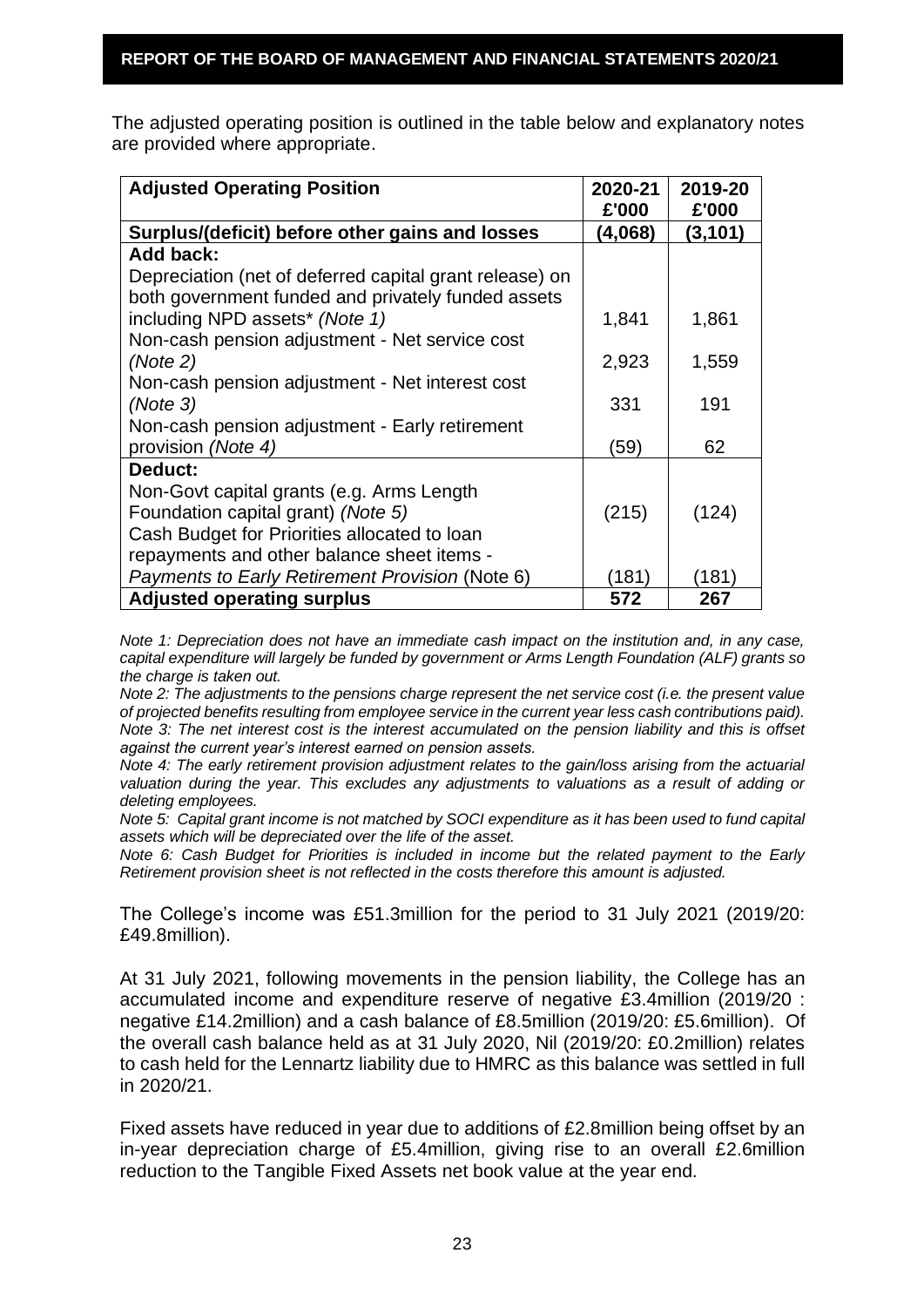Tangible fixed asset additions and transfers during 2020/21 amounted to £2.8million across all asset categories (2019/20: £0.7million). These additions consisted of a range of SFC Funded Capital Backlog Maintenance projects including the continuation of the Cardonald Campus Disabled Lifts refurbishment, Lighting Upgrade and Ventilation works and the Langside Campus Mary Stuart and Litehouse Buildings Plant works. Other in year capital projects included External Drainage and Lightning protection, Building Management System upgrade, Heating and Ventilation works, cross Campus Lighting Replacement/Electrical works, Replacement of Flooring Coverings, Health and Safety improvements and other High Priority Maintenance works. In addition the College undertook the Langside Campus Science Labs Refurbishment works in year which were funded by Glasgow Clyde Education Foundation.

The Balance Sheet position overall has strengthened in year, primarily as a consequence of the July 2021 Actuarial Valuation in respect of the Strathclyde Pension Fund which resulted in a reduction in the Net Liability of £10.0million to £12.2million (2019/20: increase £14.2million). Glasgow Clyde College has £75.8million (2019/20: £66.6million) of net assets as at 31 July 2021.

No debt was held by the College. The College is in receipt of SFC main teaching and fee waiver grant funding and also generates income from its commercial activities through provision of professional qualifications and vocational training to its customers.

#### **Spend of Cash Budget for Priorities**

Following their reclassification as central government bodies from 1 April 2014, colleges are also required to comply with Central Government budgeting rules. In addressing the impact of these budgeting rules, Scottish Government and SFC committed to providing the cash budget previously earmarked for depreciation for use on specified priorities.

Colleges have now each been given a fixed cash budget for priorities which must be spent on agreed government priorities. The College's cash budget for priorities allocation for each fiscal year is £612k.

Spend of the College's cash budget for priorities, and impact on the operating position for the academic year, is detailed below.

| Table of cash budget for priorities spend                                      |                  |                  |  |  |
|--------------------------------------------------------------------------------|------------------|------------------|--|--|
| <b>Revenue Priorities</b>                                                      | 2020-21<br>£'000 | 2019-20<br>£'000 |  |  |
| 2015-16 Pay award                                                              | 300              | 300              |  |  |
| <b>Voluntary Severance</b>                                                     | $\mathbf{I}$     | 131              |  |  |
| <b>Estates costs</b>                                                           | 131              |                  |  |  |
| Total impact on operating position                                             | 431              | 431              |  |  |
| <b>Capital Priorities</b>                                                      |                  |                  |  |  |
| Provisions pre 1 Apr14 carried on balance sheet:<br>Payments to early retirals | 181              | 181              |  |  |
| <b>Total Capital</b>                                                           | 181              | 181              |  |  |
| Total cash budget for priorities spend                                         | 612              | 612              |  |  |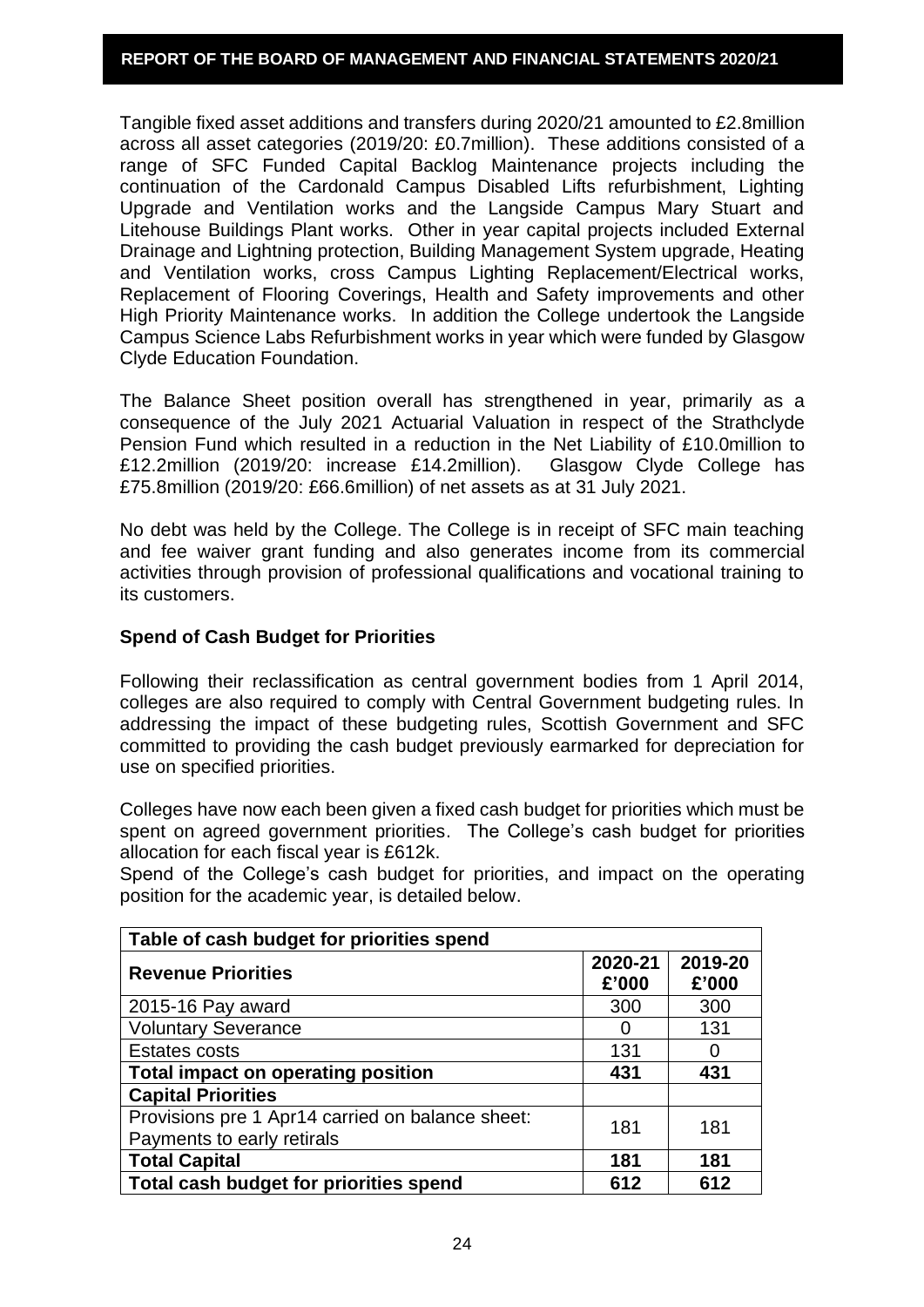#### **Taxation Status**

Glasgow Clyde College is within the Scottish Charity Register and is entitled, in accordance with section 13(1) of the Charities and Trustee Investment (Scotland) Act 2005, to refer to itself as a Charity registered in Scotland. The College is recognised by HM Revenue and Customs as a charity for the purposes of section 467, Income and Corporation Taxes Act 2010 and is exempt from corporation tax on its charitable activities. The College receives no similar exemption in respect of Value Added Tax.

#### **Treasury Policies and Objectives**

Glasgow Clyde College has a Treasury Management policy in place which recognises that effective treasury management supports the achievement of its business and service objectives. The College is committed to the principles of achieving value for money and to effectively managing its cash resources.

#### **Cash Flows**

Cash flow projections are prepared annually, broken down on a monthly basis to ensure that cash levels are sufficient to meet the needs of the College. Cash flow movements in the period resulted in a net increase of £2.9million as a result of the reported 2020/21 Adjusted Operating Surplus of £0.6million and movements in working capital which have occurred largely as a result of the COVID-19 pandemic and the related restrictions resulting in some income being deferred where activity was continuing in academic year 2021/22. Furthermore the College has set aside a provision of £0.5million in order to fund the costs of the pre-existing Voluntary Severance scheme which will continue in academic year 2021/22. In addition the July 2021 cash balance also includes a 2020/21 Student Support Funds underspend of £0.6million which is expected to be returned to the Scottish Funding Council (SFC) in 2021/22 through the In Year Redistribution of Funds.

# **Liquidity**

The College uses two key ratios to assess liquidity which are:

a) Current assets : Current liabilities; and

b) Days cash : Total expenditure excluding depreciation and transfer to arms-length foundation

At the end of July 2021 the ratio of current assets: current liabilities excluding deferred capital grants was 1.2 (July 2020: 1.1) and the days cash: expenditure excluding depreciation was 62 (July 2020: 43).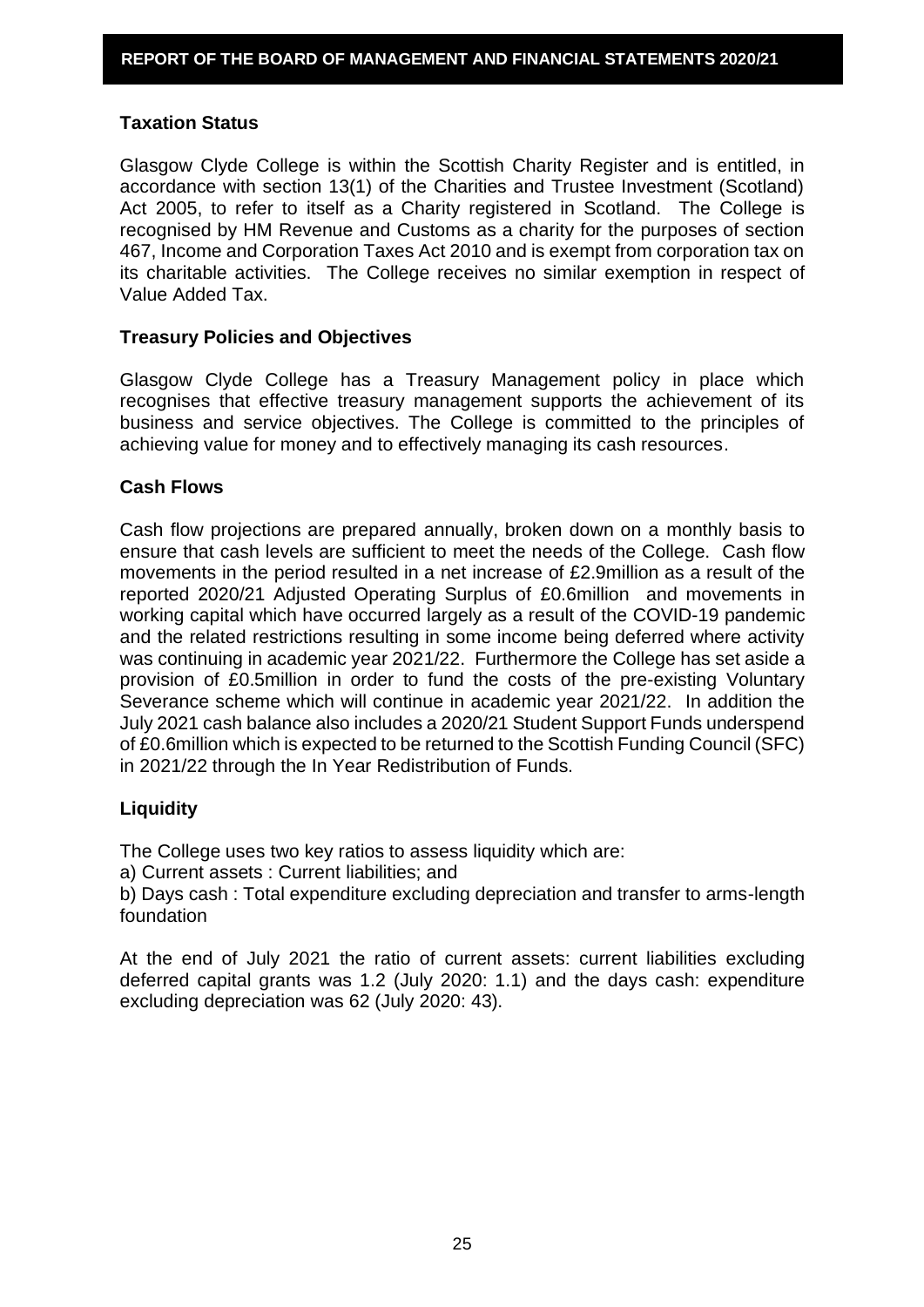# **Creditor Payment Policy**

The College complies with the Confederation of British Industry (CBI) Prompt Payment Code and has a policy of paying its suppliers on a net monthly basis unless supplier payment terms are different then payment is made in accordance with those terms. Any invoices in dispute are handled as quickly as possible. There are no matters to disclose under the Late Payment of Commercial Debts (Interest) Act 1998 during the period.

#### **Modern Slavery and Human Trafficking Statement**

Modern slavery is a crime and a violation of fundamental human rights. It takes various forms, such as slavery, servitude, forced and compulsory labour and human trafficking, all of which have in common the deprivation of a person's liberty by another in order to exploit them for personal or commercial gain. Glasgow Clyde College rejects modern slavery in all its forms.

The College publishes an annual Modern Slavery and Human Trafficking Statement on its website which is designed to satisfy the requirements of Part 6 of the Modern Slavery Act 2015, by informing our students, staff and the public about Glasgow Clyde College and its procedures, actions and commitment with respect to understanding potential Modern Slavery risks related to its activities and to minimise the risk of slavery and human trafficking in its supply chains.

The College's statement can be found at <https://www.glasgowclyde.ac.uk/Slavery%20Act%20Statement>

# **Anti-Bribery, Fraud and Corruption Policy**

The College has an Anti-Bribery, Fraud and Corruption Policy which states that it is the policy of the Board of Management to provide a high standard of service and accountability to protect against bribery, fraud and corruption within the College and from external sources. Fraud is defined as a crime in which some kind of deception is used for personal gain.

The key elements of this policy are:

- adequate preventative measures systems and procedures, which incorporate internal controls, including adequate separation of duties to ensure that, as far as possible, errors, fraud and corruption are prevented;
- systems for detection and investigation, including policy guidance and the Fraud Response Plan;
- understanding and awareness within the College of the College's agreed policies and procedures e.g. Financial Regulations;
- an open, honest and transparent culture; and
- the adoption of a policy for Unethical Behaviour and Whistleblowing.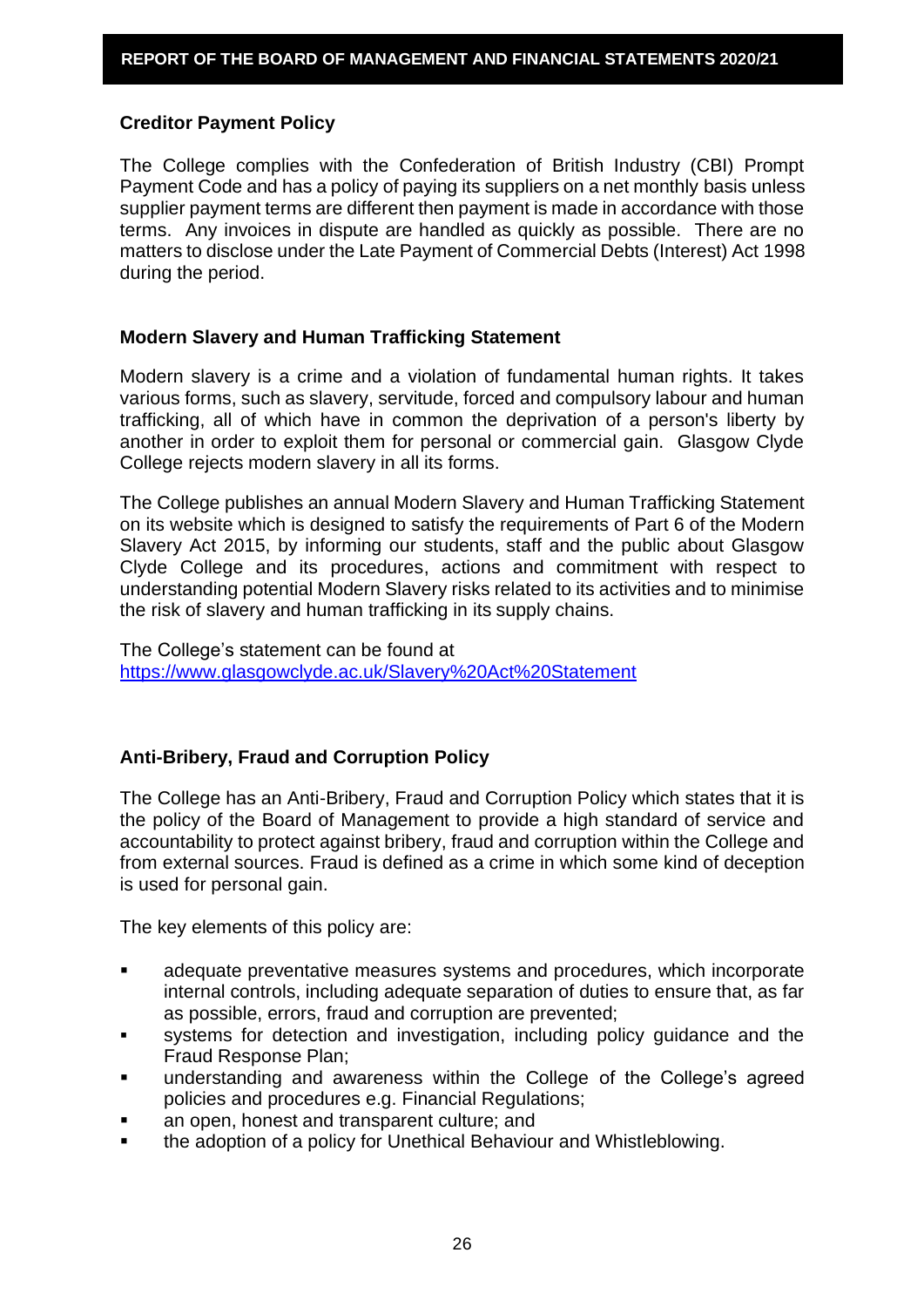This policy has been developed with due regard to all relevant legislation including the Bribery Act 2010.

# **The Performance Report is approved by the Principal on 16 December 2021:**

**Jon Vincent Principal Date:** 16 December 2021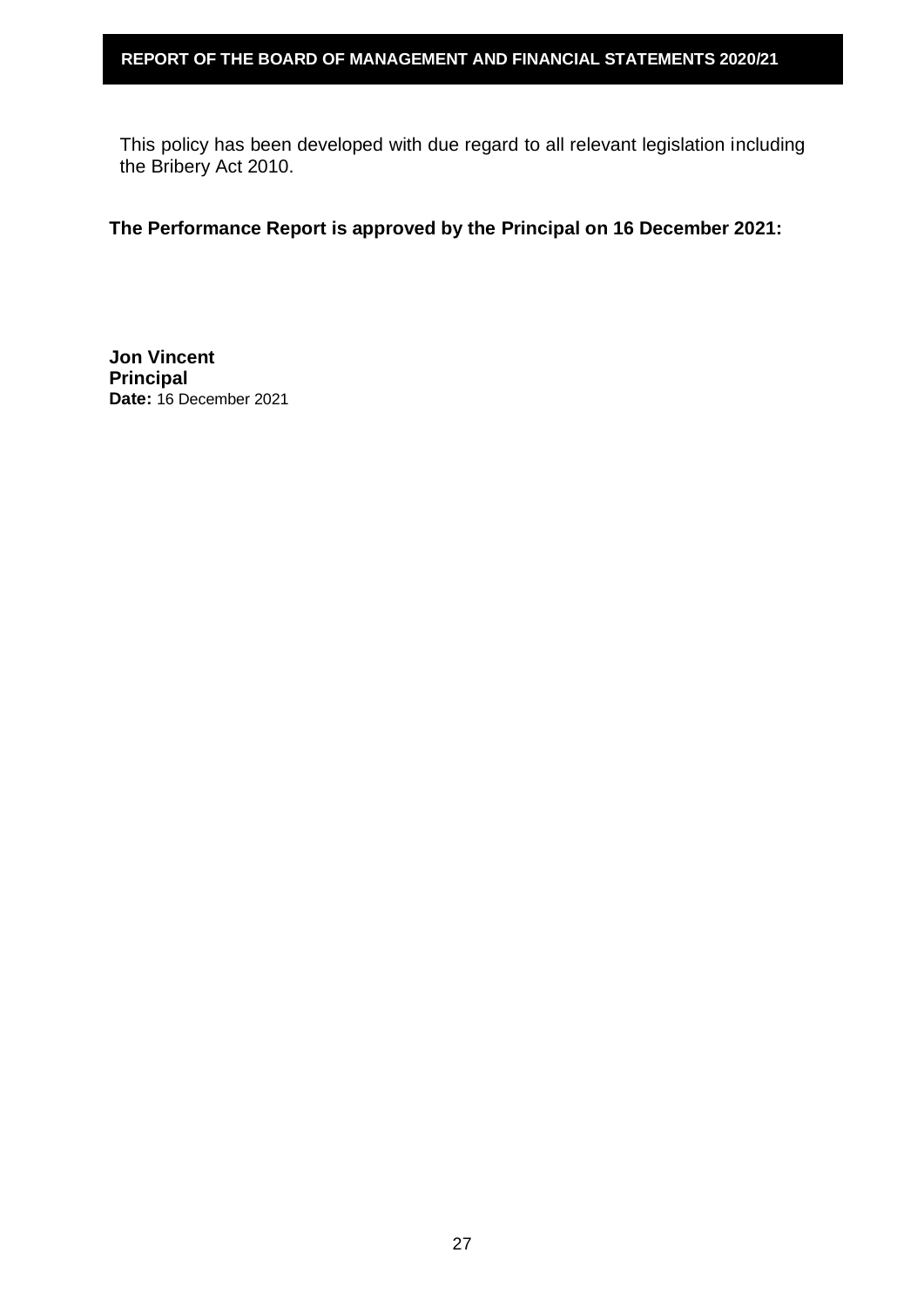# **ACCOUNTABILITY REPORT**

The Accountability Report comprises the Corporate Governance Report and the Remuneration and Staff Report, and is signed by the Chair and the Principal.

# **CORPORATE GOVERNANCE REPORT**

The Corporate Governance Report comprises the following sections:

- Board of Management Report
- **EXECOTE:** Corporate Governance Statement
- Statement of the Board of Management's Responsibilities

# **BOARD OF MANAGEMENT REPORT**

The membership of the Board of Management and the related Committees during the financial period 2020/21 is outlined below: -

# **a) Members who are not staff or students of the College:**

| David Newall, Chair                                | Former University Secretary, University of Glasgow                                                                                                                       |  |  |  |
|----------------------------------------------------|--------------------------------------------------------------------------------------------------------------------------------------------------------------------------|--|--|--|
| Mary Docherty<br>Fiona Godsman<br>Sandra Heidinger | Former Head of Education, North Ayrshire Council<br>Chief Executive, Scottish Institute for Enterprise<br>Special Adviser to the Principal, University of<br>Strathclyde |  |  |  |
| <b>Gordon McGuinness</b>                           | Director of Industries and Enterprise,<br><b>Skills</b><br><b>Development Scotland</b>                                                                                   |  |  |  |
| Runa McNamara                                      | Company Director - Amethyst Global Ltd<br>Director - Qualifi a UK Awarding Organisation                                                                                  |  |  |  |
| Alan O' Donnell                                    | Director Easee UK Ltd                                                                                                                                                    |  |  |  |
| Michael Payne                                      | Customer & Distribution Chief Financial Officer,<br>M&G PLC                                                                                                              |  |  |  |
| Lindsey Paterson<br>(from 26 January 2021)         | Partner-PricewaterhouseCoopers LLP a<br>professional services organisation.                                                                                              |  |  |  |
| <b>Keith Rosser</b>                                | Director of Group Risk, Director of Reed Screening,<br><b>Reed Global</b>                                                                                                |  |  |  |
| Margaret Swiderska                                 | <b>Group Finance Manager</b>                                                                                                                                             |  |  |  |
| (from 26 January 2021)<br>David Watt               | The Medical and Dental Defence Union of Scotland<br><b>Chartered Accountant</b>                                                                                          |  |  |  |

None of the above Board members receive any remuneration. Expenses may be claimed for attendance at meetings.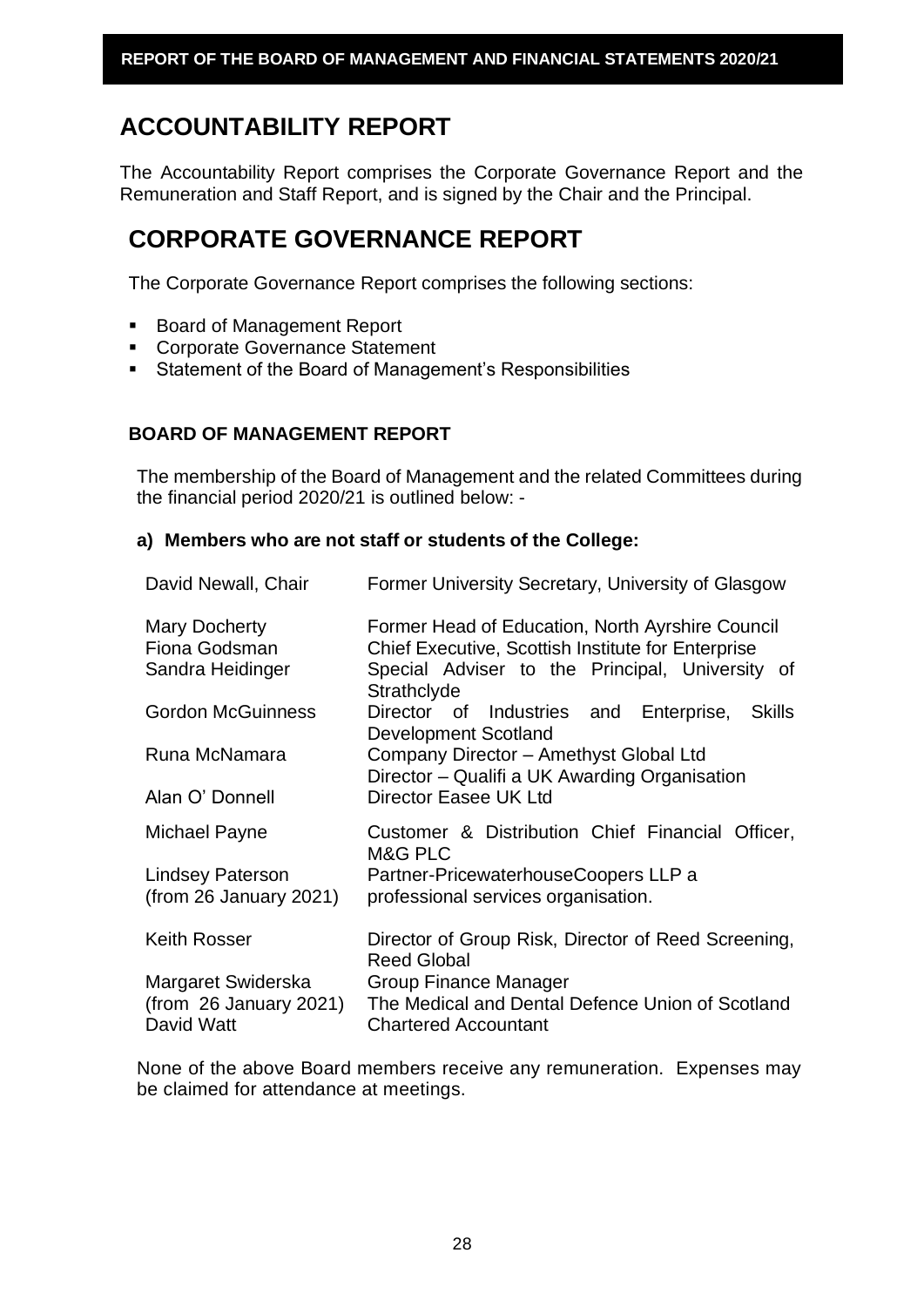#### **b) Members who are staff or students of the College:**

| Stephen Henson      | <b>Teaching Staff Member</b>                       |
|---------------------|----------------------------------------------------|
| Kacper Kacica       | <b>Students' Association Vice-President</b>        |
| Sissa Rasmussen     | <b>Students' Association President</b>             |
| Jon Vincent         | Principal & Chief Executive Officer, Glasgow Clyde |
|                     | College                                            |
| <b>Clare Walker</b> | <b>Support Staff Member</b>                        |

#### **Board Attendance**

The following table demonstrates Board Members' attendance at Board Meetings in the period 1 August 2020 to 31 July 2021.

All scheduled Board and Committee meetings for the period 1 August 2020 to 31 July 2021 were held remotely using either Zoom or Microsoft Teams with no adverse impact on attendance or participation. All papers were circulated electronically. The Board also held a Strategy Day on 2 September 2020 which was held in person in line with Scottish Government meeting restrictions in place at that time. This meeting is included in the attendance figures in the following table.

| <b>NAME</b>         | <b>NUMBER OF</b><br><b>POSSIBLE</b><br><b>MEETINGS</b> | <b>NUMBER OF</b><br><b>MEETINGS</b><br><b>ATTENDED</b> | <b>PERCENTAGE</b><br><b>ATTENDED</b> |
|---------------------|--------------------------------------------------------|--------------------------------------------------------|--------------------------------------|
| M Docherty          | 5                                                      | 5                                                      | 100%                                 |
| F Godsman           | 5                                                      | 5                                                      | 100%                                 |
| S Heidinger         | 5                                                      | 5                                                      | 100%                                 |
| S Henson            | 5                                                      | 4                                                      | 80%                                  |
| <b>K</b> Kacica     | 5                                                      | 5                                                      | 100%                                 |
| <b>G McGuinness</b> | 5                                                      | 5                                                      | 100%                                 |
| R McNamara          | 5                                                      | $\overline{4}$                                         | 80%                                  |
| D Newall            | 5                                                      | 5                                                      | 100%                                 |
| A O'Donnell         | 5                                                      | 5                                                      | 100%                                 |
| L Paterson          | $\overline{2}$                                         | $\overline{2}$                                         | 100%                                 |
| M Payne             | 5                                                      | 5                                                      | 100%                                 |
| S Rasmussen         | 5                                                      | 5                                                      | 100%                                 |
| <b>K</b> Rosser     | 5                                                      | 4                                                      | 80%                                  |
| M Swiderska         | $\overline{2}$                                         | $\overline{2}$                                         | 100%                                 |
| J Vincent           | 5                                                      | 5                                                      | 100%                                 |
| C Walker            | 5                                                      | 5                                                      | 100%                                 |
| D Watt              | 5                                                      | 5                                                      | 100%                                 |

# **Board of Management and Committee Meetings for the period 1 August 2020 to 31 July 2021.**

The Board of Management met five times during the period 1 August 2020 to 31 July 2021. All of the meetings were planned and included one 'strategy day' when the Board agreed its priorities for the coming session.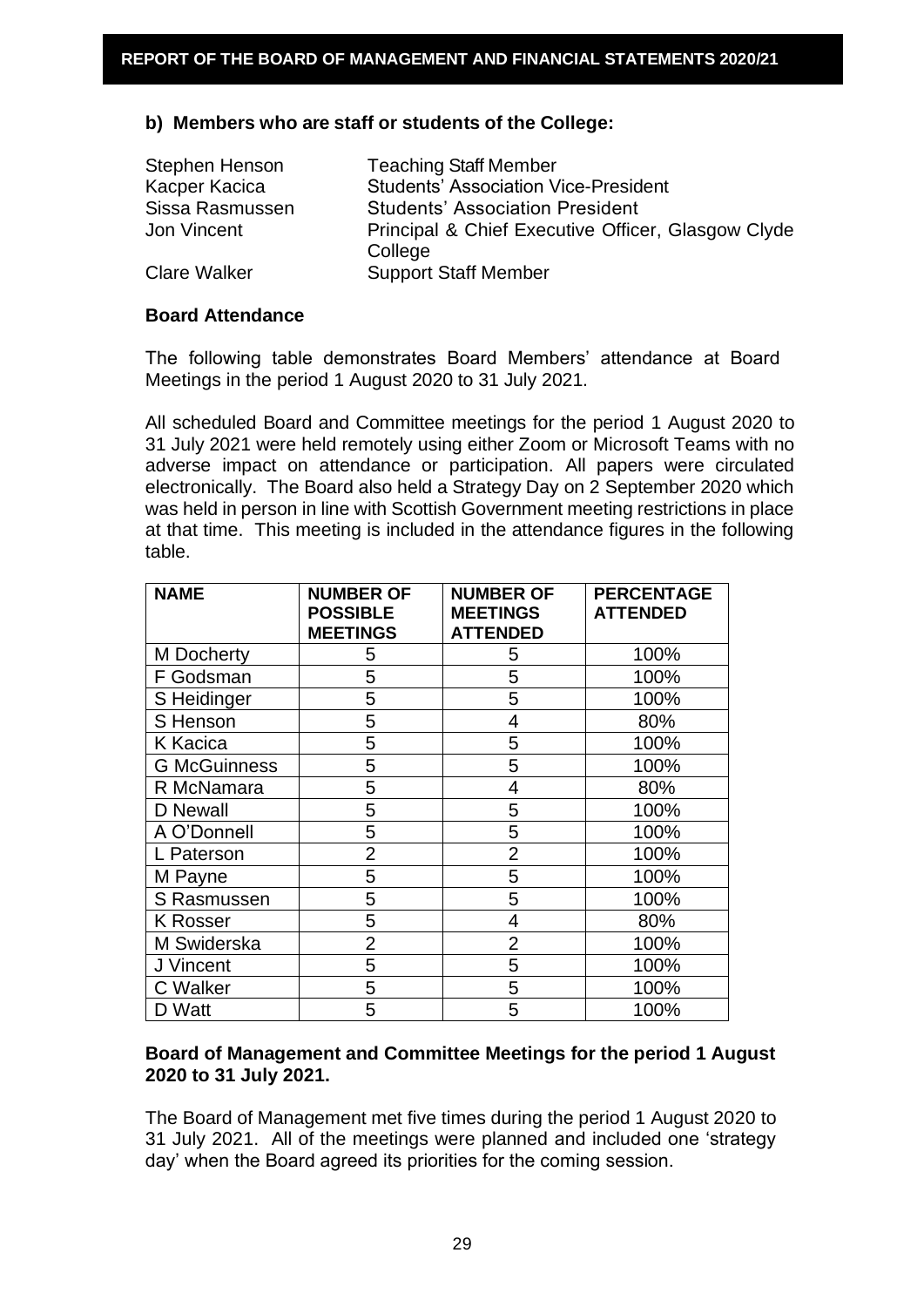# **Committees of the Board**

The Board has six standing committees: -

- Audit Committee;
- Finance and Resources Committee;
- Learning and Teaching Committee;
- Nominations Committee;
- Organisational Development Committee and
- Remuneration Committee

All Committees are formally constituted and are made up of members of the Board of Management which includes the Principal, two Student Members and two Staff members. Following the appointment of two new Board members with financial expertise, the range of skills across Committees was considered to ensure Committee have an appropriate balance of skills, experience, independence and knowledge of the body to enable them to discharge their respective duties and responsibilities effectively.

The Board has delegated specific functions to each Committee as contained in each Committee's Terms of Reference which are regularly reviewed. Senior executives of the College attend Committee meetings and present reports as necessary.

The following table provides information on the function of each Committee and on the number of times each met in the period 1 August 2020 to 31 July 2021.

| <b>NAME</b>  | <b>FUNCTION</b>                                                | <b>MEMBERSHIP</b>   |
|--------------|----------------------------------------------------------------|---------------------|
| Audit        | The Committee satisfies itself as to the                       | David Watt, Chair   |
| (4 meetings) | adequacy and effectiveness of the                              |                     |
|              | College's internal financial and                               | Kacper Kacica       |
|              | management systems and advises the                             | Michael Payne       |
|              | Board on the College's process for risk,                       | Keith Rosser (to    |
|              | control and corporate governance.                              | January 2021)       |
|              | The Committee reviews the Internal                             | Margaret Swiderska  |
|              | Auditor's and External Auditor's reports                       | (from January 2021) |
|              | on the effectiveness of the College's                          | <b>Clare Walker</b> |
|              | internal controls and risk management                          |                     |
|              | systems together with the relevant<br>management responses and |                     |
|              | implementation plans.                                          |                     |
|              | It also considers reports from Audit                           |                     |
|              | Scotland as they affect the College's                          |                     |
|              | business and monitors adherence to                             |                     |
|              | the regulatory requirements.                                   |                     |
|              | At its December 2020 meeting, the                              |                     |
|              | Audit Committee Chair met (by video)                           |                     |
|              | with the External and Internal Auditors                        |                     |
|              | in private with no members of the                              |                     |
|              | Executive Management Team present.                             |                     |
|              |                                                                |                     |
|              |                                                                |                     |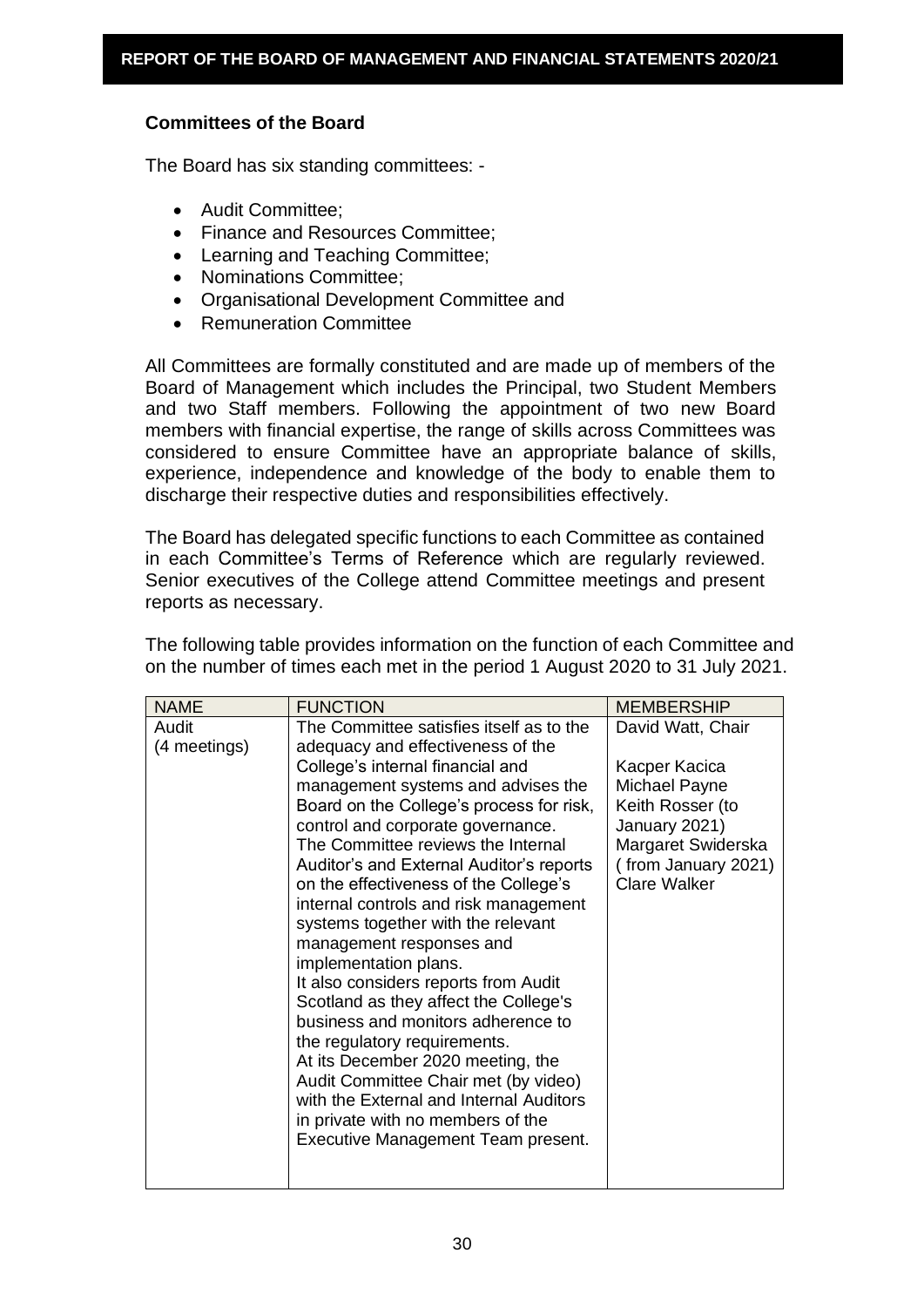| <b>NAME</b>                                   | <b>FUNCTION</b>                                                                                                                                                                                                                                                                                                                                                                                                                                                                                                                                                                                                                                           | <b>MEMBERSHIP</b>                                                                                                                                           |
|-----------------------------------------------|-----------------------------------------------------------------------------------------------------------------------------------------------------------------------------------------------------------------------------------------------------------------------------------------------------------------------------------------------------------------------------------------------------------------------------------------------------------------------------------------------------------------------------------------------------------------------------------------------------------------------------------------------------------|-------------------------------------------------------------------------------------------------------------------------------------------------------------|
| Finance and<br>Resources<br>(4 meetings)      | The Committee recommends the<br>annual revenue and capital budgets to<br>the Board of Management and monitors<br>the College's financial performance in<br>relation to the approved budgets,<br>including estates and resources<br>implications.                                                                                                                                                                                                                                                                                                                                                                                                          | David Newall, Chair<br>Stephen Henson,<br>Lindsey Paterson (<br>from January 2021)<br>Sissa Rasmussen<br>Keith Rosser (from<br>January 2021)<br>Jon Vincent |
|                                               |                                                                                                                                                                                                                                                                                                                                                                                                                                                                                                                                                                                                                                                           |                                                                                                                                                             |
| Learning and<br>Teaching<br>(3 meetings)      | The Committee provides assurance to<br>the Board in relation to the<br>effectiveness of the strategic direction<br>of learning, teaching and assessment in<br>the College.                                                                                                                                                                                                                                                                                                                                                                                                                                                                                | Gordon<br>McGuinness, Chair<br>Fiona Godsman<br>Stephen Henson<br>Runa McNamara<br>Sissa Rasmussen<br>Jon Vincent                                           |
|                                               |                                                                                                                                                                                                                                                                                                                                                                                                                                                                                                                                                                                                                                                           |                                                                                                                                                             |
| Organisational<br>Development<br>(3 meetings) | This Committee considers all policy<br>aspects relating to staffing including<br>equality and diversity issues, human<br>resource issues, staff governance, staff<br>well-being and health and safety<br>matters.                                                                                                                                                                                                                                                                                                                                                                                                                                         | Sandra Heidinger,<br>Chair<br>Mary Docherty,<br>Kacper Kacica,<br><b>Gordon McGuinness</b><br>Jon Vincent,<br><b>Clare Walker</b>                           |
|                                               |                                                                                                                                                                                                                                                                                                                                                                                                                                                                                                                                                                                                                                                           |                                                                                                                                                             |
| Remuneration<br>(2 meetings)                  | The Committee determines the<br>remuneration of the most senior staff,<br>including the Principal within an agreed<br>funding envelope.                                                                                                                                                                                                                                                                                                                                                                                                                                                                                                                   | Sandra Heidinger,<br>Chair<br><b>Gordon McGuinness</b><br><b>David Newall</b><br>David Watt                                                                 |
|                                               |                                                                                                                                                                                                                                                                                                                                                                                                                                                                                                                                                                                                                                                           |                                                                                                                                                             |
| <b>Nominations</b><br>(2 meetings)            | The Committee makes proposals for<br>succession planning and board<br>member recruitment. The Committee<br>takes due regard of the Public Sector<br>Equality Duty and guidance on Board<br>diversity. Recruitment processes are<br>agreed to support the Board's aims in<br>these areas and to take account of the<br>current mix of Board member skills.<br>The Committee's remit was reviewed<br>December<br>2020<br>include<br>in.<br>to<br>responsibility for consideration of the<br>governance framework within which<br>the Board of Management operates<br>and make any recommendations for<br>change to the Board of Management<br>for approval. | David Newall, Chair<br>Fiona Godsman<br>Alan O'Donnell<br><b>Keith Rosser</b><br><b>Clare Walker</b>                                                        |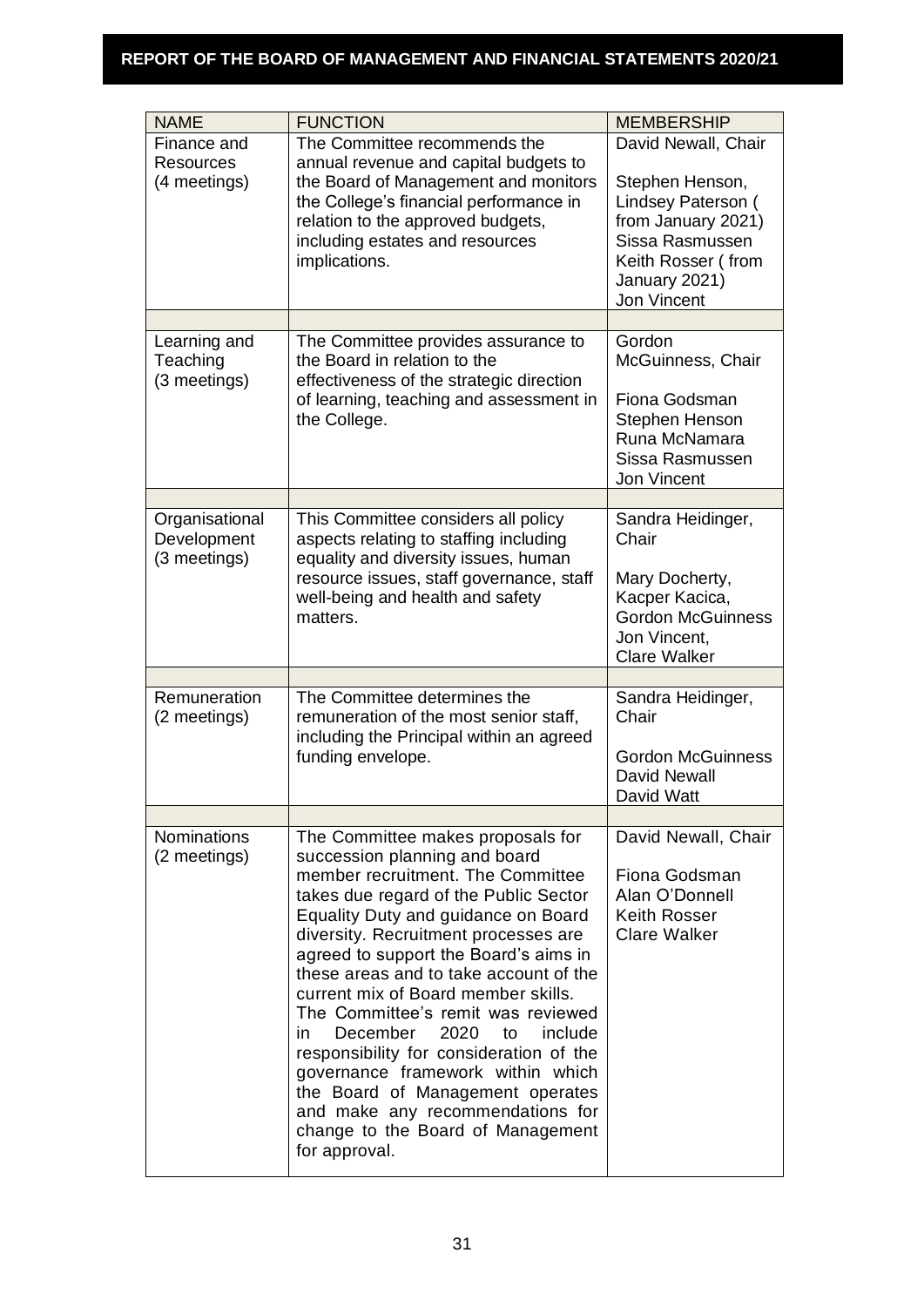The Board maintains a current register of interests for all board members. Board members declare any conflicts of interest in the business of the meeting prior to the commencement of each meeting of the board and its committees.

The Register of Interests for the Board of Management members who served from 1 August 2020 onwards can be found at **[https://www.glasgowclyde.ac.uk/about-us/board-of](https://www.glasgowclyde.ac.uk/about-us/board-of-management/register-of-interests)[management/register-of-interests](https://www.glasgowclyde.ac.uk/about-us/board-of-management/register-of-interests)**

#### **EXECUTIVE MANAGEMENT TEAM**

Jon Vincent, Principal and Chief Executive Brian Hughes, Vice Principal, Curriculum & External Relations Janet Thomson, Vice Principal, Resources & College Development

The Register of Interests for the Executive Management Team can be found at **[https://www.glasgowclyde.ac.uk/about-us/board-of](https://www.glasgowclyde.ac.uk/about-us/board-of-management/register-of-interests)[management/register-of-interests](https://www.glasgowclyde.ac.uk/about-us/board-of-management/register-of-interests)**

# **DATA SECURITY**

There were no personal data-related incidents reported to the Information Commissioners Office during the 2020/21 financial period.

# **OPENNESS AND FREEDOM OF INFORMATION**

All processing of information within the College during the financial period 2020/21 complied with the appropriate legislation including the General Data Protection Regulation (GDPR), the Data Protection Act 2018 and the Freedom of Information (Scotland) Act 2002.

# **COLLEGE STRATEGIC PLAN 2020 to 2025**

Details in respect of the College's Strategic Plan 2020-2025 which was in place at the start of the financial year are provided in the Performance Report section of these financial statements.

The Board of Management approved this Strategic Plan Framework for the College at its Board Development session in October 2019 and it was developed following a process of internal and external consultation.

The College's Mission and Vision are highlighted in the Principal's Report at the beginning of these financial statements with the four agreed College Values are **People Centred, Pioneering, Principled** and **Passionate**.

The new agreed Strategic Plan Framework has five Strategic Themes which are each underpinned by a series of objectives. The five strategic themes are: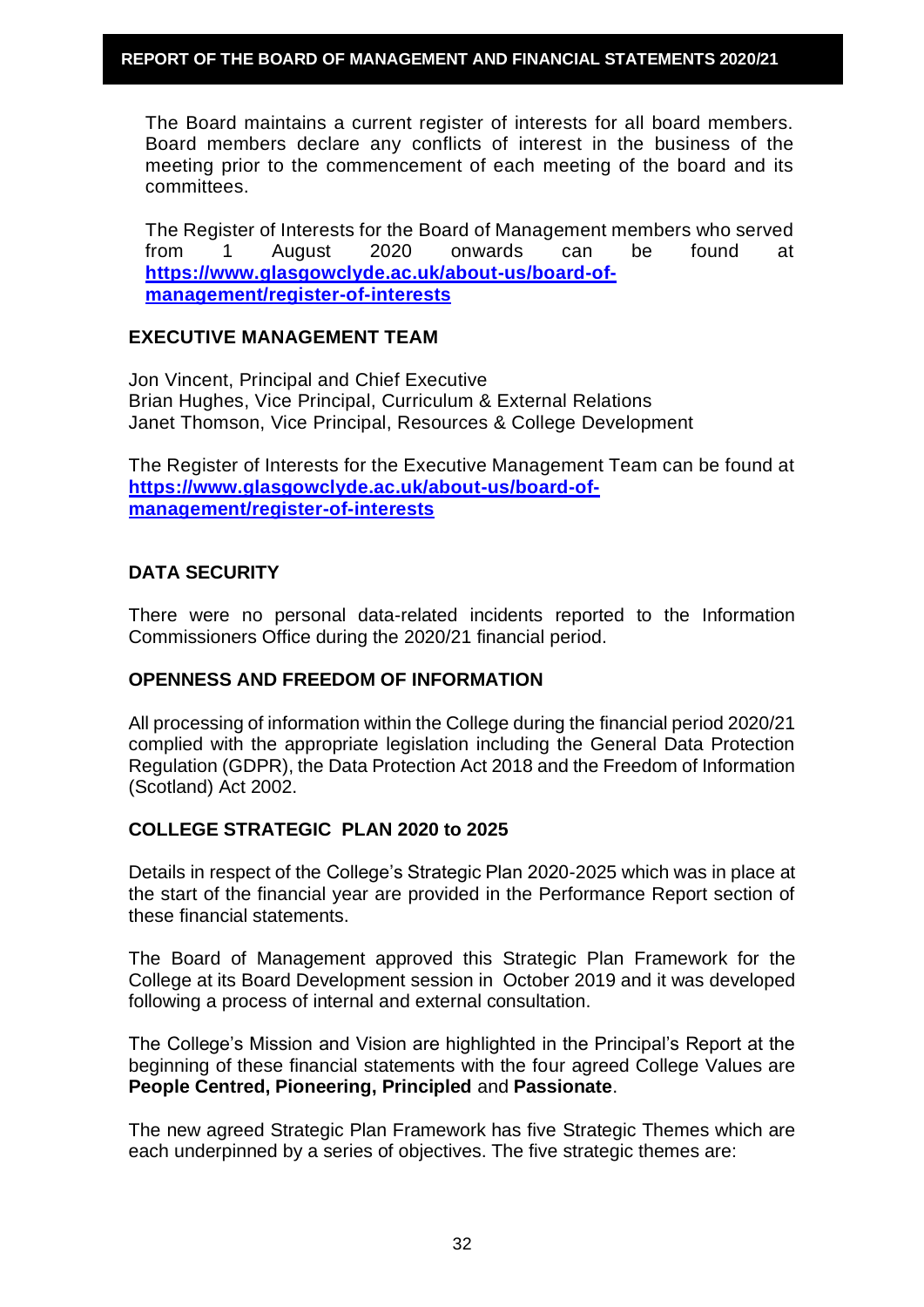**Strategic theme 1:** Inspirational Learning and Teaching; **Strategic theme 2:** Partner of choice; **Strategic theme 3:** Unrivalled Student Experience; and with two cross cutting themes of **Cross-cutting theme 1:** Employer of choice; and **Cross-cutting theme 2:** Financial Resilience through Operational Excellence

The new Mission, Vision Statement, Values and Strategic Themes will now be the basis of Planning and Development through to 2024/25.

# **ESTATES STRATEGY**

Details in respect of the College's Estates Strategy are outlined in the Performance Report section.

# **ACCOUNTING POLICIES**

The Accounting Policies applied by the College are set out in pages 57 to 62. Financial Reporting Standard 102 – Employee Benefits, sets out the treatment of on-going pension obligations and the basis on which provisions have been made. The Board notes that the period end liabilities are sensitive to the underlying assumptions made by the College's representative actuaries.

# **GOING CONCERN AND SUSTAINABILITY**

In preparing the financial statements, the Board of Management is responsible for assessing the college's ability to continue as a going concern, disclosing, as applicable, matters related to going concern and using the going concern basis of accounting unless deemed inappropriate.

The Scottish College sector as a whole is facing a range of challenges, which are having a direct impact on the short to medium term financial sustainability of the sector. Some of the key challenges are:

- financial and non-financial impacts of the COVID-19 pandemic;
- increased staff costs due to National Bargaining; and
- increased employers' pension costs.

The College has a three year financial plan and a medium term Financial Sustainability and Resilience Strategy in place, in line with Audit Scotland recommendations for the sector, which seeks to anticipate the likely challenges ahead. As a result of the sector wide challenges outlined above, the College has been mitigating these through staff cost and non staff cost reductions to reduce its cost base in order to remain financially sustainable in the short to medium term which has been successful particularly through the significant changes of the academic management restructure. The College has an agreed three year financial plan for 2021/22 to 2024/25 which includes growing commercial income back to pre pandemic levels plus some staff costs reshaping to meet these challenges.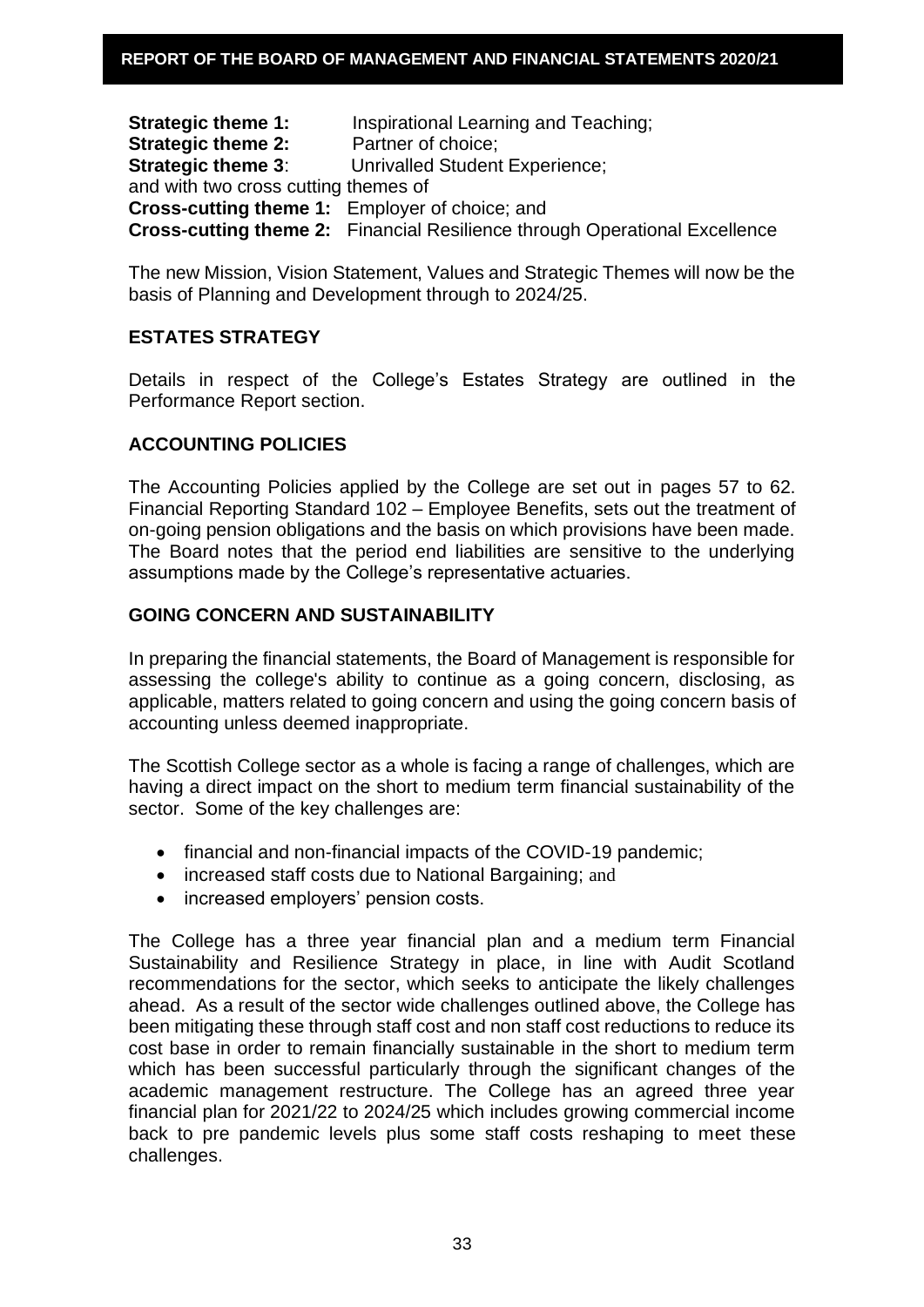In addition, in line with previous years, if the full pension deficit outlined in the financial statements is not met from other sources of income, it is assumed it will be funded by future SFC Grants. This is because, under the normal conventions applying to parliamentary control over income and expenditure, such income may not be paid in advance of need. Glasgow Clyde College has no reason to believe that either SFC financial support or future Ministerial approval will not be forthcoming or will only provide a reduced support to the College. Therefore the pension deficit in itself is not considered to impact on the College's ability to continue as a going concern in the short to medium term.

In light of the information outlined above, the Board of Management is satisfied that it has adequate resources to continue in operation for the foreseeable future. For this reason, the going concern basis continues to be adopted in the preparation of the financial statements.

# **STATEMENT OF ACCOUNTABLE OFFICER'S RESPONSIBILITIES**

The Accountable Officer of Glasgow Clyde College is the Principal. The Principal confirms that:

(a) as far as he is aware, there is no relevant audit information of which the entity's auditor is unaware;

(b) the Accountable Officer has taken all the steps that he ought to have taken to make himself aware of any relevant audit information and to establish that the entity's auditor is aware of that information;

(c) the annual report and accounts as a whole is fair, balanced and understandable; and

(d) he takes personal responsibility for the annual report and accounts and the judgements required for determining that it is fair, balanced and understandable.

# **CORPORATE GOVERNANCE STATEMENT**

The purpose of this Corporate Governance Statement is to assist the reader of the financial statements in understanding how the principles have been applied for the period of the financial statements and for the future of the College going forward.

The Glasgow Colleges' Regional Board (GCRB) achieved fundable body status from April 2017 and, as a result, the GCRB Financial Memorandum applies to the College from April 2017 onwards.

It is a condition of the Financial Memorandum with the Scottish Funding Council and GCRB that governing bodies comply with the principles of good governance set out in the 2016 Code of Good Governance for Scotland's Colleges. The Board of Management of Glasgow Clyde College is committed to exhibiting best practice in all aspects of Corporate Governance.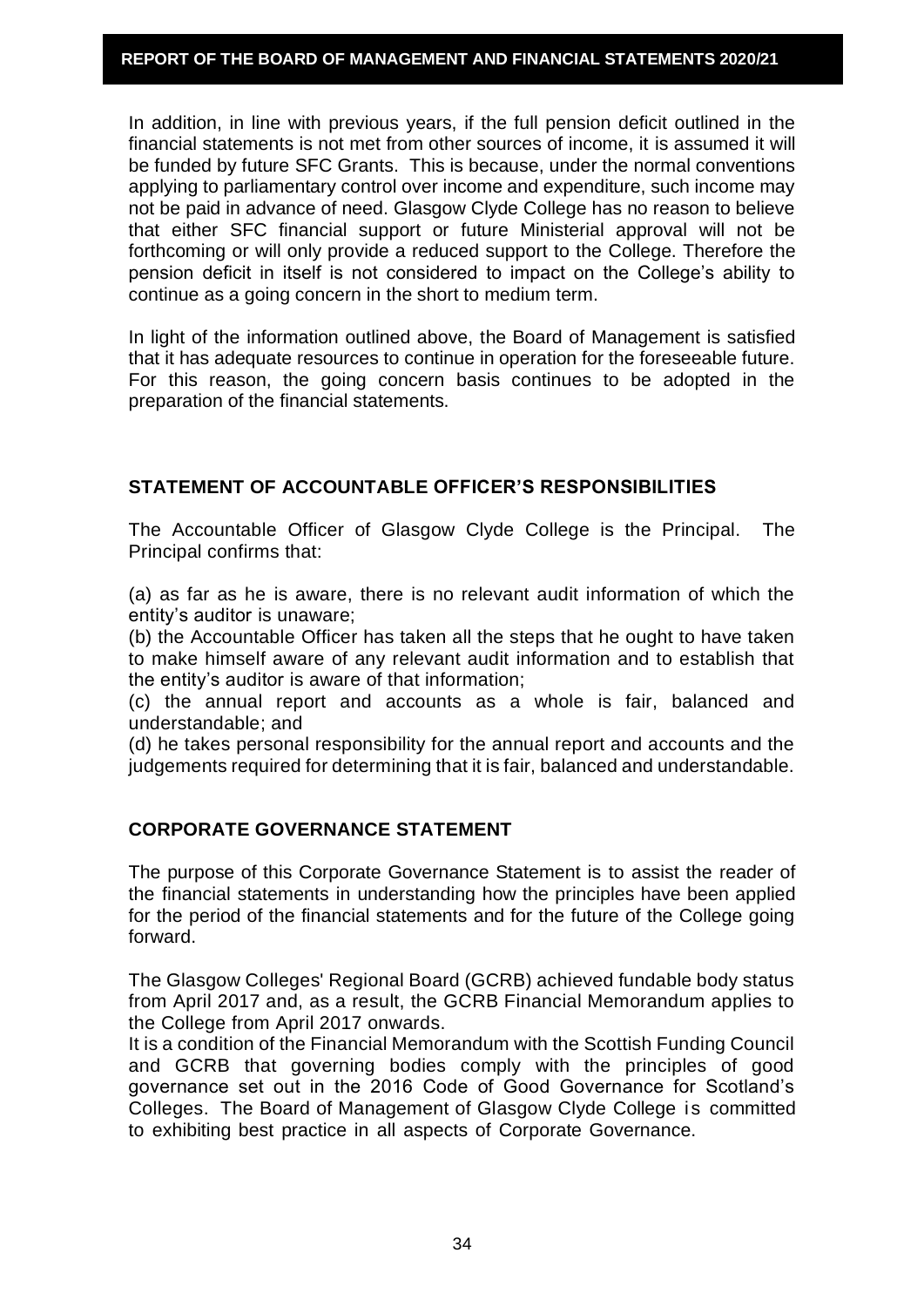The College complies with all the principles of the 2016 Code of Good Governance for Scotland's Colleges and it has complied throughout the year ended 31 July 2021. As required by the 2016 Code of Good Governance for Scotland's Colleges, the College was subject to an externally facilitated review of its effectiveness which was completed by Candy Munro, CDN Associate in March 2021. The reviewer concluded, "Effective governance arrangements and documentation are in place and are reviewed on a regular basis."

The College's internal auditor has expressed the opinion that the Board of Management of Glasgow Clyde College has adequate and effective arrangements for risk management, control and governance and that the College has proper arrangements in place to promote and secure Value for Money.

# **Governance Framework**

The Board's Governance Framework includes an assessment of the Board's performance in achieving objectives set within the context of a Board Development Plan which was updated and agreed in August 2020.

The Chair meets annually with individual Board members to discuss performance and personal development needs. The Vice-Chair/Senior Independent Member oversees a 360-degree appraisal for the Chair and the feedback on the Chair's performance and future objectives are discussed. Each Committee member is asked to provide feedback on the performance of the respective Committee chairs to the Board Chair who discusses that feedback with the relevant chairs highlighting any suggested areas for improvement.

To ensure the Board is well informed regular briefings and updates are issued and papers of interest, guidance or policy are regularly circulated and monitored. In addition, all Board members have access to the College Development Network and the training opportunities available.

#### **Risk Management**

The Board of Management is of the view that there is a satisfactory process in place for identifying, evaluating and managing the significant risks faced by the College. The risk management process is regularly reviewed by the Board of Management. The College has a Strategic Risk Register which is regularly updated and reported quarterly to Board meetings which reflect the risk scorings based on impact and likelihood of each risk as assessed at each review.

There were fourteen key strategic risks on the College Strategic Risk Register as at the date of the signing of the financial statements. There has been a significant impact on the College Strategic Risk Register since March 2020 as a result of the COVID-19 pandemic which has affected ten risks of the total fourteen risks and has increased the scoring of a range of the risks on the Risk Register.

Further information in respect of Principal Risks and Uncertainties is outlined in the Performance Report section above.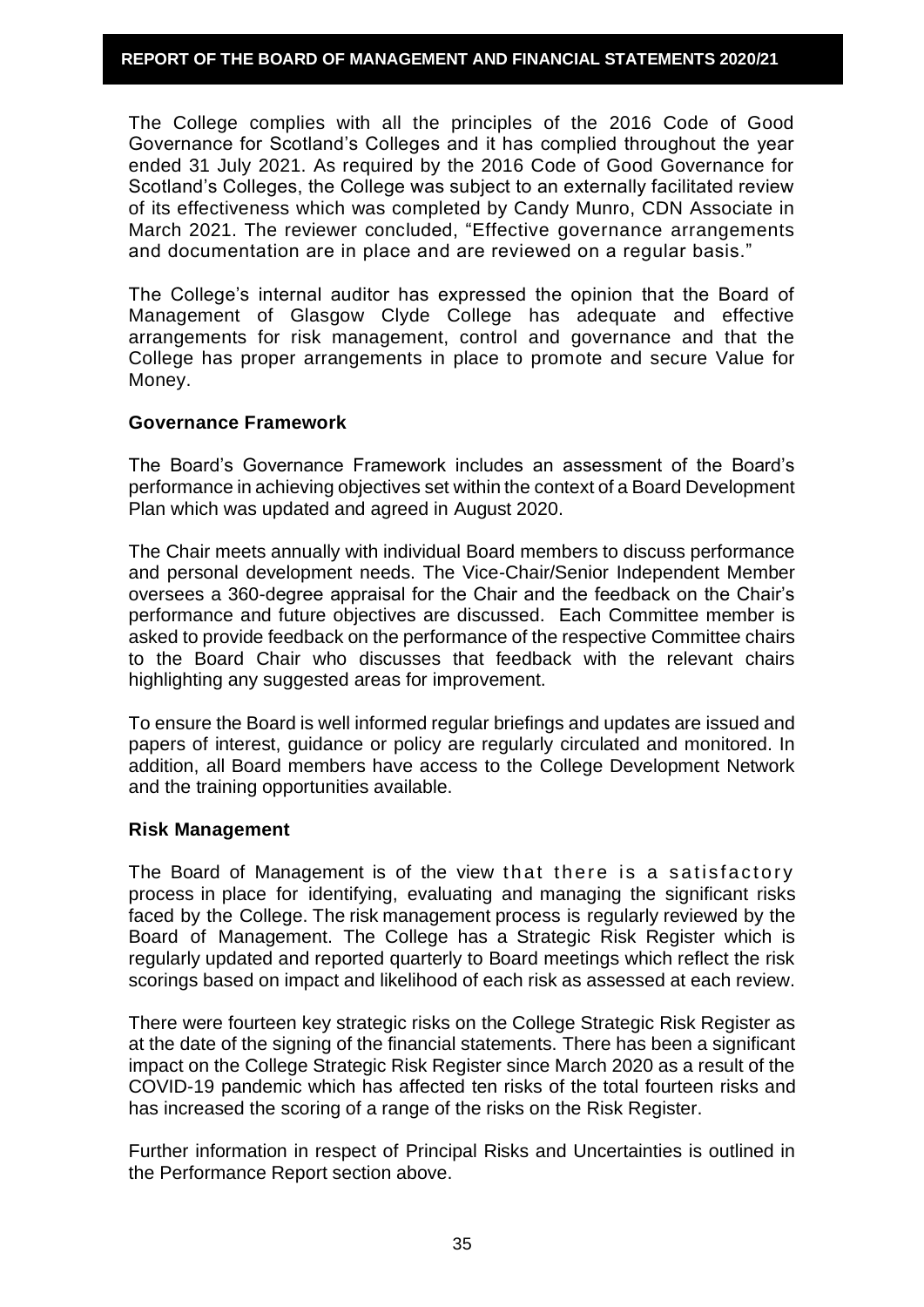### **Statement On System Of Internal Financial Control**

The College's Board of Management is responsible for the College's system of internal control and for reviewing its effectiveness. Such a system is designed to manage rather than eliminate the risk of failure to achieve business objectives and can only provide reasonable and not absolute assurance against material misstatement or loss.

The College has an approved Risk Management Policy which was approved by the Board of Management.. There is also a Strategic Risk Register for the College and each identified risk has a member of the Senior Leadership Team identified as the risk owner. The owner is responsible for ensuring that the mitigating counter measures are implemented for each risk, and for reviewing and updating the commentary and rating of each risk on an on-going basis. The College Strategic Risk Register is reviewed regularly by the Senior Leadership Team and is presented quarterly to the Audit Committee and the Board of Management. The College Risk Appetite has been set by the Board of Management.

The Senior Leadership Team (SLT) receives reports on key financial and nonfinancial performance matters with risk implications considered for each report, and the SLT considers possible control issues brought to their attention by early warning mechanisms which are embedded within the operational units.

The College has a dedicated Clerk to the Board resource who reports to the Chair of the Board.

The Board of Management considers that the College has adequate resources to continue in operational existence for the foreseeable future based on the College's three year financial plan as approved by the Board of Management.

# **STATEMENT OF THE BOARD OF MANAGEMENT'S RESPONSIBILITIES**

In accordance with the College's Articles of Governance, the Board of Management of Glasgow Clyde College is responsible for the administration and management of the affairs of the College, including ensuring an effective system of internal control, and is required to present audited financial statements for each financial period.

The Board of Management is responsible for ensuring that proper accounting records are maintained which disclose with reasonable accuracy at any time the financial position of the College and to enable it to ensure that the financial statements are prepared in accordance with the Constitution, the Statement of Recommended Practice: Accounting for Further and Higher Education Institutions, the 2020/21 Government Financial Reporting Manual (FReM) where applicable, and other relevant accounting standards. It is the duty of the Board of Management, through its designated office holder, to prepare financial statements for each financial period which give a true and fair view of the College's state of affairs and of the surplus or deficit and cash flows for that period.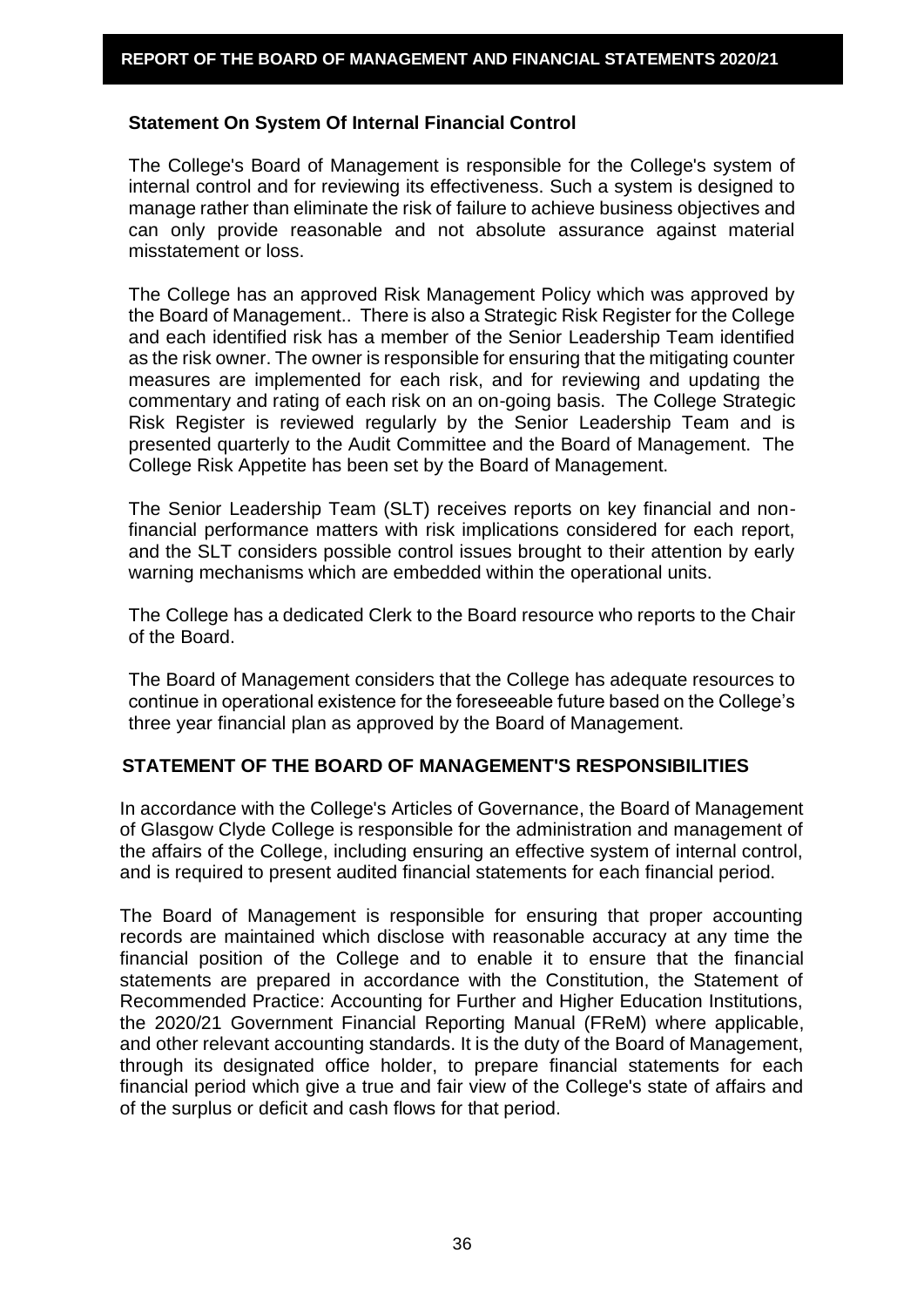# **In causing the financial statements to be prepared, the Board of Management has ensured that:**

- suitable accounting policies are selected and applied consistently;
- judgements and estimates are made that are reasonable and prudent;
- applicable accounting standards have been followed, subject to any material departures disclosed and explained in the financial statements; and
- the financial statements are prepared on the going concern basis, unless it is inappropriate to presume that the College will continue in operation.

# **The Board of Management has a responsibility to:**

- ensure that funds from the Glasgow Colleges Regional Board are used only for the purposes for which they have been given and in accordance with the Further and Higher Education (Scotland) Act 1992, the College's Financial Memorandum with the Funding Council, and any other conditions which the Funding Council may from time to time prescribe;
- ensure that there are appropriate financial and management controls in place to safeguard public funds and funds from other sources;
- safeguard the assets of the College and hence to take reasonable steps to prevent and detect fraud;
- ensure reasonable steps have been taken to secure the economical, efficient and effective management of the College's resources and expenditure; and
- ensure sound corporate governance and the proper conduct of the College's operations.

# **The key elements of the College's system of internal financial control, which is designed to discharge the responsibilities set out above, include the following:**

- clear definitions of the responsibilities of, and the authority delegated to, heads of academic faculties and schools and heads of support and administrative departments;
- a comprehensive medium and short-term planning process, supplemented by detailed annual income, expenditure, capital and cash flow budgets;
- regular reviews of key performance indicators and business risks and quarterly reviews of financial results involving variance reporting and updates of forecast outturns;
- clearly defined and formalised requirements for approval and control of expenditure, with investment decisions involving capital or revenue expenditure being subject to formal detailed appraisal and review according to approval levels set by the College and the Board of Management;
- comprehensive Financial Regulations, detailing financial controls and procedures, approved by the Board of Management; and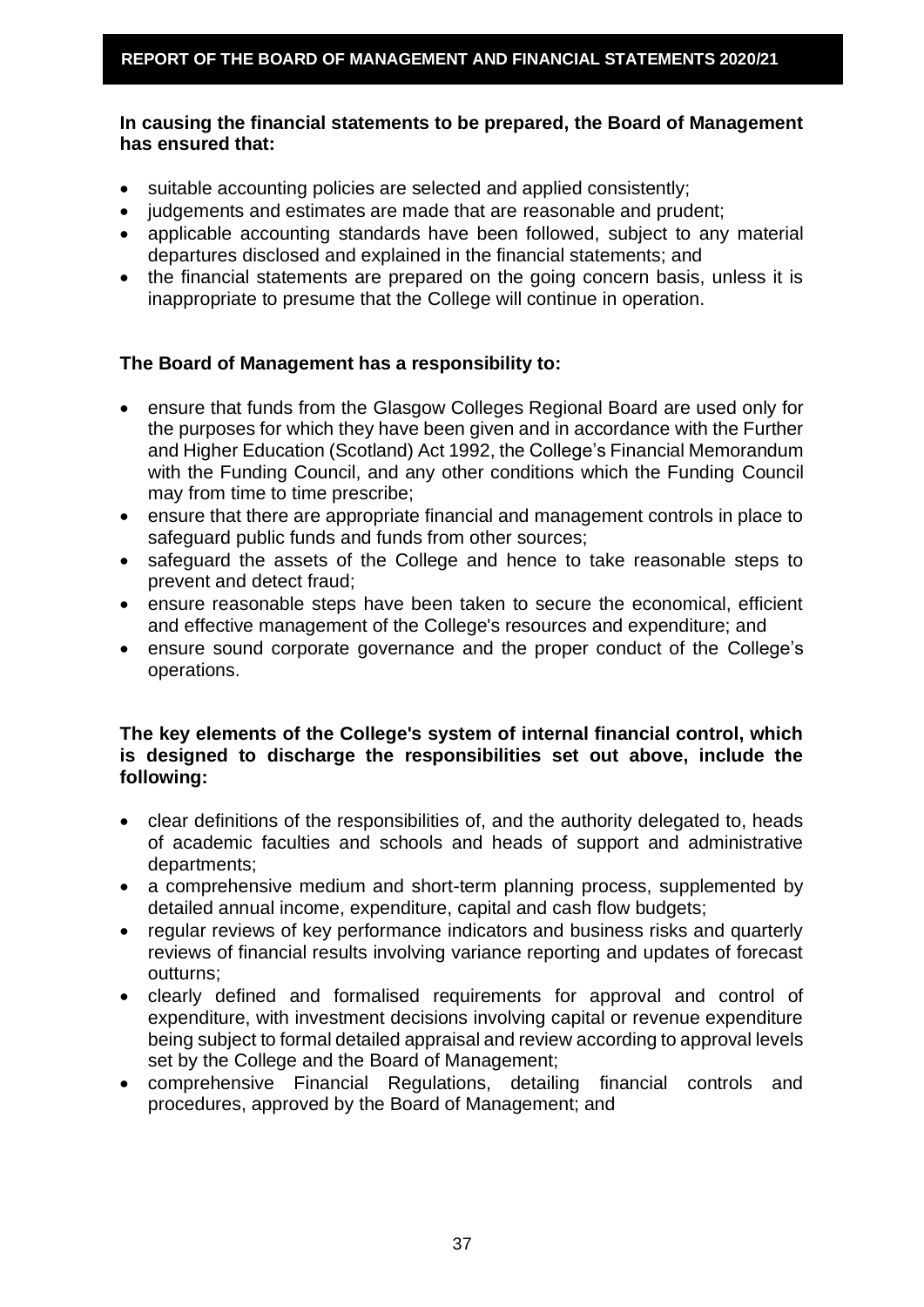• a professional Internal Audit team whose annual programme is agreed by the Audit Committee and endorsed by the Board of Management and whose head provides the Board of Management with a report on internal audit activity within the College and an opinion on the adequacy and effectiveness of the College's system of internal control, including internal financial control. Any systems of internal financial control can however, only provide reasonable, but not absolute assurance against material misstatement or loss.

### **Statement of disclosure to the Auditor**

- so far as the Board of Management is aware, there is no relevant audit information of which the College's auditor is unaware; and
- it has taken all the steps that it ought to have taken as a Board of Management to make itself aware of any relevant audit information and to establish that the College's auditor is aware of that information.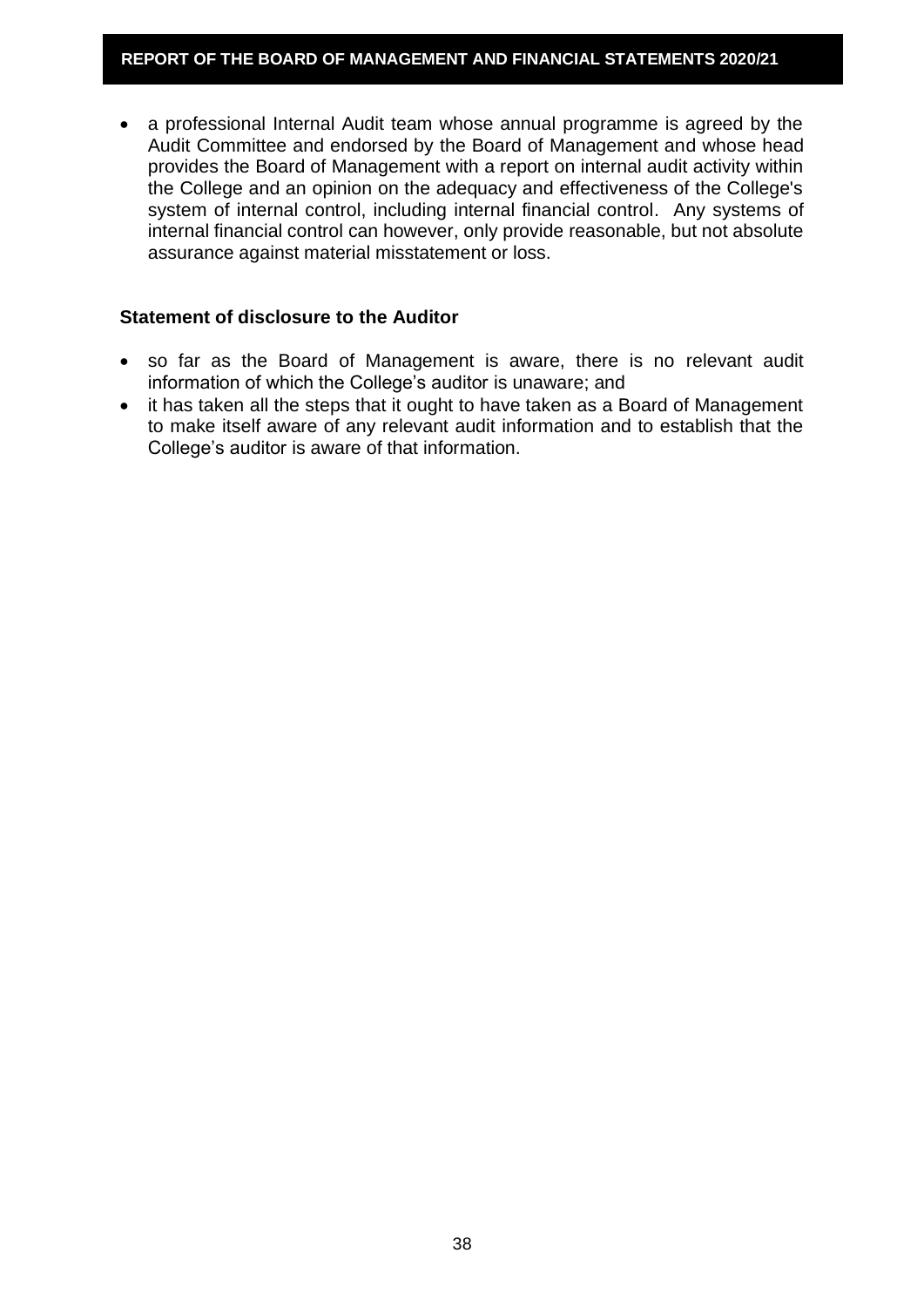# **REMUNERATION AND STAFF REPORT**

#### **Introduction**

The College is required to prepare and publish within its financial statements an annual Remuneration Report under the 2020/21 Government Financial Reporting Manual (FReM) issued by the Scottish Government, for the period ending 31 July 2021.

### **Remuneration Policy**

The Remuneration Committee recommends to the Board the salaries and conditions of service of the Principal and members of Senior Management, within the Budget approved by the Board of Management, and having regard to the Scottish Government's Public Sector Pay Policy. The Committee meets a minimum of once a year.

#### **Remuneration including salary and pension entitlements**

#### **Salary entitlements**

The following table provides detail of the remuneration and pension interests of senior management.

|                     | Year ended 31 July 2021 |                                           |                | Year ended 31 July 2020 |                                           |                |  |
|---------------------|-------------------------|-------------------------------------------|----------------|-------------------------|-------------------------------------------|----------------|--|
| <b>Name</b>         | <b>Salary</b><br>£'000  | <b>Pension</b><br><b>Benefit</b><br>£'000 | Total<br>£'000 | <b>Salary</b><br>£'000  | <b>Pension</b><br><b>Benefit</b><br>£'000 | Total<br>£'000 |  |
| Jon Vincent         | 130-135                 | 30-35                                     | 160-165        | 130-135                 | $20 - 25$                                 | 150-155        |  |
| <b>Brian Hughes</b> | 100-105                 | 40-45                                     | 145-150        | 95-100                  | $5 - 10$                                  | 95-100         |  |
| Janet Thomson       | 90-95                   | $35 - 40$                                 | 130-135        | 90-95                   | $35 - 40$                                 | 125-130        |  |

The information reported in the above tables is calculated based on methodologies provided by the relevant pension agencies. Two members of the senior management above are members of the Scottish Teachers Superannuation Scheme and one is a member of the Strathclyde Pension Fund.

The total annual equivalent salary for each member of the senior management team during 2020/21 is as follows:

| <b>Name</b>         | <b>Position</b>       | £'000 |
|---------------------|-----------------------|-------|
| Jon Vincent         | Principal             | 134   |
| <b>Brian Hughes</b> | <b>Vice Principal</b> | 102   |
| Janet Thomson       | <b>Vice Principal</b> | 94    |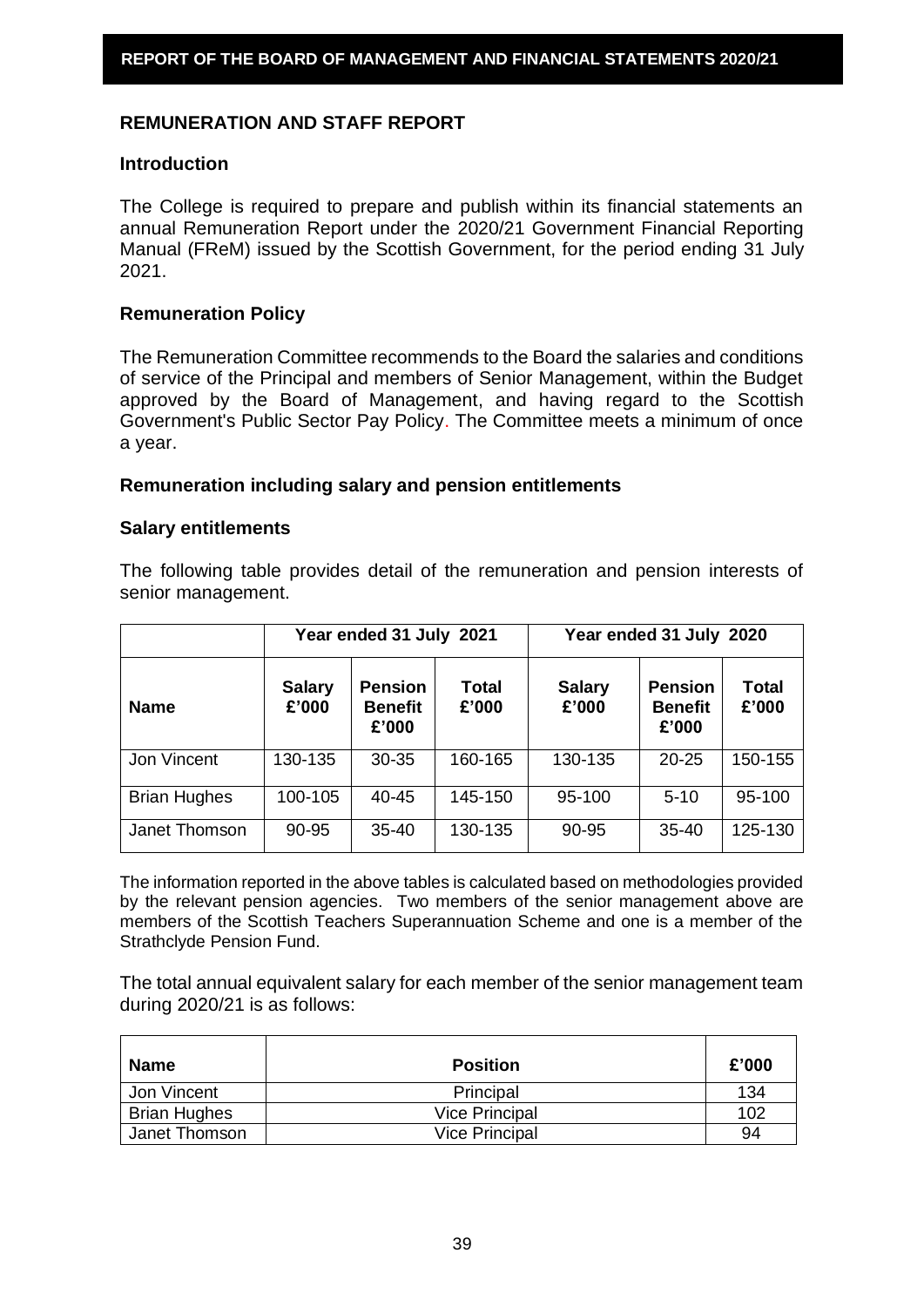#### **Median Remuneration**

Colleges are required by the FReM to disclose the relationships between the remuneration of the highest paid official and the median remuneration of their workforce.

Based on the 12 month equivalent figures above, the banded remuneration of the highest paid official in the organisation in the financial year 2020-21 was £130,000 - £135,000 (2019-20 £130,000 - £135,000). This was 3.2 times (2019-20 3.2 times) the median remuneration of the workforce which was £42,357 (2019-20 £40,026). The range of remuneration was lowest £17,992 to highest £133,500.

### **Accrued Pension Benefits**

Pension benefits for employees are provided through the Scottish Teachers Superannuation Scheme, a defined benefit scheme, which is notionally funded and contracted out of State-Earnings – Related Pension Scheme and the Local Government Pension Scheme (LGPS).

Both STSS and LGPS Funds are defined benefit pension schemes which changed from final salary schemes to career average schemes from 1 April 2015 and are contracted out of the State Earnings-Related Pension Fund.

The schemes' normal retirement age is 65. Contribution rates are set annually for all employees and can be found in note 20.

There is no automatic entitlement to a lump sum. Members may opt to give up (commute) pension for lump sum up to the limit set by the Finance Act 2004. The accrual rate guarantees a pension based on final pensionable salary and years of pensionable service.

# **Senior Officials Pension**

Pension benefits are provided to senior officials on the same basis as all other staff. The accrued pension benefits for senior officials are set out in the table below, together with the pension contributions made by the College.

| <b>Name</b>                    | <b>Accrued</b><br>pension at<br>pension<br>age at 31<br><b>July 2021</b> | <b>Accrued</b><br>lump<br>sum at<br>pension<br>age at 31<br>July<br>2021 | Real<br>increase<br>in.<br>pension<br>1 Aug<br>2019 to<br>31 July<br>2021 | Real<br>increase<br>in lump<br>sum<br>1 Aug<br>2019 to<br>31 July<br>2021 | <b>CETV</b><br>at 31<br>July<br>2021 | <b>CETV</b><br>at 31<br>July<br>2020 | Real<br>increase<br>in CETV |
|--------------------------------|--------------------------------------------------------------------------|--------------------------------------------------------------------------|---------------------------------------------------------------------------|---------------------------------------------------------------------------|--------------------------------------|--------------------------------------|-----------------------------|
|                                | £'000                                                                    | £'000                                                                    | £'000                                                                     | £'000                                                                     | £'000                                | £'000                                | £'000                       |
| <b>Jon Vincent</b>             | $5 - 10$                                                                 | 0                                                                        | $0 - 5$                                                                   | $0 - 5$                                                                   | 113                                  | 83                                   | 30                          |
| <b>Brian</b><br><b>Hughes</b>  | 50-55                                                                    | 160-165                                                                  | $0-5$                                                                     | $5 - 10$                                                                  | 1,252                                | 1,311                                | 46                          |
| <b>Janet</b><br><b>Thomson</b> | $25 - 30$                                                                | $15 - 20$                                                                | $0-5$                                                                     | $0-5$                                                                     | 432                                  | 359                                  | 43                          |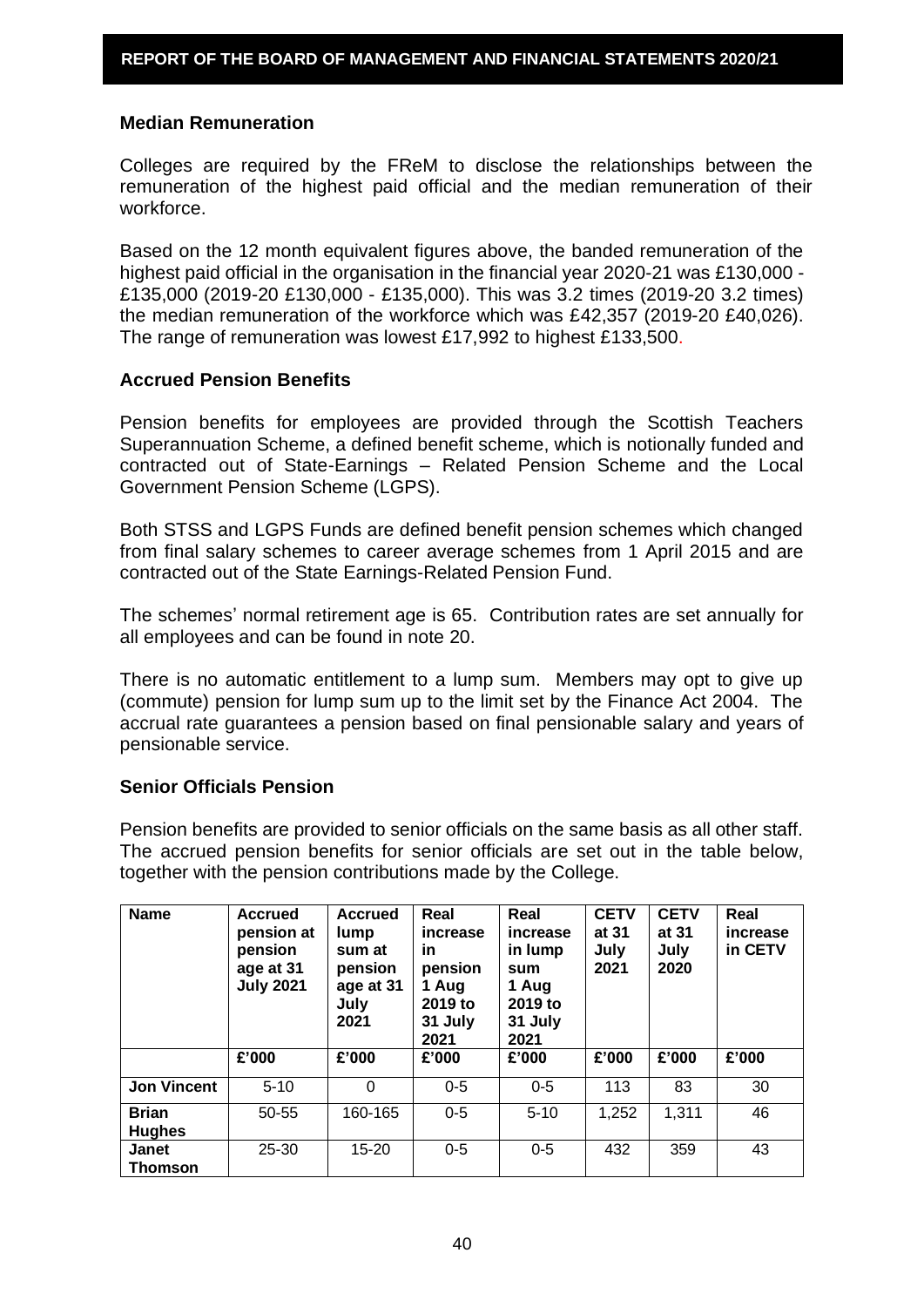# **Cash equivalent Transfer Value (CETV)**

A Cash Equivalent Transfer Value (CETV) is the actuarially assessed capitalised value of the pension scheme benefits accrued by a member at a particular point in time.

The value of the accrued pension benefits has been calculated on the basis of the age at which the person will first become entitled to receive a pension on retirement without reduction on account of its payment at that age; without exercising any option to commute pension entitlement into a lump sum; and without any adjustment for the effects of future inflation. The pension figures shown relate to the benefits that the person has accrued as a consequence of their total Local Government service and not just their current appointment.

In considering the accrued pension benefits figures the following contextual information should be taken into account:

- (i) the figures for pension and lump sum are illustrative only in light of the assumptions set out above and do not necessarily reflect the actual benefits that any individual may receive upon retirement.
- (ii) the accrued benefits figures are reflective of the pension contributions that both the employer and the scheme member have made over a period of time.

#### **Real increase in CETV**

This reflects the increase in CETV that is funded by the employer. It does not include the increase in accrued pension due to inflation, contributions paid by the employee (including the value of any benefits transferred from another pension scheme or arrangement) and uses common market valuation factors for the start and end of the period.

#### **Compensation for loss of office**

The College implemented a voluntary severance scheme during 2020/21 and the scheme was approved in advance by GCRB and the Scottish Funding Council in line with relevant guidance.

Thirty employees left under voluntary severance terms during this reporting period with the majority of them leaving on 31 July 2021. Overall these employees received a combined total of compensation payments of £896k.

There is also a provision in these financial statements for £500k which is for the current remaining planned level of voluntary severance exits.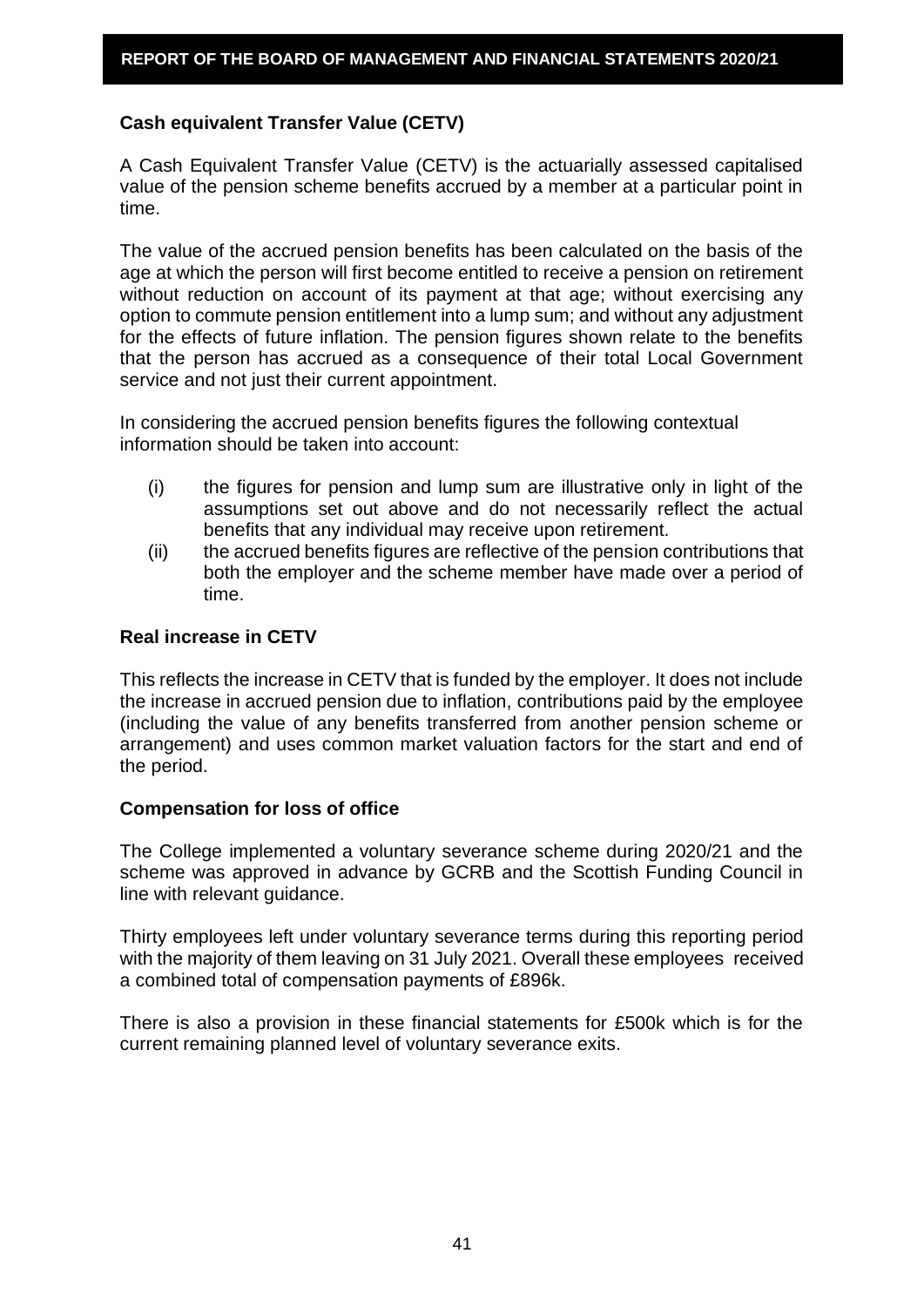The table below summarises the voluntary severance payments for the College by cost band which were agreed during 2020/21.

| <b>Cost band</b>    | <b>Number of</b><br>compulsory<br>redundancies | Number of other<br>departures agreed | Total number by<br>cost band |
|---------------------|------------------------------------------------|--------------------------------------|------------------------------|
| $<$ £10,000         |                                                |                                      |                              |
| £10,000 - £20,000   |                                                |                                      |                              |
| £25,000 - £50,000   |                                                | 16                                   | 16                           |
| £50,000 - £100,000  |                                                |                                      |                              |
| £100,000 - £150,000 |                                                |                                      |                              |
| £150,000 - £200,000 |                                                |                                      |                              |
| <b>Total number</b> |                                                | 30                                   | 30                           |
| Total cost (£'000)  |                                                | 896                                  | 896                          |

# **Glasgow Clyde College Workforce**

The College employed 716 people in 2020/21 (2019/20: 713) expressed in full time equivalents of whom 430 (60%) were teaching staff (2019/20: 425 (60%)).

For the year to 31 July 2021, in headcount terms the College employed 1,126 people, (2019/20: 1,227) which included 834 permanent members of staff (2019/20: 876) and 292 temporary staff members (2019/20: 351). For the same period the college employed in headcount terms 712 females (2019/20: 769) and 414 males (2019/20: 458). The senior management team in headcount terms consisted of 4 females and 8 males.

#### **Salaries and Related Costs of the College Workforce**

|                                             | 12 months ended<br>31 July 2021 | 12 months ended<br>31 July 2020 |
|---------------------------------------------|---------------------------------|---------------------------------|
|                                             | £'000                           | £'000                           |
| <b>Directly employed staff</b>              |                                 |                                 |
| Wages and salaries                          | 28,026                          | 27,892                          |
| Social security costs                       | 2,731                           | 2,730                           |
| Other pension costs excl FRS102 adjustments | 5,389                           | 5,405                           |
| Other staff costs                           |                                 |                                 |
| Sub total                                   | 36,146                          | 36,027                          |
|                                             |                                 |                                 |
| Seconded and agency staff                   | 9                               | 143                             |
| <b>Total</b>                                | 36,155                          | 36,170                          |
|                                             |                                 |                                 |
| Average number of FTE                       | 716                             | 713                             |

Staff turnover is included in the KPI table on page 13.

# **Pension Arrangements**

The College participates in two separate defined pension schemes, which are the Strathclyde Pension Fund (SPF) for support staff, the Scottish Teachers Superannuation Scheme (STSS) for teaching staff.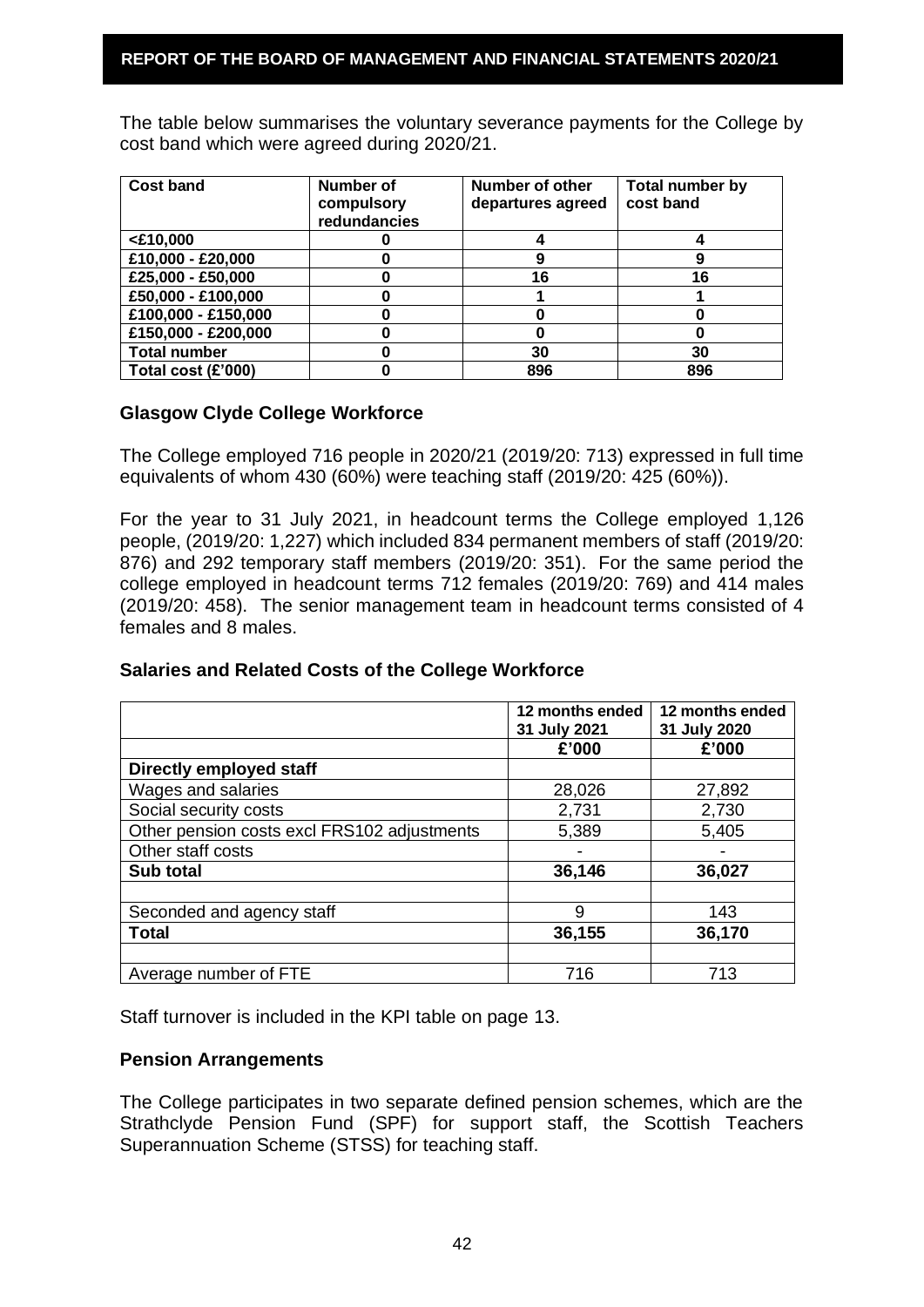The College accounts for the SPF in accordance with the requirements of FRS102. The College's share of the scheme deficit as at 31 July 2021 was £12.2m (2020: £22.2m). The College treats the STSS Scheme as a defined contribution scheme as the scheme is not able to calculate the individual employers' share of the overall deficit. Further details in regard to the pension arrangements for the College can be found in Note 20 to the Financial Statements including contribution rates payable.

# **Equal Opportunities**

The College has an Equal Opportunities Policy in place, with the aim of ensuring that all staff, students and customers are treated equally regardless of protected characteristic. All Colleges policies and procedures undergo an equality impact assessment.

Glasgow Clyde College actively supports applications for employment from disabled candidates and candidates with health conditions, to ensure we recruit the widest possible pool of talent. Where an existing employee becomes disabled every effort is made to ensure that their employment with the College continues. The College's policy is to provide training, career development and support opportunities for disabled staff which enable them to thrive in the workplace as well as other employees. The College is a Disability Confident employer.

# **Diversity and Inclusion**

Glasgow Clyde College report on our Public Sector Equality Duties on a bi-annual basis to ensure that we are able to meet the requirements set down by the Equality Act 2010. The College has an Equality, Diversity and Inclusion (EDI) Committee which acts as an advocate for the equality agenda within Glasgow Clyde College and the wider community. The EDI Committee oversees compliance with the equality, diversity and inclusion obligations and duties set out within the Equality Act 2010 and other relevant legislation and government guidance and the membership consists of learners and staff. The College has recently refreshed its values and these will be used to further build staff confidence to disclose information concerning their protected characteristics, thus allowing us more reliable data to report upon and ultimately act upon that will remove any remaining barriers for staff with protected characteristics and promote a more inclusive workforce.

The College has recently refreshed it Equality, Diversity and Inclusion Policy to reflect the evolving nature of the EDI landscape and the College ambitions. This refresh has been informed by the development of new Equality Outcomes and new College Strategies which have equality embedded within each individual strategy. This scaffolding has allowed the College to reliably identify a number of EDI initiatives including the adoption of an Ethnicity Recruitment Toolkit, the embedding of Anti-Racist assets within curricular delivery and enhancement of support for disabled staff including supporting the mental health and wellbeing of staff. The College has the White Ribbon Scotland award which is a campaign supporting action against gender-based violence (GBV). The College is also working in partnership with Emily Test, a Scottish Government funded charity which is working to improve GBV prevention, intervention and support in further and higher education.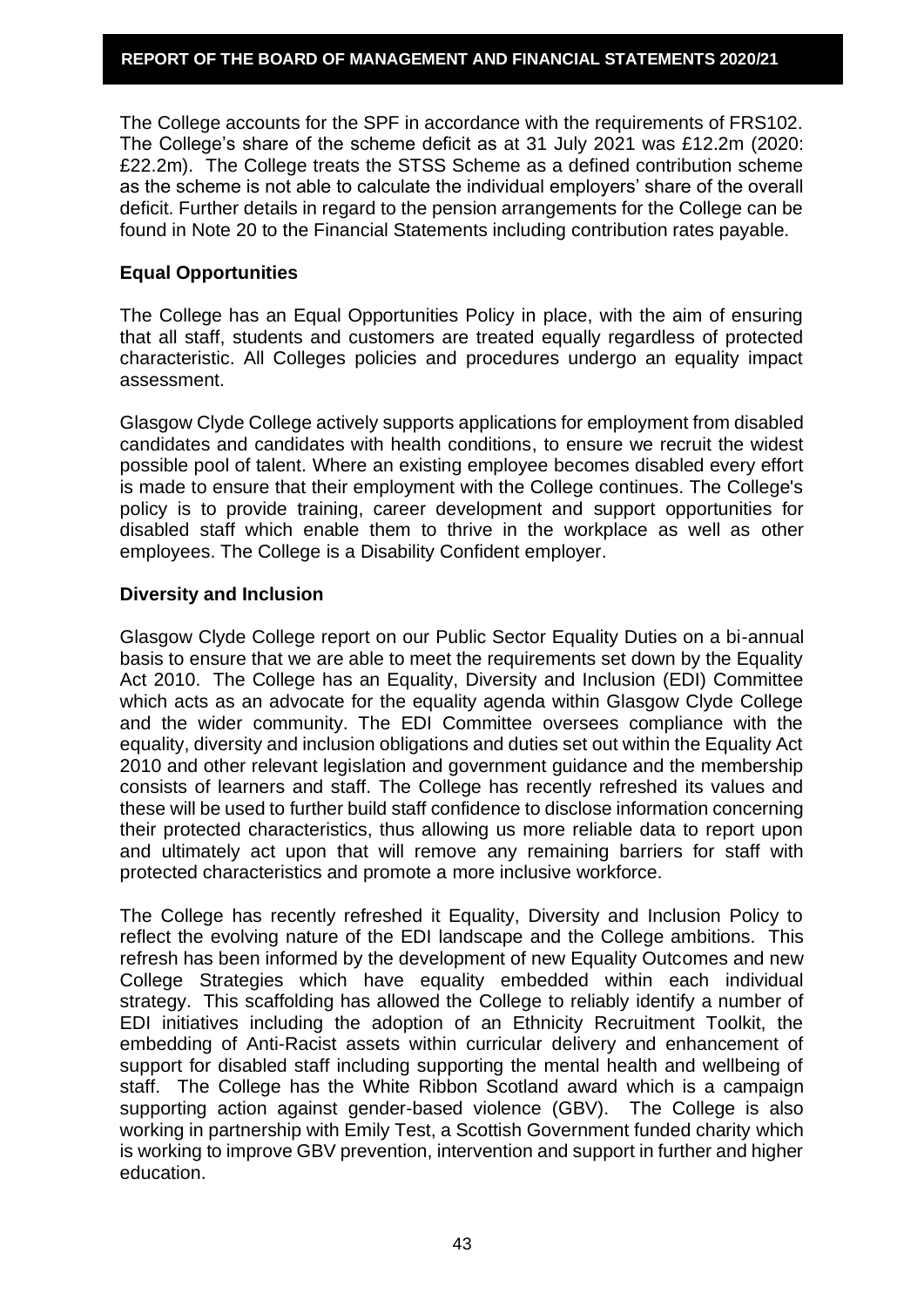#### **Health, safety and well-being**

The College has a Health and Safety Committee which assesses the workplace regularly to ensure that our staff work in a safe environment which supports their health and well-being. We currently hold the Gold Healthy Working Lives Award and continue to enhance our work programme in this area.

#### **Staff relations**

The College recognises the importance of good industrial relations and effective communication with our staff. There is a Joint Consultation and Negotiation Committee (JCNC) and Management Union Information Exchange Committee (MUIE), which meets regularly, and involves members of our Senior Leadership Team (SLT) and representatives from our staff trade unions, EIS, GMB & Unison. Through this we share information, discuss issues of mutual concern, consult and, where appropriate negotiate.

The College also have a health and safety committee which includes union representatives to help ensure the safety and wellbeing of staff.

### **Facility Time**

In accordance with the Trade Union (Facility Time Publication Requirements) Regulations 2017, the college provided the following support through paid facility time for union officials working at the College during the year ended 31 July 2021.

# **Relevant Union Officials**

|                  |                                     |  | Number of employees who were   Full-Time equivalent employee number: |
|------------------|-------------------------------------|--|----------------------------------------------------------------------|
|                  | relevant union officials during the |  |                                                                      |
| relevant period: |                                     |  |                                                                      |
|                  |                                     |  |                                                                      |

#### **Percentage of time spent on facility time**

| Percentage: | Number of employees: |
|-------------|----------------------|
| 0%          |                      |
| 1%-50%      |                      |
| 51%-99%     |                      |
| 100%        |                      |

#### **Percentage of pay bill spend on facility time**

| Total cost of facility time:              | £43,863     |
|-------------------------------------------|-------------|
| Total pay bill:                           | £33,068,868 |
| Percentage of the total pay bill spent on |             |
| facility time:                            | 0.12%       |
|                                           |             |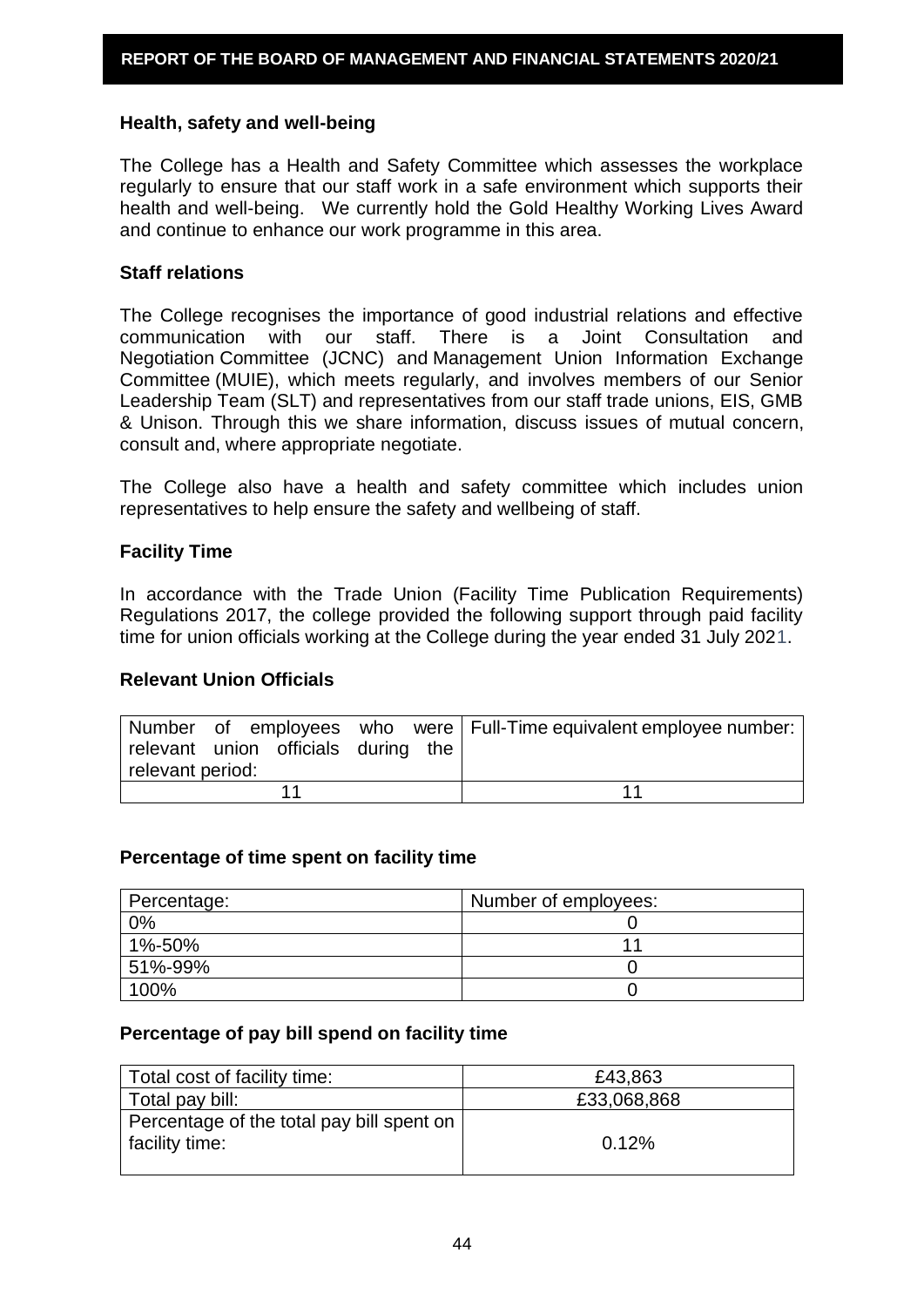### **Paid trade union activities**

| Time spent on trade union activities as  |       |
|------------------------------------------|-------|
| a percentage of total paid facility time | 5.73% |
| l hours:                                 |       |

**The Accountability Report is approved by order of the members of the Board of Management on 16 December 2021 and signed on its behalf by:**

**David Newall David Newall Chair of Board of Management Principal Principal** 

**Date:** 16 December 2021 **Date:** 16 December 2021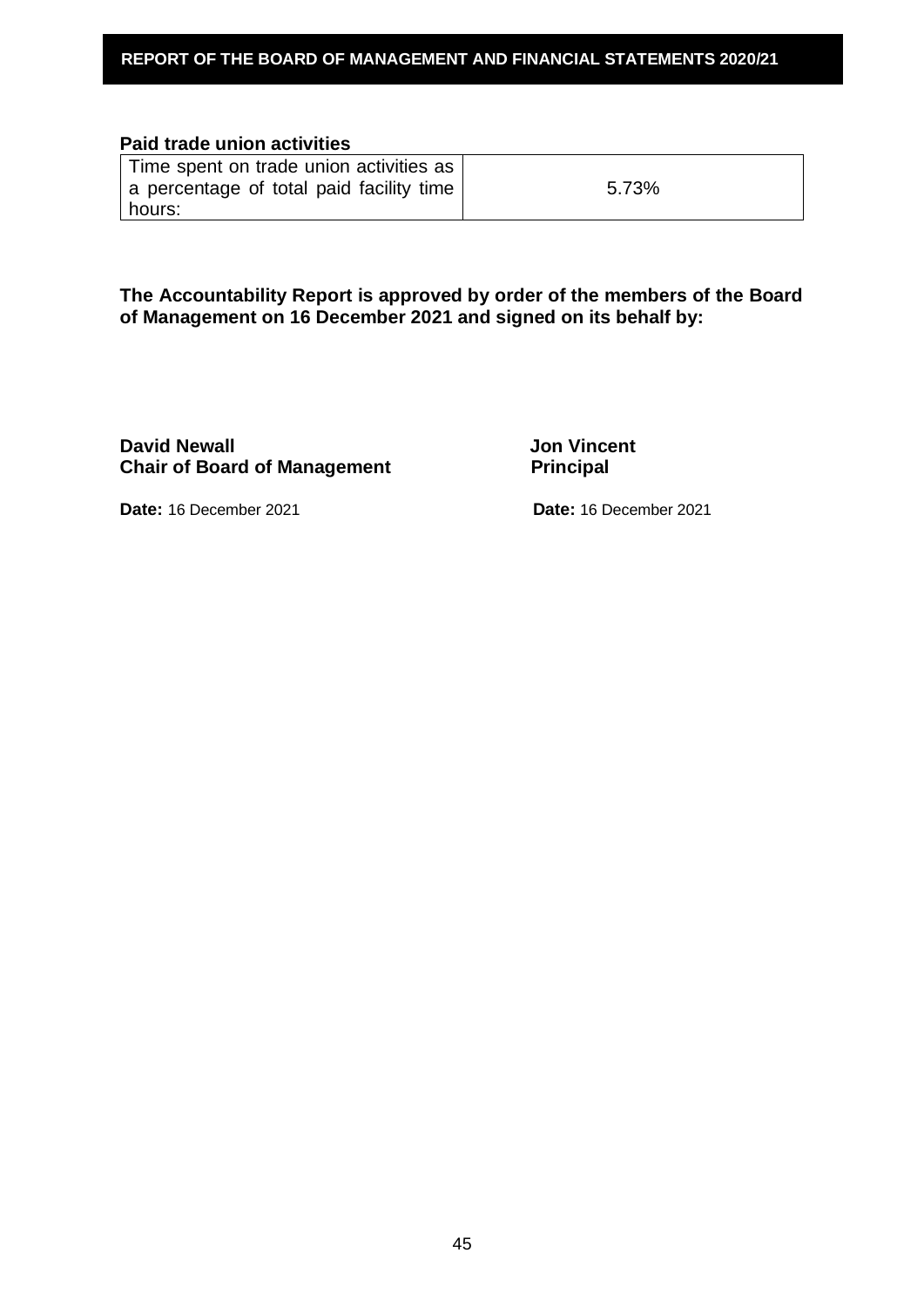# **PROFESSIONAL ADVISORS**

The College's professional advisors are as below:

Audit Scotland appointed Azets Audit Services (formerly Scott Moncrieff) as Glasgow Clyde College's external auditor from 2016/17 to 2020/21. In light of the COVID-19 pandemic, this appointment was extended by Audit Scotland for a further year.

Henderson Loggie were appointed internal auditors of the College in August 2017 for a period of three years as a result of a tender exercise. This appointment was extended for a further year as a result of the COVID-19 pandemic. A recent joint tender exercise was carried out by the College in partnership with Glasgow Colleges Regional Board and City of Glasgow College. As a result of the joint tender, Henderson Loggie were appointed for a period of three years from August 2021.

| Bankers:                 | Royal Bank of Scotland, 139 St Vincent Street, Glasgow<br><b>G2 5FY</b><br>Barclays Bank plc, 120 Bothwell Street, Glasgow G2 7JT |  |  |  |
|--------------------------|-----------------------------------------------------------------------------------------------------------------------------------|--|--|--|
| <b>External Auditor:</b> | Azets Audit Services, Exchange Place, 3 Semple Street,<br>Edinburgh EH3 8BL                                                       |  |  |  |
| Solicitors:              | Anderson Strathern, 50 George Square, Glasgow G2<br>1EH                                                                           |  |  |  |
| Internal Auditor:        | Loggie, The Vision<br>Building,<br>Henderson<br>20<br>Greenmarket Place, Dundee DD1 4QB                                           |  |  |  |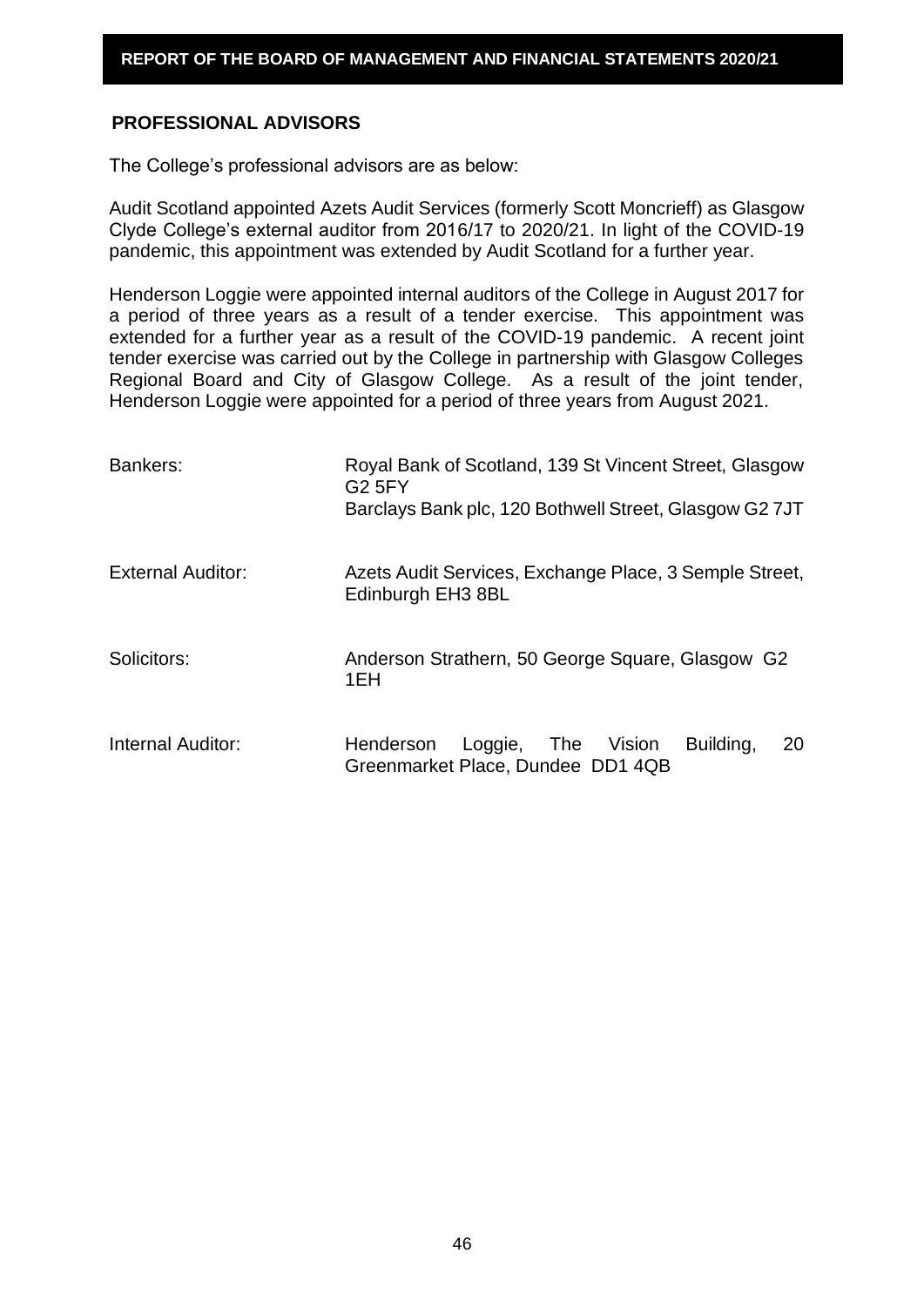**Independent auditor's report to the Board of Management of Glasgow Clyde College, the Auditor General for Scotland and the Scottish Parliament** 

## **Reporting on the audit of the financial statements**

#### **Opinion on financial statements**

We have audited the financial statements in the annual report and accounts of Glasgow Clyde College for the year ended 31 July 2021 under the Further and Higher Education (Scotland) Act 1992 and section 44(1)(c) of the Charities and Trustee Investment (Scotland) Act 2005. The financial statements comprise the Statement of Comprehensive Income, Statement of Changes in Reserves, Balance Sheet, and Statement of Cash Flows and notes to the financial statements, including a summary of significant accounting policies. The financial reporting framework that has been applied in their preparation is applicable law and United Kingdom Accounting Standards, including Financial Reporting Standard 102 The Financial Reporting Standard applicable in the UK and Republic of Ireland (United Kingdom Generally Accepted Accounting Practice).

In our opinion the accompanying financial statements:

- give a true and fair view in accordance with the Further and Higher Education (Scotland) Act 1992 and directions made thereunder by the Scottish Funding Council of the state of the college's affairs as at 31 July 2021 and of its deficit for the year then ended;
- have been properly prepared in accordance with United Kingdom Generally Accepted Accounting Practice; and
- have been prepared in accordance with the requirements of the Further and Higher Education (Scotland) Act 1992 and directions made thereunder by the Scottish Funding Council, the Charities and Trustee Investment (Scotland) Act 2005, and regulation 14 of The Charities Accounts (Scotland) Regulations 2006 (as amended).

#### **Basis for opinion**

We conducted our audit in accordance with applicable law and International Standards on Auditing (UK) (ISAs (UK)), as required by the [Code of Audit Practice](http://www.audit-scotland.gov.uk/uploads/docs/report/2016/code_audit_practice_16.pdf) approved by the Auditor General for Scotland. Our responsibilities under those standards are further described in the auditor's responsibilities for the audit of the financial statements section of our report. We were appointed by the Auditor General on 31 May 2016. The period of total uninterrupted appointment is 5 years. We are independent of the college in accordance with the ethical requirements that are relevant to our audit of the financial statements in the UK including the Financial Reporting Council's Ethical Standard, and we have fulfilled our other ethical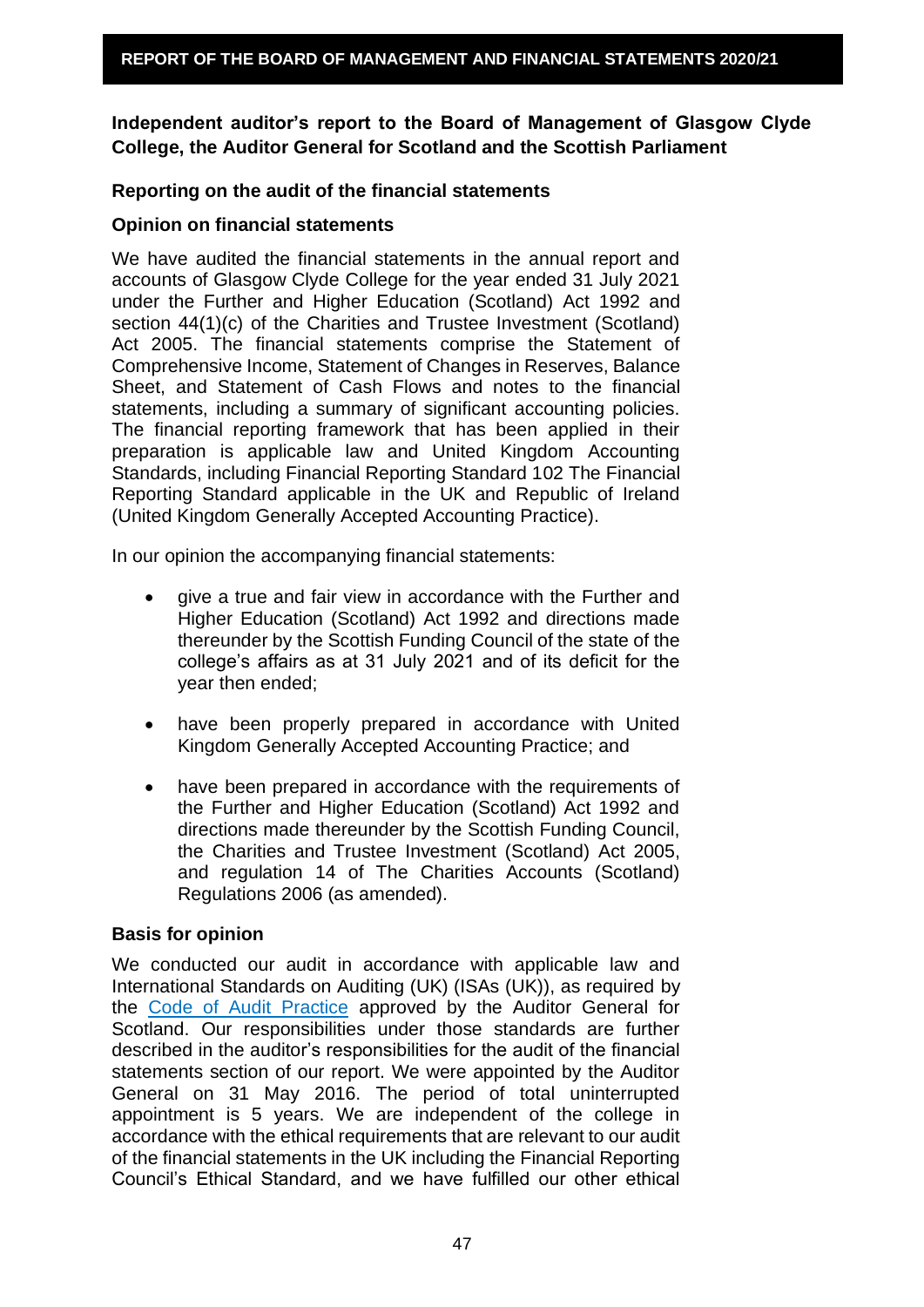responsibilities in accordance with these requirements. Non-audit services prohibited by the Ethical Standard were not provided to the college. We believe that the audit evidence we have obtained is sufficient and appropriate to provide a basis for our opinion.

#### **Conclusions relating to going concern basis of accounting**

We have concluded that the use of the going concern basis of accounting in the preparation of the financial statements is appropriate.

Based on the work we have performed, we have not identified any material uncertainties relating to events or conditions that, individually or collectively, may cast significant doubt on the college's ability to continue to adopt the going concern basis of accounting for a period of at least twelve months from when the financial statements are authorised for issue.

### **Risks of material misstatement**

We report in a separate Annual Audit Report, available from the [Audit](http://www.audit-scotland.gov.uk/our-work/annual-audits)  [Scotland website,](http://www.audit-scotland.gov.uk/our-work/annual-audits) the most significant assessed risks of material misstatement that we identified and our judgements thereon.

### **Responsibilities of the Board of Management for the financial statements**

As explained more fully in the Statement of the Board of Management's Responsibilities, the Board of Management is responsible for the preparation of financial statements that give a true and fair view in accordance with the financial reporting framework, and for such internal control as the Board of Management determines is necessary to enable the preparation of financial statements that are free from material misstatement, whether due to fraud or error.

In preparing the financial statements, the Board of Management is responsible for assessing the college's ability to continue as a going concern, disclosing, as applicable, matters related to going concern and using the going concern basis of accounting unless deemed inappropriate.

#### **Auditor's responsibilities for the audit of the financial statements**

Our objectives are to obtain reasonable assurance about whether the financial statements as a whole are free from material misstatement, whether due to fraud or error, and to issue an auditor's report that includes our opinion. Reasonable assurance is a high level of assurance, but is not a guarantee that an audit conducted in accordance with ISAs (UK) will always detect a material misstatement when it exists.

Misstatements can arise from fraud or error and are considered material if, individually or in the aggregate, they could reasonably be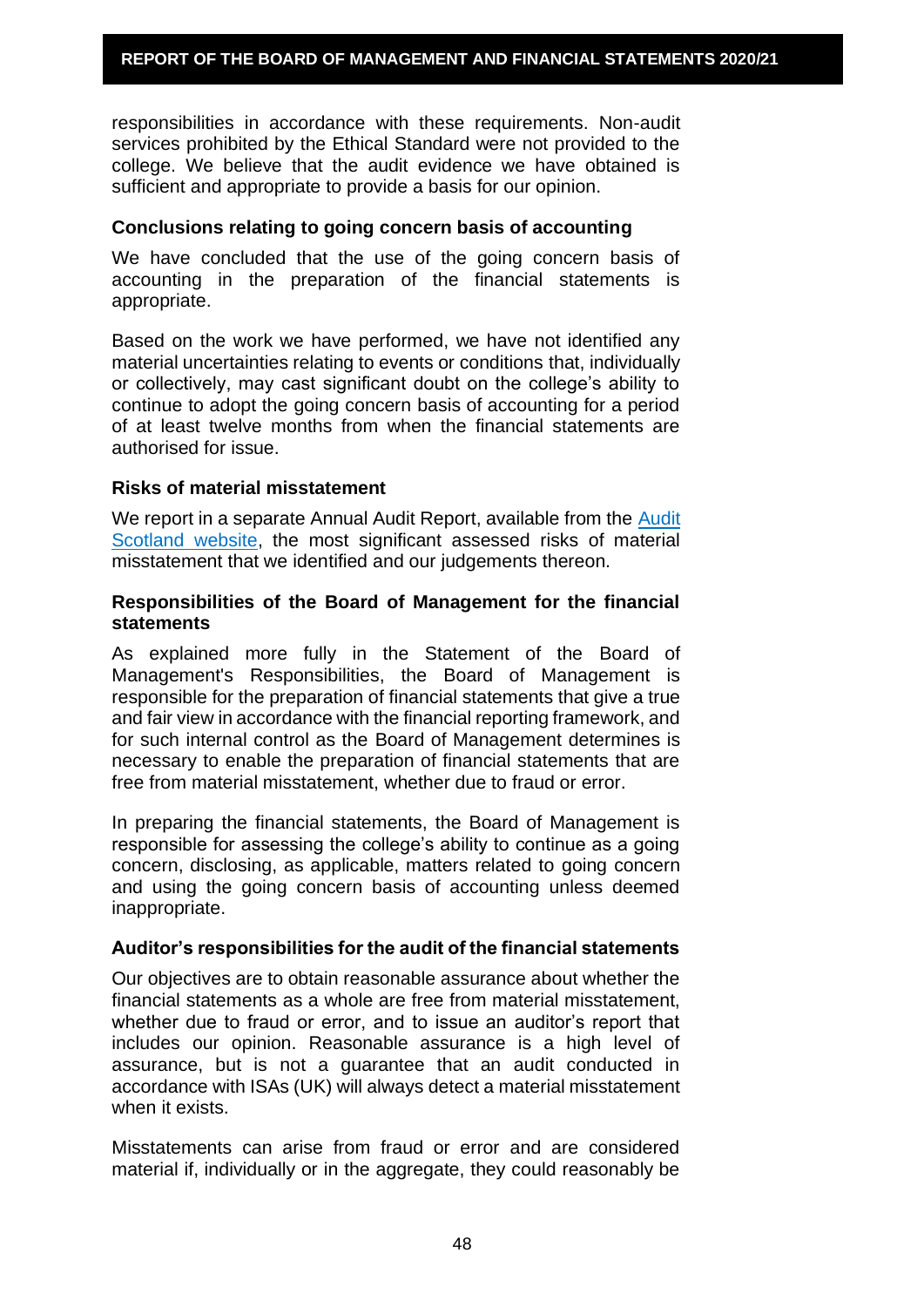expected to influence the economic decisions of users taken on the basis of these financial statements.

Irregularities, including fraud, are instances of non-compliance with laws and regulations. We design procedures in line with our responsibilities outlined above to detect material misstatements in respect of irregularities, including fraud. Procedures include:

- obtaining an understanding of the applicable legal and regulatory framework and how the college is complying with that framework;
- identifying which laws and regulations are significant in the context of the college;
- assessing the susceptibility of the financial statements to material misstatement, including how fraud might occur; and
- considering whether the audit team collectively has the appropriate competence and capabilities to identify or recognise non-compliance with laws and regulations.

The extent to which our procedures are capable of detecting irregularities, including fraud, is affected by the inherent difficulty in detecting irregularities, the effectiveness of the college's controls, and the nature, timing and extent of the audit procedures performed.

Irregularities that result from fraud are inherently more difficult to detect than irregularities that result from error as fraud may involve collusion, intentional omissions, misrepresentations, or the override of internal control. The capability of the audit to detect fraud and other irregularities depends on factors such as the skilfulness of the perpetrator, the frequency and extent of manipulation, the degree of collusion involved, the relative size of individual amounts manipulated, and the seniority of those individuals involved.

A further description of the auditor's responsibilities for the audit of the financial statements is located on the Financial Reporting Council's website [www.frc.org.uk/auditorsresponsibilities.](https://www.frc.org.uk/Our-Work/Audit-and-Actuarial-Regulation/Audit-and-assurance/Standards-and-guidance/Standards-and-guidance-for-auditors/Auditors-responsibilities-for-audit/Description-of-auditors-responsibilities-for-audit.aspx) This description forms part of our auditor's report.

# **Reporting on regularity of expenditure and income**

#### Opinion on regularity

In our opinion in all material respects the expenditure and income in the financial statements were incurred or applied in accordance with any applicable enactments and guidance issued by the Scottish Ministers.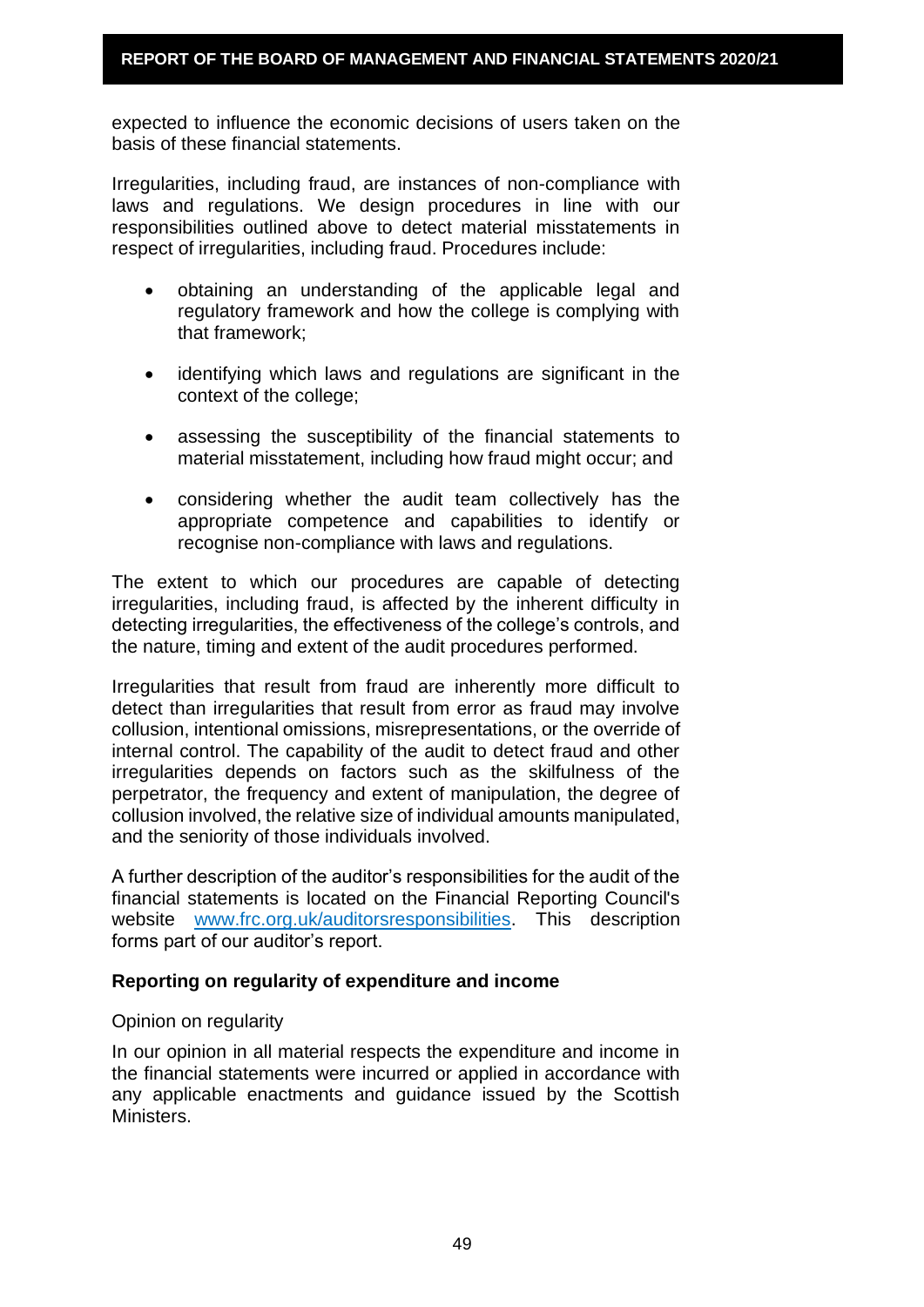### **Responsibilities for regularity**

The Board of Management is responsible for ensuring the regularity of expenditure and income. In addition to our responsibilities to detect material misstatements in the financial statements in respect of irregularities, we are responsible for expressing an opinion on the regularity of expenditure and income in accordance with the Public Finance and Accountability (Scotland) Act 2000.

#### **Reporting on other requirements**

Opinion prescribed by the Auditor General for Scotland on audited part of the Remuneration and Staff Report

We have audited the parts of the Remuneration and Staff Report described as audited. In our opinion, the audited part of the Remuneration and Staff Report has been properly prepared in accordance with the Further and Higher Education (Scotland) Act 1992 and directions made thereunder by the Scottish Funding Council.

### **Statutory other information**

The Board of Management is responsible for the statutory other information in the annual report and accounts. The statutory other information comprises the Performance Report and the Accountability Report excluding the audited part of the Remuneration and Staff Report.

Our responsibility is to read all the statutory other information and, in doing so, consider whether the statutory other information is materially inconsistent with the financial statements or our knowledge obtained in the audit or otherwise appears to be materially misstated. If we identify such material inconsistencies or apparent material misstatements, we are required to determine whether this gives rise to a material misstatement in the financial statements themselves. If, based on the work we have performed, we conclude that there is a material misstatement of this statutory other information, we are required to report that fact. We have nothing to report in this regard.

Our opinion on the financial statements does not cover the statutory other information and we do not express any form of assurance conclusion thereon except on the Performance Report and Governance Statement to the extent explicitly stated in the following opinions prescribed by the Auditor General for Scotland.

# **Opinions prescribed by the Auditor General for Scotland on Performance Report and Governance Statement**

In our opinion, based on the work undertaken in the course of the audit: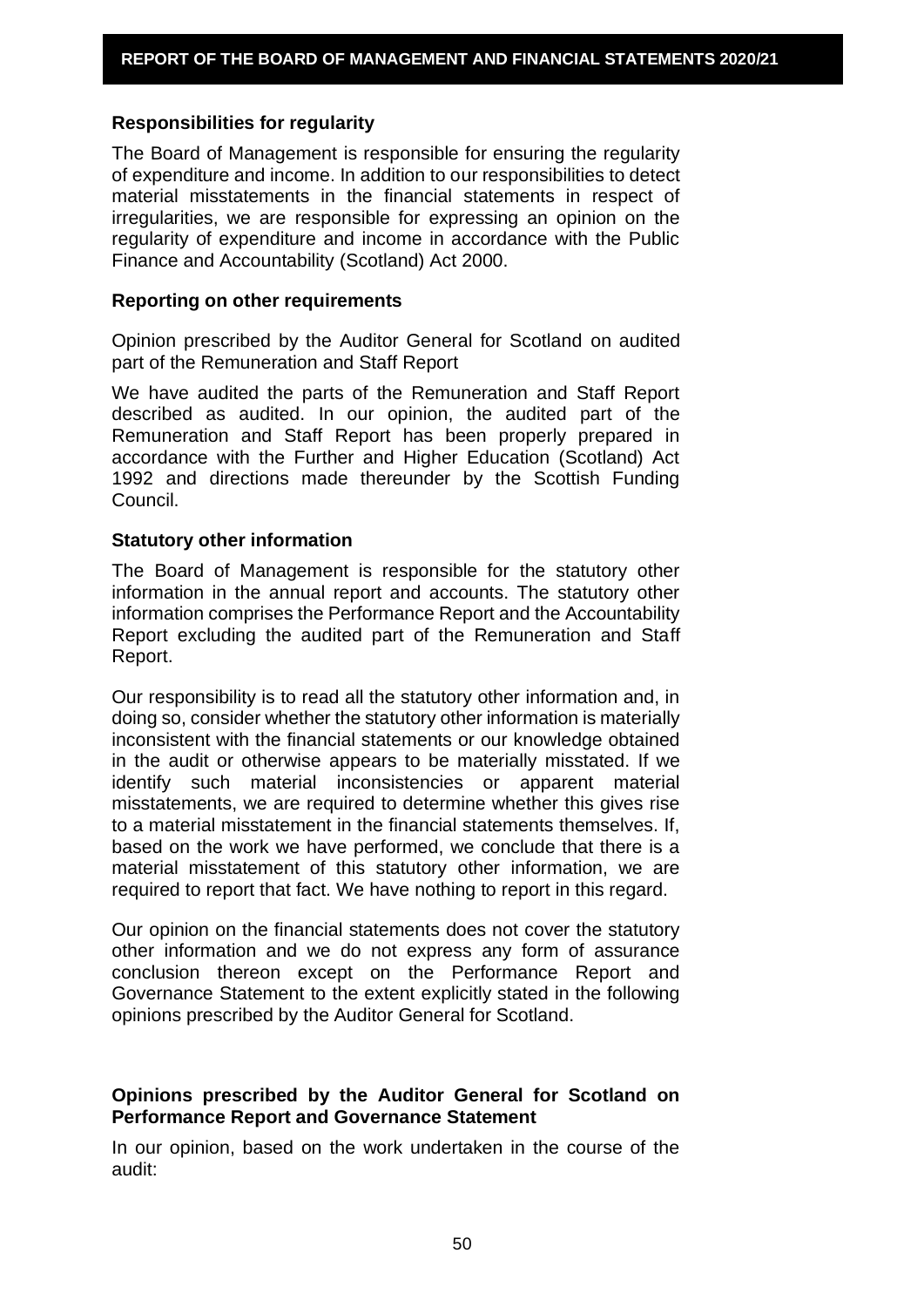- the information given in the Performance Report for the financial year for which the financial statements are prepared is consistent with the financial statements and that report has been prepared in accordance with the Further and Higher Education (Scotland) Act 1992 and directions made thereunder by the Scottish Funding Council; and
- the information given in the Governance Statement for the financial year for which the financial statements are prepared is consistent with the financial statements and that report has been prepared in accordance with the Further and Higher Education (Scotland) Act 1992 and directions made thereunder by the Scottish Funding Council.

Matters on which we are required to report by exception

We are required by the Auditor General for Scotland to report to you if, in our opinion:

- adequate accounting records have not been kept; or
- the financial statements and the audited part of the Remuneration and Staff Report are not in agreement with the accounting records; or
- we have not received all the information and explanations we require for our audit.

We have nothing to report in respect of these matters.

# **Conclusions on wider scope responsibilities**

In addition to our responsibilities for the annual report and accounts, our conclusions on the wider scope responsibilities specified in the Code of Audit Practice are set out in our Annual Audit Report.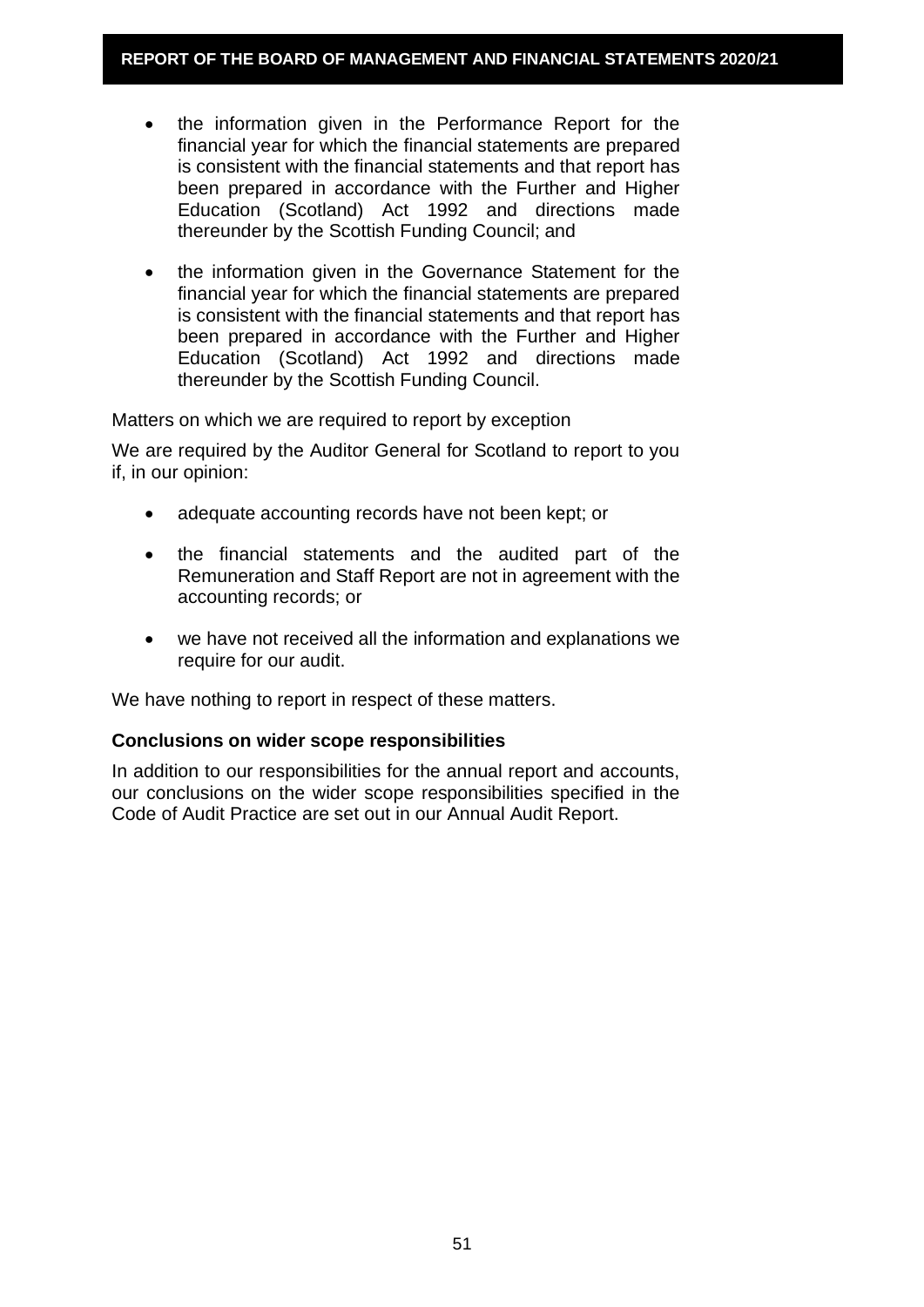#### **Use of our report**

This report is made solely to the parties to whom it is addressed in accordance with the Public Finance and Accountability (Scotland) Act 2000 and for no other purpose. In accordance with paragraph 120 of the Code of Audit Practice, we do not undertake to have responsibilities to members or officers, in their individual capacities, or to third parties.

Gary Devlin (for and on behalf of Azets Audit Services)

Exchange Place 3 Semple Street **Edinburgh** EH3 8BL

Date:

Gary Devlin is eligible to act as an auditor in terms section 21 of the Public Finance and Accountability (Scotland) Act 2000.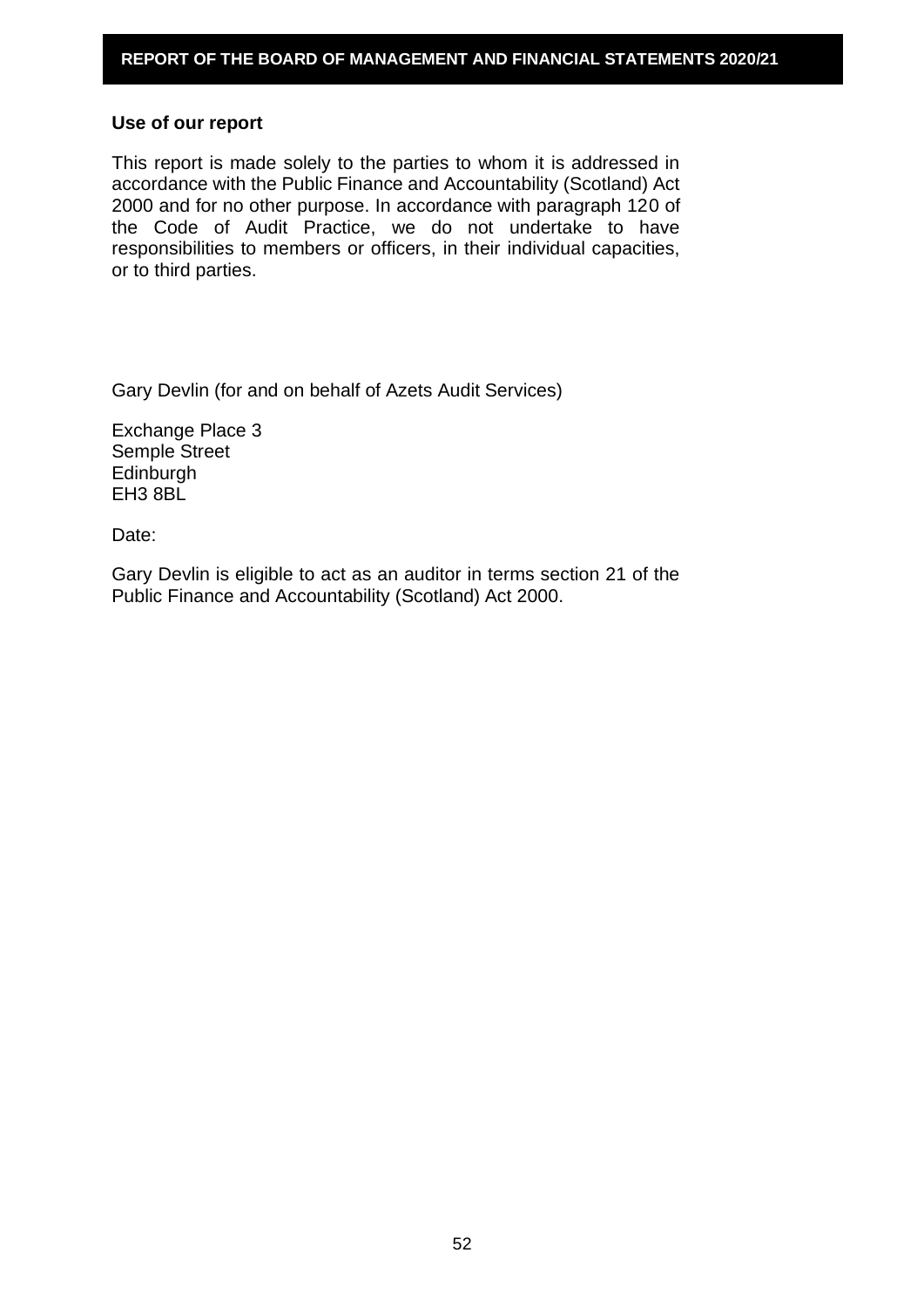### **STATEMENT OF ACCOUNTING POLICIES**

#### **BASIS OF PREPARATION**

The College is a freestanding corporate body under the provisions of the Further and Higher Education (Scotland) Act 1992. The financial statements have been prepared in accordance with the Statement of Recommended Practice (SORP) 2019: Accounting for Further and Higher Education and in accordance with Financial Reporting Standards FRS 102. Where applicable, the Report and Financial Statements also comply with the 2020-21 Government Financial Report Manual (FReM) issued by the Scottish Government. The financial statements conform to the Accounts Direction and other guidance issued by the Scottish Funding Council.

The College is a public benefit entity and has applied the relevant public benefit requirements of FRS102. The financial statements also conform to guidance published by the Scottish Funding Council.

The preparation of financial statements in compliance with FRS 102 requires the use of certain material accounting estimates. It also requires the Board of Management to exercise judgement in applying the College's accounting policies as described below.

The College has a medium term Financial Strategy in place, in line with Audit Scotland recommendations for the sector, which seeks to anticipate the likely challenges ahead. If the full pension deficit is not met from other sources of income, it will be funded by future Grant in Aid from the SFC. This is because, under the normal conventions applying to parliamentary control over income and expenditure, such income may not be paid in advance of need. The Board of Glasgow Clyde College has no reason to believe that either the SFC financial support or future Ministerial approval will not be forthcoming or will only provide a reduced support to Glasgow Clyde College. Given the above, it has accordingly been considered appropriate to adopt a going concern basis for the preparation of these accounts.

# **ACCOUNTING POLICIES & BASIS OF ACCOUNTING**

The financial statements are prepared in accordance with the historic cost convention, modified by the revaluation of certain fixed assets. The presentation currency is pound sterling and the financial statements are rounded to the nearest thousand.

# **JUDGEMENTS IN APPLYING POLICIES AND KEY SOURCES OF ESTIMATION UNCERTAINTY**

In preparing the financial statements, the Board of Management is required to make estimates and assumptions which affect reported income, expenses, assets, and liabilities. Use of available information and application of judgement are inherent in the formation of estimates, together with experience and expectations of future events that are believed to be reasonable under the circumstances. Actual results in the future could differ from such estimates.

The Board of Management are satisfied that the accounting policies are appropriate and applied consistently. Key sources of estimation have been applied as follows: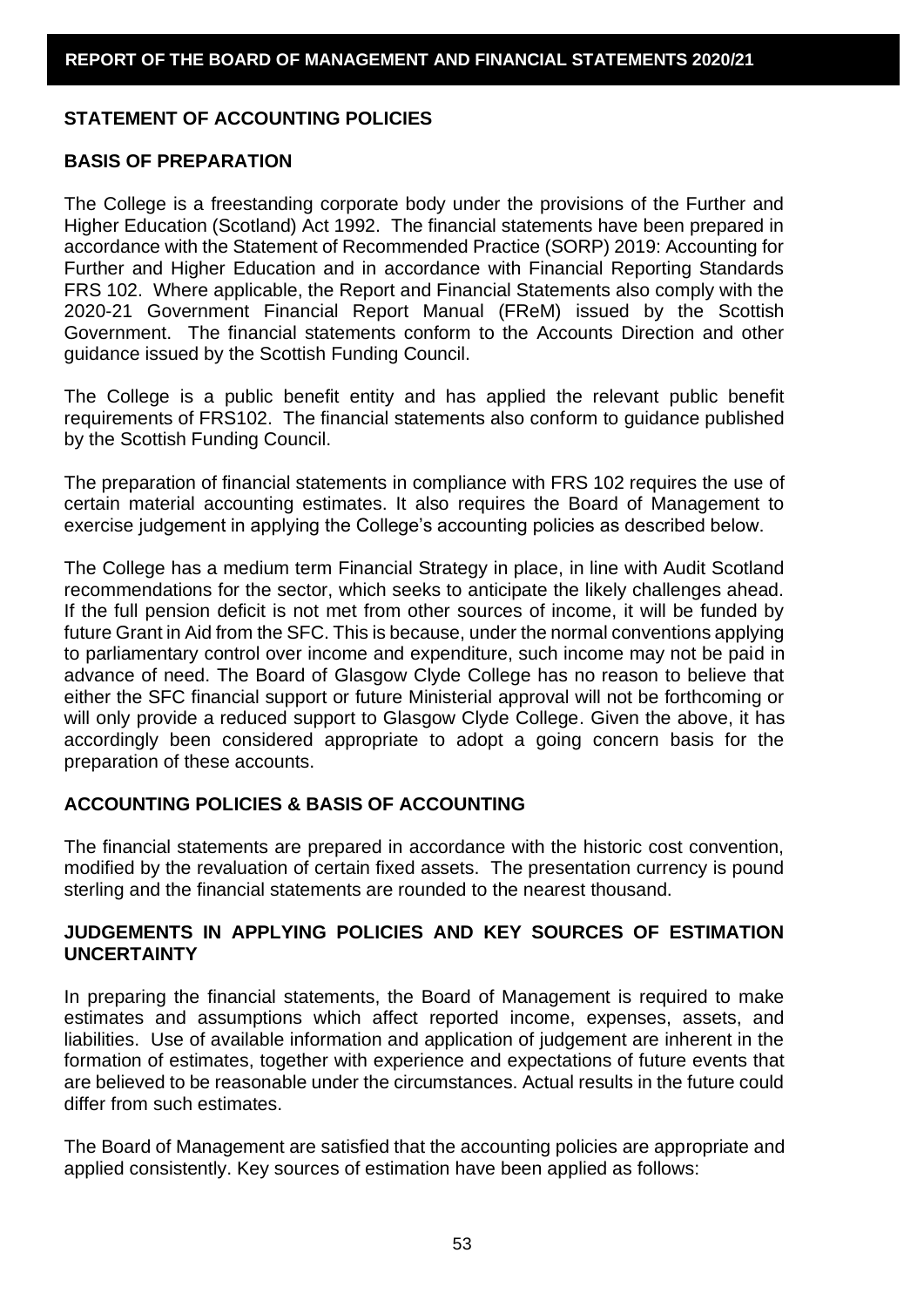| <b>Estimate</b><br>Valuation of buildings                                  | <b>Basis of estimation</b><br>College buildings are of a specialist nature and are valued<br>on the depreciated replacement cost basis.                                                                                                                                                                                                                                                                      |
|----------------------------------------------------------------------------|--------------------------------------------------------------------------------------------------------------------------------------------------------------------------------------------------------------------------------------------------------------------------------------------------------------------------------------------------------------------------------------------------------------|
| Useful economic lives<br>of buildings and<br>plant/equipment               | Buildings are depreciated over their expected remaining<br>useful economic life as assessed by an independent,<br>qualified valuer. Buildings owned by the College are split into<br>components and each component is valued and depreciated<br>separately. The economic lives currently in use are in the<br>range of 10 to 60 years. The estimated useful life of plant<br>and equipment is 4 to 10 years. |
| The obligations under<br>the Strathclyde<br><b>Pension Scheme</b><br>(SPF) | The Board of Management uses actuarial assumptions<br>determined in conjunction with the Scheme's qualified<br>actuaries which are considered reasonable and appropriate.                                                                                                                                                                                                                                    |

# **GOING CONCERN**

The Board of Management is satisfied that it has adequate resources to continue in operation for the foreseeable future. For this reason, the going concern basis continues to be adopted in the preparation of the financial statements.

### **REVENUE RECOGNITION**

Income from grants, contracts and other services rendered is recognised in the Statement of Comprehensive Income in proportion to the extent of completion of the contract or service concerned. The main annual recurring allocation from the Scottish Funding Council is intended to meet recurrent costs, and is credited direct to the Statement of Comprehensive Income and related costs are reported to the relevant period.

Tuition fees are credited to the Statement of Comprehensive Income in the period in which they are due to be received.

For Bursary, Discretionary and Education Maintenance Allowance funds, the grants are excluded from the Statement of Comprehensive Income of the College as these grants are available solely for students, with the College acting as paying agent. Childcare funds from the SFC and Glasgow Colleges Regional Board are included in the College Statement of Comprehensive Income.

# **GOVERNMENT GRANTS**

Government revenue grants including the Glasgow Colleges Regional Board funding council block grant are recognised in income over the periods in which the College recognises the related costs for which the grant is intended to compensate.

Where a capital grant is received from government sources, the income is recognised over the life asset.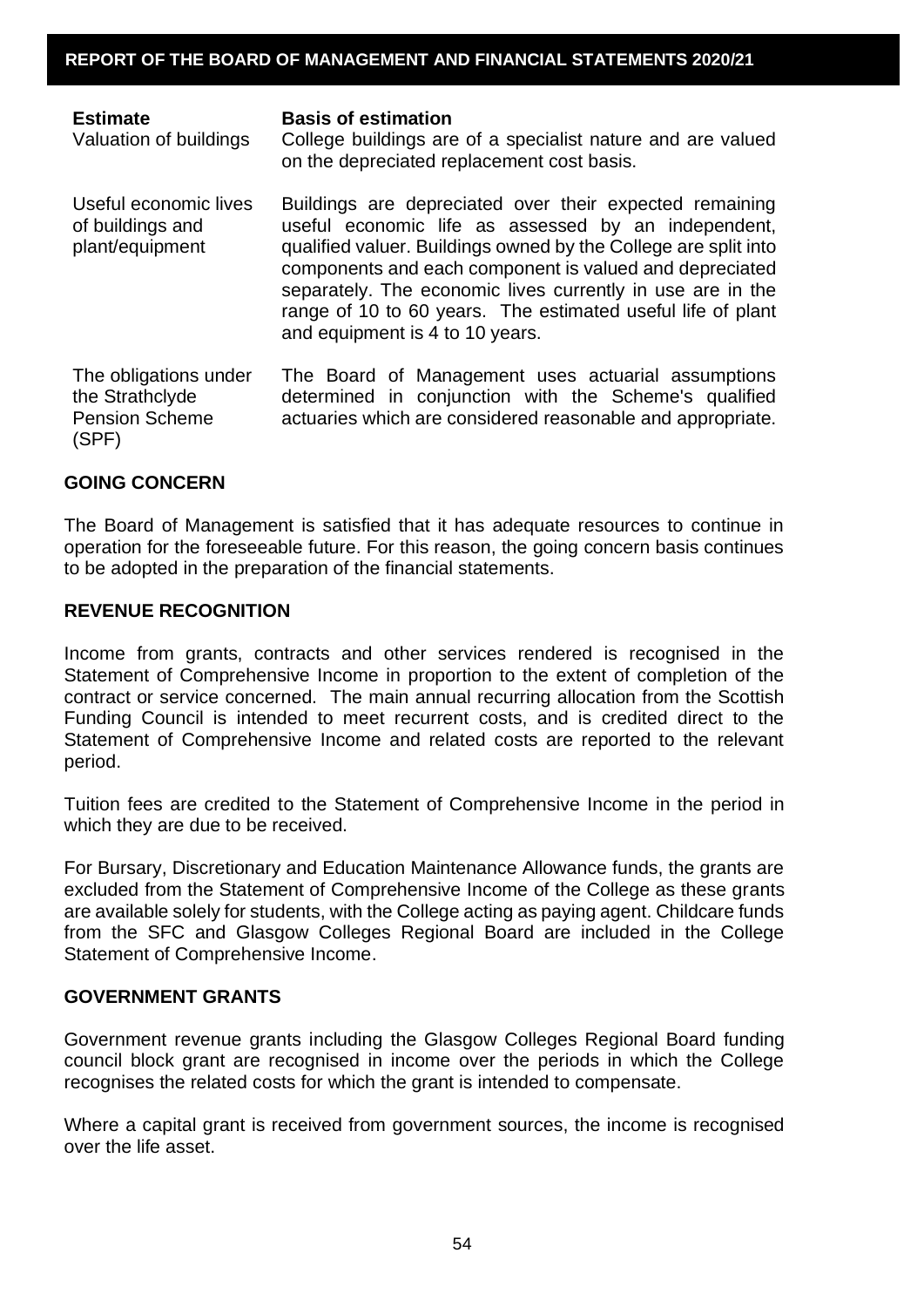Where part of a government grant is deferred it is recognised as deferred income within creditors and allocated between creditors due within one year and due after more than one year as appropriate.

## **NON EXCHANGE TRANSACTIONS**

Grants from non-government sources are recognised in income when the College is entitled to the income and performance related conditions have been met. Income received in advance of performance related conditions being met is recognised as deferred income within creditors on the Balance Sheet and released to income as the conditions are met.

### **ACCOUNTING FOR RETIREMENT BENEFITS**

The College participates in the Strathclyde Pension Fund (SPF) and the Scottish Teachers Superannuation Scheme (STSS).

The Scottish Teachers Superannuation Scheme is administered by the Scottish Public Pensions Agency. It is a multi-employer defined pension scheme, however, the College is unable to identify its share of the underlying assets and liabilities on a consistent and reliable basis and, therefore, as required by FRS 102 accounts for its participation in the STSS as if it were a defined contribution scheme. As a result, contributions are charged to the Statement of Comprehensive Income as they arise.

This is expected to result in the pension cost being a substantially level percentage of current and future pensionable payrolls. The contributions are determined by qualified actuaries on the basis of periodic valuations using the projected unit basis.

The Strathclyde Pension Fund is administered by Glasgow City Council and requires contributions to be made to its Number 1 fund. The Fund is a defined benefit pension scheme which changed from a final salary scheme to a career average scheme from 1 April 2015 and is contracted out of the State Earnings-Related Pension Fund. Assets and liabilities of the funds are held separately from those of the College. Fund assets are measured using market values. Fund liabilities are measured using a projected unit method and discounted at the current rate of return on a high quality corporate bond of equivalent term and currency to the liability.

Contributions to the Strathclyde Pension Fund are calculated so as to spread the cost of pension over employees' working lives with the College. The contributions are determined by an actuary on the basis of triennial valuations using the Age Attained Method. The actuaries also review the progress of the scheme in each of the intervening years. Variations from regular cost are spread over the expected average remaining working lifetime of members of the Fund, after making allowances for future withdrawals.

The expected cost of providing staff pensions to employees contributing to the Fund is recognised in the Statement of Comprehensive Income on a systematic basis over the expected average remaining lives of members of the funds in accordance with FRS 102 and recognises retirement benefits as the benefits are earned and not when they are due to be paid.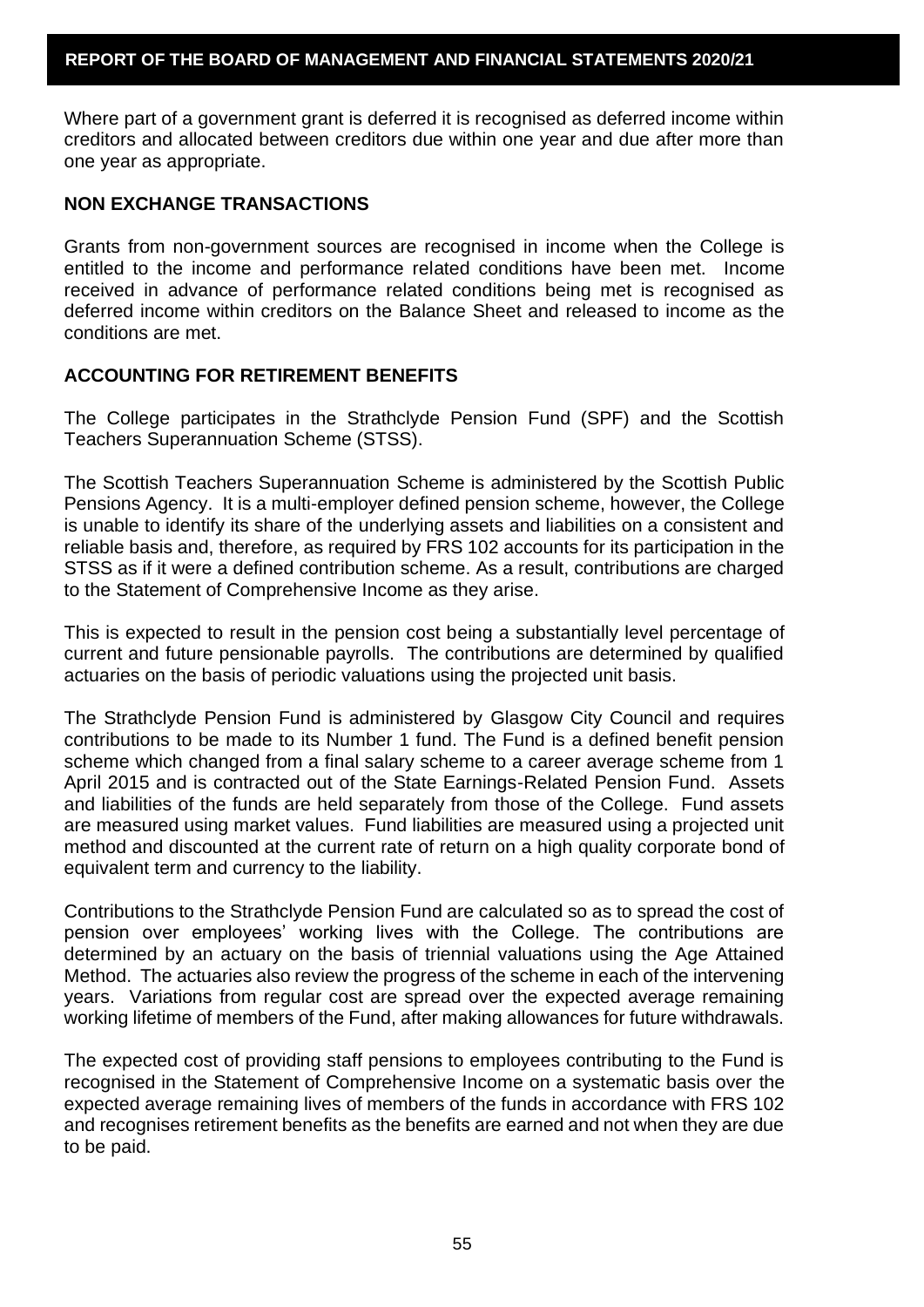#### **SHORT TERM EMPLOYMENT BENEFITS**

Short term employment benefits such as salaries and compensated absences are recognised as an expense in the year in which the employees render service to the College. Any unused benefits are accrued and measured as the additional amount the College expects to pay as a result of the unused entitlement.

## **FINANCE LEASES**

Leases in which the College assumes substantially all the risks and rewards of ownership of the leased asset are classified as finance leases. Leased assets acquired by way of finance lease and the corresponding lease liabilities are initially recognised at an amount equal to the lower of their fair value and the present value of the minimum lease payments at inception of the lease.

Minimum lease payments are apportioned between the finance charge and the reduction of the outstanding liability. The finance charge is allocated to each period during the lease term so as to produce a constant periodic rate of interest on the remaining balance of the liability.

#### **OPERATING LEASES**

Costs in respect of operating leases are charged on a straight-line basis over the lease term. Any lease premiums or incentives are spread over the minimum lease term.

#### **TANGIBLE FIXED ASSETS**

#### **LAND AND BUILDINGS**

Land and buildings in operational use have been included in the Balance Sheet at valuation which, due to their specialised nature in being used as a College, is stated at depreciated replacement cost. The college does not depreciate land.

Values are stated as at the latest interim valuation for 31 July 2019, based on the valuation report with reference to that date as prepared by Rydens. The College has a policy of undertaking a full revaluation at least every five years, with an interim valuation carried out after three years, such that the market value is not materially different to the current value.

Costs incurred in relation to land and buildings after initial purchase or construction, and prior to valuation, are capitalised to the extent that they increase the expected future benefits to the College.

A review for impairment of a fixed asset is carried out if events or changes in circumstances indicate that the carrying amount of any fixed asset may not be recoverable.

Depreciation on buildings is provided in the Statement of Comprehensive Income on opening valuation or cost with an equivalent amount being transferred from the revaluation reserve and included in the Statement of Comprehensive Income.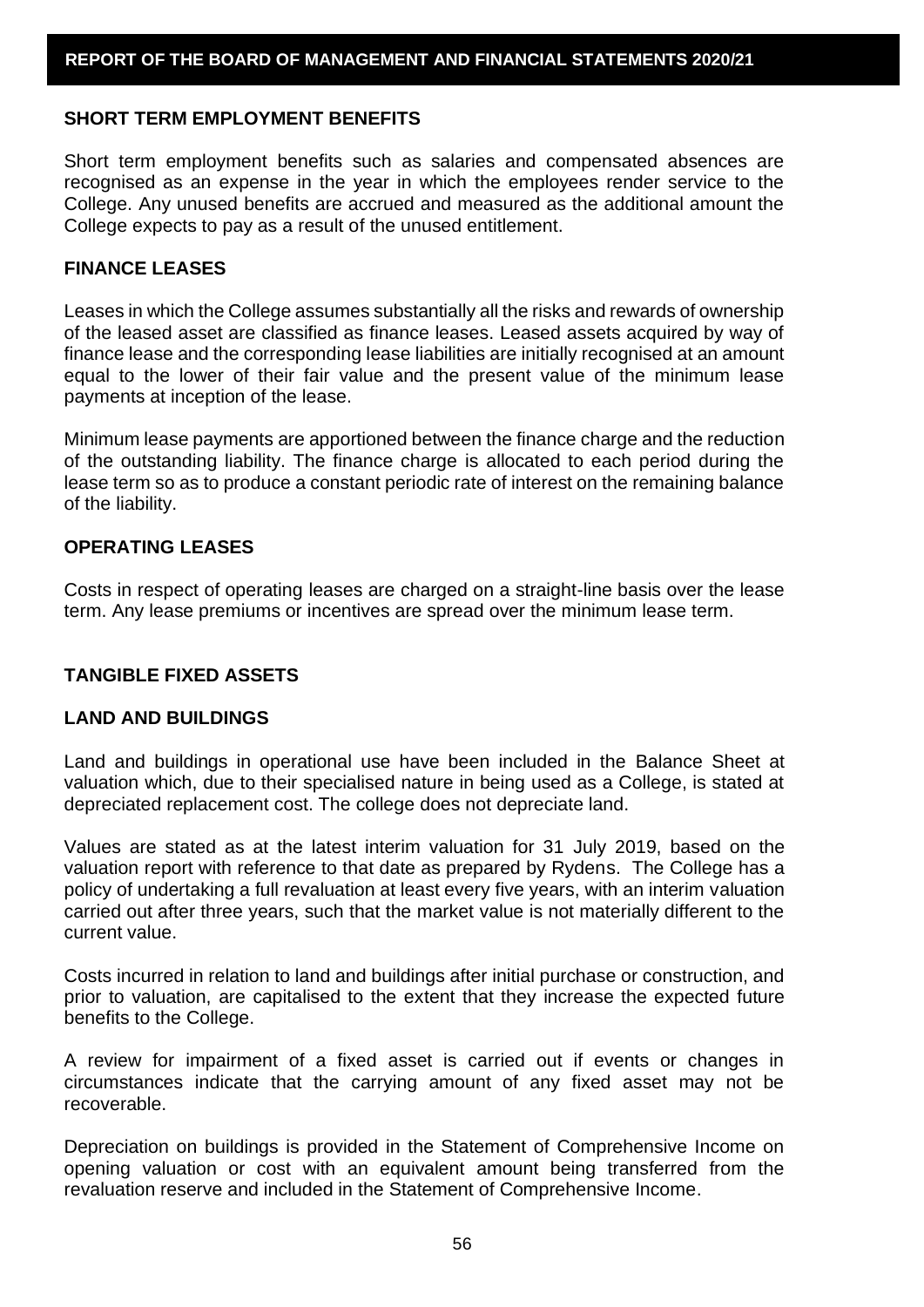#### **PLANT AND EQUIPMENT**

Individual items of plant and equipment costing more than £10,000 have been capitalised at cost and are depreciated over their useful economic life. All other plant and equipment is written off to the Statement of Comprehensive Income in the period of acquisition.

Assets of lesser value may be capitalised where they form part of a group of similar assets purchased in the same financial year and costing over £30,000 in total.

Plant and equipment are carried at depreciated historical cost, which is used as a proxy for fair value. Depreciated historical cost is deemed to be more appropriate than revaluing for plant and equipment as it is common for such assets to reduce in value, rather than increase, as they are utilised by the College.

### **MAINTENANCE OF PREMISES**

The cost of maintenance is charged to the Statement of Comprehensive Income in the period in which it is incurred.

#### **STOCK**

Stock is stated at the lower of cost and net realisable value.

### **PROVISION, CONTINGENT LIABILITIES AND CONTINGENT ASSETS**

Provisions are recognised in the financial statements when the College has a present obligation (legal or constructive) as a result of a past event, it is probable that a transfer of economic benefits will be required to settle the obligation and a reliable estimate can be made of the amount of the obligation.

A contingent liability arises from a past event that gives the College a possible obligation whose existence will only be confirmed by the occurrence or otherwise of uncertain future events not wholly within the control of the College. Contingent liabilities also arise in circumstances where a provision would otherwise be made but either it is not probable that an outflow of resources will be required or the amount of the obligation cannot be measured reliably.

A contingent asset arises where an event has taken place that gives the College a possible asset whose existence will only be confirmed by the occurrence or otherwise of uncertain future events not wholly within the control of the College.

# **FINANCIAL INSTRUMENTS**

Financial instruments are recognised in the Balance Sheet when the College becomes party to the contractual provisions of the instrument. All of the College's financial instruments are classified as 'basic' in accordance with Chapter 11 of FRS102. All of the College's financial instruments are measured at transaction price.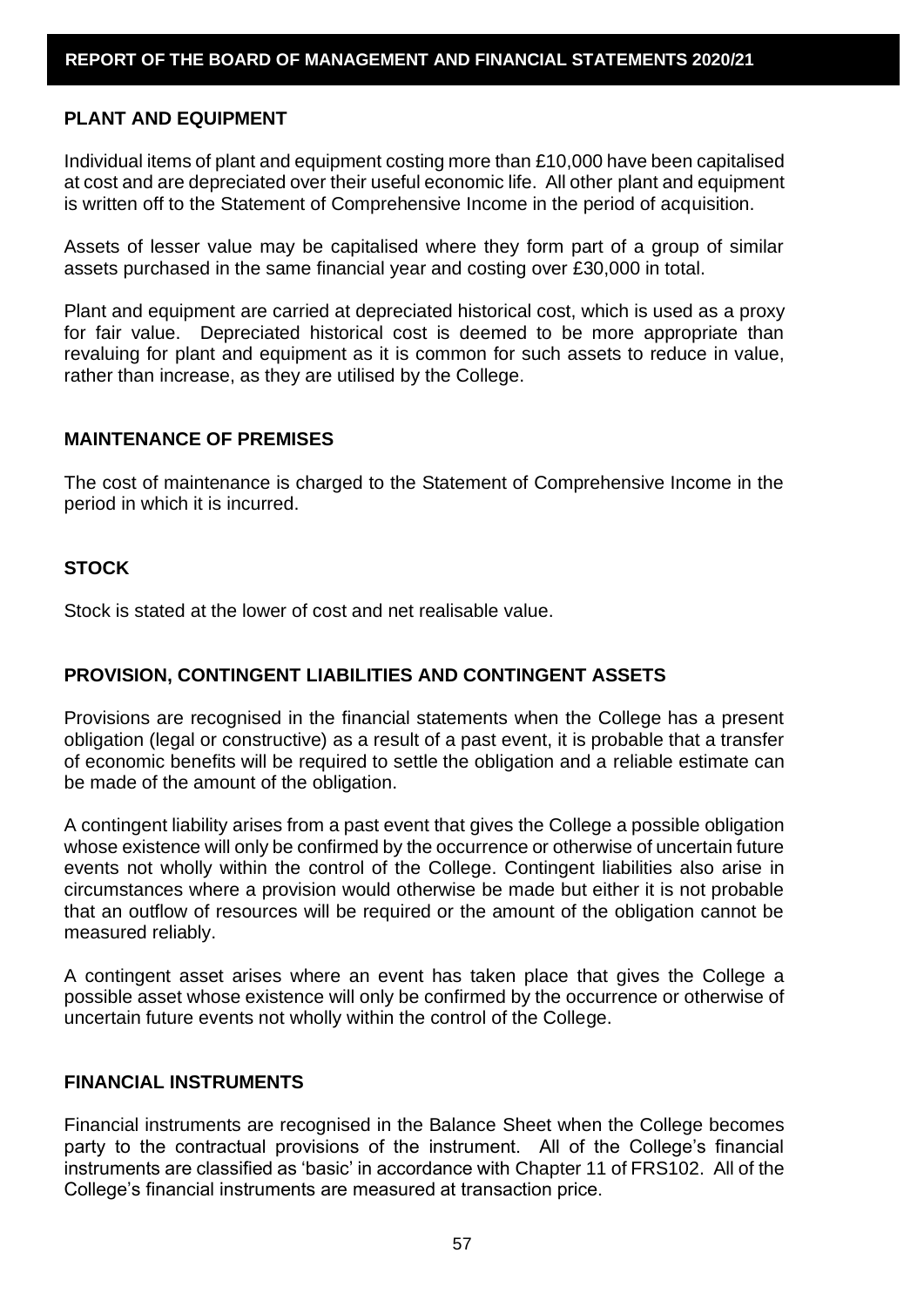Financial assets are derecognised when the contractual rights to the cash flows from asset to expire, or when the College has transferred substantially all the risks and rewards of ownership. Financial liabilities are derecognised only once the liability has been extinguished through discharge, cancellation or expiry.

# **CASH AND CASH EQUIVALENTS**

Cash and cash equivalents includes cash in hand, deposits repayable on demand and overdrafts and other highly liquid investments that are readily convertible to known amounts of cash with insignificant risk of change in value.

# **TAXATION**

The College is considered to pass the tests set out in Paragraph 1 Schedule 6 Finance Act 2010 and, therefore, it meets the definition of a charitable body for UK corporation tax purposes. Accordingly, the College is potentially exempt from taxation in respect of income or capital gains received within categories covered by Chapter 3 Part 11 Corporation Tax Act 2010 or Section 256 of the Taxation of Chargeable Gains Act 1992, to the extent that such income or gains are applied exclusively to charitable purposes.

# **EVENTS AFTER THE REPORTING PERIOD**

Institutions are required to identify events, favourable and unfavourable, that occur between the end of the reporting period and the date when the financial statements are authorised for issue and make adjustments or disclosures where these are material to the understanding of the financial statements.

Two types of events can be identified:

- adjusting events are those that provide evidence of conditions that existed at the end of the reporting period, for example information that indicates an asset was impaired at the period end; and
- non-adjusting events are those that indicate conditions that arose after the end of the reporting period, for example a decline in the market value of investments between the period end and the date when the financial statements are authorised for issue.

Whilst adjusting events will result in changes to assets or liabilities included in the financial statements, non-adjusting events only result in disclosure.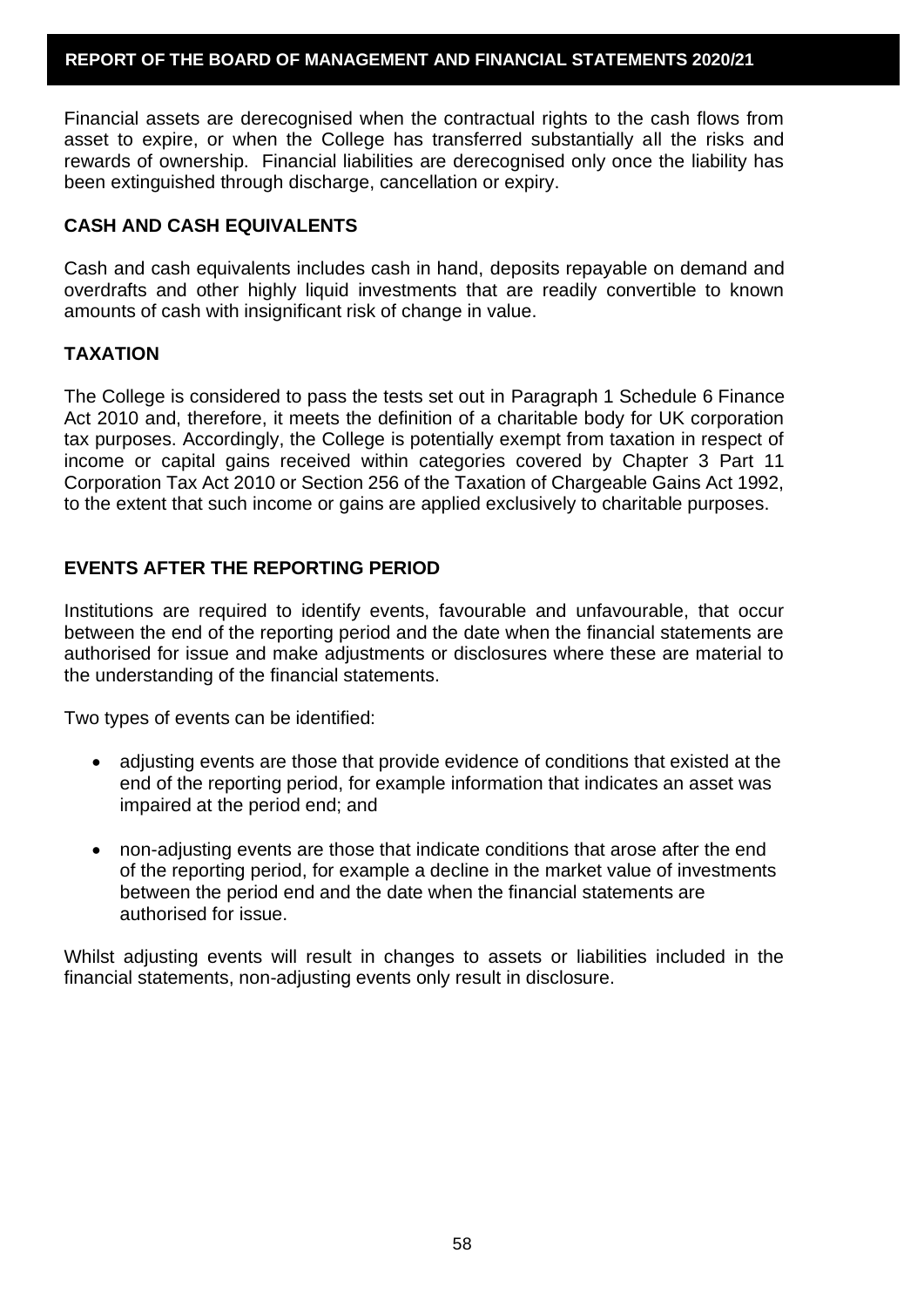# **STATEMENT OF COMPREHENSIVE INCOME**

**YEAR ENDED 31 July 2021** 

|                                                                                        | <b>Note</b> | <u>Year to</u><br><b>31 July</b><br><u> 2021</u> | <u>Year to</u><br><b>31 July</b><br><u> 2020</u> |
|----------------------------------------------------------------------------------------|-------------|--------------------------------------------------|--------------------------------------------------|
|                                                                                        |             | £'000                                            | £'000                                            |
| <b>INCOME</b><br><b>Funding Council Grants</b><br>SFC Exceptional restructuring income | 1<br>1      | 39,602                                           | 38,642                                           |
| <b>Tuition Fees and Education Contracts</b>                                            | 2           | 5,842                                            | 6,094                                            |
| <b>Other Grant Income</b>                                                              | 3           | 1,505                                            | 1,740                                            |
| <b>Other Operating Income</b><br><b>Investment Income</b>                              | 4<br>5      | 4,360                                            | 3,309                                            |
| <b>Total Income</b>                                                                    |             | 51,309                                           | 49,785                                           |
| <b>EXPENDITURE</b>                                                                     |             |                                                  |                                                  |
| <b>Staff Costs</b>                                                                     | 6           | 39,010                                           | 37,648                                           |
| <b>Exceptional restructuring costs</b>                                                 | 6           | 1,396                                            | 586                                              |
| <b>Other Operating Expenses</b>                                                        | 8           | 9,282                                            | 9,079                                            |
| Depreciation                                                                           | 11          | 5,358                                            | 5,382                                            |
| <b>Interest Payable</b>                                                                | 9           | 331                                              | 191                                              |
| <b>Total Expenditure</b>                                                               |             | 55,377                                           | 52,886                                           |
|                                                                                        |             |                                                  |                                                  |
| Deficit on Continuing Operations before tax                                            |             | (4,068)                                          | (3, 101)                                         |
| <b>Taxation</b>                                                                        | 10          |                                                  |                                                  |
| Deficit on Continuing Operations after tax                                             |             | (4,068)                                          | (3, 101)                                         |
| Unrealised surplus/(deficit) on revaluation of land<br>and buildings                   | 11          |                                                  |                                                  |
| Actuarial (losses)/gains on defined benefit pension<br>plans                           | 20          | 13,288                                           | (12, 434)                                        |
| <b>Total Unrestricted Comprehensive Income for</b><br>the year                         |             | 9,220                                            | (15, 535)                                        |

The Statement of Comprehensive Income is prepared under the FE/HE SORP. The SORP does not permit colleges to reflect the non-cash budget for depreciation in the Statement of Comprehensive Income. Note 26 provides details of the adjusted operating position on a Central Government accounting basis.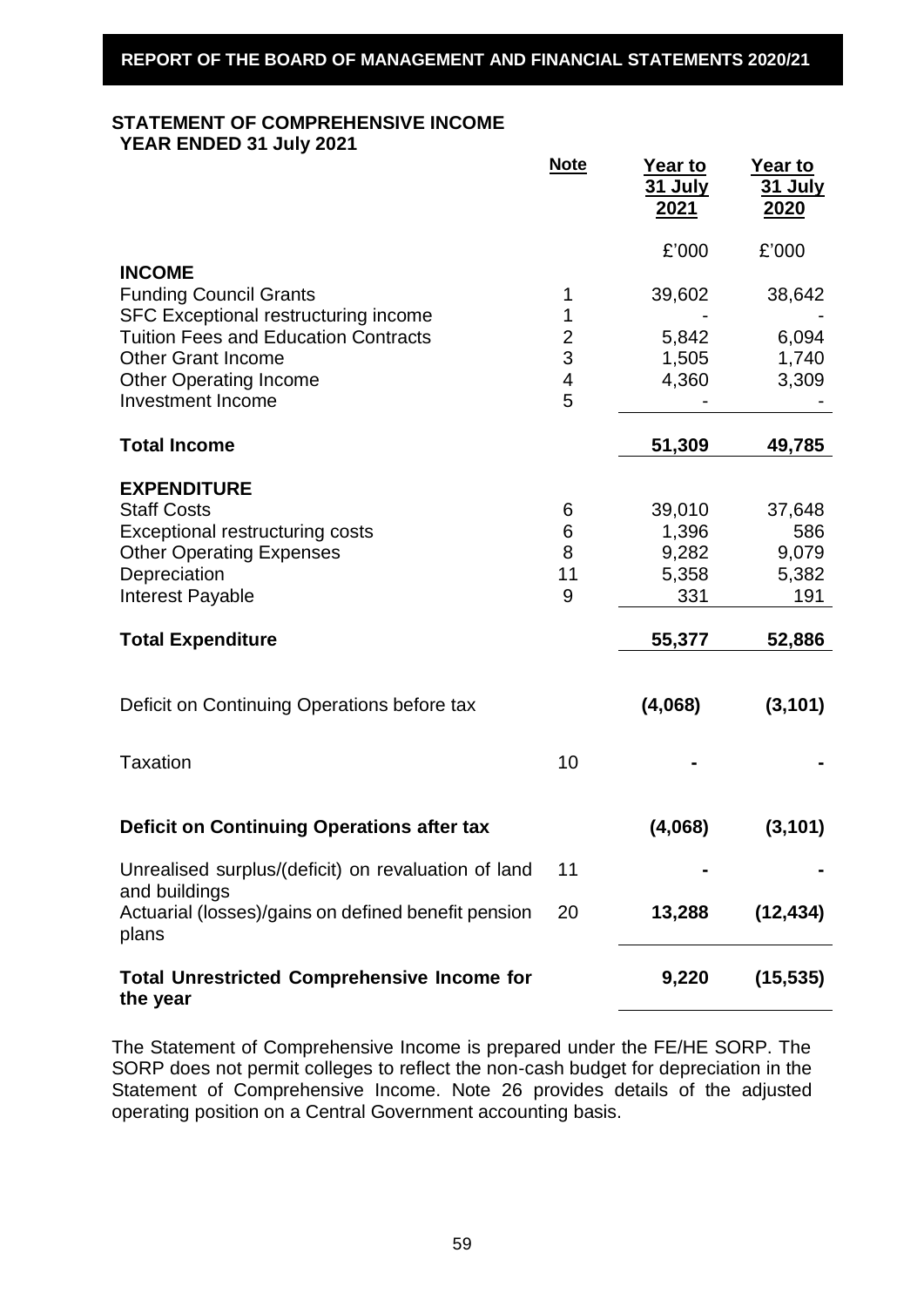# **STATEMENT OF CHANGES IN RESERVES YEAR ENDED 31 July 2021**

|                                                                      | Income and<br><b>Expenditure</b><br><b>Reserve</b><br>£'000 | <b>Revaluation</b><br><b>Reserve</b><br>£'000 | <b>Total</b> |
|----------------------------------------------------------------------|-------------------------------------------------------------|-----------------------------------------------|--------------|
| <b>Balance at 1 August 2020</b>                                      | (14, 156)                                                   | 80,746                                        | 66,590       |
| <b>Deficit on Continuing Operations</b><br>after tax                 | (4,068)                                                     |                                               | (4,068)      |
| Actuarial (losses)/gains on defined<br>benefit pension plans         | 13,288                                                      |                                               | 13,288       |
| <b>Total Unrestricted Comprehensive</b><br>Income for the year       | 9,220                                                       |                                               | 9,220        |
| <b>Transfer to/from Revaluation</b><br>Reserve                       | 1,554                                                       | (1, 554)                                      |              |
| <b>Balance at 31 July 2021</b>                                       | (3, 382)                                                    | 79,192                                        | 75,810       |
|                                                                      |                                                             |                                               |              |
| <b>Balance at 1 August 2019</b>                                      | (175)                                                       | 82,300                                        | 82,125       |
| Deficit on Continuing Operations<br>after tax                        | (3, 101)                                                    |                                               | (3, 101)     |
| Actuarial (losses)/gains on defined<br>benefit pension plans         | (12, 434)                                                   |                                               | (12, 434)    |
| Unrealised surplus/(deficit) on<br>revaluation of land and buildings |                                                             |                                               |              |
| <b>Total Unrestricted Comprehensive</b><br>Income for the year       | (15, 535)                                                   |                                               | (15, 535)    |
| <b>Transfer to/from Revaluation</b><br>Reserve                       | 1,554                                                       | (1, 554)                                      |              |
| Balance at 31 July 2020                                              | (14, 156)                                                   | 80,746                                        | 66,590       |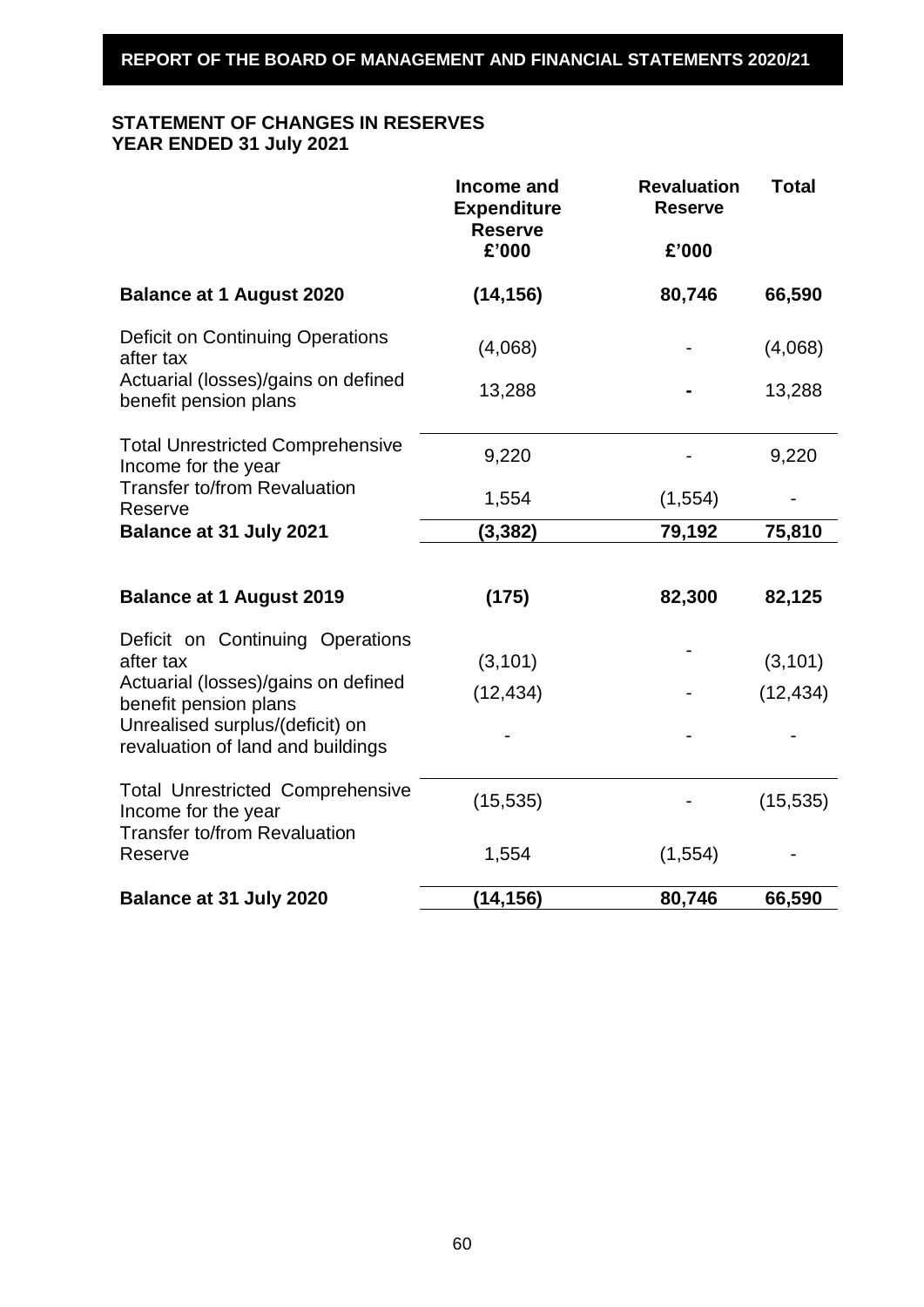# **BALANCE SHEET**

**YEAR ENDED 31 July 2021**

|                                                           | <b>Note</b> | <b>31 July</b> | <b>31 July</b> |
|-----------------------------------------------------------|-------------|----------------|----------------|
|                                                           |             | 2021           | 2020           |
| <b>FIXED ASSETS</b>                                       |             | £'000          | £'000          |
| <b>Tangible Fixed Assets</b>                              | 11          | 171,310        | 173,910        |
| <b>Total Fixed Assets</b>                                 |             | 171,310        | 173,910        |
|                                                           |             |                |                |
| <b>CURRENT ASSETS</b>                                     |             |                |                |
| <b>Stocks</b>                                             | 12          | 23             | 23             |
| <b>Debtors</b>                                            | 13          | 3,217          | 2,260          |
| Cash and cash equivalents                                 | 17          | 8,535          | 5,599          |
| <b>Total Current Assets</b>                               |             | 11,775         | 7,882          |
| Less: Creditors – amounts due within one year             | 14          | (13, 104)      | (10, 283)      |
|                                                           |             |                |                |
| <b>NET CURRENT ASSETS</b>                                 |             | (1, 329)       | (2,401)        |
| <b>TOTAL ASSETS LESS CURRENT LIABILITIES</b>              |             | 169,981        | 171,509        |
| Less: Creditors – amounts due after more than one<br>year | 15          | (78, 810)      | (79, 784)      |
| <b>NET ASSETS BEFORE PENSION LIABILITY</b>                |             | 91,171         | 91,725         |
| <b>Funded Pension Provision</b>                           | 20          | (12, 155)      | (22, 189)      |
| <b>Unfunded Pension Provision</b>                         | 16          | (2,606)        | (2,846)        |
| <b>Other Provisions</b>                                   | 16          | (600)          | (100)          |
| <b>NET ASSETS AFTER PENSION LIABILITY</b>                 |             | 75,810         | 66,590         |
|                                                           |             |                |                |
|                                                           |             |                |                |
| <b>UNRESTRICTED RESERVES</b>                              |             |                |                |
| Income and expenditure – unrestricted                     |             | (3,382)        | (14, 156)      |
| <b>Revaluation Reserve</b>                                |             | 79,192         | 80,746         |
| <b>TOTAL</b>                                              |             | 75,810         | 66,590         |
|                                                           |             |                |                |

The financial statements were approved by the Board of Management on 16 December 2021 and signed on its behalf by:

**David Newall, Communist Communist Communist Communist Communist Communist Communist Communist Communist Communist Communist Communist Communist Communist Communist Communist Communist Communist Communist Communist Communi Chair Principal**<br> **Principal**<br> **Principal**<br> **Principal** 

Glasgow Clyde College<br> **Date:** 16 December 2021<br> **Date:** 16 December 2021 **Date:** 16 December 2021 **Date:** 16 December 2021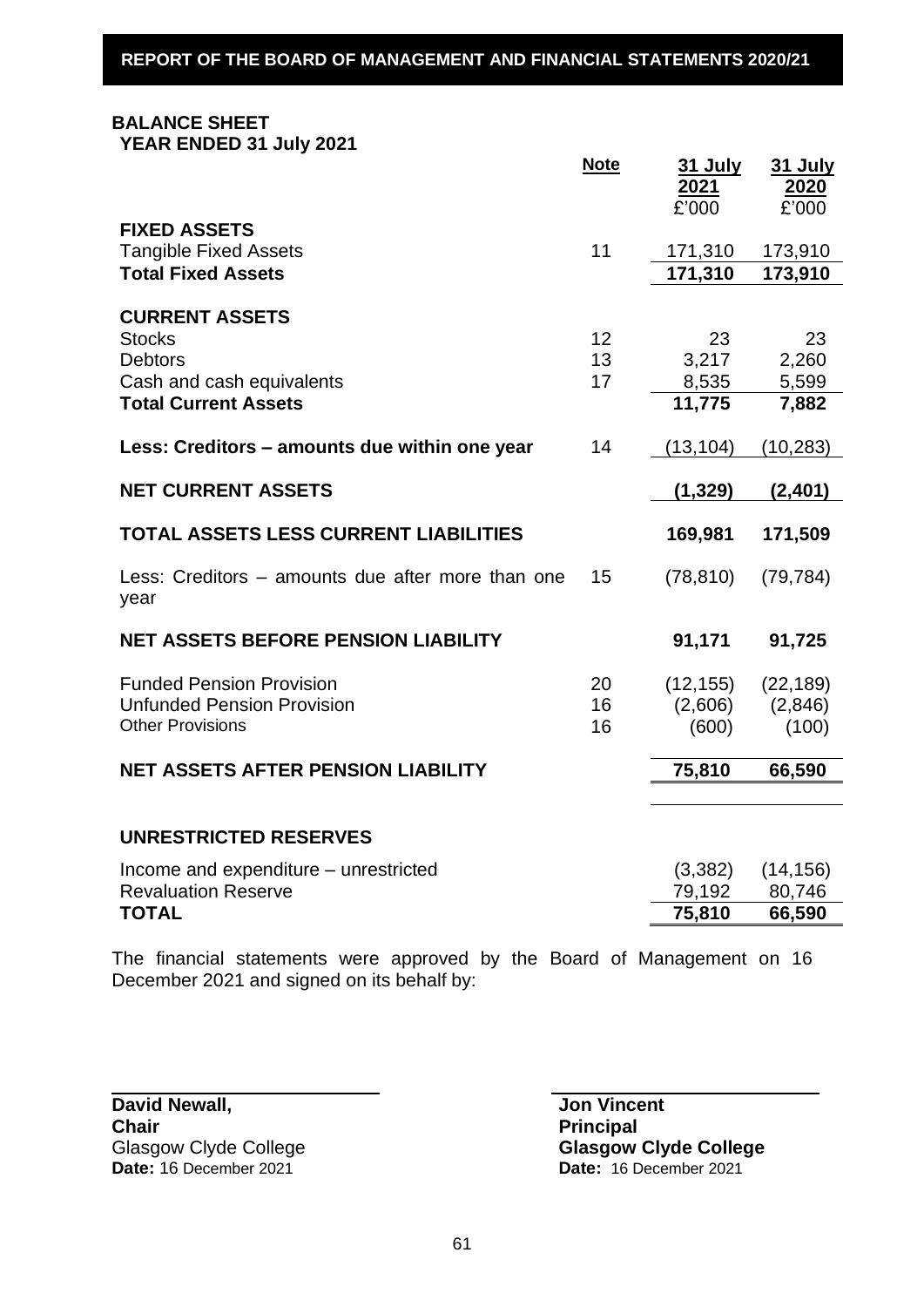# **STATEMENT OF CASH FLOWS YEAR ENDED 31 July 2021**

|                                                                                             | Year<br>to 31<br><u>July</u><br>2021 | Year to<br><u>31 July</u><br><u>2020</u> |
|---------------------------------------------------------------------------------------------|--------------------------------------|------------------------------------------|
|                                                                                             | £'000                                | £'000                                    |
| Cash (out)/inflow from operating activities                                                 |                                      |                                          |
| (Deficit) for the year                                                                      | (4,068)                              | (3, 101)                                 |
| Adjustment for non-cash items;                                                              |                                      |                                          |
| Depreciation                                                                                | 5,358                                | 5,382                                    |
| Decrease/(increase) in stock                                                                |                                      | 5                                        |
| Decrease/(increase) in debtors                                                              | (957)                                | 475                                      |
| Increase/(decrease) in creditors                                                            | 1,847                                | (1, 133)                                 |
| Increase/(decrease) in Funded pension provisions<br>Increase/(decrease) in Unfunded pension | 3,254                                | 1,750                                    |
| provisions                                                                                  | (240)                                | (119)                                    |
| Increase/(decrease) in other provision                                                      | 500                                  | 100                                      |
| Interest receivable                                                                         |                                      |                                          |
| Interest payable                                                                            | 331                                  | 191                                      |
| Capital grant income received                                                               | (2, 157)                             | (1, 147)                                 |
| Net cash inflow from operating activities                                                   | 3,868                                | 2,403                                    |
|                                                                                             |                                      |                                          |
| Cash flows from financing activities;                                                       |                                      |                                          |
| Payments to acquire fixed assets                                                            | (2,758)                              | (732)                                    |
| Capital grant income received                                                               | 2,157                                | 1,147                                    |
| Net cash outflow from financing activities                                                  | (601)                                | 415                                      |
| <b>Cash flows from investing activities;</b>                                                |                                      |                                          |
| <b>Investment Income</b>                                                                    |                                      |                                          |
| Interest payable                                                                            | (331)                                | (191)                                    |
|                                                                                             | (331)                                | (191)                                    |
| Increase in cash and cash equivalents in the                                                |                                      |                                          |
| year                                                                                        | 2,936                                | 2,627                                    |
|                                                                                             |                                      |                                          |
| Cash and cash equivalents at beginning of the                                               | 5,599                                | 2,972                                    |
| year                                                                                        |                                      |                                          |
| Movement in net funds for the period                                                        | 2,936                                | 2,627                                    |
| Cash and cash equivalents at the end of the year                                            | 8,535                                | 5,599                                    |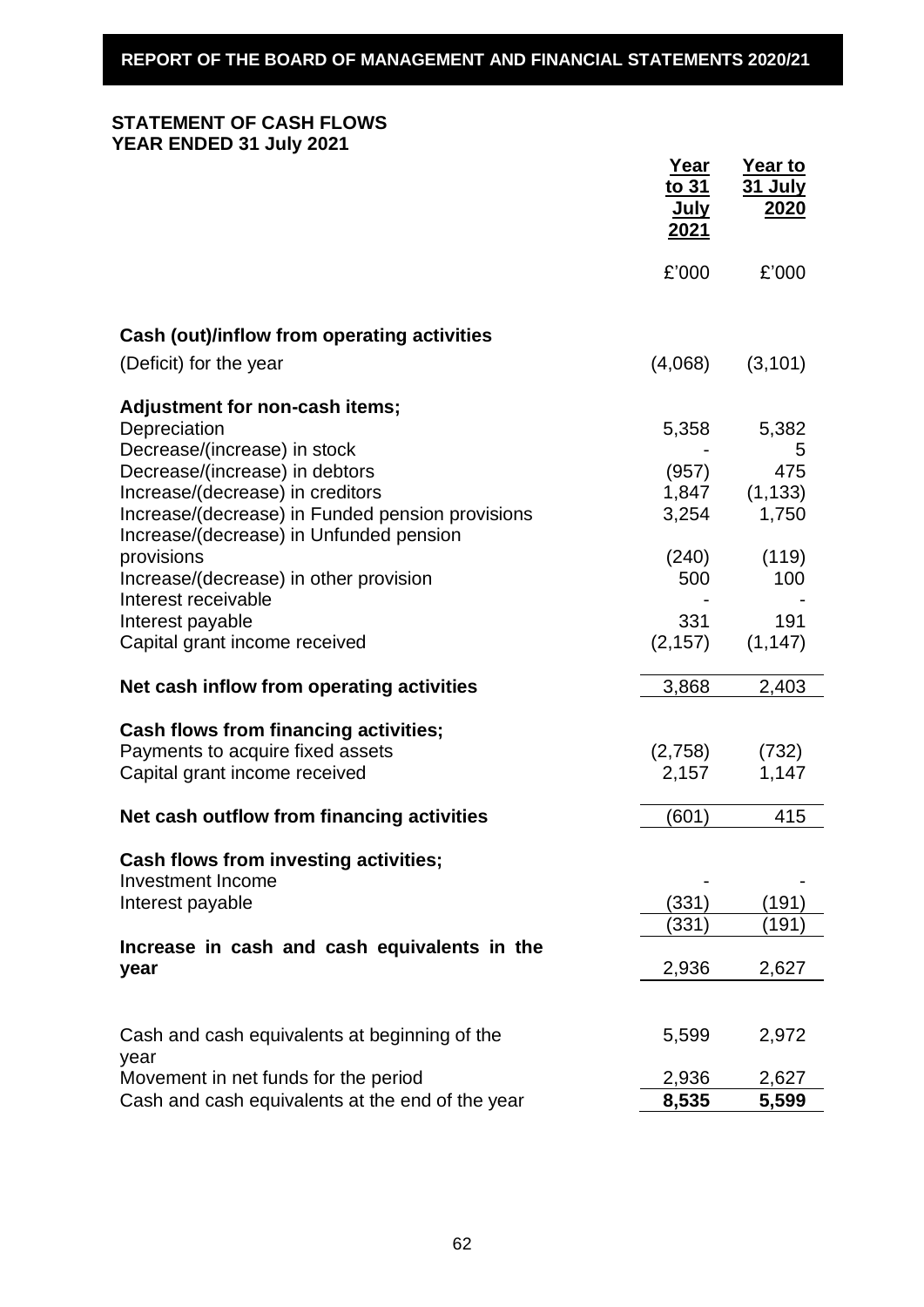# **NOTES TO THE FINANCIAL STATEMENTS**

| 1.<br><b>SFC/RSB GRANTS</b>                                           | Year to<br><u>31 July</u><br>2021 | Year to<br><u>31 July</u><br>2020 |
|-----------------------------------------------------------------------|-----------------------------------|-----------------------------------|
|                                                                       | £'000                             | £'000                             |
| FE Recurrent Grant (including fee waiver)                             | 32,174                            | 30,614                            |
| Childcare funds                                                       | 847                               | 1,454                             |
| Release of SFC deferred capital grants                                | 3,129                             | 3,056                             |
| <b>SFC Maintenance Grant</b>                                          | 945                               | 630                               |
| Other SFC grants                                                      | 2,507                             | 2,888                             |
|                                                                       | 39,602                            | 38,642                            |
| <b>Exceptional Restructuring Income</b>                               |                                   |                                   |
| Total                                                                 | 39,602                            | 38,642                            |
|                                                                       | Year to                           | Year to                           |
| <b>TUITION</b><br><b>FEES</b><br><b>AND</b><br><b>EDUCATION</b><br>2. | <b>31 July</b>                    | <b>31 July</b>                    |
| <b>CONTRACTS</b>                                                      | <u>2021</u>                       | 2020                              |
|                                                                       | £'000                             | £'000                             |
| FE Fees - UK & EU                                                     | 102                               | 109                               |
| Fees - Non EU                                                         | 36                                | 12                                |
| <b>HE Fees</b>                                                        | 3,682                             | 3,628                             |
| <b>SDS Contracts</b>                                                  | 247                               | 295                               |
| <b>Other Contracts</b>                                                | 1,775                             | 2,050                             |
| Total                                                                 | 5,842                             | 6,094                             |
|                                                                       |                                   |                                   |
| 3.<br><b>OTHER GRANT INCOME</b>                                       | Year to<br><u>31 July</u>         | Year to<br><u>31 July</u>         |
|                                                                       | 2021                              | 2020                              |
|                                                                       | £'000                             | £'000                             |
| European Funds                                                        | 126                               | 63                                |
| <b>Other Grant Income</b>                                             | 991                               | 1,212                             |
| Release of Non SFC Government Capital Grants                          | 388                               | 465                               |
|                                                                       | 1,505                             | 1,740                             |
|                                                                       |                                   |                                   |
| <b>OTHER OPERATING INCOME</b><br>4.                                   | Year to<br>31 July                | Year to<br><b>31 July</b>         |
|                                                                       | <u>2021</u>                       | <u>2020</u>                       |
|                                                                       | £'000                             | £'000                             |
| Glasgow Clyde Education Foundation revenue projects                   | 2,273                             | 1,025                             |
| <b>Glasgow Clyde Education Foundation Capital Projects</b>            | 215                               | 124                               |
| Catering Income                                                       | 22                                | 475                               |
| <b>Other Income Generating Activities</b>                             | 542                               | 707                               |
| Income from Coronavirus Job Retention Scheme                          | 771                               | 599                               |
| Other Income                                                          | 537                               | 379                               |
|                                                                       | 4,360                             | 3,309                             |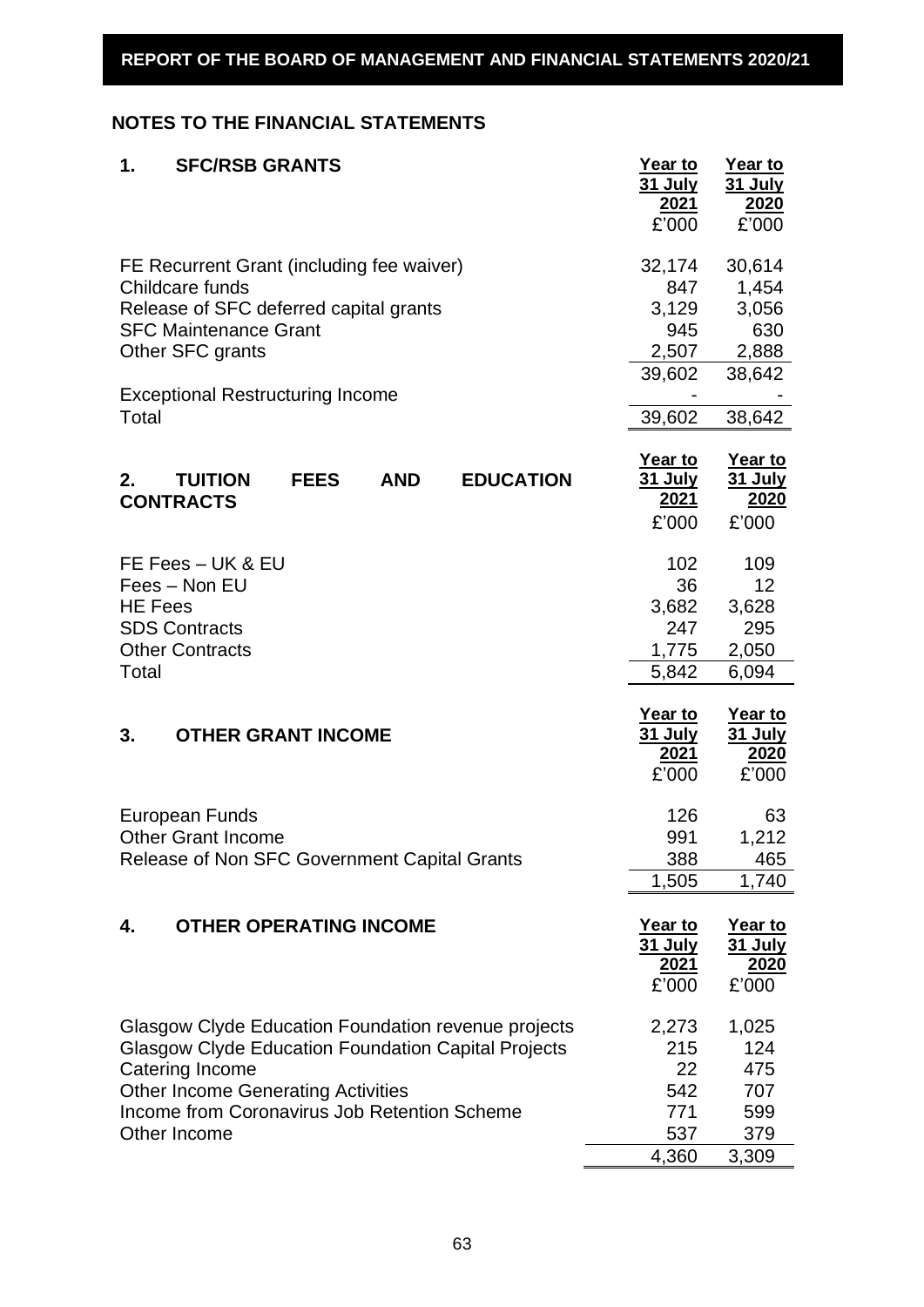| 5. | <b>INVESTMENT INCOME</b>         | Year to<br>31 July<br>2021<br>£'000 | Year to<br>31 July<br>2020<br>£'000 |
|----|----------------------------------|-------------------------------------|-------------------------------------|
|    | <b>Other Interest Receivable</b> | $\overline{\phantom{0}}$            |                                     |
|    |                                  | $\overline{\phantom{a}}$            |                                     |

#### **6. STAFF COSTS**

# **6.01 Staff Costs:**

|                                                    | Year to<br>31 July<br>2021<br>£'000 | Year to<br>31 July<br>2020<br>£'000 |
|----------------------------------------------------|-------------------------------------|-------------------------------------|
| Wages and salaries                                 | 28,026                              | 27,892                              |
| Social security costs                              | 2,731                               | 2,730                               |
| Other pension costs (excluding FRS102 Adjustments) | 5,389                               | 5,405                               |
| <b>Restructuring Costs</b>                         | 1,396                               | 586                                 |
| FRS 102 funded pension adjustments                 | 2,923                               | 1,559                               |
| FRS102 unfunded pension adjustments                | (59)                                | 62                                  |
| <b>Total Staff Costs</b>                           | 40,406                              | 38,234                              |

|                                                       | <b>Year to</b><br>31 July<br>2021 | Year to<br><b>31 July</b><br>2020 |
|-------------------------------------------------------|-----------------------------------|-----------------------------------|
| <b>Executive Management</b>                           | 479                               | 430                               |
| <b>Academic/Teaching Departments</b>                  | 24,494                            | 24,427                            |
| <b>Academic/Teaching Support Services</b>             | 4,648                             | 4,582                             |
| <b>Administration and Central Services</b>            | 4,930                             | 5,040                             |
| <b>Premises</b>                                       | 1,229                             | 1,205                             |
| Catering                                              | 366                               | 343                               |
| Sub-total Wages & Salaries                            | 36,146                            | 36,027                            |
| Exceptional restructuring costs                       | 1,396                             | 586                               |
| Unfunded Pension Provision adjustment                 | (59)                              | 62                                |
| <b>Funded Pensions FRS102 adjustment</b>              | 2,923                             | 1,559                             |
| Wages and Salaries (including<br>exceptional<br>Total |                                   |                                   |
| restructuring costs)                                  | 40,406                            | 38,234                            |
|                                                       |                                   |                                   |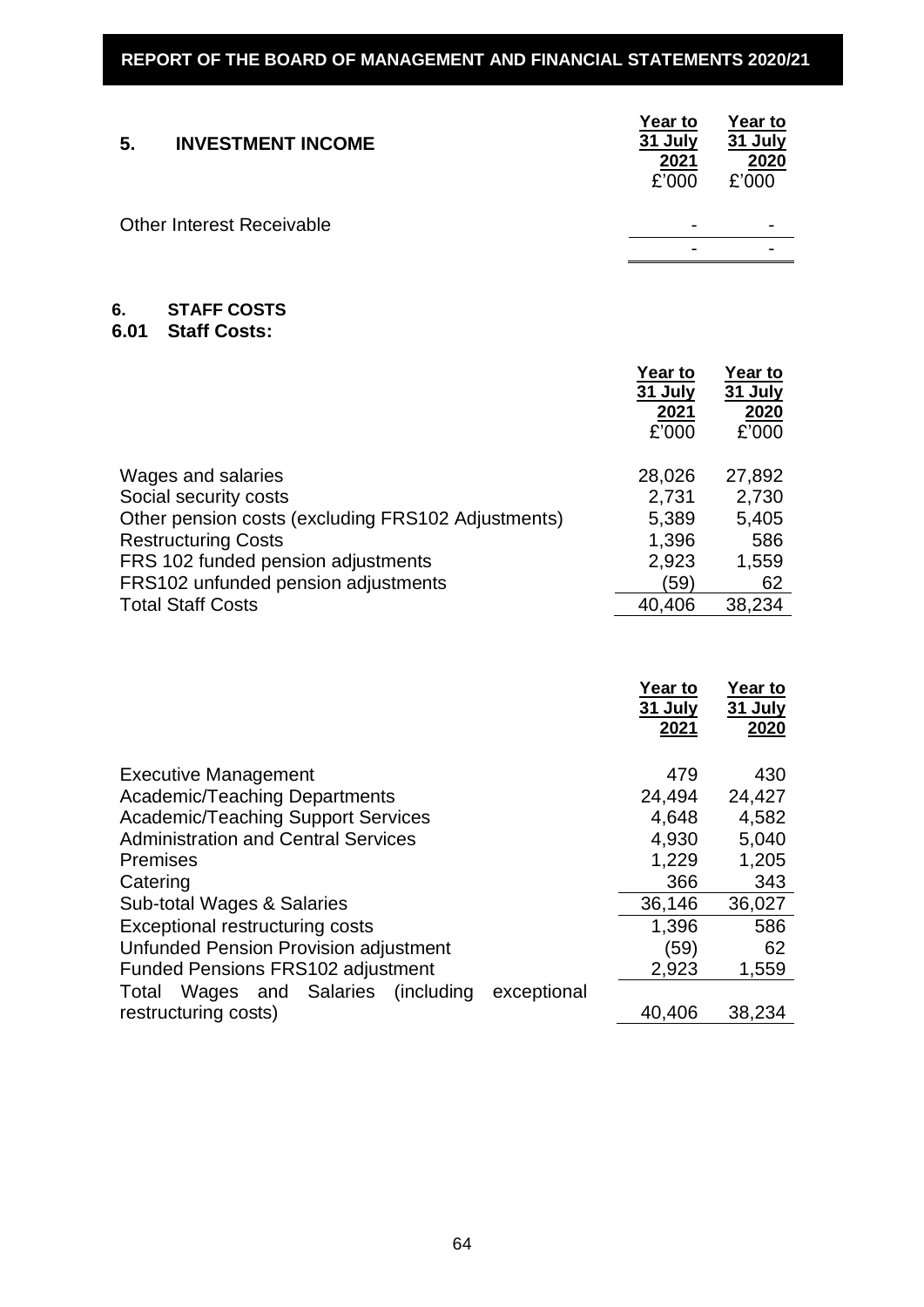### **6.02 Staff Numbers;**

The average number of persons (including senior post holders) employed by the College during the period, expressed as full-time equivalents (FTE) was:

|                                            | Year to 31<br><b>July 2021</b> | Year to 31<br><b>July 2020</b> |
|--------------------------------------------|--------------------------------|--------------------------------|
| <b>Executive Management</b>                | 3                              |                                |
| <b>Academic/Teaching Departments</b>       | 430                            | 425                            |
| <b>Academic/Teaching Support Services</b>  | 111                            | 110                            |
| <b>Administration and Central Services</b> | 121                            | 126                            |
| <b>Premises</b>                            | 38                             | 37                             |
| Catering                                   | 13                             | 12                             |
| <b>TOTAL</b>                               | 716                            | 713                            |

### **2020/21 Pay Awards**

#### Teaching Staff

Through the National Bargaining process, in line with an instruction from the Colleges Scotland Employers Association, the following teaching staff pay awards were agreed in 2020/21.

Effective from 1 September 2020 a consolidated Pay Award of 2.0% for all unpromoted and promoted lecturer scale points.

From 1 September 2020, the Lecturers' Pay Scale was:

| National<br>Scale | Pay | 1 April 2019 | 1 September 2020 |
|-------------------|-----|--------------|------------------|
| Point 1           |     | 33,500       | 34,170           |
| Point 2           |     | 35,507       | 36,217           |
| Point 3           |     | 37,514       | 38,264           |
| Point 4           |     | 39,520       | 40,310           |
| Point 5           |     | 41,526       | 42,357           |

From 1st September 2020, the Promoted Lecturer Fixed Points was:

|                      |        | National Fixed   Scale 1 April   1 September 2020 |
|----------------------|--------|---------------------------------------------------|
| Point Pay            | 2019   |                                                   |
| <b>Fixed Point 1</b> | 45,350 | 46,257                                            |
| Fixed Point 2        | 48,425 | 49,394                                            |
| <b>Fixed Point 3</b> | 51,500 | 52,530                                            |

The Pay Award was applied pro rata for part time employees. The Pay Award did not apply to staff on existing conserved salaries.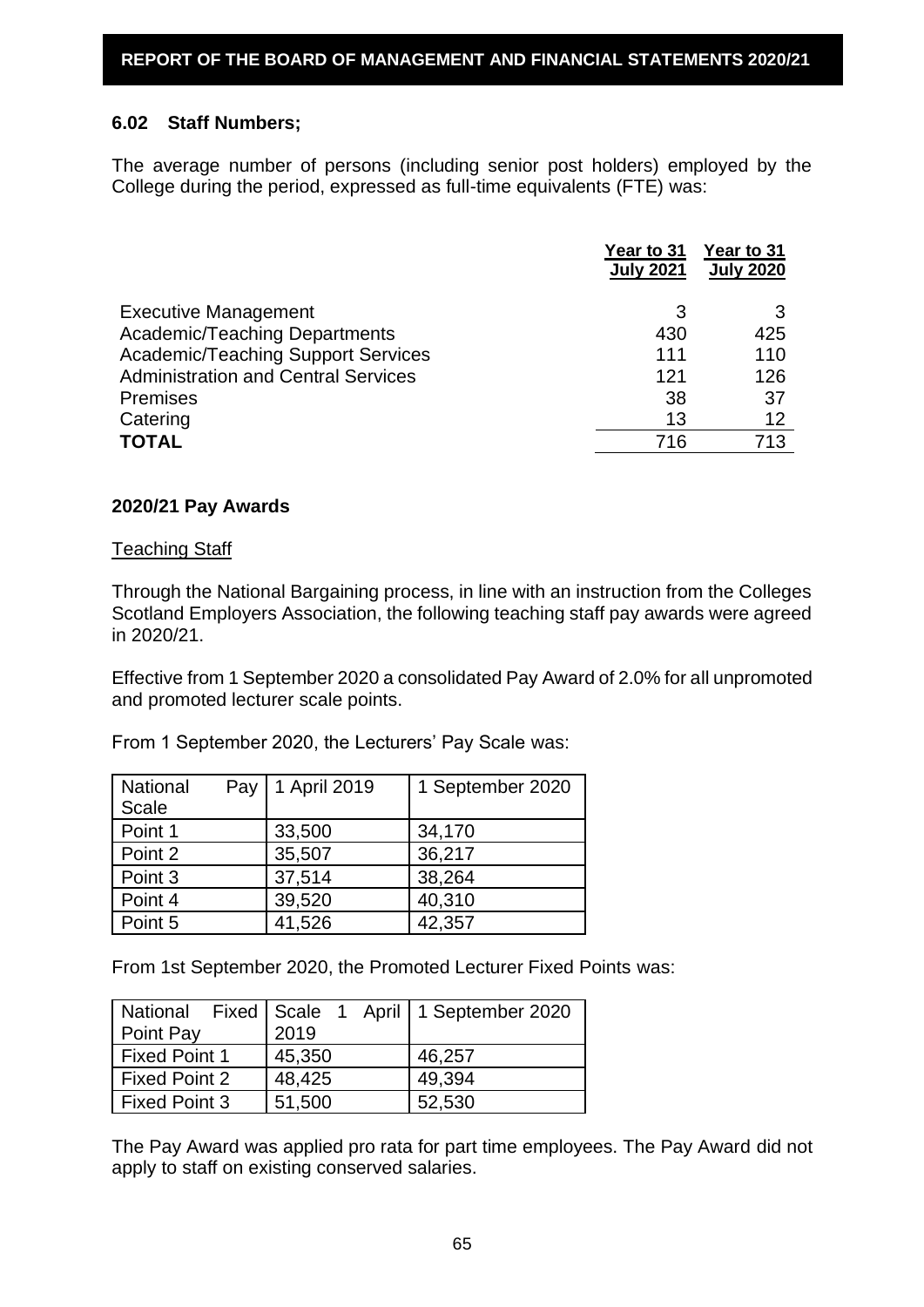### Support Staff

Through the National Bargaining process, in line with an instruction from the Colleges Scotland Employers Association, the following support staff pay awards were agreed in 2020/21.

A consolidated award of 2% on all salary points (as at 1 April 2020). There was a minimum payment of £750 (FTE) and a maximum payment of £2,000 effective from 1 September 2020.

### Senior Leadership Team

The Senior Leadership Team, which is not covered by National Bargaining, received a pay increase of 1% from April 2021 in line with 2021/22 Public Sector Pay Policy as determined by the Remuneration Committee. Where appropriate the related award was capped at £800 per FTE, again in line with 2021/22 public sector pay policy.

The number of staff in headcount terms, including senior post-holders and the Principal, who received emoluments in the following ranges were:

|                                | Year to 31<br><b>July 2021</b> | Year to 31<br><b>July 2020</b> |
|--------------------------------|--------------------------------|--------------------------------|
| £60,001 to £70,000 per annum   |                                | 9                              |
| £70,001 to £80,000 per annum   |                                |                                |
| £80,001 to £90,000 per annum   |                                |                                |
| £90,001 to £100,000 per annum  |                                |                                |
| £100,001 to £110,000 per annum |                                |                                |
| £110,001 to £120,000 per annum |                                |                                |
| £120,001 to £130,000 per annum |                                |                                |
| £130,001 to £140,000 per annum |                                |                                |
| £140,001 to £150,000 per annum |                                |                                |
| £150,001 and over              |                                |                                |
| TOTAL                          |                                | 12                             |

Payments in respect of compensation for loss of office are provided in the accounts in the period when severance is approved. Aggregate compensation for loss of office for staff whose earnings were more than £50,000 per annum or where the costs of all of the elements of a proposed arrangement amount to more than £75,000 comprised:

|                           | Year to        | Year to |
|---------------------------|----------------|---------|
|                           | 31 July        | 31 July |
|                           | 2021           | 2020    |
|                           | £'000          | £'000   |
| Severance                 | 52             | 155     |
| Payment in lieu of notice |                |         |
| <b>Pension Payments</b>   | $\blacksquare$ |         |
| TOTAL                     | 52             | 155     |
|                           |                |         |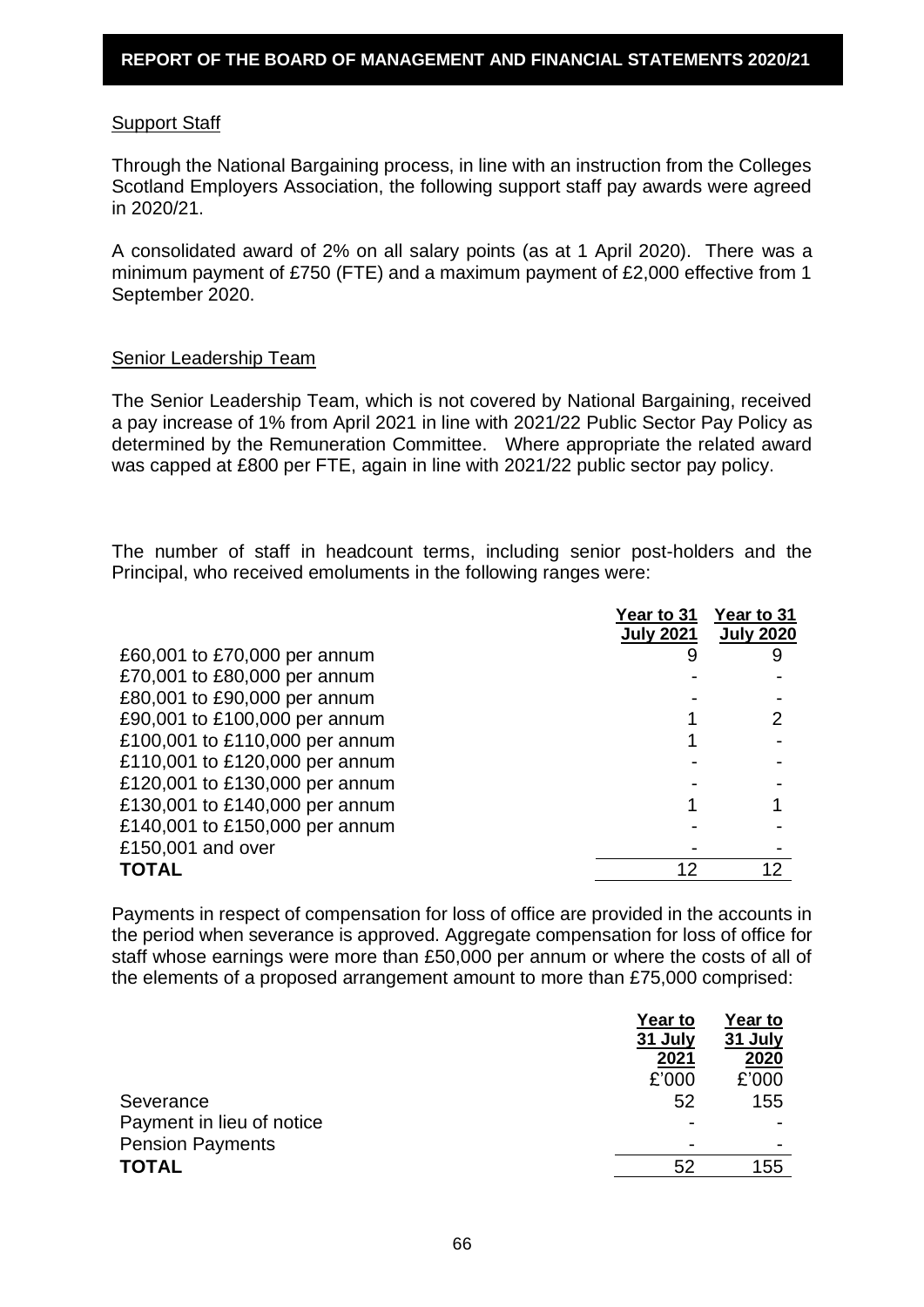| <b>7. SENIOR POST HOLDERS EMOLUMENTS</b>                                                                                                                          | Year to<br><u>31 July</u><br>2021<br><b>Number</b> | Year to<br><b>31 July</b><br>2020<br><b>Number</b> |
|-------------------------------------------------------------------------------------------------------------------------------------------------------------------|----------------------------------------------------|----------------------------------------------------|
| The number of senior post-holders including<br>the<br>Principal was:                                                                                              | 3                                                  | 3                                                  |
|                                                                                                                                                                   | Cost                                               | Cost                                               |
| Senior post-holders annual emoluments are made up<br>as follows:                                                                                                  | £'000                                              | £'000                                              |
| Salaries and related contractual payments<br><b>Benefits in Kind</b>                                                                                              | 329                                                | 321                                                |
| <b>Employers Pension Contributions</b>                                                                                                                            | 72                                                 | 69                                                 |
| <b>Total Emoluments</b>                                                                                                                                           | 401                                                | 390                                                |
| The above emoluments include amounts payable to the<br>Principal during the financial reporting period (who is<br>also the highest paid Senior Post Holder) were: | £'000                                              | £'000                                              |
| Salary and related contractual payments<br><b>Employers Pension Contributions</b>                                                                                 | 134<br>31                                          | 131<br>29                                          |
|                                                                                                                                                                   | 165                                                | 160                                                |

The Principal is an ordinary member of the Scottish Teachers Superannuation Scheme. The College's contributions to the scheme were paid at the same rate as for other members of academic staff.

The members of the Board of Management, other than the Principal and staff members, did not receive any payment from the college other than the reimbursement of travel and subsistence expenses incurred in the course of their duties.

# **8. OTHER OPERATING EXPENSES**

|                                            | Year to<br>31 July<br>2021 | Year to<br>31 July<br>2020 |
|--------------------------------------------|----------------------------|----------------------------|
|                                            | £'000                      | £'000                      |
| <b>Teaching Departments</b>                | 1,758                      | 1,902                      |
| <b>Administration and Central Services</b> | 2,485                      | 939                        |
| <b>Premises Costs</b>                      | 2,210                      | 2,518                      |
| <b>Catering Costs</b>                      | 64                         | 299                        |
| Childcare                                  | 847                        | 1,454                      |
| Other                                      | 1,909                      | 1,824                      |
| <b>Agency Staff Costs</b>                  | 9                          | 143                        |
| Total                                      | 9,282                      | 9,079                      |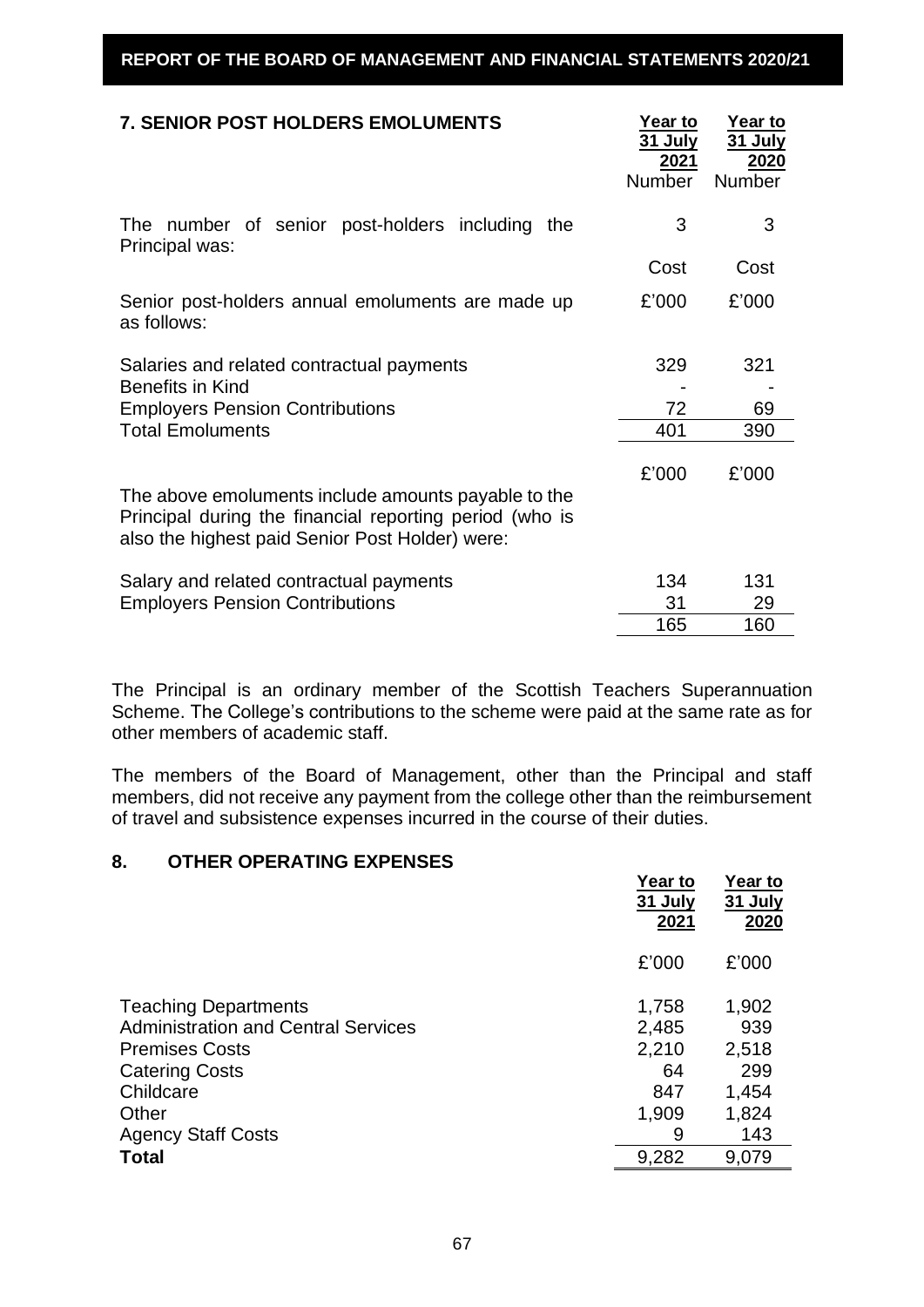# **REPORT OF THE BOARD OF MANAGEMENT AND FINANCIAL STATEMENTS 2020/21**

|                                                                    | Year<br>to<br>31<br>July<br>2021 | Year<br>to<br>31<br>July<br>2020 |
|--------------------------------------------------------------------|----------------------------------|----------------------------------|
| Other Operating Expenses include:<br><b>Auditor's remuneration</b> | £'000                            | £'000                            |
| External audit – non-audit services                                |                                  |                                  |
| <b>External audit of Financial Statements</b>                      | 38                               | 38                               |
| Internal audit Services                                            | 32                               | 32                               |
| Hire of other assets – Operating lease                             | 2                                | 13                               |
| 9.<br><b>INTEREST PAYABLE</b>                                      | Year to<br>31 July<br>2021       | Year to<br>31 July<br>2020       |
|                                                                    | £'000                            | £'000                            |
| Unfunded Pension finance costs                                     |                                  |                                  |
| FRS 102 Net Interest Charge                                        | 331                              | 191                              |
|                                                                    | 331                              | 191                              |

# **10. TAXATION**

The Board does not consider that the College was liable for any corporation tax arising out of its activities during the period.

| <b>TANGIBLE FIXED ASSETS</b><br>11. |  |
|-------------------------------------|--|
|-------------------------------------|--|

|                        | Land &<br><b>Buildings</b> | Plant &<br><b>Equipment</b> | Assets in the<br>course of<br>construction | <b>Total</b> |
|------------------------|----------------------------|-----------------------------|--------------------------------------------|--------------|
| <b>COST/VALUATION</b>  | £'000                      | £'000                       | £'000                                      | £'000        |
| As at 1 August 2020    | 176,584                    | 11,281                      | 578                                        | 188,443      |
| <b>Additions</b>       | 1,267                      | 1,491                       |                                            | 2,758        |
| Disposals/Adjustments  |                            |                             |                                            |              |
| <b>Transfers</b>       | 379                        | 199                         | (578)                                      |              |
| Revaluation            |                            |                             |                                            |              |
| As at 31 July 2021     | 178,230                    | 12,971                      |                                            | 191,201      |
| <b>DEPRECIATION</b>    |                            |                             |                                            |              |
| As at 1 August 2020    | 4,844                      | 9,689                       |                                            | 14,533       |
| Provided during period | 4,846                      | 512                         |                                            | 5,358        |
| Disposals/Adjustments  |                            |                             |                                            |              |
| Revaluation            |                            |                             |                                            |              |
| As at 31 July 2021     | 9,690                      | 10,201                      |                                            | 19,891       |
| <b>NET BOOK VALUE</b>  |                            |                             |                                            |              |
| As at 1 August 2020    | 171,740                    | 1,592                       | 578                                        | 173,910      |
|                        |                            |                             |                                            |              |
| As at 31 July 2021     | 168,540                    | 2,770                       | 0                                          | 171,310      |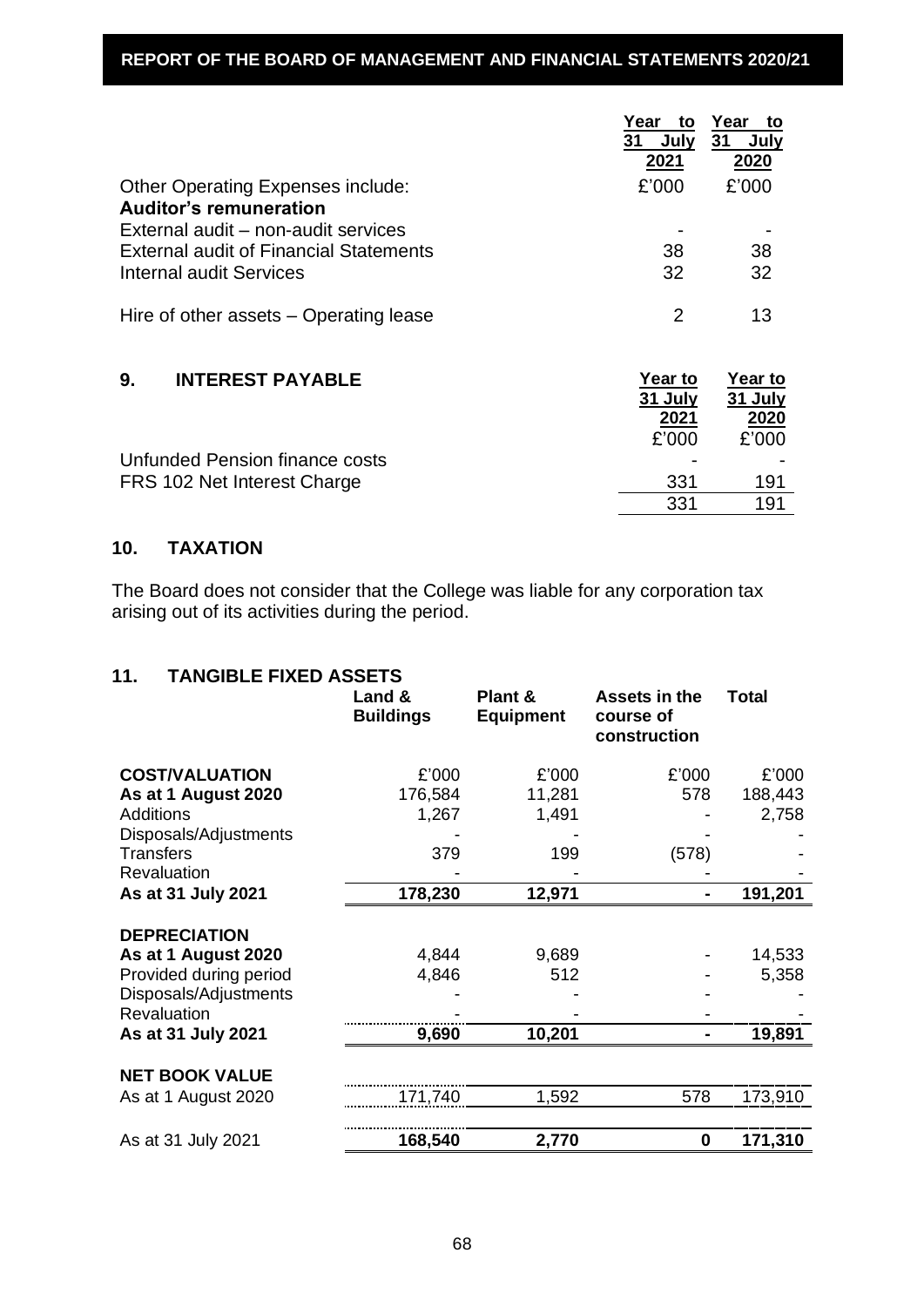### **REPORT OF THE BOARD OF MANAGEMENT AND FINANCIAL STATEMENTS 2020/21**

| At valuation<br><b>Financed by Capital</b> | 165,292 | $\overline{\phantom{0}}$ | $\overline{\phantom{a}}$ | 165,292 |
|--------------------------------------------|---------|--------------------------|--------------------------|---------|
| Grant                                      | 428     | 2.770                    | -                        | 3,198   |
| Inherited/Other                            | 2,820   | ۰                        | $\overline{\phantom{0}}$ | 2,820   |
| Total as at 31 July 2020                   | 168,540 | 2,770                    | $\blacksquare$           | 171,310 |

The land and buildings of the College have been included in the balance sheet on the basis of a valuation conducted by Rydens as at 31 July 2019. Fixed assets have been subsequently adjusted for capital additions/transfers and related depreciation.

The land and buildings owned and occupied by the College at 31 July 2021 comprise property, which may not be disposed of, without prior approval of the Scottish Funding Council as follows:

- Hatfield Drive, Anniesland Campus education and administration
- Mosspark Drive, Cardonald Campus education and administration
- Prospecthill Road, Langside Campus education and administration

Should publicly funded assets be sold, the College may be liable to surrender the proceeds under the terms of the Financial Memorandum with the Scottish Funding Council.

If fixed assets had not been re-valued, they would have been included at the following amounts:

**Year to** 

|                                      | 2021    | 2020    |
|--------------------------------------|---------|---------|
|                                      | £'000   | £'000   |
| Cost                                 | 133,756 | 132,110 |
| Aggregate depreciation based on cost | 44.408  | 41,116  |
| Net book value based on cost         | 89.348  | 90,994  |

# **12. STOCKS Year to 31**

|                         | <b>July 2021</b> | 31 July<br>2020 |
|-------------------------|------------------|-----------------|
|                         | £'000            | £'000           |
| <b>Goods for Resale</b> | 23               | 23              |
|                         |                  |                 |

#### **13. TRADE AND OTHER RECEIVABLES**

|                                                                                                       | Year to 31<br><b>July 2021</b> | Year to<br>31 July<br>2020 |
|-------------------------------------------------------------------------------------------------------|--------------------------------|----------------------------|
| Amounts falling due within one year:                                                                  | £'000                          | £'000                      |
| Trade Debtors – net of provision for doubtful debts<br>Debts due from students - net of provision for | 121                            | 16                         |
| doubtful debts<br><b>European Funding</b>                                                             | 80                             | 106                        |
| Prepayments and Accrued Income                                                                        | 3,016                          | 2,138                      |
|                                                                                                       | 3,217                          | 2,260                      |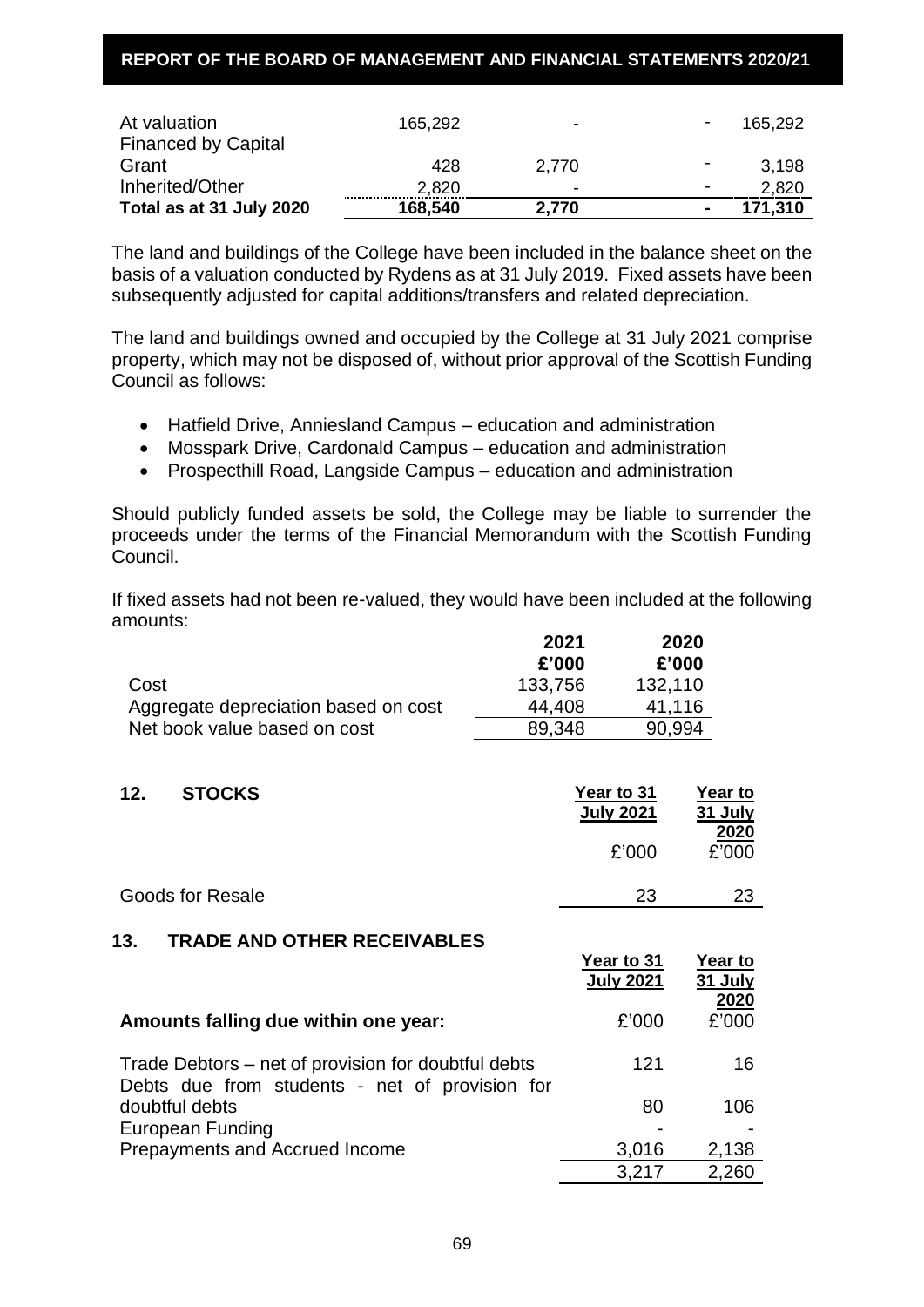# **14. CURRENT TRADE AND OTHER PAYABLES**

|                                                | <b>Year to 31</b><br><b>July 2021</b> | Year to<br>31 July |
|------------------------------------------------|---------------------------------------|--------------------|
|                                                | £'000                                 | 2020<br>£'000      |
| Payments received in advance                   | 178                                   | 123                |
| <b>Trade Creditors</b>                         | 369                                   | 173                |
| Deferred Income                                | 2,628                                 | 1,360              |
| <b>Deferred Capital Grants</b>                 | 3,518                                 | 3,521              |
| Other Taxation (PAYE) and Social Security (NI) | 804                                   | 621                |
| VAT accumulated under the Lennartz Principle   | O                                     |                    |
| <b>VAT</b>                                     | (8)                                   | 157                |
| Accruals                                       | 3,485                                 | 2,176              |
| <b>Other Creditors</b>                         | 2,130                                 | 2,152              |
|                                                | 13,104                                | 10,283             |

# **15. NON CURRENT TRADE AND OTHER PAYABLES**

|                         | Year to 31<br><b>July 2021</b><br>£'000 | Year to 31<br><b>July 2020</b><br>£'000 |
|-------------------------|-----------------------------------------|-----------------------------------------|
| Deferred Capital Income | 78,810                                  | 79,784                                  |
|                         | 78,810                                  | 79.784                                  |

### **16. PROVISIONS FOR LIABILITIES AND CHARGES**

|                                             |                                   |                            | 31 July<br>2021 | 31 July<br>2020 |
|---------------------------------------------|-----------------------------------|----------------------------|-----------------|-----------------|
|                                             | <b>Other</b><br><b>Provisions</b> | <b>Unfunded</b><br>pension | <b>Total</b>    | Total           |
| At 1 August                                 | £'000                             | £'000                      | £'000           | £'000           |
| Balance at 1 August as<br>previously stated | 100                               | 2,846                      | 2,946           | 2,965           |
| Payments made in period                     | 0                                 | (181)                      | (181)           | (181)           |
| Provision adjustment required<br>in period  | 500                               | (59)                       | 441             | 162             |
| <b>Balance at end of period</b>             | 600                               | 2,606                      | 3,206           | 2,946           |

The unfunded pension liability is in respect of future pension liabilities arising from early retirals. The valuation of the College's liabilities relating to the unfunded early retirement provision has been undertaken by an independent firm of actuaries.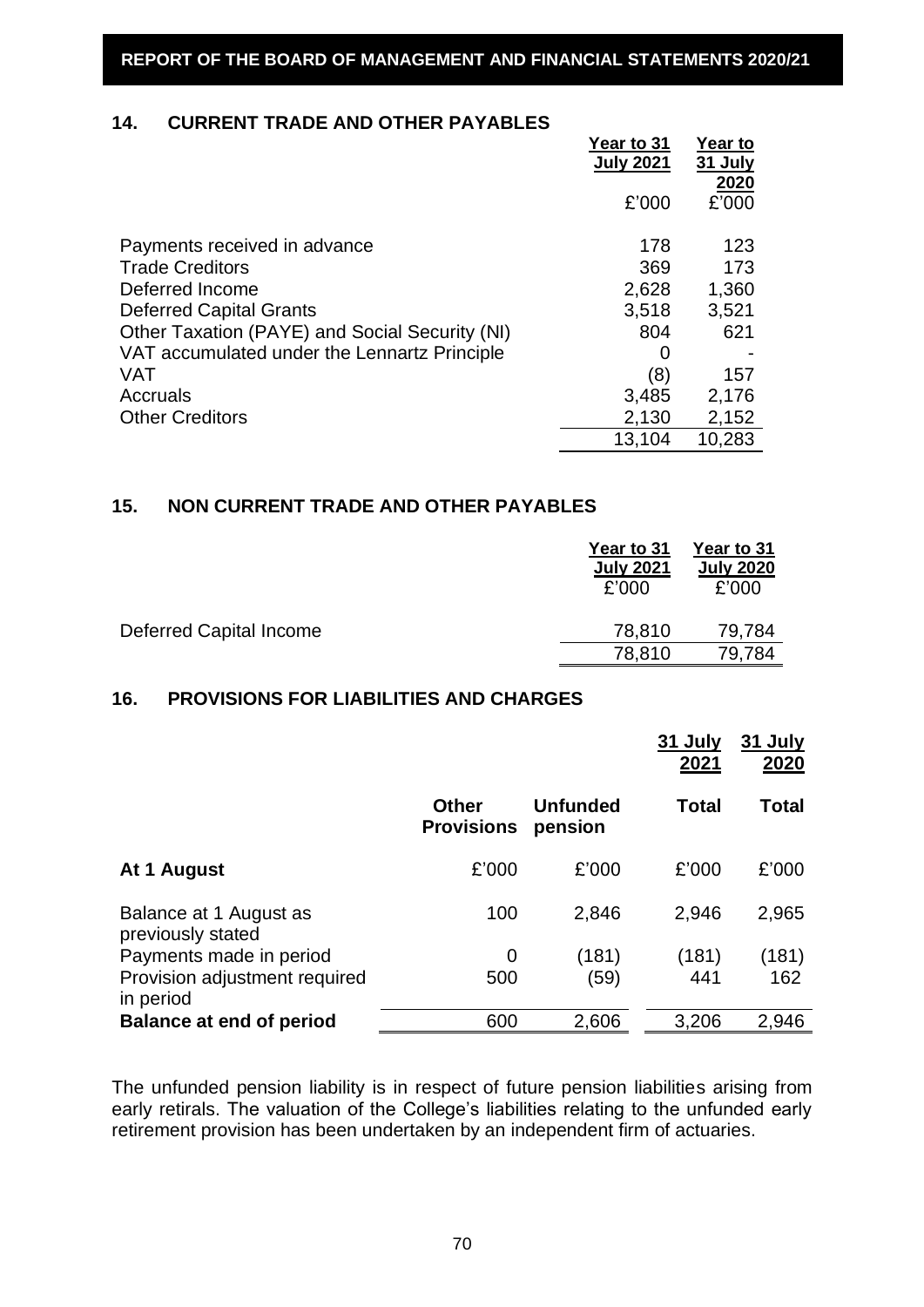# **17. CASH AND CASH EQUIVALENTS**

|                          | At 31<br>July<br>2020 | Cash<br><b>Flows</b> | At 31<br>July<br>2021 |
|--------------------------|-----------------------|----------------------|-----------------------|
|                          | £'000                 | £'000                | £'000                 |
| Cash at bank and in hand | 5,599                 | 2,936                | 8,535                 |
| <b>TOTAL</b>             | 5,599                 | 2,936                | 8,535                 |

# **18. RETURN ON INVESTMENTS AND SERVICING OF FINANCE**

|                                                                         | <b>Note</b> | Year to<br>31 July<br>2021<br>£'000 | Year to<br>31 July<br>2020<br>£'000 |
|-------------------------------------------------------------------------|-------------|-------------------------------------|-------------------------------------|
| Interest received – bank                                                | 5           | ۰                                   | -                                   |
| Net cash inflow from returns on investments<br>and servicing of finance |             |                                     |                                     |

# **19. FINANCIAL COMMITMENTS**

|                                                                       | Land &<br><b>Buildings</b> | Plant &<br>Machinery | Other<br>Leases | Year to<br>31 July<br>2021 | Year to<br>31 July<br>2020 |
|-----------------------------------------------------------------------|----------------------------|----------------------|-----------------|----------------------------|----------------------------|
|                                                                       | £'000                      | £'000                | £'000           | £'000                      | £'000                      |
| Payable during the year                                               |                            |                      | 2               | 2                          | 13                         |
| minimum<br>Future<br>lease<br>payment due:<br>Not later than 1 year   |                            |                      |                 |                            | 5                          |
| Later than 1 year and not later<br>than 5 years<br>Later than 5 years |                            |                      |                 |                            |                            |
| Total lease payments due                                              |                            |                      |                 |                            | 5                          |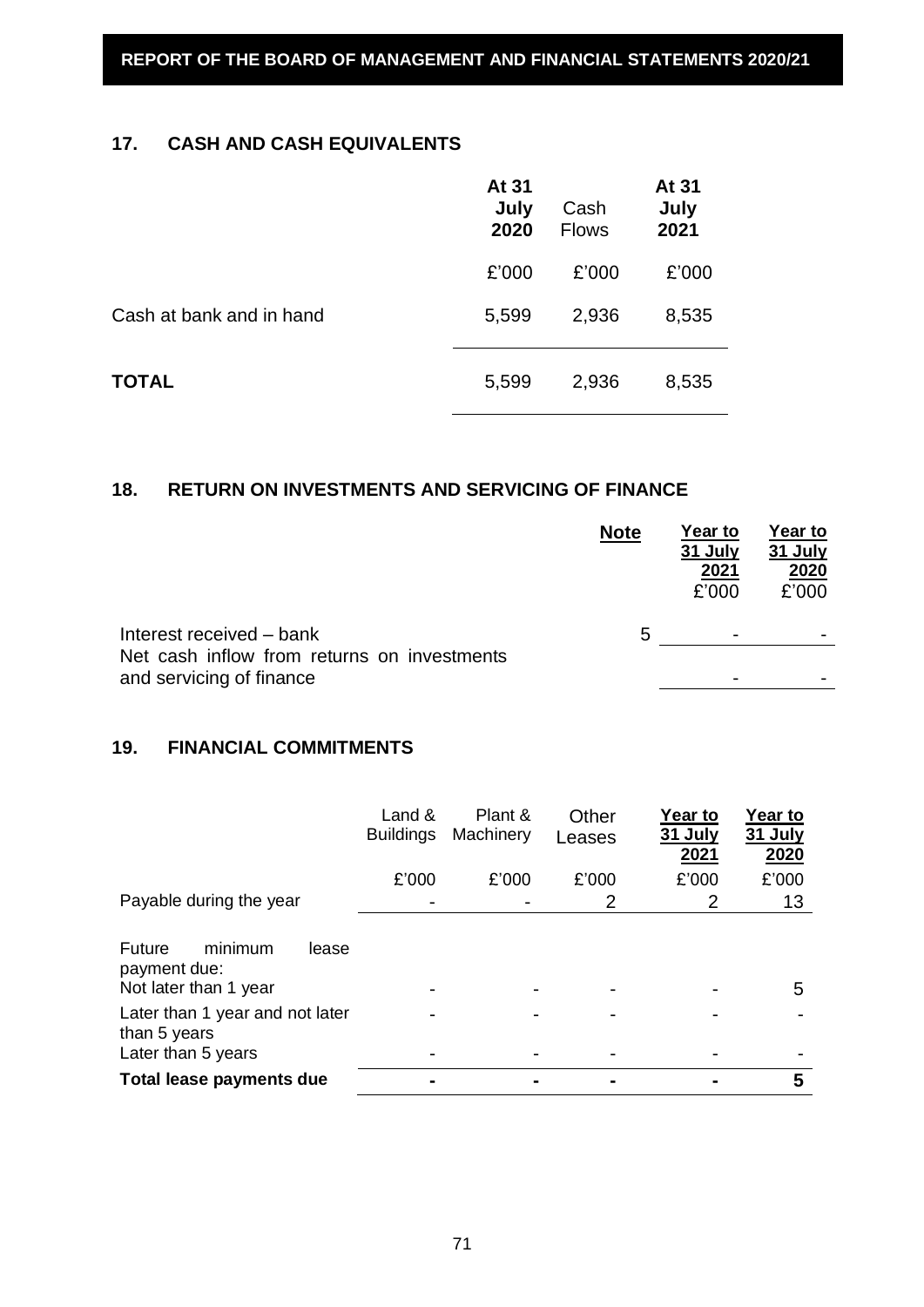# **20. PENSIONS AND SIMILAR OBLIGATIONS**

The College's employees belong to one of two principal pension schemes, The Strathclyde Pension Fund (SPF) and the Scottish Teachers' Superannuation Scheme (STSS):

### **The total pension cost for the College was:**

|                                                  | Year to 31<br><b>July 2021</b> | Year to 31<br><b>July 2020</b> |
|--------------------------------------------------|--------------------------------|--------------------------------|
|                                                  | £000s                          | £000s                          |
| <b>Contribution to STSS</b>                      | 3,976                          | 3,830                          |
| Contribution to SPF                              | 1,593                          | 1,575                          |
| <b>Total Pension Cost for period</b>             | 5,569                          | 5,405                          |
| Contribution rates:<br><b>STSS</b><br><b>SPF</b> | 23.00%<br>19.30%               | 23.00%<br>19.30%               |

## **Scottish Teachers Superannuation Scheme (STSS)**

Under the definitions set out in Financial Reporting Standard 102, the Scottish Teachers Superannuation Scheme is a multi-employer pension scheme, however the College is unable to identify its share of the underlying assets and liabilities of the scheme, therefore FRS102 allows the college to account for contributions from this scheme as if it were a defined contribution scheme. The College has set out above the information available on the scheme and the implications for the College in terms of the anticipated contribution rates.

The latest actuarial valuation of the STSS has concluded and was based on scheme data as at March 2016. The valuation has set the rate payable for the scheme for the period 1 September 2019 to 31 March 2023 and that rate is 23%. In addition, the valuation also measured the movement in the employer cost cap.

However, the written statement of 30 January 2019 by the Chief Secretary to the Treasury (CST) directed that the employer cost cap rectification of the unfunded public service schemes should pause. The statement also confirmed that the proposed increase in the scheme employer contribution rate to 23% should continue given the potential costs that would be faced by schemes resulting from the McCloud/Sargeant Court of Appeal decision on 20 December 2018 (Case number A2/2018/0635).

The Court of Appeal found that the transitional protections applied as part of the 2015 reforms discriminated on the grounds of age although the UK Government has sought leave to appeal that decision. The valuation report reflects the CST's written statement.

Under existing legislation the next valuation will be based on scheme data as at 31st March 2020 and will set the employer contribution rate for the period 1 April 2023 to 31 March 2027.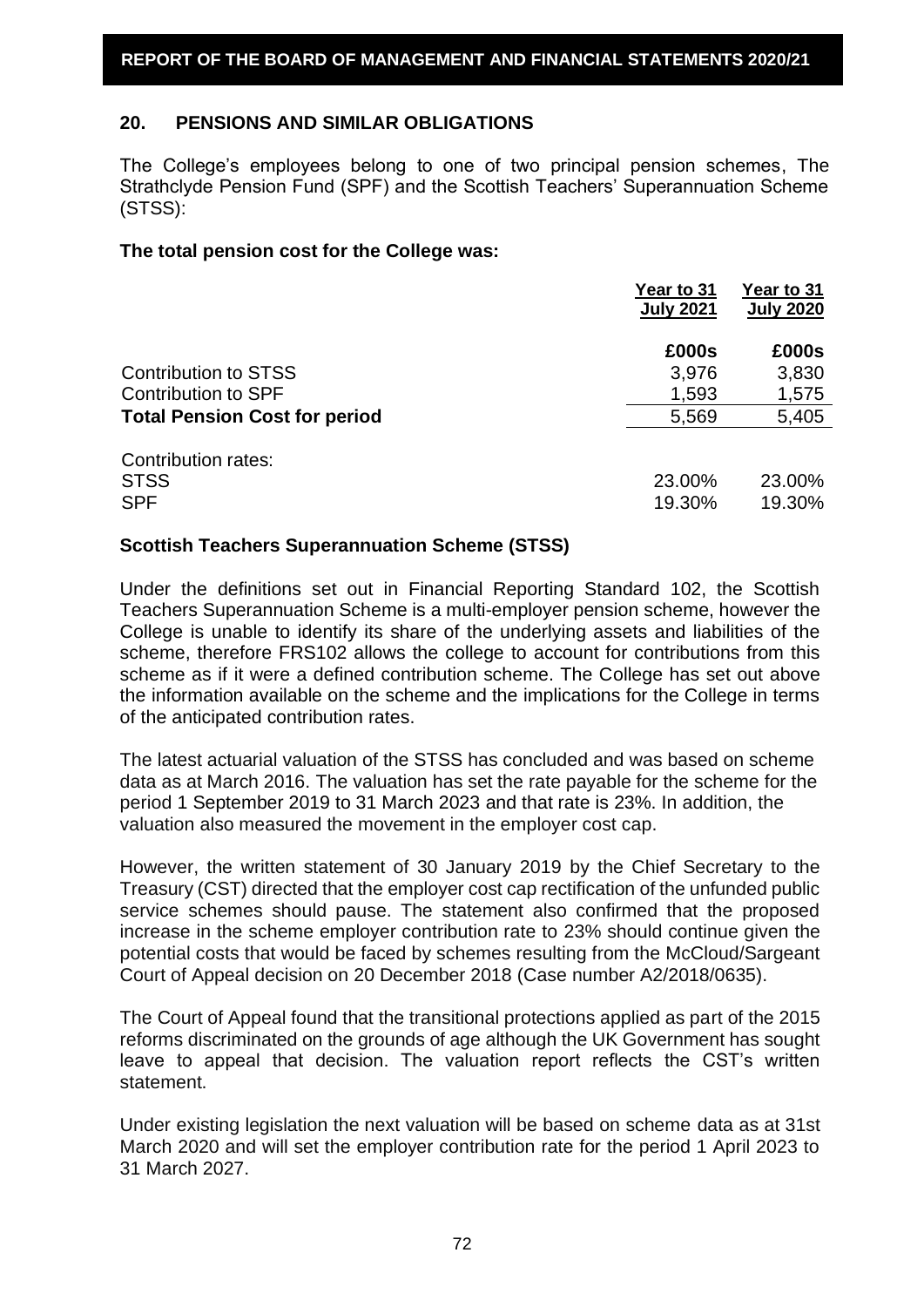### **Strathclyde Pension Fund**

The Strathclyde Pension Fund is a funded defined benefit scheme, with the assets held in separate trustee administered funds. The total contribution made for the period ended 31 July 2020 was £2,066,886 of which employer's contributions totalled £1,574,185 and employee's contributions totalled £492,701.

#### **Reconciliation of opening and closing balances;**

|                                                     | Year<br>ended 31<br><b>July 2021</b><br>£000's | Year<br>ended 31<br><b>July 2020</b><br>£000's |
|-----------------------------------------------------|------------------------------------------------|------------------------------------------------|
| Present Value of funded defined benefit obligations | (96, 225)                                      | (91, 659)                                      |
| Fair value of Plan Assets                           | 84,070                                         | 69,470                                         |
| <b>Net Liability</b>                                | (12, 155)                                      | (22, 189)                                      |

#### **Principal Actuarial Assumptions**

| Major assumption used:        | <b>As at 31</b>  | <b>As at 31</b>  |
|-------------------------------|------------------|------------------|
|                               | <b>July 2021</b> | <b>July 2020</b> |
| <b>Pension increases</b>      | 2.9%             | 2.2%             |
| Rate of increase in salaries  | 3.6%             | $3.3\%$          |
| Expected return on assets     | 1.6%             | 1.4%             |
| Discount rate for liabilities | 1.6%             | $1.4\%$          |

#### **Major categories of plan assets as a percentage of total planned assets**

|                 | <b>As at 31</b>  | <b>As at 31</b>  |
|-----------------|------------------|------------------|
| Period Ended:   | <b>July 2021</b> | <b>July 2020</b> |
| <b>Equities</b> | 66%              | 63%              |
| <b>Bonds</b>    | 24%              | 25%              |
| Property        | 9%               | 11%              |
| Cash            | 1%               | 1%               |

Mortality has been assumed as future life expectancies at age 65 of:

|                           | Males      | Females    |
|---------------------------|------------|------------|
| <b>Current pensioners</b> | 19.8 years | 22.6 years |
| Future pensioners         | 21.2 years | 24.7 years |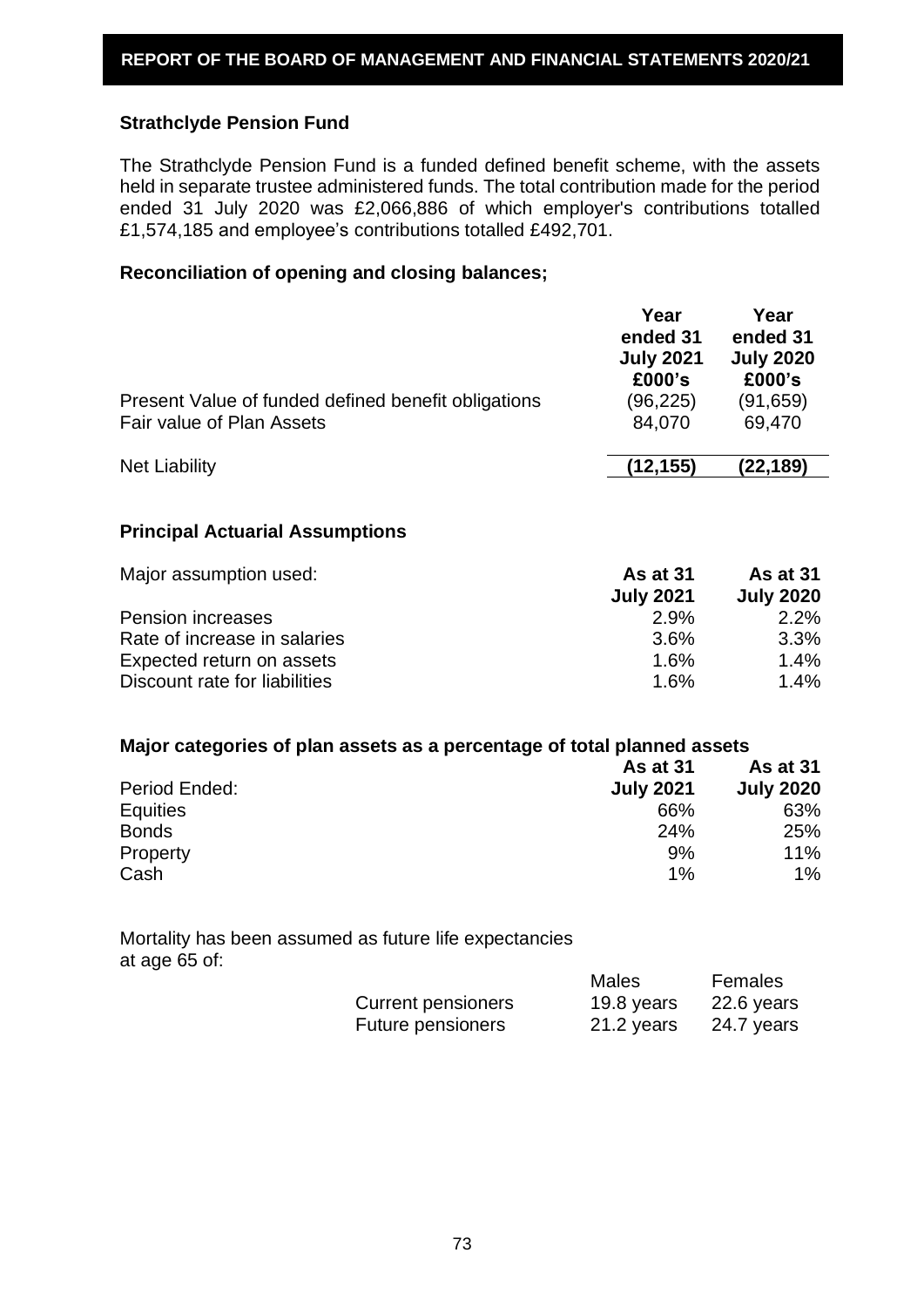# **REPORT OF THE BOARD OF MANAGEMENT AND FINANCIAL STATEMENTS 2020/21**

|                                                            | As at 31<br><b>July 2021</b>                 | As at 31<br><b>July 2020</b>                 |
|------------------------------------------------------------|----------------------------------------------|----------------------------------------------|
| Analysis of the amount charged to staff costs;             |                                              |                                              |
| <b>Current service cost</b>                                | (4, 517)                                     | (3,747)                                      |
| Past service cost                                          |                                              | 619                                          |
| <b>Total service costs</b>                                 | (4, 517)                                     | (3, 128)                                     |
| Analysis of the amount charged to pension<br>interest:     |                                              |                                              |
| Interest cost                                              | (1,307)                                      | (1,677)                                      |
| Interest income on planned assets                          | 976                                          | 1,486                                        |
| Net interest                                               | (331)                                        | (191)                                        |
| Analysis of other comprehensive income;                    |                                              |                                              |
| <b>Return on assets</b>                                    | 14,422                                       | (3, 170)                                     |
| Other experience                                           | 4,144                                        | 365                                          |
| Changes in financial assumptions                           | (7,898)                                      | (9,629)                                      |
| Changes in demographic assumptions                         | 2,620                                        |                                              |
|                                                            | 13,288                                       | (12, 434)                                    |
| Analysis of the movement in deficit during the<br>year;    |                                              |                                              |
| Deficit in scheme at start of the year                     | (22, 189)                                    | (8,005)                                      |
| <b>Current service costs</b>                               | (4, 517)                                     | (3, 128)                                     |
| <b>Employer contributions</b>                              | 1,594                                        | 1,569                                        |
| Net interest costs                                         | (331)                                        | (191)                                        |
| <b>Actuarial Gain/(Loss)</b>                               | 13,288                                       | (12,434)                                     |
| Deficit in scheme at end of year                           | (12, 155)                                    | (22,189)                                     |
| <b>Asset and Liability Reconciliation</b>                  | <b>As at 31</b><br><b>July 2021</b><br>£'000 | <b>As at 31</b><br><b>July 2020</b><br>£'000 |
| <b>Amount charged to Comprehensive Income;</b>             |                                              |                                              |
| Employer service cost (net of employee contribution)       | (2,923)                                      | (1,559)                                      |
| Interest on obligation                                     | (331)                                        | (191)                                        |
| Actuarial movement on scheme assets                        | 13,288                                       | (12, 434)                                    |
|                                                            | (10, 034)                                    | (14, 184)                                    |
|                                                            |                                              |                                              |
| Changes in the fair value of scheme assets;                |                                              |                                              |
| Opening fair value of scheme assets<br><b>Net Interest</b> | 69,470<br>976                                | 70,361<br>1,486                              |
| Plan participants contributions                            | 497                                          | 490                                          |
| Contributions by the employer                              | 1,594                                        | 1,569                                        |
| <b>Benefits paid</b>                                       | (1, 433)                                     | (1,266)                                      |
| Other experience                                           | (1, 456)                                     |                                              |
| Expected return on assets                                  | 14,422                                       | (3, 170)                                     |
|                                                            | 84,070                                       | 69,470                                       |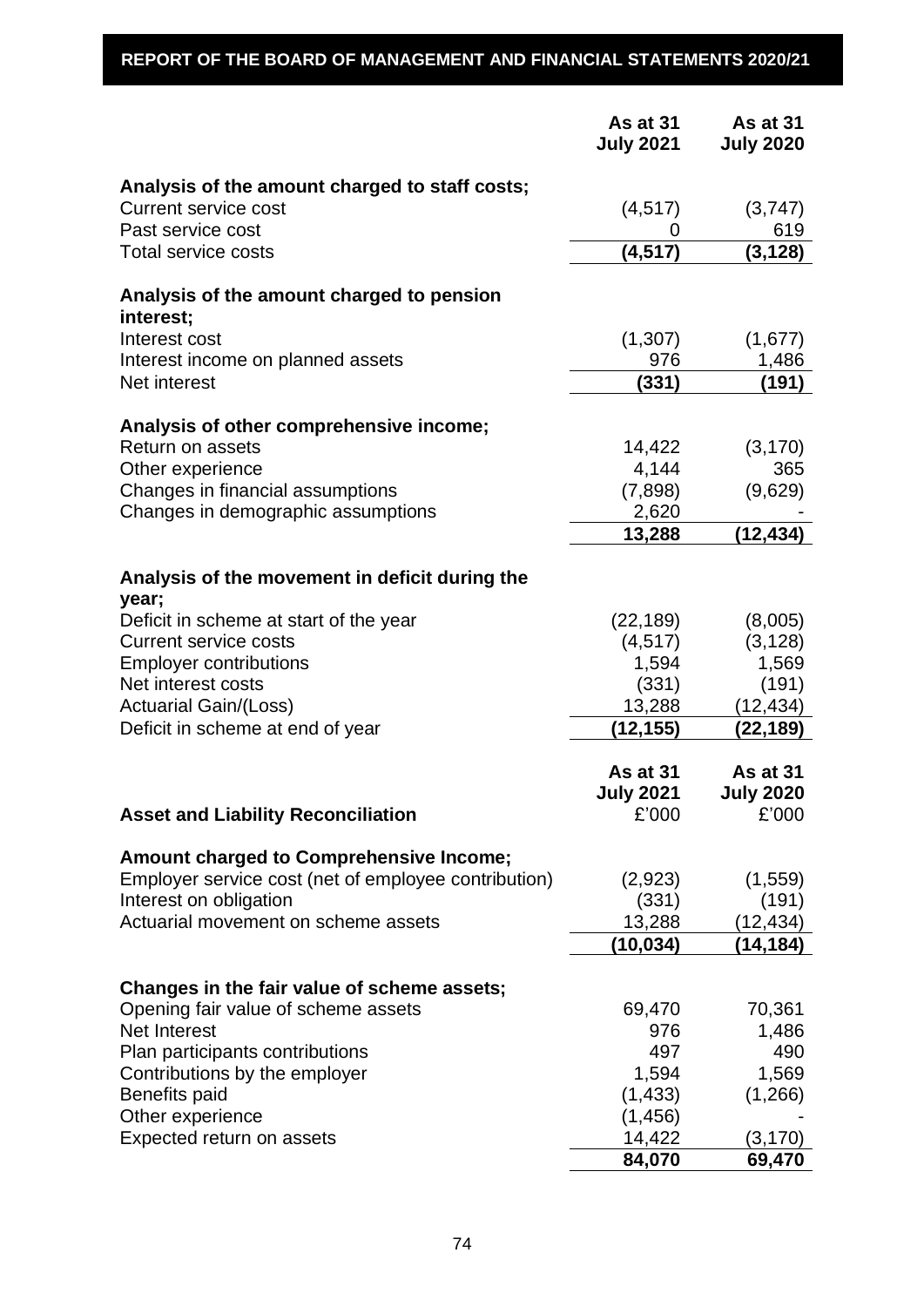| Changes in the present value of the designed<br>benefit obligation; |              |          |
|---------------------------------------------------------------------|--------------|----------|
| Opening defined benefit obligation                                  | 91,659       | 78,366   |
| <b>Current service costs</b>                                        | 4,517        | 3,747    |
| Past service costs                                                  | $\mathbf{O}$ | (619)    |
| Interest cost                                                       | 1,307        | 1,677    |
| Plan participants contribution                                      | 497          | 490      |
| Benefits paid                                                       | (1, 433)     | (1,266)  |
| <b>Actuarial Loss</b>                                               | 7,898        | 9,264    |
| Changes in demographic assumptions                                  | (2,620)      |          |
| Other experience                                                    | (5,600)      |          |
| <b>Closing defined benefit obligation</b>                           | 96,225       | 91,659   |
|                                                                     |              |          |
| <b>Closing position as at 31 July</b>                               | (12,155)     | (22,189) |

# **21. RELATED PARTY TRANSACTIONS**

The Board of Management of Glasgow Clyde College is a body incorporated under the Post-16 Education (Scotland) Act 2013 which is a modification of the Further and Higher Education (Scotland) Acts 1992 and 2005 and is funded by the Glasgow Colleges Regional Board.

Due to the nature of the College's operations and the composition of its Board of Management being drawn from local public and private sector organisations, it is inevitable that transactions will take place with organisations in which a member of the Board of Management may have an interest. All transactions involving organisations in which a member of the Board of Management may have a material interest are conducted at arm's length and in accordance with normal project and procurement procedures.

College board member David Watt is an independent external member of the Audit and Risk Committee at the University of Glasgow. In 2020/21 the College recognised income of £56,905 from the University of Glasgow. In 2020/21 the college recorded £4,177 in expenditure from Glasgow University. As at 31 July 2021 the debtors balance was nil and the creditors balance was £1,893.

Sandra Heidinger, Vice Chair of the College Board of Management, is Special Adviser to the Principal of University of Strathclyde. In 2020/21 the College recognised income of £40,565 from the University of Strathclyde. In 2020/21 the college recorded £9,840 of expenditure with Strathclyde University. The debtors balance as at 31 July 2021 was £735 and there was no creditor balance.

Fiona Godsman is a member of the board of Glasgow Clyde Education Foundation which is as required in the Foundation's constitution. In 2020/21 the College recognised income of £2,488,000 from the Foundation to support approved capital and revenue projects and as at 31 July 2021. There was no debtors balance.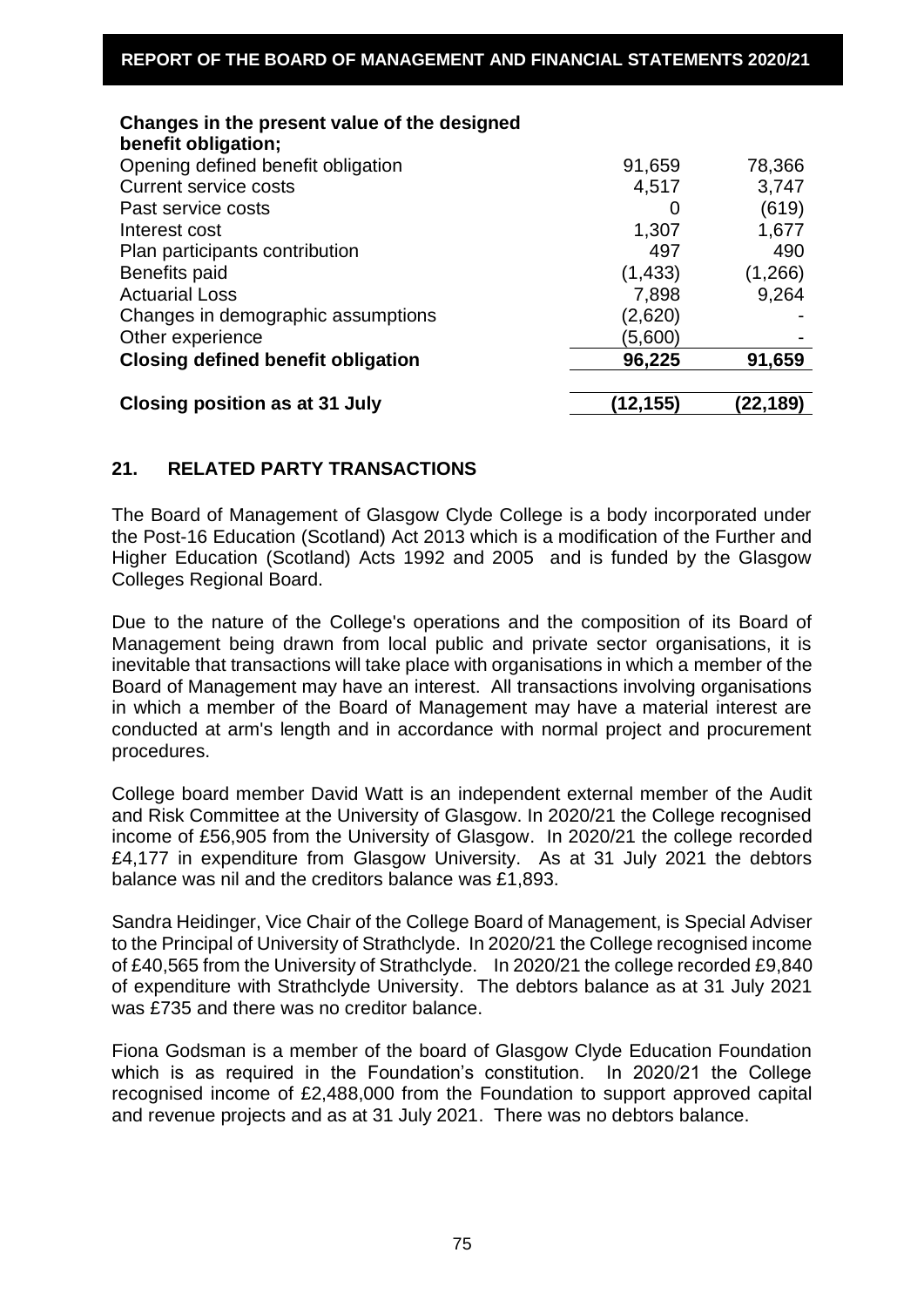#### **REPORT OF THE BOARD OF MANAGEMENT AND FINANCIAL STATEMENTS 2020/21**

Keith Rosser is a Director of Disclosure Scotland and a Director of Reed Screening at REED Global. In 2020/21 the College recognised expenditure of £8,854 with REED for short term staff appointments and as at 31 July 2021 there was a creditor balance of £2,604. In 2020/21, the College recognised expenditure of £20,408 with Disclosure Scotland and as at 31<sup>st</sup> July 2021 there was no creditor balance.

College board member Gordon McGuinness is Director of Industries and Enterprise of Skills Development Scotland (SDS). In 2020/21 the College recognised income of £508,893 with SDS for a range of different training provision including Apprenticeships and expenditure of £15,543. As at 31 July 2021, there was a creditor balance of £835 and a debtor balance of £4,579.

Jon Vincent, Principal & Chief Executive Officer, is a member of the board of the Energy Skills Partnership (ESP). In 2020/21 the College recognised expenditure of £5,000 with ESP for membership subscription and there was no creditor balance at 31 July 2021.

Janet Thomson, Vice Principal Resources and College Development, is a member of the board of Advanced Procurement for Universities and Colleges (APUC). In 2020/21 the College recognised expenditure of £43,743 with APUC for the procurement service received and for shared services from APUC. As at 31 July 2021 the creditor balance was nil.

|                                                 | <b>FE</b><br><b>Bursary</b> | <b>FE</b><br><b>Hardship</b> | <b>HE</b><br><b>Hardship</b> | Other:<br><b>EMA</b> | <b>Year to</b><br>31 July<br>2021 | Year to<br><b>31 July</b><br>2020 |
|-------------------------------------------------|-----------------------------|------------------------------|------------------------------|----------------------|-----------------------------------|-----------------------------------|
| <b>Balance b/fwd</b><br><b>Opening SFC</b>      | £'000<br>471                | £'000<br>55                  | £'000<br>12                  | £'000                | £'000<br>538                      | £'000<br>106                      |
| <b>Debtor</b><br>Allocation<br>received in year | 7,317                       | 545                          | 741                          | 300                  | 8,903                             | 9,831                             |
|                                                 | 7,788                       | 600                          | 753                          | 300                  | 9,441                             | 9,937                             |
| <b>Expenditure</b><br>Repaid as                 | (6, 973)                    | (482)                        | (402)                        | (299)                | (8, 156)                          | (9,293)                           |
| clawback<br><b>Virements</b>                    | (471)                       | (55)                         | (188)                        |                      | (714)                             | (106)                             |
| <b>Balance c/fwd</b>                            | 344                         | 63                           | 163                          |                      | 571                               | 538                               |

## **22. FE BURSARY AND OTHER STUDENT SUPPORT FUNDS**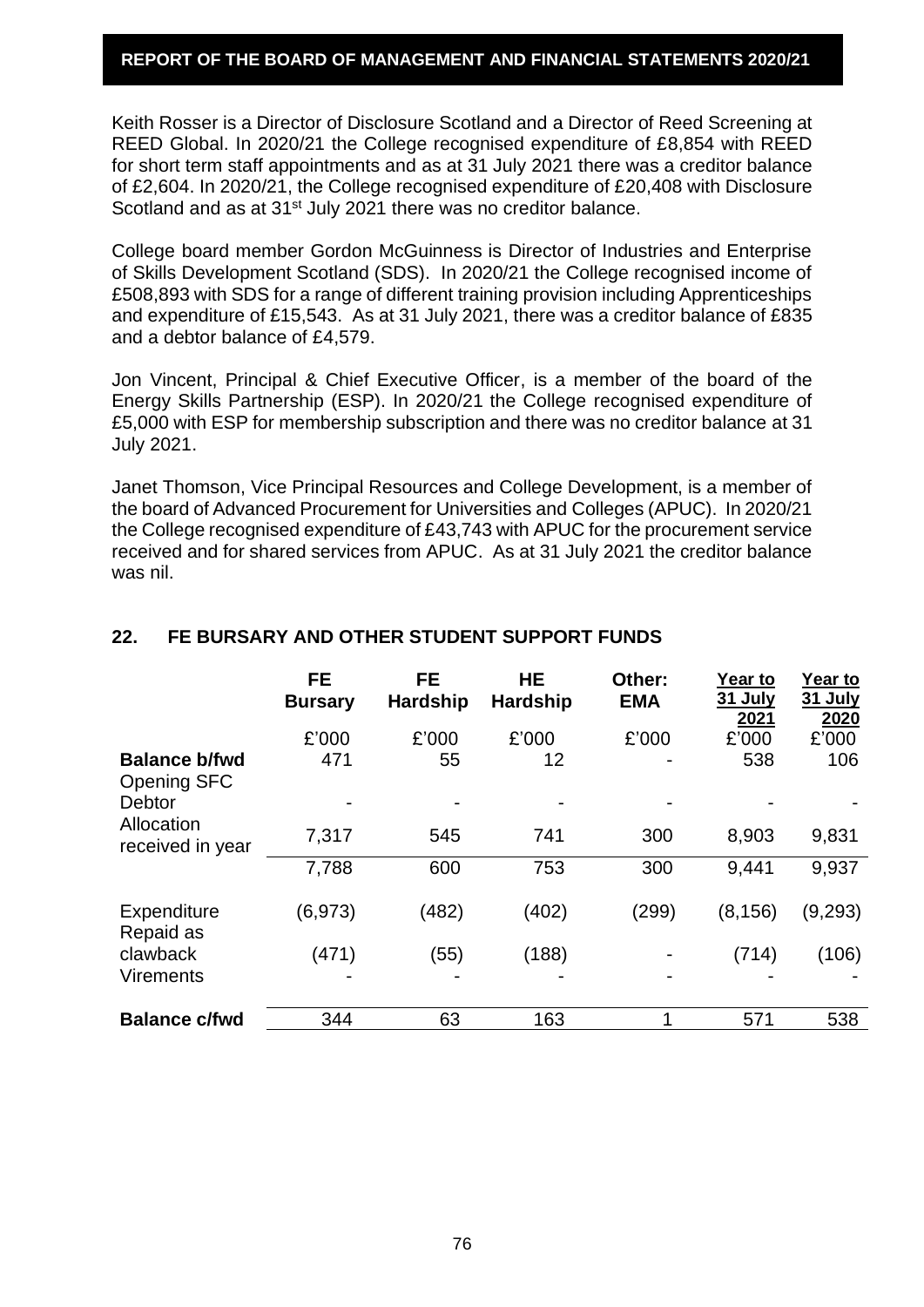# **REPORT OF THE BOARD OF MANAGEMENT AND FINANCIAL STATEMENTS 2020/21**

| <b>Represented</b><br>by:                     |                          |                          |                |                          |                |     |
|-----------------------------------------------|--------------------------|--------------------------|----------------|--------------------------|----------------|-----|
| <b>Retained by</b><br>College for<br>students | $\overline{\phantom{0}}$ | $\overline{\phantom{0}}$ | $\blacksquare$ | $\overline{\phantom{0}}$ | $\blacksquare$ |     |
| Repayable as<br>Clawback                      | 344                      | 63                       | 163            |                          | 571            | 538 |
|                                               | 344                      | 63                       | 163            |                          | 571            | 538 |

All Bursary and Student Support Grants are available solely for students, the College acting only as paying agent. The grants and related disbursements are therefore excluded from the Statement of Comprehensive Income.

#### **23. FE CHILDCARE FUNDS**

|                                                                     | Year to 31<br><b>July 2021</b> | <b>Year to</b><br>31 July<br>2020 |
|---------------------------------------------------------------------|--------------------------------|-----------------------------------|
|                                                                     | £'000                          | £'000                             |
| Balance b/fwd                                                       | 396                            |                                   |
| Allocation received in period                                       | 847                            | 1,850                             |
|                                                                     | 1,243                          | 1,850                             |
| Expenditure                                                         | (847)                          | (1, 454)                          |
| Repaid to SFC as clawback                                           | (396)                          |                                   |
| <b>Virements</b>                                                    |                                |                                   |
| <b>Balance c/fwd</b>                                                |                                | 396                               |
| <b>Represented by:-</b><br>Repayable to Funding Council as clawback |                                | 396                               |
| Retained by College for students                                    |                                |                                   |
|                                                                     |                                | 396                               |

Further Education Childcare Fund transactions are included within the College Statement of Comprehensive Income in accordance with Accounts Direction issued by the Scottish Funding Council.

### **24. CAPITAL COMMITMENTS**

| ---<br><u> YAN TIZIL YYUUTITII YILIYI Y</u> |                  |                  |
|---------------------------------------------|------------------|------------------|
|                                             | Year to 31       | Year to 31       |
|                                             | <b>July 2021</b> | <b>July 2020</b> |
|                                             | £'000            | £'000            |
| Contracted for at end of period             | 580              | 350              |
|                                             |                  |                  |

## **25. CONTINGENT LIABILITIES**

The College had no material contingent liabilities at 31 July 2021 (2019/20: none).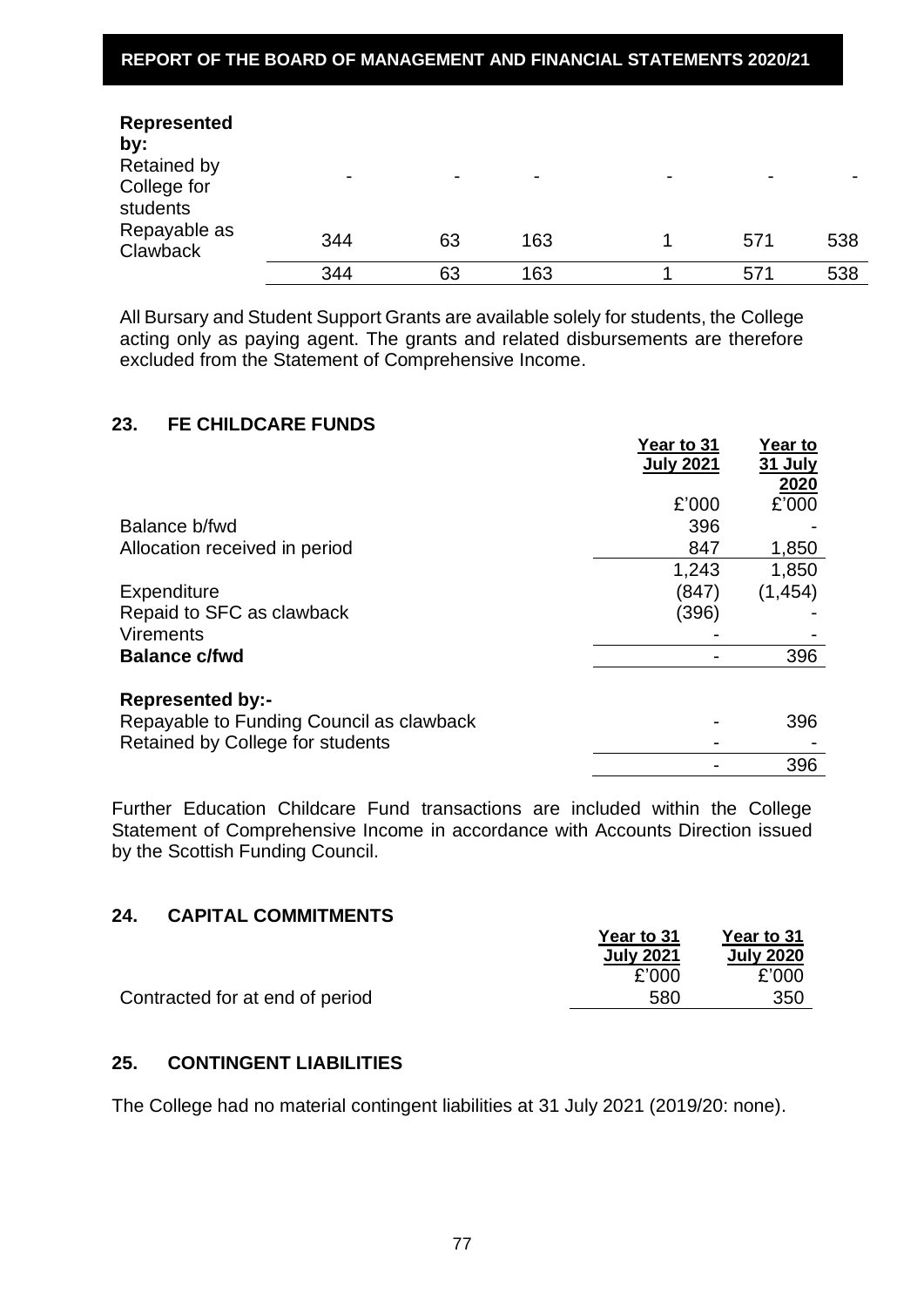# **26. IMPACT OF DEPRECIATION BUDGET ON STATEMENT OF COMPREHENSIVE INCOME**

Following reclassification, incorporated colleges received a non-cash budget to cover depreciation but this additional budget is not recognised under the FE/HE SORP accounting rules. Colleges may show a deficit equivalent to net depreciation as a result of having to meet Government accounting rules and the requirement to spend the entire cash allocation.

Under the FE/HE SORP, the college recorded an operating deficit of £4,068k for the year ended 31 July 2021. After adjusting for the non-cash allocation provided under government rules, the college shows an "adjusted" deficit of £2,438k on a Central Government accounting basis. The deficit is attributable to other factors reflected in the adjusted operating table on page 27 of this report which are largely non-cash pension adjustments and the college is therefore operating sustainably within its funding allocation.

|                                                                                                               | Year to 31<br><b>July 2021</b> | Year to 31<br><b>July 2020</b> |
|---------------------------------------------------------------------------------------------------------------|--------------------------------|--------------------------------|
|                                                                                                               | £'000                          | £'000                          |
| Surplus/(deficit) before other gains and losses<br>(FE/HE SORP basis) for academic year                       | (4,068)                        | (3, 101)                       |
| Add: Depreciation budget for government funded<br>assets (net of deferred capital grant) for academic<br>year | 1,630                          | 1,667                          |
| Operating surplus/(deficit) on Central Government<br>accounting basis for academic year                       | (2,438)                        | (1,434)                        |

# **27. EVENTS AFTER THE REPORTING PERIOD**

There were no events occurring after the year-end which require to be disclosed.